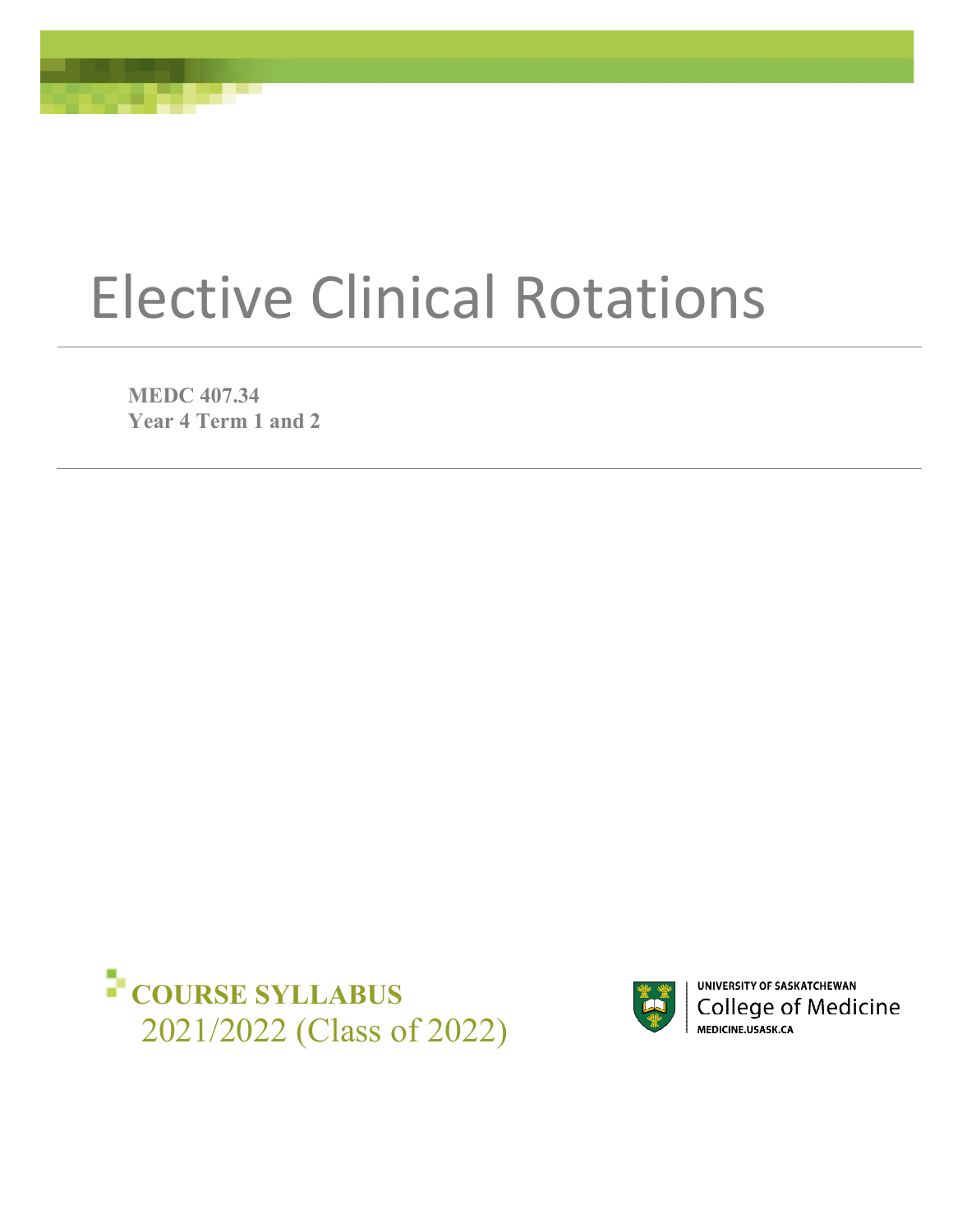*As we gather here today, we acknowledge we are on Treaty Six Territory and the Homeland of the Métis. We pay our respect to the First Nation and Métis ancestors of this place and reaffirm our relationship with one another. We recognize that in the course of your studies you will spend time learning in other traditional territories and Métis homelands. We wish you safe, productive and respectful encounters in these places.*

# **COURSE OVERVIEW**

*The Covid-19 pandemic has caused significant changes to delivery of medical curriculum. We are planning to include in-person educational experiences, where possible, during the 2021-22 Fall Term. However, due to pandemic circumstances, the College of Medicine undergraduate education program may need to:* 

- *Modify curriculum content delivery outside of usual procedures and at short notice.*
- *Modify Course assessments which may need to be changed to a different format, or to have different weighting from that outlined in the syllabus.*

*As information becomes available, we will provide updates to students on any changes relating to content originally outlined in the syllabus.* 

**If you are on campus at any time, ensure you know what is required and expected of you:** One of the critical lessons learned in dealing with COVID-19 is knowing that situations can change and we must be flexible and ready to adjust our safety protocols. Instead of listing all of the relevant information in your course outline, the university has created [a webpage](https://covid19.usask.ca/students.php#Oncampusessentials) where all up-to-date information around returning to campus is listed. You are responsible for regularly checking the health and safety guidelines

<https://covid19.usask.ca/about/safety.php#Expectations>and knowing what is expected of you throughout the fall term. The College of Medicine has specific COVID protocols that are also important for you to be aware of and follow on th[e College of Medicine website.](https://medicine.usask.ca/students/covid19.php)

# **COURSE DESCRIPTION**

This course is designed to allow medical students to further pursue their own interests and to individualize elective experiences in keeping with their individual professional goals. Knowledge, skills, and attitudes are further developed in a clinical context selected by students. They may also experience an opportunity to conduct research relevant to medical practice.

Prior to the completion of the course an integrated OSCE will be held that is linked to the overall clerkship experience focusing on aspects of medical expert, communicator, and professional.

Completion of this course will contribute to attaining elements of the overall undergraduate program objectives [\(Program Learning Objectives\).](https://medicine.usask.ca/students/undergraduate/curriculum-schedules-objectives.php)

# **OVERALL COURSE OBJECTIVES**

By the completion of this course, students will be expected to:

Medical Expert

- 1. Obtain a relevant patient-centered history including a description of the symptoms, relevant positive and negative features, and illness experience.
- 2. Conduct a patient centred physical exam identifying positive and negative physical signs while optimizing patient comfort.
- 3. Diagnose common and undifferentiated clinical presentations.
- 4. Develop an appropriate management plan including selection and interpretation of relevant investigations and pharmacologic/non-pharmacologic therapies.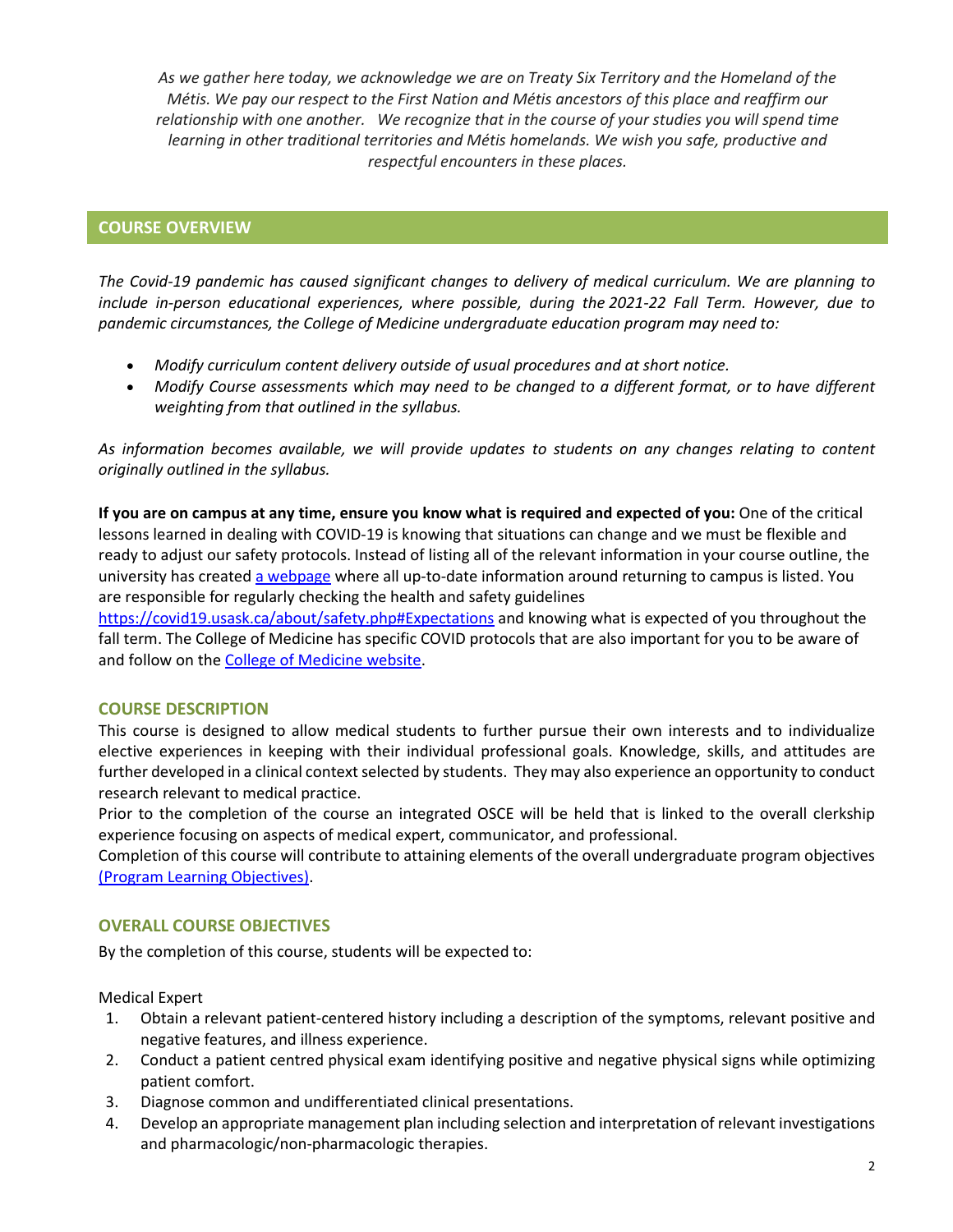Communicator

- 1. Adapt personal communication style to meet patient's needs such as: communication style, knowledge level and cultural context.
- 2. Communicate information about clinical encounters and management plans to supervising physicians and/or team member including hand-over of care.
- 3. Maintain accurate, comprehensive, legible, and up-to-date medical records.

Collaborator

- 1. Collaborate with patients, families, and care-givers to be active participants in their care.
- 2. Demonstrate positive relationships with preceptors and colleagues during each elective experience. Health Advocate
- 1. Recognize barriers to healthcare and health promotion that may be unique to the patients or community encountered.
- 2. Identify advocacy measures for addressing the needs of all stakeholders encountered within a clinical experience.

**Scholar** 

- 1. Identify opportunities for learning and growth through reflection and assessing personal performance through formal and informal feedback.
- 2. Describe the principles of evidence-informed medicine when creating a patient-centered care plan.
- 3. Develop personal objectives for self-directed learning.

Professional

- 1. Demonstrate professional behavior such as: punctuality, completing tasks in a timely fashion, appropriate attire, and respectful attitudes to patients, families, and other health care providers.
- 2. Apply ethical principles including patient autonomy, privacy, and confidentiality.
- 3. Demonstrate self-knowledge, recognize limits of knowledge/experience and seek help appropriately. Leader
- 1. Demonstrate effective time management.
- 2. Employ information technology effectively in patient care.
- 3. Develop a career development plan with strategies for enhancement of professional goals and practice.

Information on literal descriptors for grading in the College of Medicine at the University of Saskatchewan can be found in the [Pre-Clerkship Student Information Guide –](https://medicine.usask.ca/documents/ugme/syllabi/student-guide-to-pre-clerkship.pdf) Student Assessment Section

More information on the Academic Courses Policy on course delivery, examinations and assessment of student learning can be found at[: http://policies.usask.ca/policies/academic-affairs/academic-courses.php](http://policies.usask.ca/policies/academic-affairs/academic-courses.php) NOTE: The College of Medicine a specific policies and procedures for course delivery, exams and assessment that can found on the [Policies, Procedures and Forms](https://medicine.usask.ca/students/undergraduate/policies.php) page of the College of Medicine website.

The University of Saskatchewan Learning Charter is intended to define aspirations about the learning experience that the University aims to provide, and the roles to be played in realizing these aspirations by students, instructors and the institution. A copy of the Learning Charter can be found at: [www.usask.ca/university\\_secretary/LearningCharter.pdf](http://www.usask.ca/university_secretary/LearningCharter.pdf)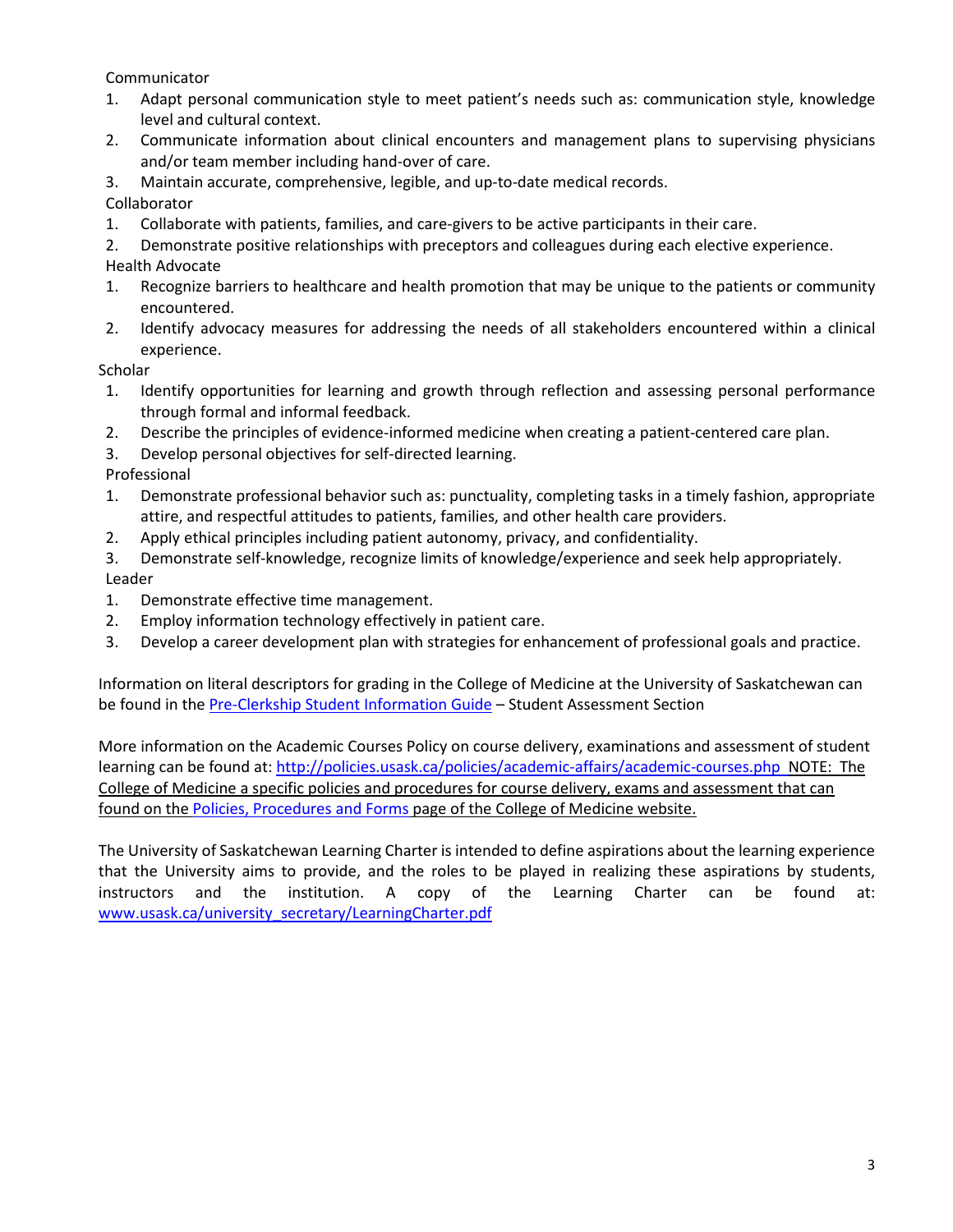## **COURSE CONTACTS**

**REGINA SITE**  Phone: (306) 766-4890 Phone: (306) 766-4890 Regina RGH Fax: (306) 766-4833

Dr. Joelle McBain (Course Chair) Annie Ethier (Administrative Coordinator) Email: mcbainjoe@me.com Email: [Annie.Ethier@saskhealthauthority.ca](mailto:Annie.Ethier@saskhealthauthority.ca) 

## **SASKATOON SITE**

Dr. Ashley Selvig Carolyn Blushke (Administrative Coordinator) Email: ashley.selvig@usask.ca Email: carolyn.blushke@usask.ca Phone: (306) 966-7693 Fax: (306) 966-2601

Tami Golding Email [tami.golding@usask.ca](mailto:ugme.electives@usask.ca) Phone: (306) 966-5891 Fax: (306) 966-2601

## **PRINCE ALBERT SITE**

Nicole Toutant (Administrative Coordinator) Email: [nicole.toutant@usask.ca](mailto:nicole.toutant@usask.ca)  Phone: (306) 765-6787 Fax: (306) 765-6783 Prince Albert VGH 420 https://medicine.usask.ca/

#### **COURSE MATERIAL ACCESS**

Course materials will be specific to each elective.

#### **RECOMMENDED RESOURCES**

Diagnostic and Statistical Manual of Mental Disorders (DSM5) (5<sup>th</sup> ed). American Psychiatric, 2013 Print (in stacks, reserve and reference): [RC455.2 .C4D54 2013;](http://sundog.usask.ca/search~S8?/cRC455.2+.C4D54+2013/crc++455.2+c4+d54+2013/-3,-1,,E/browse) Online: <http://sundog.usask.ca/record=b3643275~S8>

Corton MM et al: Williams Obstetrics (25<sup>th</sup> ed). McGraw-Hill Education, 2018 in AccessMedicine; <http://sundog.usask.ca/record=b4448604~S8>

Goldman L and Schafer, A: Goldman-Cecil Medicine (25<sup>th</sup> ed). Saunders, 2016 in Clinical Key <http://sundog.usask.ca/record=b3993675~S8>

Hoffman B and Schorge J: Williams Gynecology (3<sup>rd</sup> ed). McGraw-Hill Education, 2016 in AccessMedicine <http://sundog.usask.ca/record=b4126882~S8>

Kliegman RM et al: Nelson's Textbook of Pediatrics (20<sup>th</sup> ed). Elsevier, 2016 in Clinical Key; <http://sundog.usask.ca/record=b3993676~S8>

Lawrence PF: Essentials of General Surgery (5<sup>th</sup>ed) Lippincott Williams & Wilkins, 2012 Print RD31.E837 2013 NOT AVAILABLE ONLINE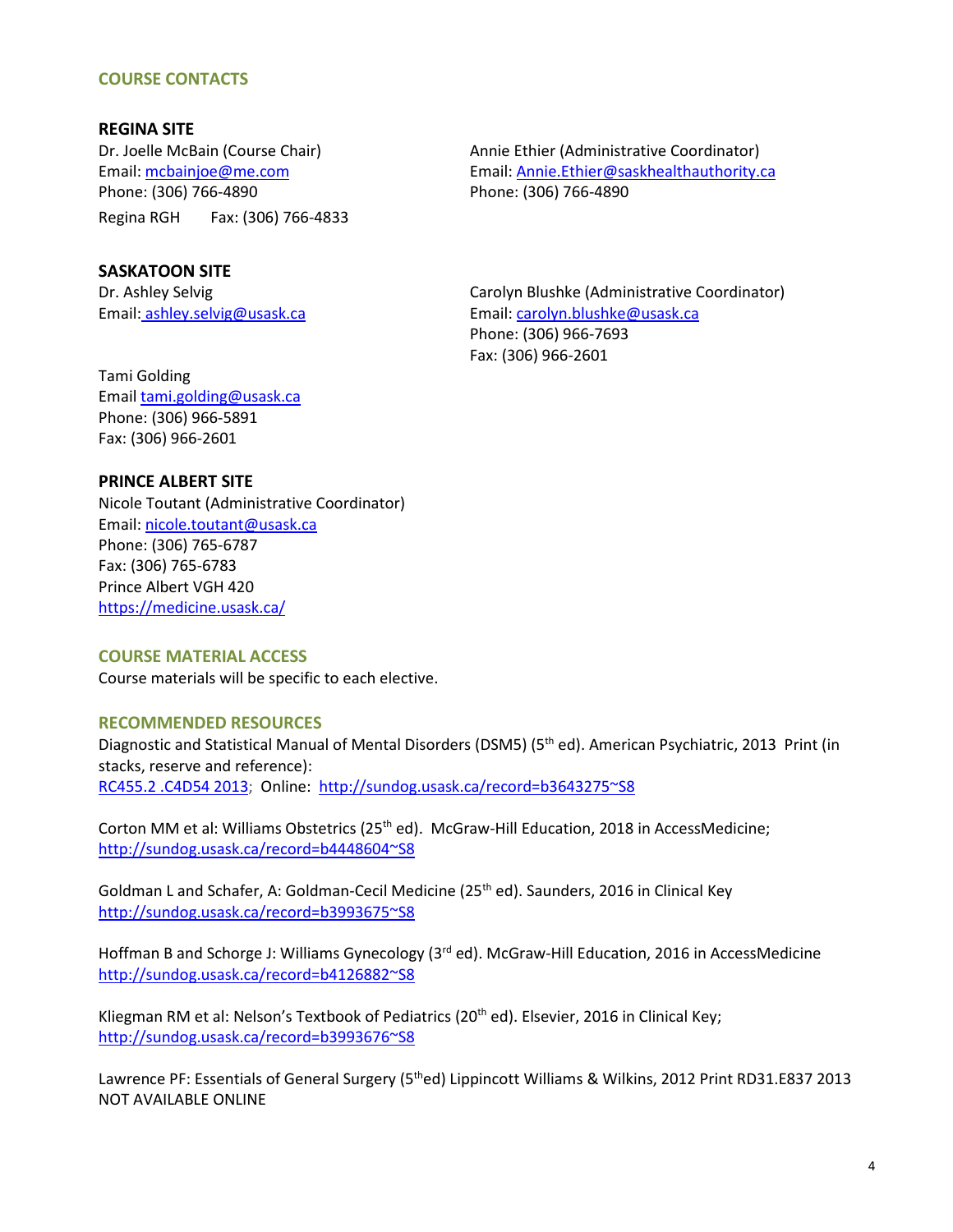Longo D et al: Harrison's Principles of Internal Medicine (20<sup>th</sup> ed). McGraw-Hill Education, 2018 in McGraw-Hill Education, 2018 [https://sundog.usask.ca/record=b4602567~S8 a](https://sundog.usask.ca/record=b4602567~S8)nd AccessMedicine <http://sundog.usask.ca/record=b4362005~S8>

Marx J et al: Rosen's Emergency Medicine- Concepts and Clinical Practice (9<sup>th</sup> ed). Mosby/Elsevier 2018 in Clinical Key;<http://sundog.usask.ca/record=b4333865~S8>

Ruldoph CD et al: Rudolph's Pediatrics., (23<sup>rd</sup>ed) McGraw-Hill Education, 2018 in AccessPediatrics <http://sundog.usask.ca/record=b4362021~S8>

Tintinalli JE et al: Tintinalli's Emergency Medicine: A Comprehensive Study Guide (9th ed). McGraw-Hill Education, 2017;<http://sundog.usask.ca/record=b4448603~S8>

Townsend CM et al: Sabiston Textbook of Surgery: The Biological Basis of Modern Surgical Practice (20<sup>th</sup> ed). Elsevier, 2017 in Clinical Key;<http://sundog.usask.ca/record=b4135707~S8>

# Undergraduate Diagnostic Imaging Fundamentals E-Book

The Undergraduate Diagnostic Imaging Fundamentals, by Dr. Brent Burbridge (MD, FRCPC) is an e-book resource to augment the presentation for imaging of common clinical conditions. Guiding principles related to minimizing radiation exposure, requesting appropriate imaging, and static images are enhanced and discussed. Additionally, users can access other imaging from the Dicom viewer (ODIN) to further advance their experience with viewing diagnostic imaging pathologies.

<https://openpress.usask.ca/undergradimaging/>

# **MEDICAL INSTRUMENTS**

A stethoscope is required. The hospitals provide examining kits consisting of ophthalmoscope/otoscope and reflex hammer on most wards (the quality and availability of these is variable).

PPE (Personal Protective Equipment) is strongly encouraged and available in most patient areas. This is not limited to standard precautions which are the basic level of infection control which should be used in all patients all of the time.

# **RESOURCES**

Each elective will have different resources based on the specialty and location. <http://www.choosingwiselycanada.org/recommendations/>

# **COURSE ASSESSMENT OVERVIEW**

| Component                                                                                | Component<br>Requirement | <b>Weighting in Final</b><br><b>Mark</b> |
|------------------------------------------------------------------------------------------|--------------------------|------------------------------------------|
| Summative Clinical Assessment (In Training<br>Assessment Report or ITAR)* from Electives | 70%                      | 80%                                      |
| <b>OSCE</b>                                                                              | Pass                     | 20%                                      |
| <b>EPA observations</b>                                                                  | Completion               |                                          |
| <b>Total Course Mark</b>                                                                 |                          | 100%                                     |

# **SUMMATIVE CLINICAL ASSESSMENT (In Training Assessment Report or ITARs)**

The summative clinical assessments (ITARs) are set to a pass mark of 70%. A minimum of one must be obtained from each elective, and will be weighted equally in the determination of the final grade.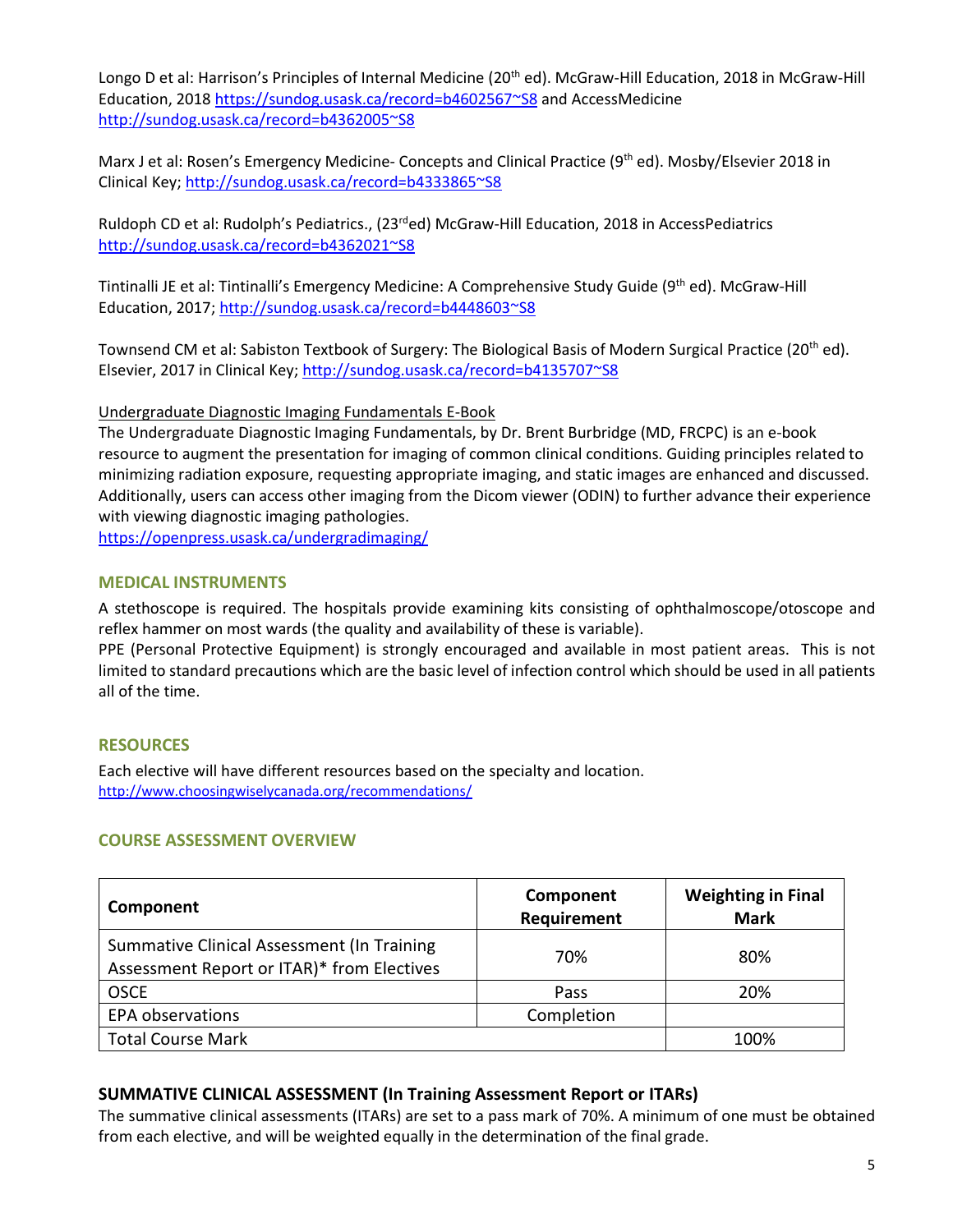# **OSCE**

There will be one OSCE for the electives course. The OSCE pass mark will be set using an approved standard setting method as indicated by the College of Medicine's Assessment Policy. The standard setting method will reflect the specific difficulties of items in this test form and pass marks may vary from assessment to assessment. This final OSCE will occur after the elective time is done and will be adjusted to a pass mark of 70%. The OSCE will be held on Wednesday, March 30, 2022. It will cover a systems approach that integrates skills learned throughout the entire four years of medical school with the focus being on the Clerkship and elective years. The supplemental OSCE will be held on Monday, April 25, 2022.

# **Entrustable Professional Activities (EPAs)**

For the 2020/2021 academic year, all Clerks will be required to complete the following: A minimum of 20 EPA observations with a minimum of 3 in each category EPA  $1 - 6$ .

EPAs are intended to be valuable formative learning for the student, and the student is encouraged to solicit more than the minimum to help guide their continued learning.

**EPA 1:** Obtain a history and perform a physical examination adapted to the patient's clinical situation

**EPA 2:** Formulate and justify a prioritized differential diagnosis

**EPA 3:** Formulate an initial investigative plan based on the diagnostic hypothesis

**EPA 4:** Interpret and communicate results of common diagnostic and screening tests

**EPA 5:** Formulate, communicate and implement management plans

**EPA 6:** Present oral and written reports that document a clinical encounter

It is up to the student to determine which EPAs are most achievable in each week.

# **Process:**

If the elective is completed in Saskatchewan and the faculty is a user of the app, the faculty can fill it out under the student, or via "Electives" with the student's app. If it is for an out of province elective, It is expected that the student will have the faculty fill them out on the student's EPA app, choosing the appropriate elective to put it under, and having the faculty write their name and email in the narrative.

In addition, each ITAR will now have EPA monitoring for completeness.

# **EXAM PROCTORING**

Due to pandemic related circumstances, examinations during this course may be delivered remotely. In that event, proctoring software or other remote invigilation methods will be employed concurrently during the examination to ensure academic integrity of the assessment.

# **MIDTERM AND FINAL EXAMINATION SCHEDULING**

Midterm and final examinations must be written on the date scheduled.

Students should avoid making prior travel, employment, or other commitments for in-term exams and final exams. If a student is unable to write an exam through no fault of their own for medical or other valid reasons, they should refer to the College of Medicine [Deferred Exam policy and procedure.](https://medicine.usask.ca/policies/deferred-exams.php)

# **RUBRICS**

Where applicable, rubrics for all assignments will be posted on one45 for the relevant session. For those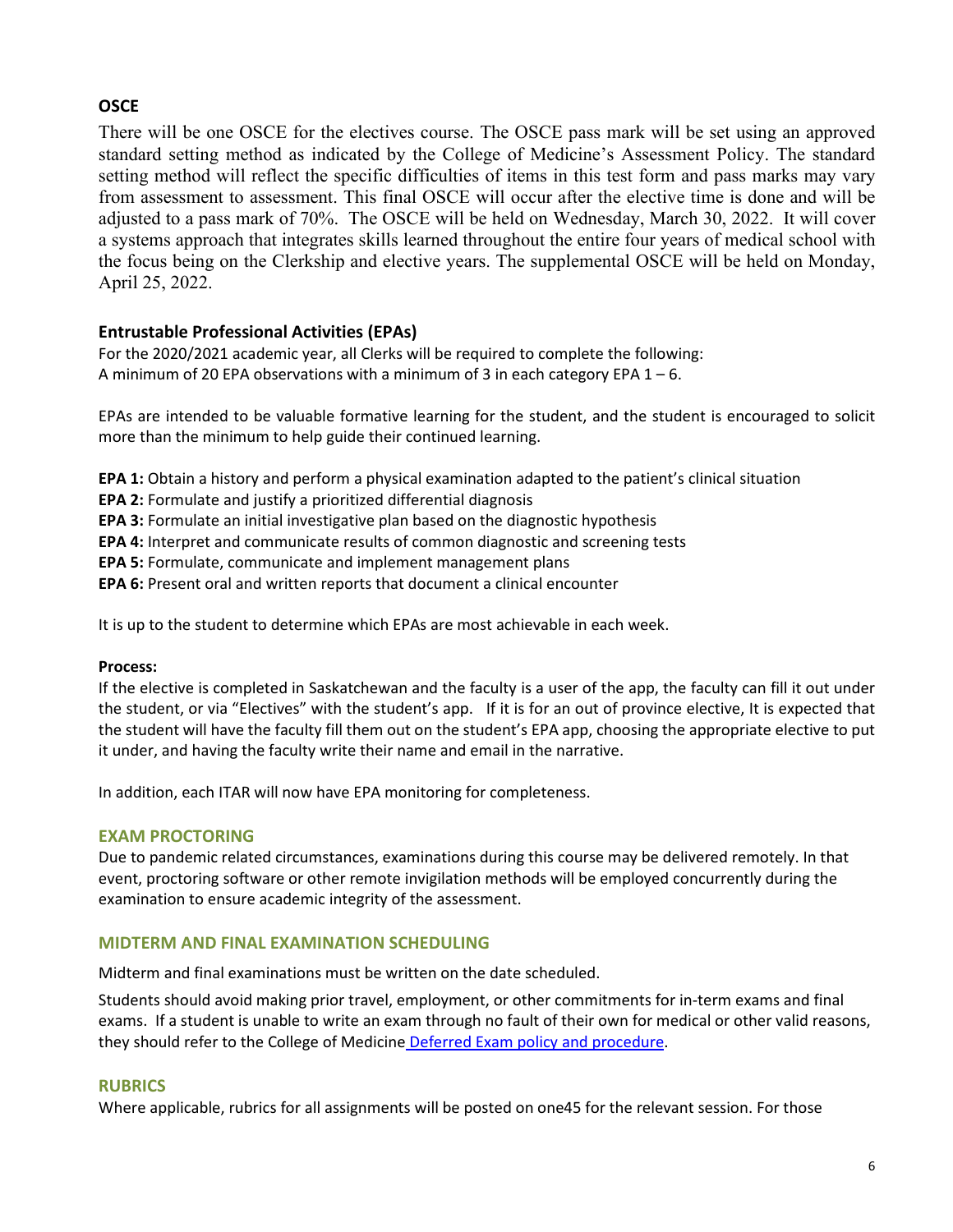assignments submitted via Canvas they are also posted in Canvas. In the event of a discrepancy between the two versions, that posted on Canvas shall be taken to be correct.

# **COURSE POLICY FOR SUCCESSFUL COMPLETION AND REMEDIATION**

The requirements for successful completion of the Electives Course are listed below. Please note that students must meet the overall Year 4 graduation standards in order to graduate: (see Student Information Guide)

- Students will be considered to have successfully completed the Electives Course if they have achieved a minimum 70% average grade in each of the elective rotations and a "passing" grade on the OSCE.
- Students who have not received the required 70% average grade in any of the elective rotations, or who fail the OSCE, will be deemed to be experiencing academic difficulty. The severity of academic difficulty will be based on a weighted grade deficit assessment (see Table 1 for grade deficit point allocation rubric). Students accumulating 1 or more deficit points at any point in the course will be required to meet with the Course Director and/or a course sub-committee of at least 3 people (made up of a relevant Elective coordinator; Year 4 Chair and Year 3 chair or designates) to discuss ways to improve academic performance and to plan remediation. The student is encouraged to invite a Student Affairs representative present if desired. With any further accrual of deficit points, the student will be required to meet with the subcommittee again. If these grade deficits are not identified until the end of term, then a sub-committee meeting may not be held, but the academic outcomes will be determined by the promotions committee (Clerkship and then SAMC).
- EPAs: Completion of the EPAs is mandatory and required to successfully complete this course. Failure to complete the required number of EPAs will have academic and/or professionalism consequences.
- Students who are identified as being in academic difficulty as defined in (B) above may be offered remediation for the elective rotation and/or OSCE for which they did not achieve the standard. The Year 4 Chair in consultation with a relevant Elective Coordinator and Academic Support Team will determine the specific type of remediation and supplemental assessment needed for each individual student, targeted to the areas of academic weakness.
- A student who has accrued **4 or more** grade deficit points in Electives Course will be considered to have been unsuccessful in the Electives Course and will NOT be offered further remediation and subsequent supplemental assignments and/ or examinations as per usual course policy. Further decisions regarding academic outcomes will be adjudicated by the Clerkship Promotions Committee and the Student Academic Management Committee.
	- Success in any supplemental assessment will be accorded a maximum grade equivalent to the minimum requirement for that component of the course (70% for a Rotation and the standard- set "pass" score for the OSCE).
	- Students with significant professionalism concerns may also be deemed unsuccessful in the course on the basis of unprofessional conduct.

# **Table 1: Deficit Point Allocation**

|                          | <b>Initial Deficit Points</b> | Failed Supplemental Deficit Points |
|--------------------------|-------------------------------|------------------------------------|
| <b>Elective Rotation</b> |                               |                                    |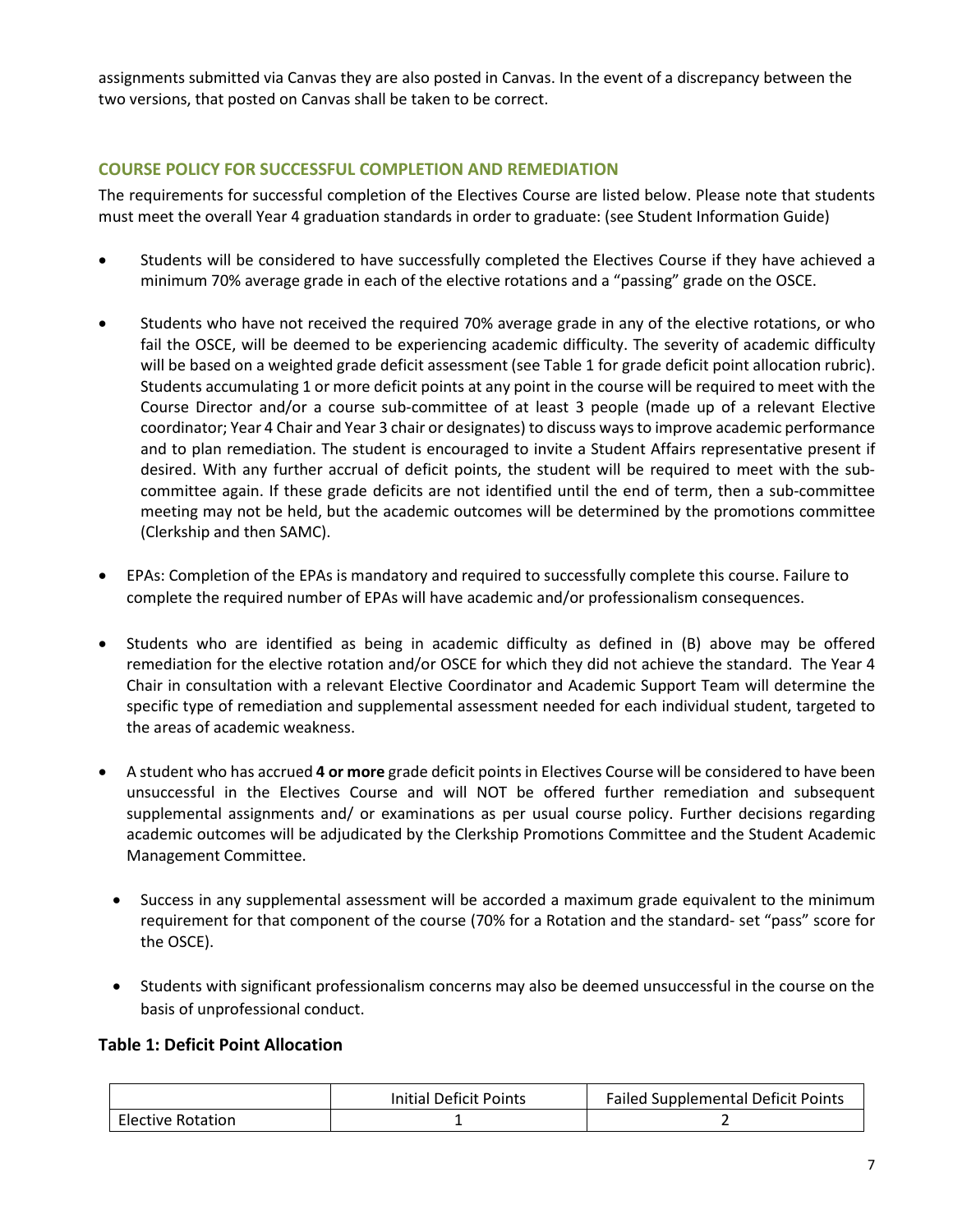| CCT<br><b>UJLL</b> |  |  |
|--------------------|--|--|
|--------------------|--|--|

# **ATTENDANCE EXPECTATIONS**

See the Clerkship Attendance and Absence Policy. [https://medicine.usask.ca/policies/clerkship-attendance](https://medicine.usask.ca/policies/clerkship-attendance-and-absence-policy.php)[and-absence-policy.php](https://medicine.usask.ca/policies/clerkship-attendance-and-absence-policy.php)

All scheduled electives are mandatory – see Electives Policy.

Unexplained absences will be treated very seriously and will prompt a meeting to discuss professionalism, with associated documentation. These absences may be reflected in the final grade and may constitute grounds for failure of the rotation, even if the student has passed other assessments. Students should contact the UGME office, and rotation coordinator or departmental administrative assistant and preceptor for that particular elective as soon as possible if an absence is necessary.

# **COURSE EVALUATIONS QUALITY IMPROVEMENT**

The following changes reflect course quality review recommendations and student feedback:

- Leadership elective has been developed
- Addictions Medicine is now an elective option
- Laboratory Medicine is now an elective option

# **IMPORTANT GUIDELINES FOR THIS TRANSITION TERM**

During this transition term it is important that we undertake in-person elements of this class safely. In order to do this the university has developed a set of expectations and safety protocols that all students must adhere to if they are to engage in in-person activity.

# **Throughout the term:**

- **Protect the pack:** Right now, the impact of student choices and activities when not on campus cannot be separated from time spent on campus. In order to "protect the pack", the university is asking all students who are doing in-person work to be mindful and do whatever possible to lower the risk that you will contract COVID-19 and bring it onto campus.
- **Know what is required and expected of you:** One of the critical lessons learned in dealing with COVID-19 is knowing that situations can change and we must be flexible and ready to adjust our safety protocols. Instead of listing all of the relevant information in your course outline, the university has created [a webpage](https://covid19.usask.ca/students.php#Oncampusessentials) where all up-to-date information around returning to campus is listed. **You are responsible** for **regularly** checking the health and safety guidelines <https://covid19.usask.ca/about/safety.php#Expectations>and knowing what is expected of you throughout the fall term.
- **Follow all guidance:** Students are expected to follow all guidance provided by the University's Pandemic Recovery/Response Team (PRT), College/Department, professors, lab instructors, TAs, and any other staff member involved in the in-person academic program activities (e.g., Protective Services, Safety Resources).
- **Key channels of communication**: If there is a need for the class to pause meeting in-person for a period of time you will be notified. If this occurs, you will be provided with detailed information on what you will need to do in place of the in-person class sessions (e.g., read content posted in Canvas, complete learning activities in Canvas).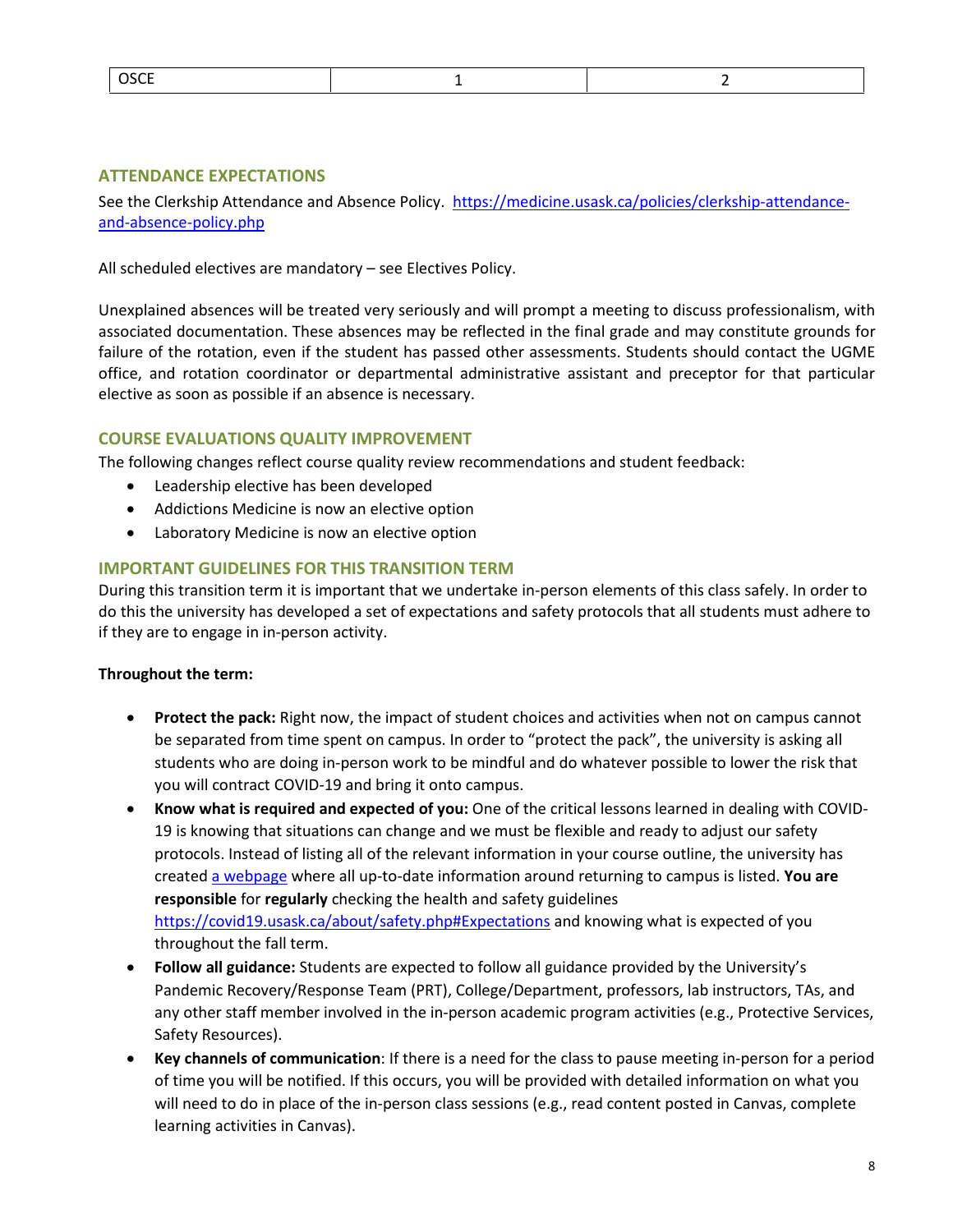# **COURSE MODULES**

# **Clinical Elective Rotations**

All clerks must complete a minimum of 20 weeks of electives. There are 22 weeks of electives scheduled and the potential for two weeks of remediation. It is recommended to focus on the weeks of elective time prior to the deadline for CaRMS applications and MSPR letters, in order to obtain appropriate comments and/or reference letters. The Office of Career Advising and Mentorship is available for further guidance for elective planning. Protected time will be set aside for CARMS interviews.

Specific elective schedules will be dependent on the elective chosen.

Call – Call may be expected on some of the elective rotations. This will need to be arranged individually between the preceptor and/or the department coordinator for that elective.

For immunization information please see here:<https://afmcstudentportal.ca/immunization>

# **Electives General Information**

An early elective plan must be submitted to the Year 4 Chair and Site Director for approval at least one month prior to applying for any electives. This is to ensure appropriate diversity is met as well as an appropriate overall plan. Any students deemed "at risk" with their plan will be required to meet with the office of Career Advising and Mentoring and/or the Year 4 Chair/Site Director.

# **ELECTIVES POLICY**

# **1. Purpose**

1.1. To state elective expectations regarding approved sites, duration, Clerk assessment forms and elective evaluations, the appropriate procedure for elective approval and change/cancellation requests, immunization requirements, as well as malpractice and personal insurance.

1.2. To outline the importance of additional electives with the understanding that Clerks need vacation time to support their mental, physical, and spiritual wellness.

1.3. To ensure compliance with Accreditation Standards:

- Standard 6.5a: There are opportunities for elective experiences in the medical curriculum particularly in the later years of the educational program that permit medical Clerks to gain exposure to and deepen their understanding of medical specialties reflecting their career interests and to purse their individual academic interests.

- Standard 6.5b: The medical school has policies or practices that encourage medical Clerks to use electives to pursue a broad range of interests in addition to their chosen specialty.

# **2. Definitions**

**UGME**: Undergraduate Medical Education.

**CACMS**: The Committee on Accreditation of Canadian Medical Schools (CACMS) was founded to act as the reliable authority for the accreditation of programs of medical education leading to the MD degree in Canada. The CACMS accredits complete and independent medical schools whose students are geographically located in Canada for their education, and which are offered by universities that are chartered and operated in Canada. (Reference[: https://cacms-cafmc.ca/about-cacms\)](https://cacms-cafmc.ca/about-cacms)

**Summative assessment**: The quantitative assessment used to measure students' understanding and theoretical application skills after a predetermined period of instruction of a section, chapter, unit, module, or course.

**Formative assessment**: The assessment used formally and informally to monitor as well as support students' learning progress during instruction of a course/rotation. It typically involves qualitative or narrative feedback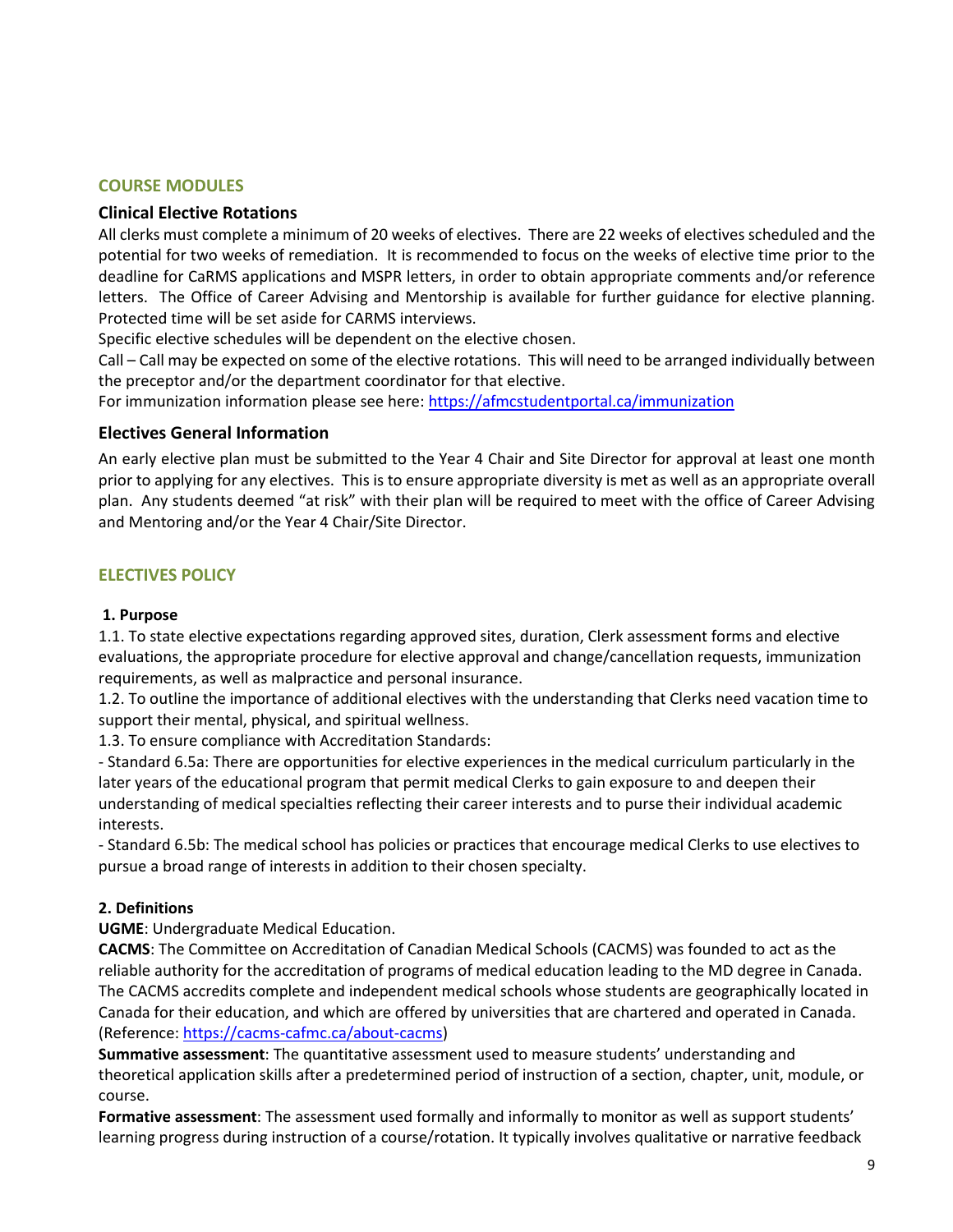(rather than quantitative scores) to focus on specific content details and aspects of performance. **CaRMS**: Canadian Resident Matching Service.

**AFMC**: Association of Faculties of Medicine of Canada.

# **3. Scope**

This policy applies to U of S College of Medicine undergraduate students in the graduating class of 2018 and onward.

# **4. Policy Guidelines**

Clerks are responsible for arranging their electives. Electives may be completed at:

- Any CACMS accredited medical school and/or LCME accredited North American medical school.
- Approved international sites.
- Other sites as approved by the UGME Year Chair.

Clerks will not be granted credit for an elective supervised by a member of their immediate or extended family as well as anyone with whom they have a personal relationship with or have another conflict of interest. Additionally, Clerks will not be granted credit for an elective with any physician providing care to them, or physicians with the Office of Student Affairs.<https://medicine.usask.ca/policies/conflict-of-interest.php> Clerks are strongly encouraged to meet with a Career Advisor prior to their electives application to develop a personalized learning plan for their elective year. All students must submit their electives worksheet to the UGME office [\(ugme.electives@usask.ca\)](mailto:ugme.electives@usask.ca) which is then sent to the appropriate Year Chair/ Site Coordinator for approval, recognizing that changes may occur due to scheduling. Focus will be placed on the 12 weeks of electives prior to CaRMS.

All elective applications must be requested through the appropriate Department Coordinators. Electives cannot be scheduled directly with an individual preceptor or site as this impedes departmental scheduling and coordination of Clerks. Clerks looking for a certain experience must include this request in their elective form or speak with the Department Coordinator. Clerks must ensure pertinent information regarding each elective is current and accurate in One45. The Clerk is responsible for ensuring an Elective Assessment form is completed by the preceptor and submitted on One45 within 6 weeks of the elective end date. Failure to do so will be considered a failed elective and no credit will be granted. The Clerk is responsible for completing the appropriate elective evaluation within 4 weeks of the elective end date and submitting it on One45. All Clerks must complete a minimum of 20 weeks of electives. There are 22 weeks of electives scheduled, with

the potential for 1 week (plus 1 week carry over from Year 3) of vacation time, and the potential for two weeks of remediation/independent learning time. Please note the maximum amount of time away from an elective in order to be considered complete is 3 days out of a 2-week elective. One-week electives can be counted towards the total number, but no vacation time will be allowed during this week.

An elective must be passed in order to receive credit. If a student fails an elective for whatever reason, they may be required to remediate, even if they have met the 20 week minimum. Most electives are a minimum of two weeks in duration. Typically, a maximum of 6 weeks will be allowed. Electives start on Monday (Tuesday in the case of statutory holidays) and end on Friday. Weekends are for travel time. It is recommended that Clerks choose to participate in electives in Saskatchewan during the CaRMS match results to facilitate working on the second iteration and accessing the support to do so.

# **5. Procedures**

Clerks must apply through the AFMC portal for all electives beginning with the Class of 2022 [\(https://www.afmcstudentportal.ca/\)](https://www.afmcstudentportal.ca/). Application timelines are 26 weeks prior to the start date of the elective. Refer to the AFMC portal for:

- AFMC Clerk Registration Information
- AFMC Clerk Application Process
- AFMC Help Documents
- -AFMC Timelines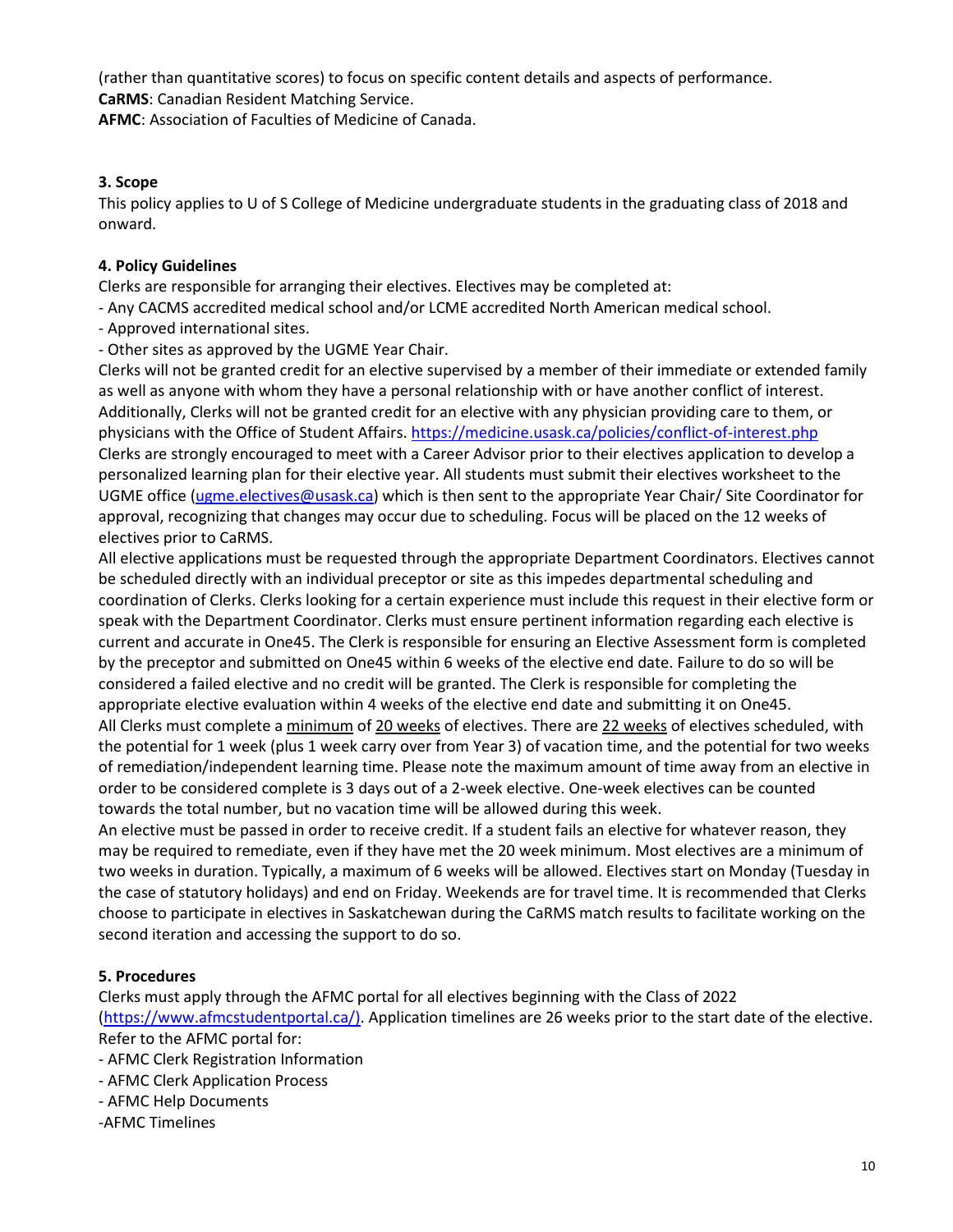# **5.1 Electives in Departments at U of S Sites**

Clerks should apply for in-province electives by clicking on the "Home Electives Students" tab on the U of S AFMC portal homepage [\(https://www.afmcstudentportal.ca/institution/uSaskatchewan#/\)](https://www.afmcstudentportal.ca/institution/uSaskatchewan#/). If an elective opportunity is extended, the Clerk will have 7 days to accept or decline the opportunity. Once the elective is accepted, it will be considered finalized and the information will be added to One45. The Clerk is responsible for ensuring an Elective Assessment form is completed by the preceptor and submitted on One45 within 6 weeks of the elective end date. Failure to do so will be considered a failed elective and no credit will be granted. The Clerk is responsible for completing the appropriate elective evaluation within 4 weeks of the elective end date and submitting it on One45.

# **5.2 Electives in Other Canadian Provinces**

For confirmed electives to be added to One45, the Clerk must email the official confirmation from the AFMC Portal to[: ugme.electives@usask.ca.](mailto:ugme.electives@usask.ca) In order to be approved, the student must include a preceptor name and email with the AFMC confirmation. Once submitted, the elective will be considered finalized.

The Clerk is responsible for ensuring an Elective Assessment form is completed by the preceptor, as well as submitted to and received by the UGME Office. Clerks can send the Elective Assessment Form through One45 by setting up a temporary account through the Sharepoint site:

[https://share.usask.ca/medicine/ugme/electives/Lists/Outofprovince%20Elective%20Preceptors/NewForm.asp](https://share.usask.ca/medicine/ugme/electives/Lists/Outofprovince%20Elective%20Preceptors/NewForm.aspx)  $x$ . Clerks will be notified within 2 weeks of the end date of the elective if an Elective Assessment form has not been received. Clerks must ensure the UGME Office receives their final Elective Assessment form from the appropriate preceptor within 6 weeks of the elective end date. Failure to do so will be considered a failed elective and no credit will be granted. The Clerk is responsible for completing the appropriate elective evaluation within 4 weeks of the elective end date and submitting it on One45.

For electives 4 weeks or longer, it is strongly recommended that the Clerk requests their preceptor to provide mid-point formative feedback and complete a Formative Assessment form; however, a Formative Assessment form is not required to be submitted to the UGME Office.

# **5.3 International Electives**

The minimum elective duration is 2 weeks with a maximum of 8 weeks. Clerks must submit the international electives application form to the Year Chair for approval at least 6 months before the start date of the proposed elective. The application can be found on the Sharepoint site:

[https://share.usask.ca/medicine/ugme/electives/\\_layouts/15/start.aspx#/SitePages/Home.aspx.](https://share.usask.ca/medicine/ugme/electives/_layouts/15/start.aspx#/SitePages/Home.aspx) A closer application time may be considered if the DSA pre-departure orientation from the Division of Social Accountability has already been completed; however, a minimum of 2 months prior to the start date of the elective is required. Clerks must meet with the Global Health Manager, Division of Social Accountability and participate in the DSA pre-departure orientation course, if they have not already done so. Participation is tracked. Please note that if the pre-departure orientation from the Division of Social Accountability has not been completed, this must be completed prior to the elective being approved.

Clerks must register with the International Student and Study Abroad Center (ISSAC). ISSAC requires all students to complete the Travel Safety Plan as well as provide emergency contact information and confirmation of insurance. If the elective is deemed to be in a high-risk area as per ISSAC criteria, the Year Chair (or designate) will be notified and the elective will be denied. Appeals of denied international electives can be made to the Dean of Medicine with a carbon copy (cc) to the Manager, Undergraduate Medical Education. The Clerk is responsible for ensuring the UGME Office (med.electives@usask.ca) has received confirmation of registration with the ISSAC office as well as the Division of Social Accountability. Once confirmations and the international elective form are received, the elective will be considered for final approval. The Year Chair will give final approval or rejection of the elective application and Clerks will be notified of either status. For approved electives to be added to One45, the Clerk must email the official confirmation of DSA orientation completion from the ISSAC to[:med.electives@usask.ca.](mailto:med.electives@usask.ca) Once submitted, the elective will be considered finalized. Failure to do so will result in the elective not counting towards the minimum number required. Clerks may be required to purchase additional malpractice insurance depending on the elective location (Refer to article 15. Insurance for more details). Extra funding opportunities may exist through the Division of Social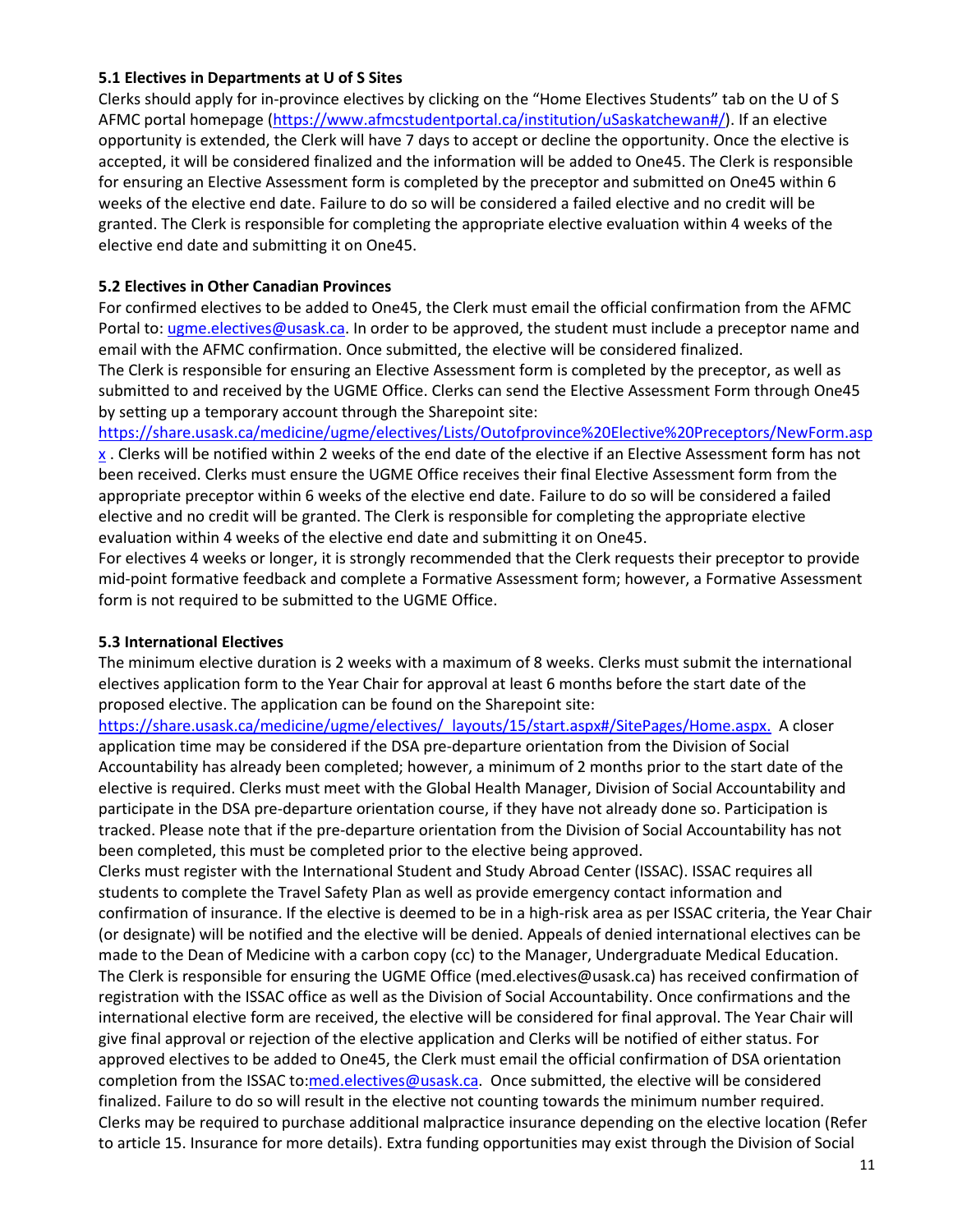Accountability in the form of research and travel awards. Please contact the Division of Social Accountability Office for inquires and/or additional information.

The Clerk is responsible for ensuring an Elective Assessment form is completed by the International Elective preceptor and submitted to the UGME Office (ugme.electives@usask.ca). Clerks will be notified within 2 weeks of the end date of the elective if an Elective Assessment form has not been received. It is their responsibility to contact the preceptor and ensure the Elective Assessment form is completed. Clerks must ensure the UGME Office receives their final Elective Assessment form from the appropriate preceptor within 6 weeks of the elective end date. Failure to do so will be considered a failed elective and no credit will be granted. The Clerk is responsible for completing the appropriate elective evaluation within 4 weeks of the elective end date and submitting it on One45.

For electives 4 weeks or longer, it is strongly recommended that the Clerk requests their preceptor to provide mid-point formative feedback and complete a Formative Assessment form; however, a Formative Assessment form is not required to be submitted to the UGME Office.

The Clerk must participate in a post-elective debriefing with the Division of Social Accountability.

This meeting will include feedback on the elective learning environment, overall learning experience, and any challenges faced. The Clerk should notify the UGME upon their return from their elective. If the Clerk requires further supports related to experiences during their elective, these will be facilitated through the Office of Students Affairs.

# **6.1. Diversity Requirement**

Clerks must complete a minimum of 3 diversity electives, each a minimum of 2 weeks in length. This is defined as 3 different general areas (i.e. Internal Medicine, Surgery, Anesthesia, Emergency Medicine, Pediatrics, Psychiatry, Family Medicine, PM&R, Pathology, Radiology, Nuclear Medicine). Elective diversity allows the Clerk to experience a broader scope of medicine and may help with residency preparation.

In addition, The University of Saskatchewan College of Medicine abides by the AFMC diversification policy [\(https://afmc.ca/media-releases/afmc-student-electives-diversification-policy](https://afmc.ca/media-releases/afmc-student-electives-diversification-policy) ):

AFMC Student Electives Diversification Policy:

"Undergraduate programs recognize their dual responsibility to ensure students undertake a full educational experience that prepares them for any potential career choice, while also optimizing their ability to engage in the increasingly competitive postgraduate match process. Undertaking elective experiences exclusively in a single discipline is pedagogically unsound and fails to provide students with a full exposure to potential career options. Consequently, we commit that, beginning with the Class of 2021, student elective opportunities cannot exceed a maximum of eight weeks in any single entry-level discipline. An entry-level discipline is an Entry Route in the [PGY-1 \(R1\)](https://afmc.ca/sites/default/files/30%20Entry%20Routes.pdf) match. Each of these entry-level disciplines leads to specialty certification with either the RCPSC or the CCFP. Electives in subspecialties that are part of a PGY-3 (R3) match (such as the subspecialties in Internal Medicine and Pediatrics) are counted as separate disciplines. As such, electives in these subspecialties do not count towards the 8-week maximum in the general specialty".

As such, the maximum time allowed in any one specialty, with the exception of Pediatrics and Internal Medicine subspecialties, will be 8 weeks.

# **6.2 Noncompliance**

Being outside the 8-week maximum in a specialty area (other than Internal Medicine and Pediatrics subspecialties), may put the student at a disadvantage when applying through CaRMS for a Residency position. If a student is found to have greater than 8 weeks in any one specialty (with the exception of Internal Medicine and Pediatrics subspecialtiy areas), the additional weeks will not count towards the minimum number electives required for completion of the electives course, and the student may be required to do remediation. Additionally, none of the comments from those electives will be allowed on the MSPR. The student may also be subject to a professionalism citing.

All students are responsible for counting their own number of weeks in each area. However, students should be aware that there will be random audits done with One45 to ensure compliance.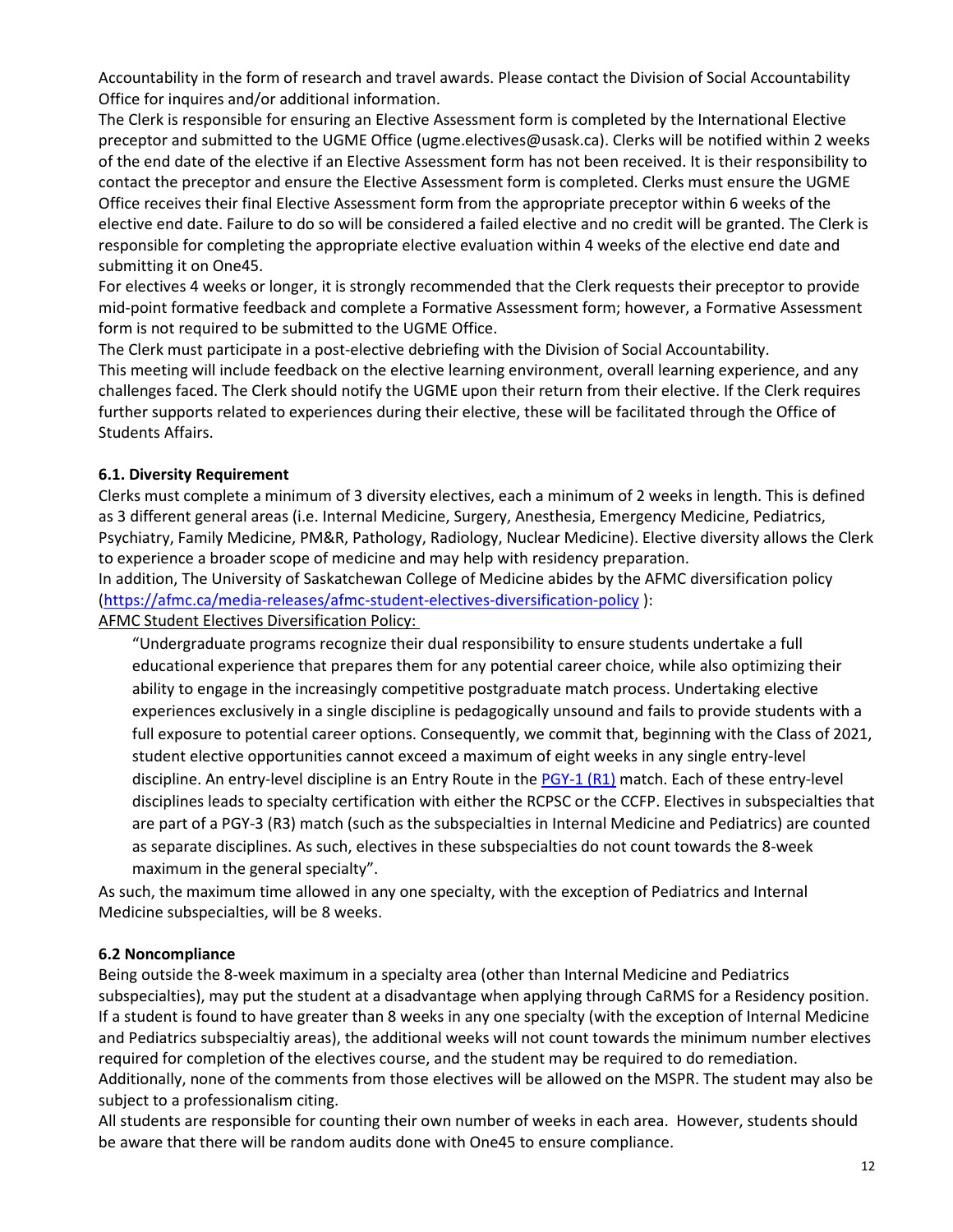Please note that Year 5 is unique and while this year must abide by the diversity policy, their previous years' electives do not count towards the maximum.

# **7. Vacation**

In Year 4, Clerks are entitled to 3 weeks of vacation: 1 week of their choice and 2 weeks during the December break. To ensure proper work-life balance and maintenance of overall wellness, it is strongly encouraged that all Clerks utilize the entirety of their allotted vacation time. Clerks may defer up to 1 week of vacation time from Year 3 in to Year 4.

Please note the maximum amount of time away from an elective in order to be considered complete is 3 days out of a 2-week elective. One-week electives can be counted towards the total number, however it cannot be combined with one week of vacation and count as 2 weeks of electives.

Clerks are discouraged from taking electives during the holiday break in December due to potential supervision concerns, as many clinical learning sites have fewer staff and residents during this time. If a Clerk proposes to undertake an elective during this time, the clerk must provide written documentation from their preceptor stating they will receive adequate supervision.

# **8. Additional (Early) Elective Time**

Clerks can be considered for an additional 3 week of elective time during Year 3 (to a maximum of 23 weeks total of electives). The Clerk must be in good academic standing as well as meeting expectations on all rotations to be considered and approved for additional elective time. The Year Chair must approve the extra elective time prior to beginning the elective application process. Clerks will not be approved, nor will receive credit, for more than 23 weeks of electives. Please note that even if an elective is completed in Year 3, all scheduled weeks of electives in Year 4 must still be completed (outside of vacation and education time).

# **9. Application Procedure for Additional (Early) Elective Time**

The Clerk must submit a written request to the Year Chair no later than 1 month prior to the start date of the elective. The request must include a description of the additional elective and rationale for why the additional elective time is needed. Additional elective time requested during the December break must be accompanied by correspondence from the proposed elective Department Coordinator indicating that there will be adequate clinical supervision of the Clerk. The Clerk must also apply for and have vacation time approved prior to applying for elective.

The relevant Year Chair reviews additional elective requests. If the following criteria are met, the additional elective time will typically be approved:

- The clerk is in good academic standing;

- The request does not exceed the maximum 23 weeks of electives; and
- There is clear rationale for the additional elective time.

The Year Chair will communicate the application status to the Clerk as soon as possible, but ideally within 2 weeks of the request submission. If a request is rejected, the Clerk will be provided with an explanation. Application appeals can be submitted by the Clerk to the Assistant Dean, Academic.

# **10. Cancellation Policy**

Electives should be cancelled by the Clerk at least 4 weeks prior to the start date of the elective. Failure to do so will result in a discussion regarding professionalism and possible documentation through a Professionalism Report/Discussion Form. Exceptional circumstances requiring an elective cancellation will be considered. Clerks must notify the department where and when the elective was to take place. In addition, the UGME Office must be notified of the cancellation at: [ugme.elective@usask.ca.](mailto:ugme.elective@usask.ca)

Please note that electives done at schools through the AFMC portal and international electives may have their own cancellation policy. Clerks will be expected to adhere to individual school's guidelines and procedures.

# **11. Immunizations**

All Clerks must have received their mandatory immunizations OR shown proof of immunity prior to the start date of all electives. This is generally required during the application process. Any Clerk not having met this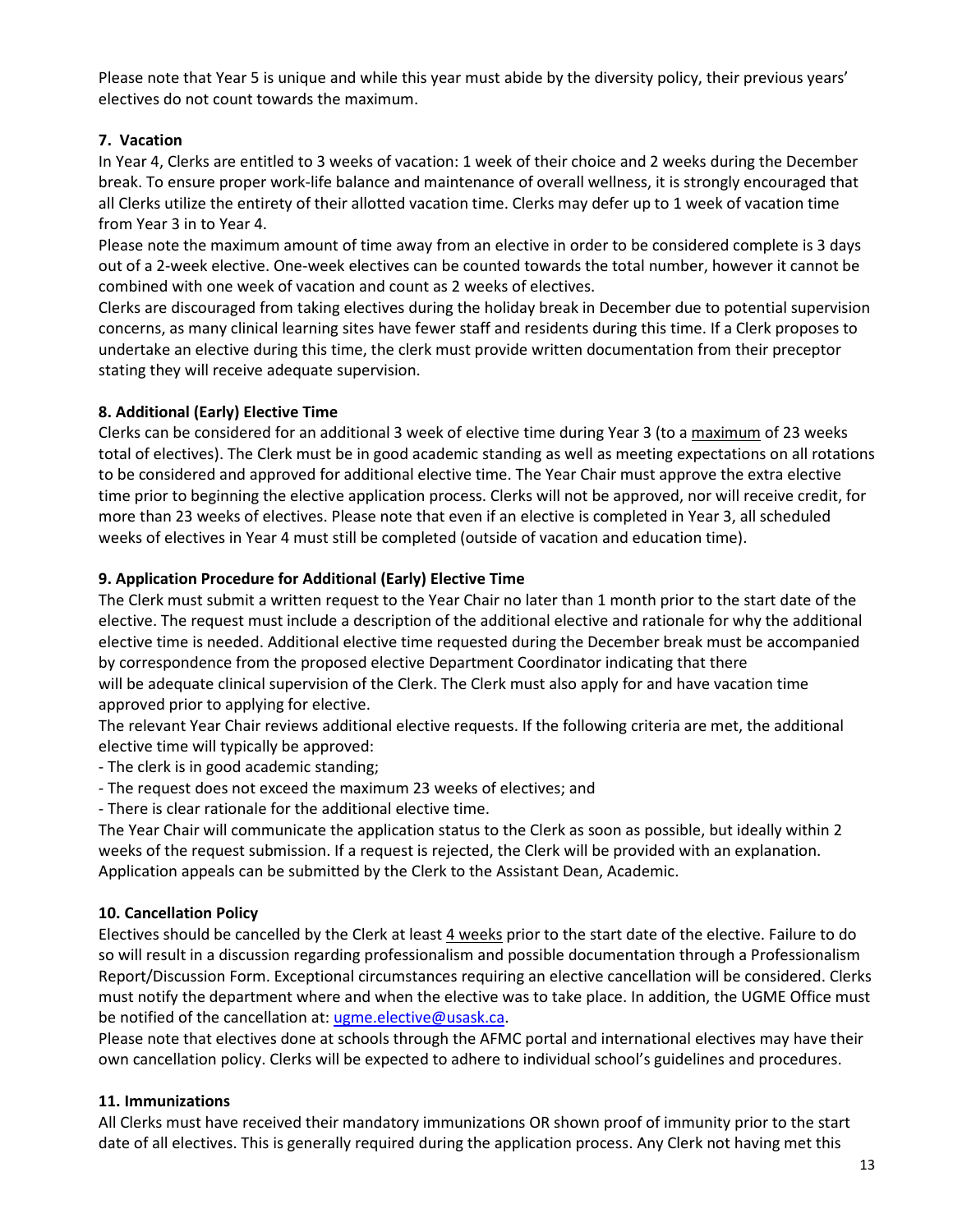requirement must report to the Occupational Health and Safety Office to update any missing immunizations. Immunization requirements are listed at:<https://afmcstudentportal.ca/immunization>

For patient protection, all Clerks (who do not have medical contradictions) are expected to be immunized for influenza. Clerks will be advised of any updates to provincial or regional public health policies for Saskatchewan electives.

Additional immunization requirements (i.e. international electives) will be at the student's expense.

## **12. N95 Mask Fittings**

All Clerks are required to have a current and valid N95 mask fitting.

## **13. Police Information Check**

External electives generally require a current criminal record and may require a vulnerable person's check. These can be organized through the local Police Department. Please check the AFMC portal for individual school requirements. It is the student's responsibility to provide the UGME and CPSS with any changes to the original Criminal Record Check submitted for Clerkship.

## **14. Blood/Body Fluid Exposure**

The Medical Student Exposure to Infectious and Environmental Hazards Policy and local health region/authority occupational health procedure can be accessed at: [http://medicine.usask.ca/policies/medical-student](http://medicine.usask.ca/policies/medical-student-exposure-to-infectious-and-environmental-hazards.php)[exposure-to-infectious-and-environmental-hazards.php](http://medicine.usask.ca/policies/medical-student-exposure-to-infectious-and-environmental-hazards.php) 

## **15. Insurance**

University of Saskatchewan Clerks are covered under the U of S CURIE insurance policy for up to 25 weeks of electives. This includes any contractual liability, professional and malpractice liability, cross liability, and tenant's legal and employer's liability arising out of their elective duties. Coverage applies to any electives taken within Canada.

#### **16. Distribution**

This policy will be distributed to students as well as Department Coordinators and Site Directors.

# **17. College of Medicine Responsibilities**

The Assistant Dean, Academic, is responsible for providing oversight to the overall administration of the Clerkship Electives Policy within the College of Medicine.

The Manager, Undergraduate Medical Education, with the assistance of the Undergraduate Medical Education Office, is responsible for the implementation, monitoring, maintenance, and evaluation of the Clerkship Elective Policy within the College of Medicine campus in Saskatoon, Saskatchewan.

#### **18. Non-Compliance**

Clerks not complying with the procedures outlined above will have their elective cancelled and no credit received. Instances or concerns of non-compliance with the U of S Clerkship Elective Policy should be brought to the attention of the Vice-Dean, Education or the Associate Dean, Undergraduate Medical Education, within the College of Medicine.

# **19. Contact**

Sherry Pederson Manager, UGME Email: sherry.pederson@usask.ca Phone: (306) 966-6142 Fax: (306) 966-2601 3A20 Health Sciences Building, U of S 107 Wiggins Road Saskatoon, SK S7N 5E5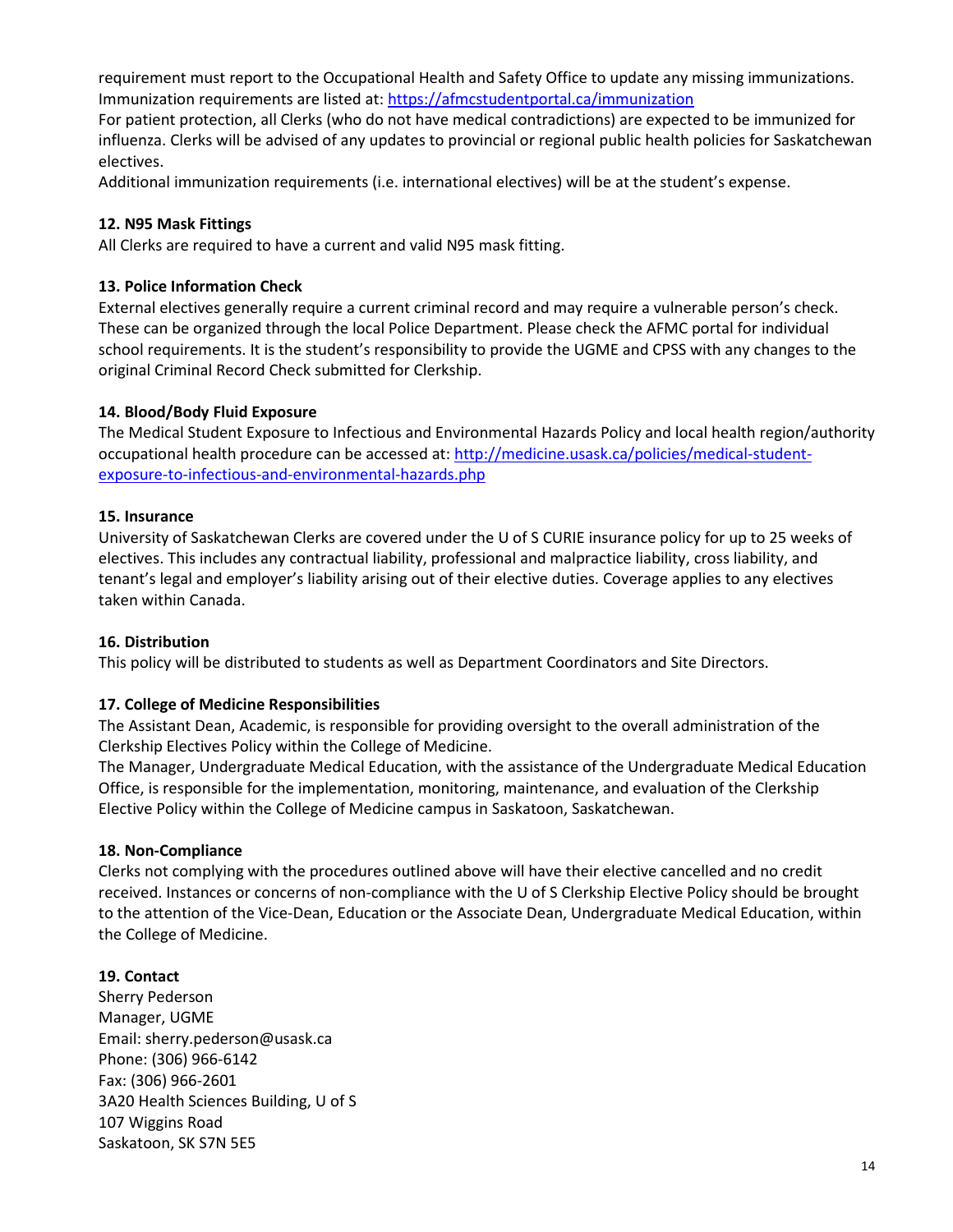# **INDEPENDENT LEARNING (IF APPLICABLE)**

Independent, self-directed reading and exercises applicable to each elective will be important. Students are strongly encouraged to read around important clinical concepts specific to each elective.

# **COURSE DELIVERY**

Students will learn through a variety of methods including:

- Independent self-directed reading
- In-patient and out-patient exposures

# **University of Saskatchewan Elective Information**

The elective program is designed to allow medical students to pursue their own interests and to design programs in keeping with their individual goals. Elective opportunities are available in the program areas listed below (not all electives are available at all sites). Further information may be found under the specific program in disciplinespecific sections below.

|                                                                  | Saskatoon | Regina    | Prince Albert | Rural     |                                                          | Saskatoon | Regina    | <b>Prince Albert</b> | <b>Rural</b> |
|------------------------------------------------------------------|-----------|-----------|---------------|-----------|----------------------------------------------------------|-----------|-----------|----------------------|--------------|
| <b>Addictions Medicine</b>                                       | $\bullet$ |           |               |           | <b>Obstetrics and Gynecology</b>                         |           |           |                      |              |
| <b>Anesthesia</b>                                                |           |           | $\bullet$     |           | <b>Occupational Health</b><br>(Internal Medicine subset) | $\bullet$ |           |                      |              |
| <b>Clinical Ultrasound (Diagnostic</b><br><b>Imaging subset)</b> | $\bullet$ |           |               |           | <b>Palliative Care</b>                                   |           | $\bullet$ |                      |              |
| <b>Diagnostic Radiology (Medical</b><br>Imaging)*                |           |           | ٠             | $\bullet$ | <b>Pathology/Laboratory Medicine</b>                     |           |           | $\bullet$            |              |
| <b>Emergency Medicine</b>                                        | $\bullet$ | $\bullet$ |               |           | <b>Pediatrics</b>                                        |           |           | $\bullet$            |              |
| <b>Family Medicine</b><br>(Urban and Rural)                      |           |           |               | $\bullet$ | <b>Psychiatry</b>                                        |           |           | $\bullet$            |              |
| <b>Indigenous Health</b>                                         | $\bullet$ |           |               |           | <b>Physical Medicine and</b><br><b>Rehabilitation</b>    |           | $\bullet$ |                      |              |
| <b>Integrative Medicine</b>                                      | $\bullet$ |           |               |           | <b>Public Health</b>                                     |           | $\bullet$ |                      |              |
| <b>Internal Medicine</b>                                         |           |           |               |           | <b>Research</b>                                          |           |           |                      |              |
| Leadership                                                       |           |           |               |           | <b>Sports Medicine</b>                                   |           | $\bullet$ |                      |              |
|                                                                  |           |           |               |           |                                                          |           |           |                      |              |

|                                                          | Saskatoon | Regina | <b>Prince Albert</b> | Rural |
|----------------------------------------------------------|-----------|--------|----------------------|-------|
| <b>Obstetrics and Gynecology</b>                         |           |        |                      |       |
| <b>Occupational Health</b><br>(Internal Medicine subset) |           |        |                      |       |
| <b>Palliative Care</b>                                   |           |        |                      |       |
| <b>Pathology/Laboratory Medicine</b>                     |           |        |                      |       |
| <b>Pediatrics</b>                                        |           |        |                      |       |
| <b>Psychiatry</b>                                        |           |        |                      |       |
| <b>Physical Medicine and</b><br><b>Rehabilitation</b>    |           |        |                      |       |
| <b>Public Health</b>                                     |           |        |                      |       |
| <b>Research</b>                                          |           |        |                      |       |
| <b>Sports Medicine</b>                                   |           |        |                      |       |
| <b>Surgery</b>                                           |           |        |                      |       |

**\*Diagnostic Radiology is offered in Moose Jaw**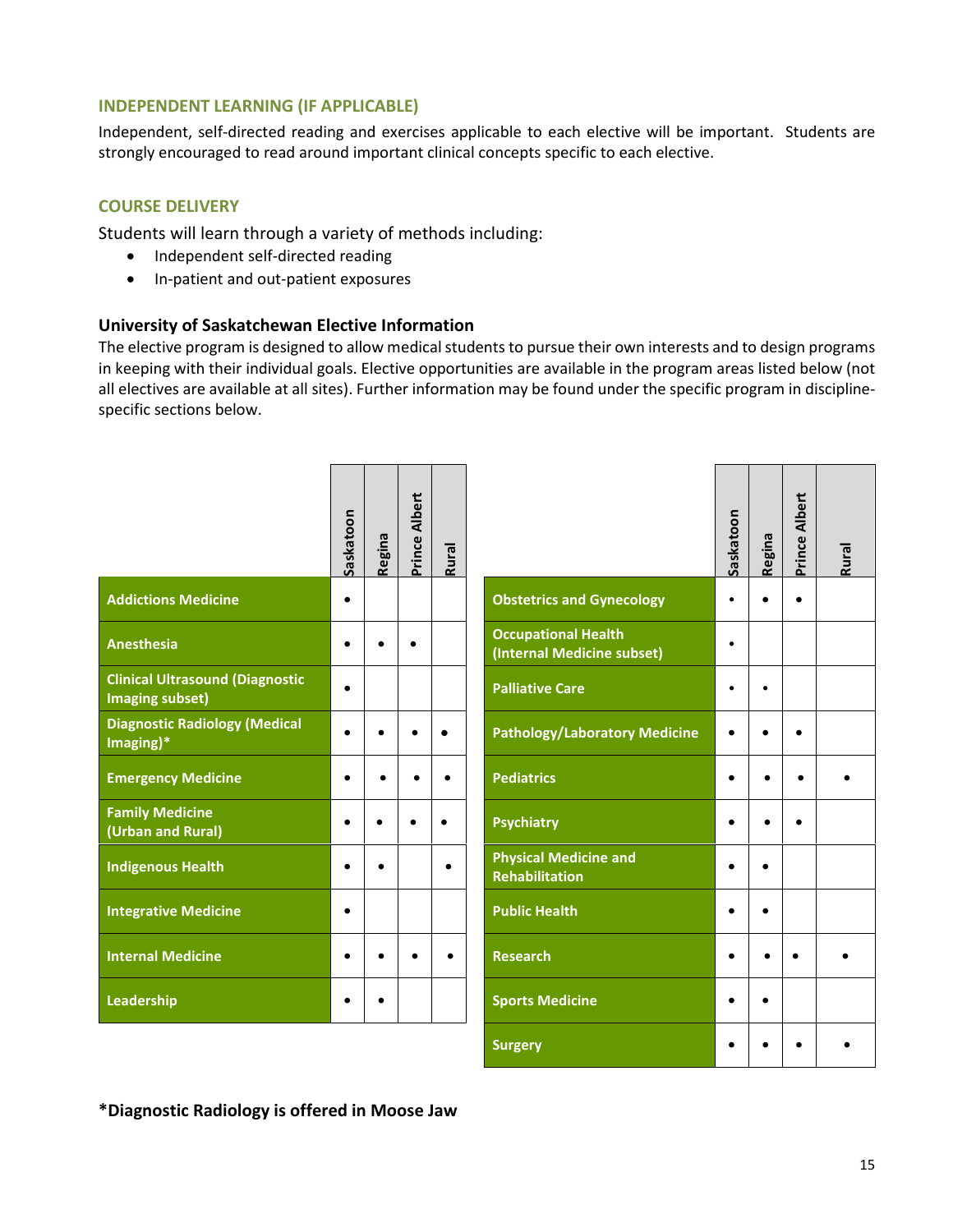# **Anesthesia**

# **CONTACTS**

**SASKATOON SITE**  Erin Cook (Electives Coordinator) Email: [erin.cook@saskhealthauthority.ca](mailto:erin.cook@saskhealthauthority.ca)  Phone: (306) 655-1187

# **REGINA SITE**

Alexandra Strauss (Electives Coordinator) Email: [alexandra.strauss@saskhealthauthority.ca](mailto:alexandra.strauss@saskhealthauthority.ca)  Phone: (306) 766-3710

# **PRINCE ALBERT SITE**

Nicole Toutant (Electives Coordinator) Email: [nicole.toutant@usask.ca](mailto:nicole.toutant@usask.ca)  Phone: (306) 765-6787

# **APPLICATION TIMELINE**

26 weeks prior to elective start date

# **APPLICATION REQUIREMENTS**

Minimum length: 1 week Recommended length: 2 weeks

# **DESCRIPTION**

This elective is aimed at broadening the clerk's knowledge base and clinical skills in anesthesia. This may be done through a variety of instructional methods and require the clerk to be self-directed in regards to learning opportunities. A comprehensive approach will be assessed through these guiding objectives:

- 1. Obtain a patient-centered history and physical examination on a patient presenting with common anesthetic disorders/presentations
- 2. Develop a differential diagnosis, clinical approach and initial management of a patient presenting with common anesthetic disorders/presentations
- 3. Adjust personal communication style to patient and extra professional team needs considering knowledge level, background, culture etc.
- 4. Identify advocacy measures relevant to the health promotion of their patients, families, and communities
- 5. Manage workload effectively
- 6. Demonstrate self-directed learning utilizing the appropriate resources.
- 7. Demonstrate professional behavior informed by ethical/legal standards such as: informed consent, confidentiality, capacity, patient autonomy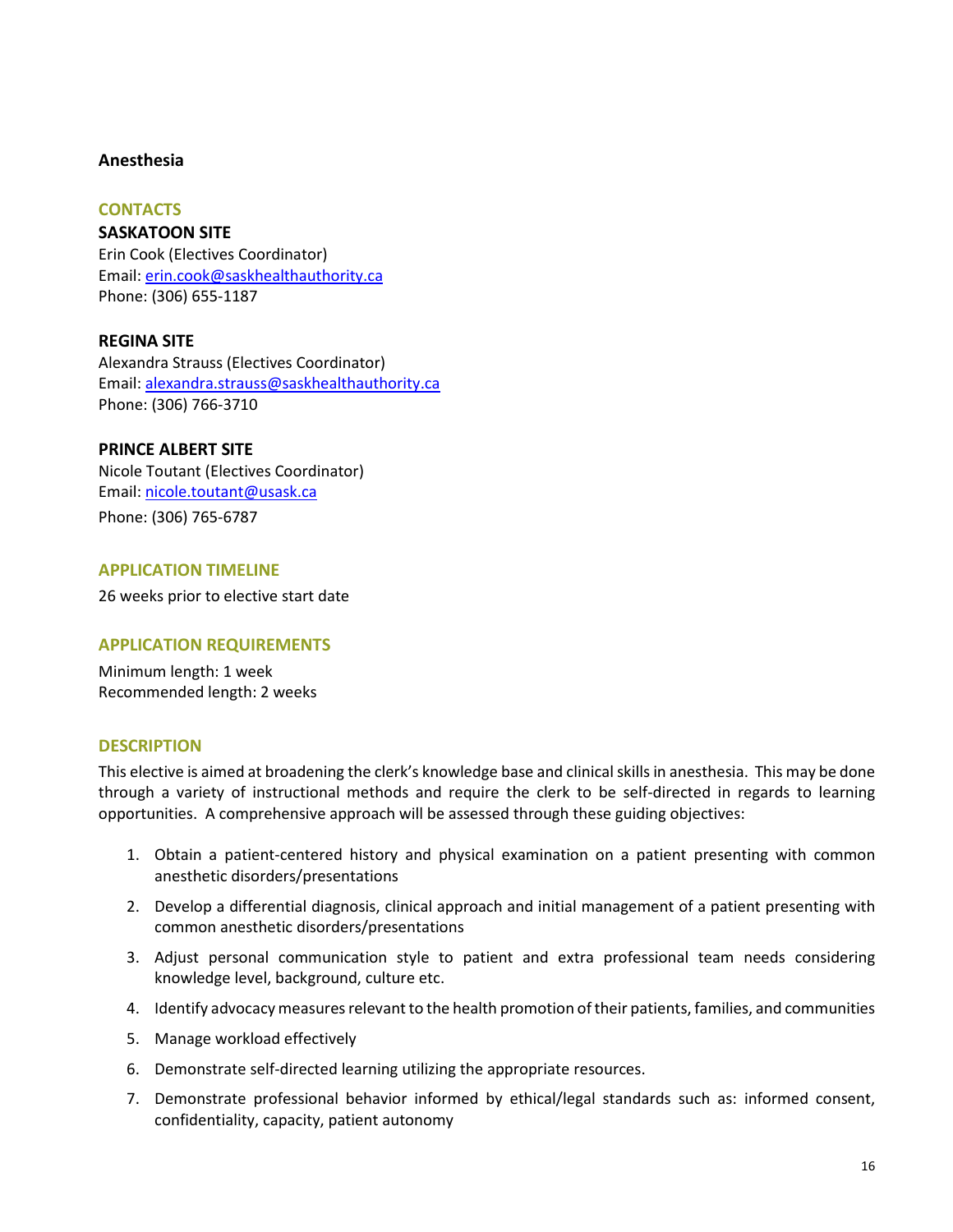The clerk will be expected to have an in-depth clinical knowledge about commonly encountered anesthesia situations which may include but are not limited to: pre-operative evaluation and optimization, intraoperative anesthesia management and monitoring, and post-operative care including recovery room, intensive care unit and pain management, vascular access and airway management.

# **Clinical Ultrasound (Diagnostic Imaging Subset)**

# **CONTACT**

Dr. Paul Olszynski Email: [pao292@mail.usask.ca](mailto:pao292@mail.usask.ca) 

# **APPLICATION TIMELINE**

26 weeks prior to start date.

# **APPLICATION REQUIREMENTS**

Their requests should include a CV, including relevant logbook, highlighting their efforts in developing their clinical ultrasonography skills during their undergraduate medical education. Students will be accepted on merit basis and at minimum must be in good standing with the College of Medicine.

Minimum Length: **Elective only available from January 31-February 13, 2022** 

## **DESCRIPTION**

Clinical Ultrasound is focused ultrasonography performed and interpreted at the patient's bedside by a health care provider in conjunction with his or her clinical examination. It is distinct from the physical examination, adding anatomic, functional and physiologic information to the management and care decisions of the patient.

The Clinical Ultrasound Elective in Clerkship (CUSEC) comprises of two components (with the first qualifying students for the second as a pre-requisite).

The prerequisite is a longitudinal apprenticeship during the first year of clerkship. This is undertaken by students upon successful completion of their Clinical Skills IV course. Students record supervised and unsupervised scans in a logbook or preferably in the EchoLog app (available on iTunes). Students should complete several scans before the beginning of their 4th year of clerkship to be eligible for CUSEC.

The elective is an intensive 2-week clinical ultrasonography training experience (taking place in the 2nd year of clerkship) in Saskatoon, SK. The first week of the CUSEC is non-service in nature. It comprises of a 5 day "finishing school" where skills will be honed on standardized as well as real patients, pathology cases and video libraries reviewed, and competency assessed.

#### **Longitudinal apprenticeship component (pre-requisite)**

The apprenticeship is focused on image generation skill development. This will require a combination of directly and in-directly supervised scans (in the form of saved images)

Scan requirements for the longitudinal clinical ultrasound apprenticeship.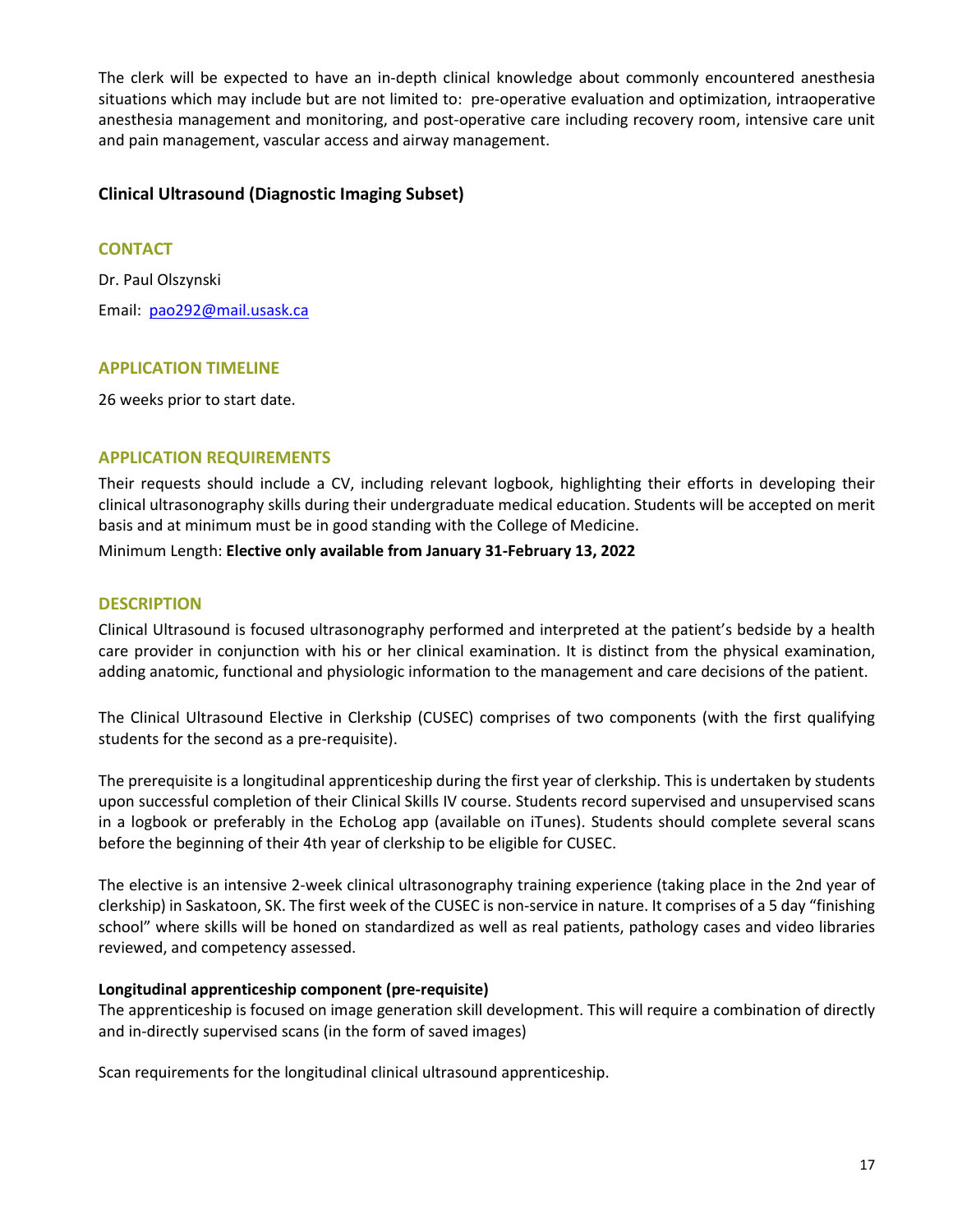| <b>Clinical Application</b>                        | # of supervised scans<br>(approx.) | # of unsupervised<br>recorded scans |  |  |
|----------------------------------------------------|------------------------------------|-------------------------------------|--|--|
| Scan for pericardial effusion                      | 25                                 | 25                                  |  |  |
| Scan for pleural effusion/hemothorax               | 15                                 | 15                                  |  |  |
| Scan for free fluid in the abdomen/ hemoperitoneum | 25                                 | 25                                  |  |  |
| Scan for hydronephrosis (moderate and severe)      | 15                                 | 15                                  |  |  |
| Scan for bladder volume                            |                                    | 10                                  |  |  |

# **Clinical Ultrasonography Elective in Clerkship in 4th Year**

During the 2-week-long elective in clinical ultrasonography, trainees will spend time with instructors polishing their skills (both on real and standardized patients), reviewing cases, and completing a competency assessment. During this intensive elective in clinical ultrasonography, we will also introduce 2 new applications: scanning the lung (pneumothorax and interstitial lung syndrome) and AAA. The students will then spend the 2<sup>nd</sup> week on clinical rotation employing their new skills.

|                | Monday                                                             | Tuesday                                      | Wednesday                            | Thursday                     | Friday                                                        |
|----------------|--------------------------------------------------------------------|----------------------------------------------|--------------------------------------|------------------------------|---------------------------------------------------------------|
| <b>Morning</b> | Review of U/S<br>concepts and<br>introduce AAA and<br>Thoracic U/S | Scanning in<br>hospital                      | Case<br>presentations<br>(1/trainee) | Problem<br>based<br>learning | Competency<br>Assessment<br>(visual, clinical<br>integration) |
| Afternoon      | Scanning in CLRC<br>(pathology<br>included)                        | Video/case<br>review<br>Literature<br>review | Scanning in<br><b>CLRC</b>           | <b>Final Review</b>          | Competency<br>Assessment<br>(skills)                          |

A comprehensive approach will be assessed through these guiding objectives:

- 1. Obtain a patient-centered history and physical examination on a patient presenting with common point of care ultrasound disorders/presentations. (when applicable)
- 2. Develop a differential diagnosis, clinical approach and initial management of a patient presenting with common point of care ultrasound disorders/presentations. (when applicable)
- 3. Apply basic ultrasound physics, machine controls and transducers in acquiring ultrasound images on patients.
- 4. Achieve comfort in generating quality ultrasound images across different organ systems in a patient.
- 5. Describe the limitations of ultrasound technology: its user-dependence, common imaging artifacts and imaging pitfalls.
- 6. Adjust personal communication style to patient and extra professional team needs considering knowledge level, background, culture etc.
- 7. Identify advocacy measures relevant to the health promotion of their patients, families, and communities.
- 8. Manage workload effectively.
- *9.* Demonstrate self-directed learning utilizing the appropriate resources.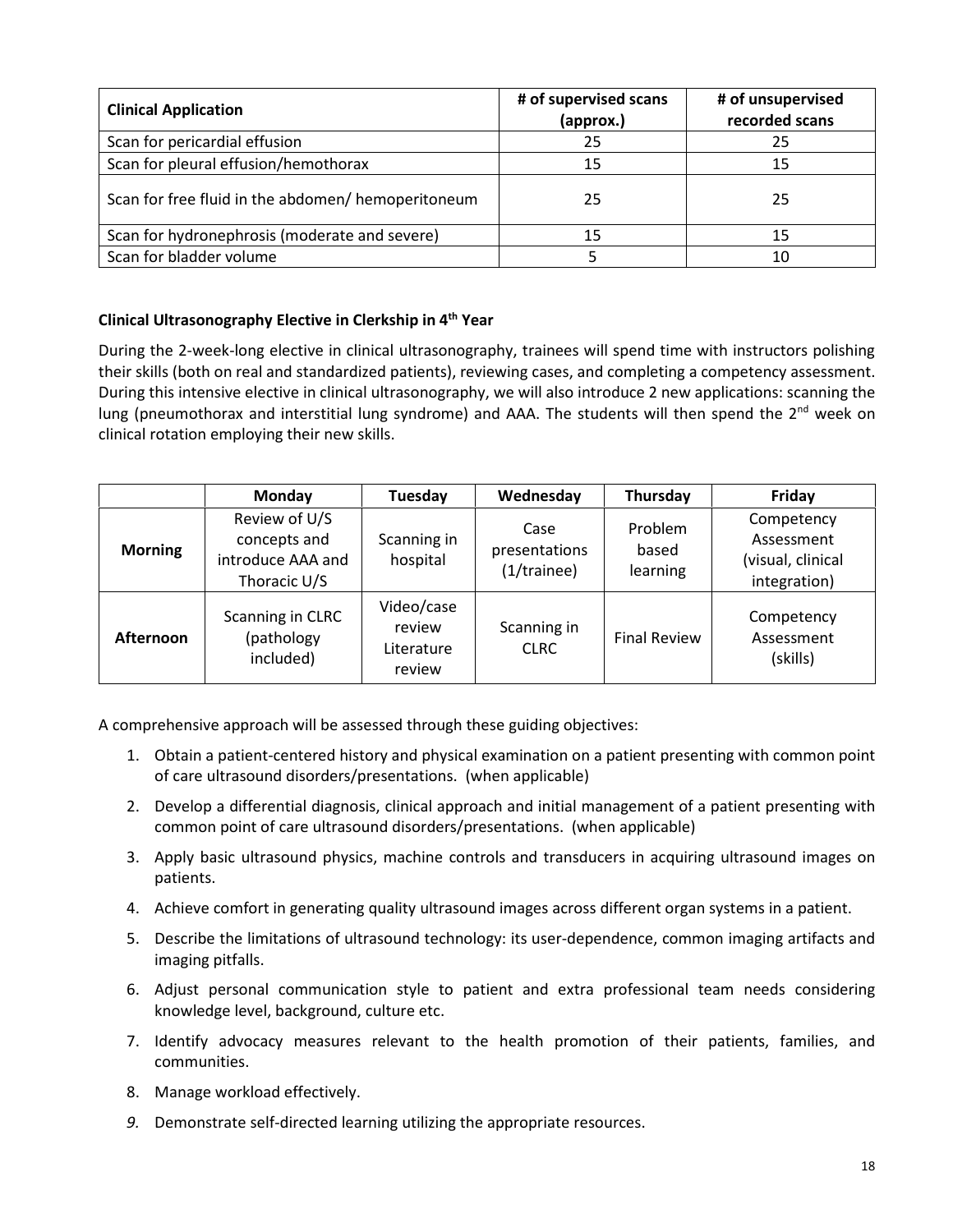10. Demonstrate professional behavior informed by ethical/legal standards such as: informed consent, confidentiality, capacity, patient autonomy.

The clerk will be expected to have an in-depth clinical knowledge about commonly encountered point of care ultrasound situations which may include but are not limited to: pleural effusion/hemothorax, ascites/hemoperitoneum, pericardial effusion, hydronephrosis, bladder volume, thoracic ultrasound, and abdominal aortic aneurysm.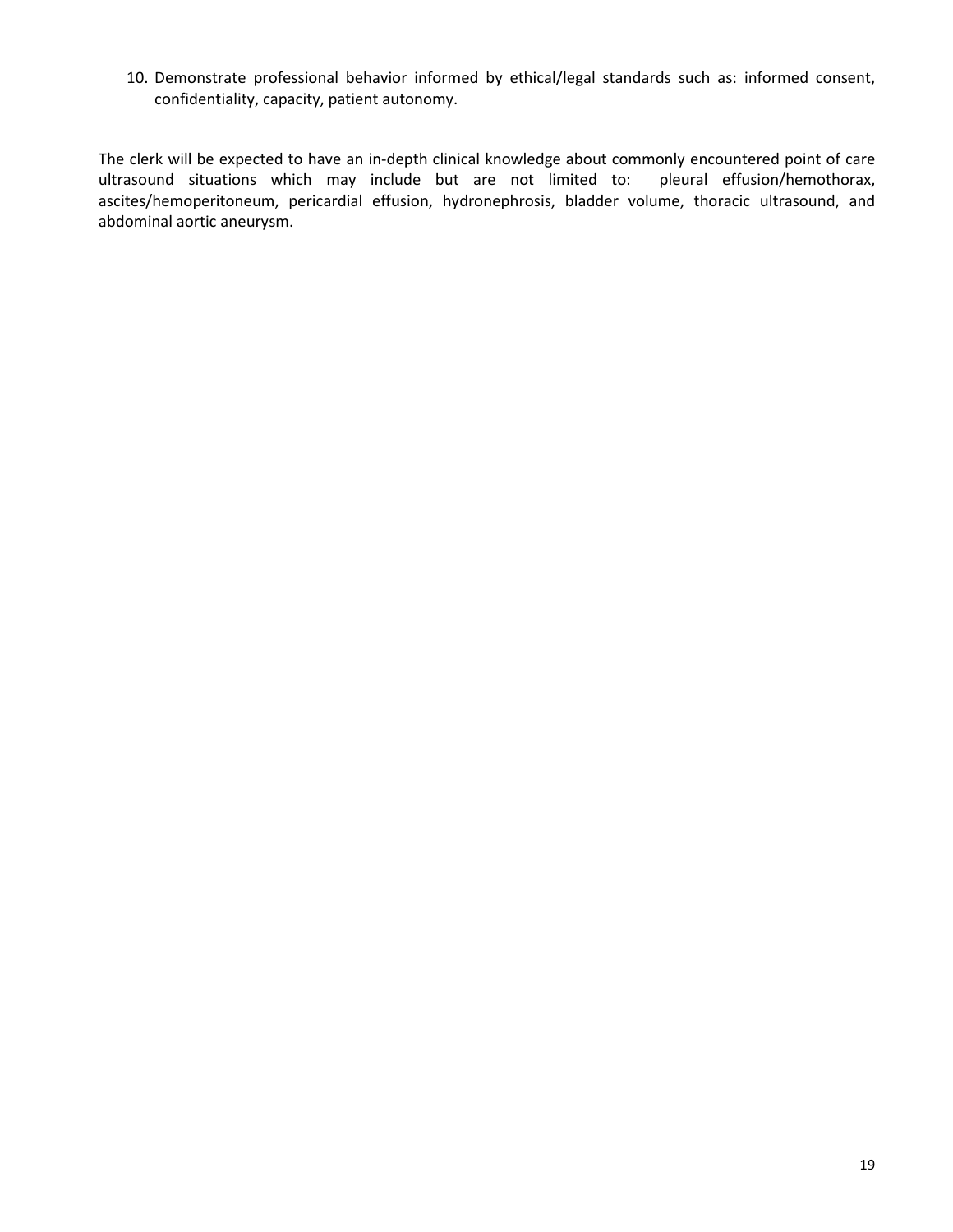# **Emergency Medicine**

# **CONTACTS**

# **SASKATOON SITE**

Leah Chomyshen (Electives Coordinator) Email: [leah.chomyshen@usask.ca](mailto:leah.chomyshen@usask.ca) Phone: (306) 655-1446

# **REGINA SITE**

Ann Finch (Electives Coordinator) Email: [Ann.Finch@saskhealthauthority.ca](mailto:Ann.Finch@saskhealthauthority.ca)  Phone: (306) 766-3706

# **PRINCE ALBERT SITE**

Nicole Toutant (Electives Coordinator) Email: [nicole.toutant@usask.ca](mailto:nicole.toutant@usask.ca)  Phone: (306) 765-6787

#### **APPLICATION TIMELINE**

26 weeks prior to elective start date

# **APPLICATION REQUIREMENTS**

**Minimum Length**: 1 week

#### **DESCRIPTION**

This elective is aimed at broadening the clerk's knowledge base and clinical skills in emergency medicine. This may be done through a variety of instructional methods and require the clerk to be self-directed in regards to learning opportunities. A comprehensive approach will be assessed through these guiding objectives:

- 1. Obtain a patient-centered history and physical examination on a patient presenting with common disorders/presentations encountered in emergency medicine.
- 2. Develop a differential diagnosis, clinical approach and initial management of a patient presenting with common disorders/presentations encountered in emergency medicine.
- 3. Adjust personal communication style to patient and extra professional team needs considering knowledge level, background, culture etc.
- 4. Identify advocacy measures relevant to the health promotion of their patients, families, and communities.
- 5. Manage workload effectively.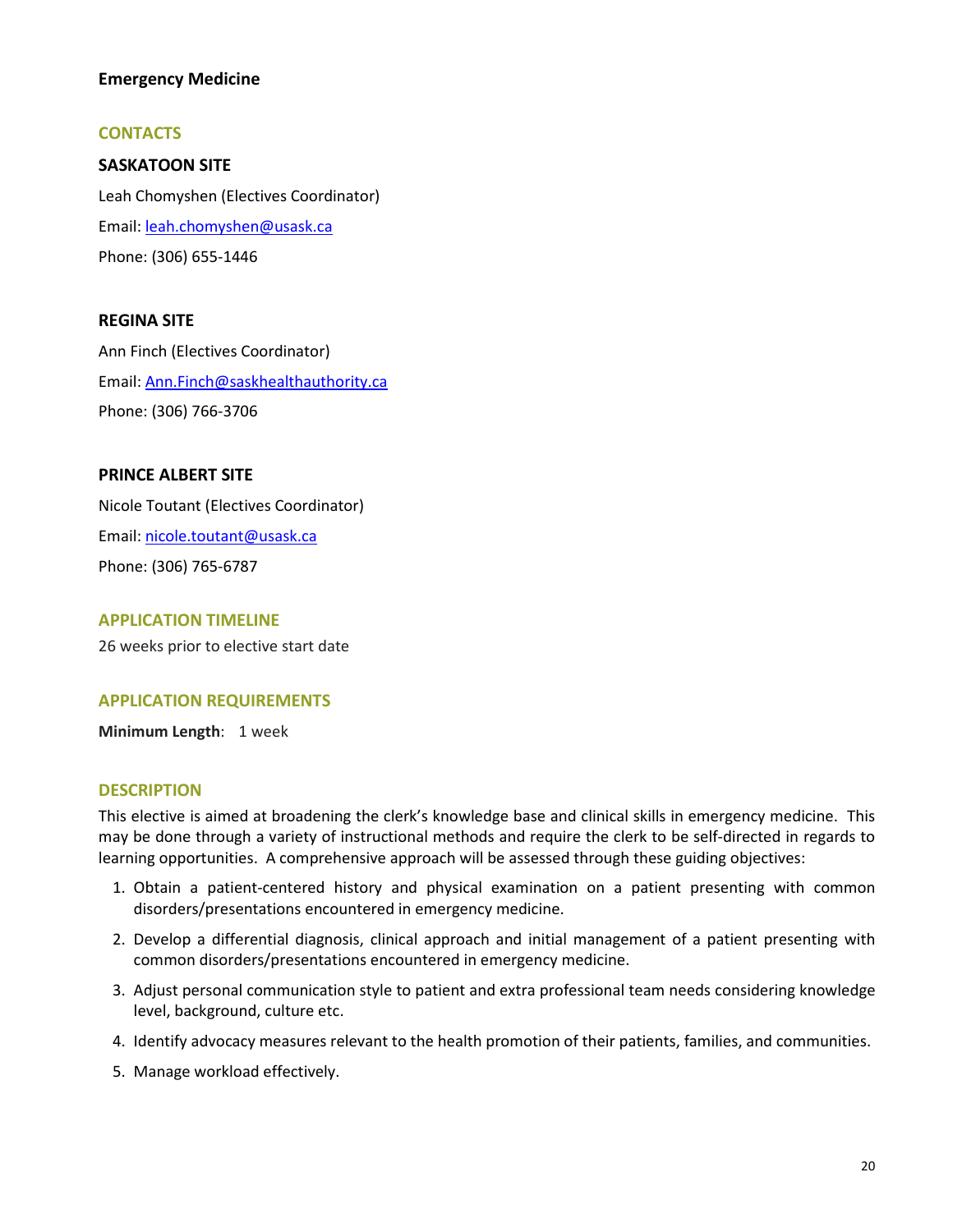- 6. Demonstrate self-directed learning utilizing the appropriate resources.
- 7. Demonstrate professional behavior informed by ethical/legal standards such as: informed consent, confidentiality, capacity, patient autonomy.

The clerk will be expected to have an in-depth clinical knowledge about commonly encountered emergency medicine disorders/presentation which may include but are not limited to: abdominal pain, bone/joint pain, chest pain, syncope/vertigo, fever, headache, dyspnea/cough, respiratory distress, nausea/vomiting, intoxication/agitation, altered level of consciousness/seizures, back/flank pain, poisoning/overdose, vaginal bleeding in the first trimester, acute pain, cardiac arrest, anaphylaxis/airway obstruction, burns, injury related to temperature extremes, trauma, shock, stroke.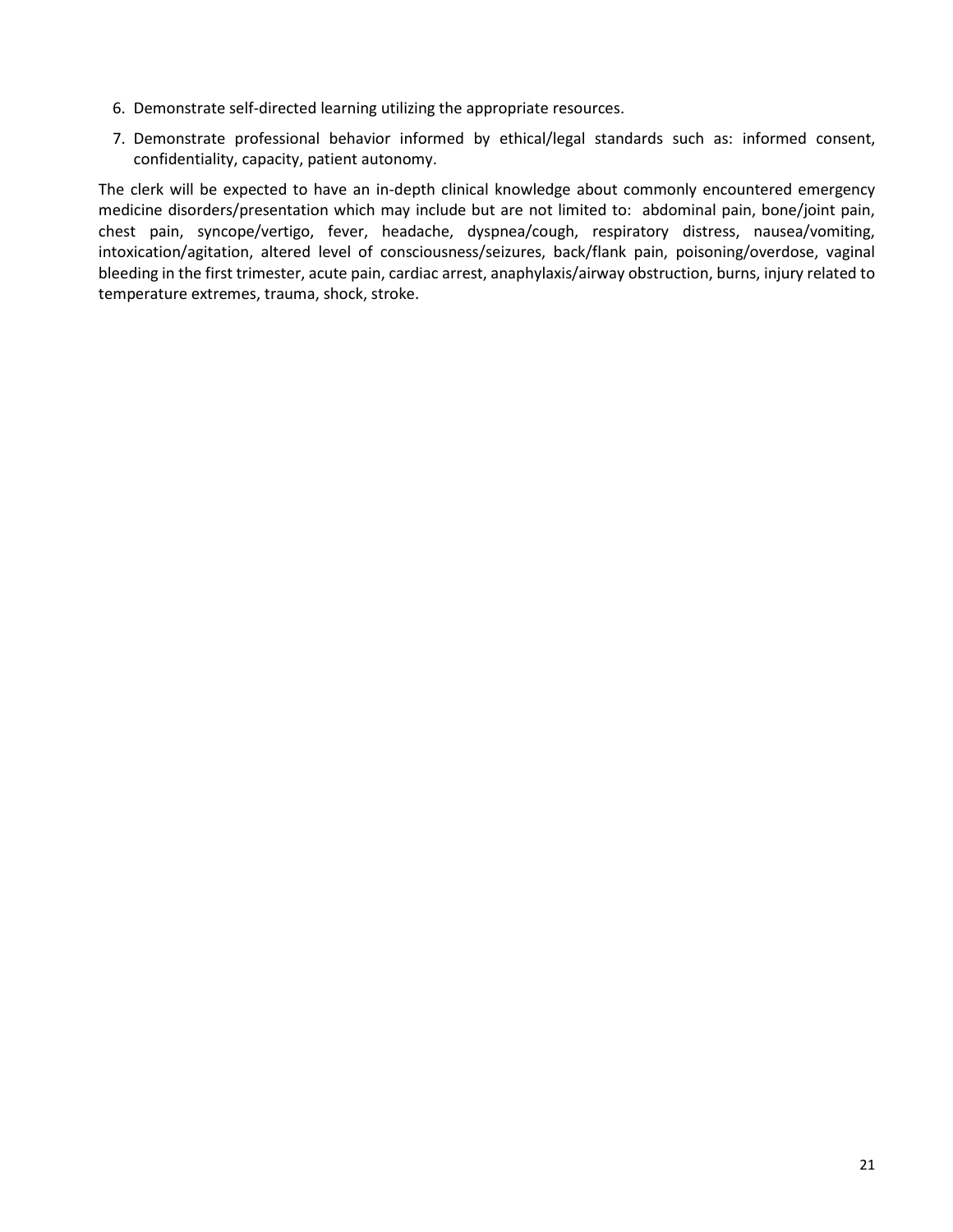# **Family Medicine**

# **CONTACTS**

**SASKATOON SITE**  Tracy Lewis (Electives Coordinator) Email: [Dafm.ugme@saskatoon.usask.ca](mailto:Dafm.ugme@saskatoon.usask.ca)  Phone: (306) 655-4211

# **REGINA SITE**

Kristen Fuchs (Electives Coordinator) Email: Kristen.Fuchs@saskhealthauthority.ca Phone: (306) 766-0449

# **PRINCE ALBERT SITE**

Nicole Toutant (Electives Coordinator) Email: [nicole.toutant@usask.ca](mailto:nicole.toutant@usask.ca)  Phone: (306) 765-6787

# **APPLICATION TIMELINE**

26 weeks to 2 months prior to elective start date

Please note: In the event that you have a preference for a particular preceptor, prior to applying please add that information to the application in the comments section and administrative assistants will do their best to accommodate your request. All preceptors must have an active teaching appointment with the U of S. Applications will be considered at sites other than the ones listed on the AFMC Portal as long as the preceptor has an active teaching appointment at the U of S. Applications will be processed by the date in which they were received regardless of the elective start date. It is advisable to apply early.

Applications will be confirmed or rejected a minimum of 8 weeks prior to the start date of the elective. Turn around time to place an elective is on average 2 months but could be longer depending on the availability of preceptors or capacity at sites to take learners. It is NOT NECESSARY to complete an elective at a teaching unit in order to be considered for a Family Medicine residency program in Saskatchewan.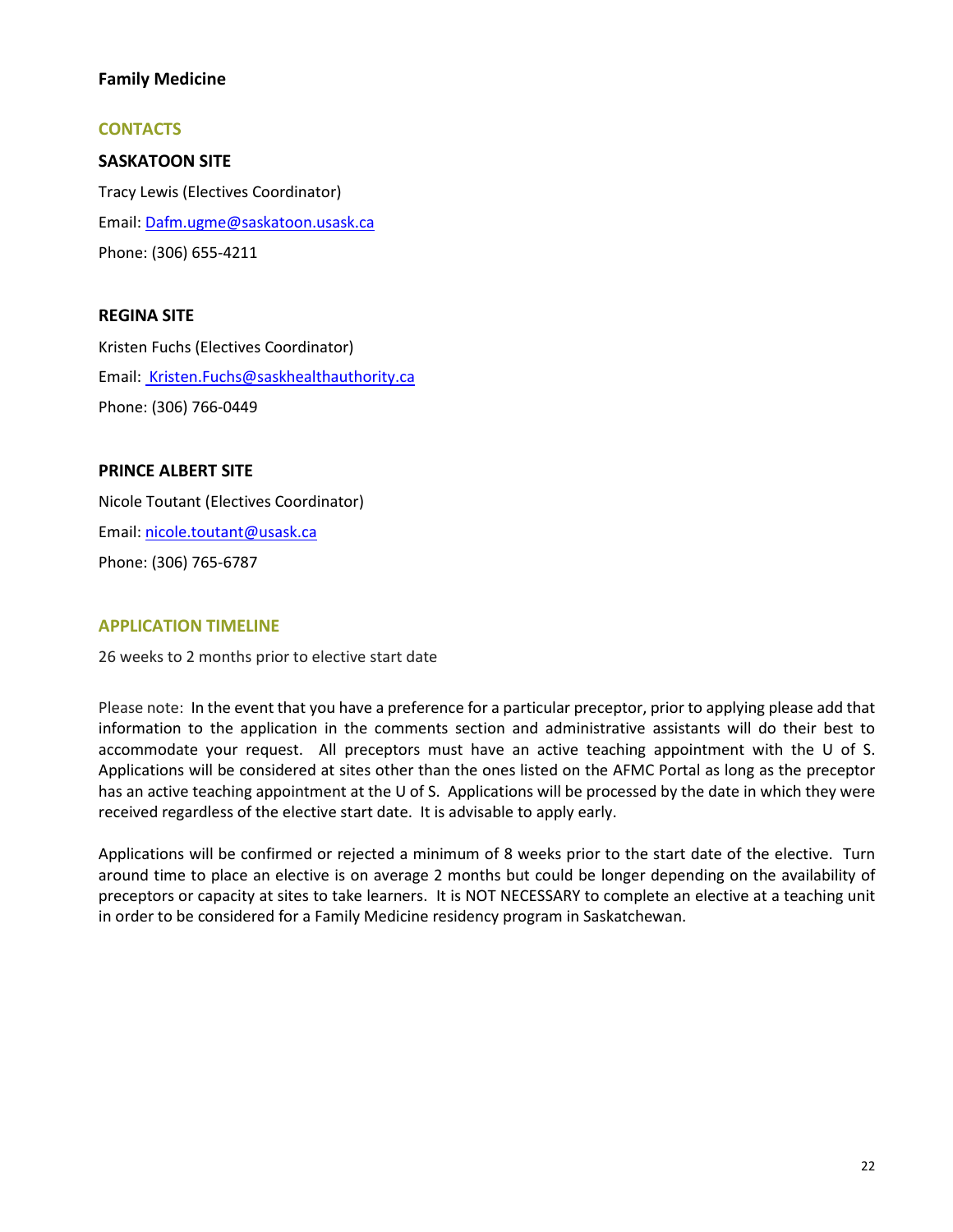# **APPLICATION REQUIREMENTS**

**Minimum Length**: 1 week for urban electives; 2 weeks for rural electives

**Urban Locations:** Saskatoon and Regina

**Rural Locations:** Prince Albert, Moose Jaw, Weyburn, Estevan, Swift Current, North Battleford, Ile a la Crosse, La Ronge, Melfort, Wynyard, Yorkton, Melville, Humboldt, Rosthern, Pelican Narrows, Nipawin, Shellbrook, Meadow Lake

**Other sites may be acceptable as long as a preceptor with an active faculty teaching appointment is available.** 

## **DESCRIPTION**

This elective is aimed at broadening the clerk's knowledge base and clinical skills in family medicine.

It is expected that the clerk participating in an elective in Family Medicine will continue to build on the skills learned in their Core Rotation. Family medicine is a discipline committed to the care of an individual at any and all life stages, and as such family doctors accept responsibility for the full scope of care of patients in health and illness.

Because of the diverse nature of family medicine, an elective may concentrate on an area of special interest such as sports medicine, palliative care or women's or men's health. In this type of elective it will still be expected that the basic skills of family medicine (medical expert, communicator, collaborator, advocate etc) be practiced in a more focused population.

- 1. Obtain a patient-centered history and physical examination on a patient presenting with common disorders/presentations encountered in family medicine.
- 2. Develop a differential diagnosis, clinical approach and initial management of a patient presenting with common disorders/presentations encountered in family medicine.
- 3. Adjust personal communication style to patient and extra professional team needs considering knowledge level, background, culture, age etc.
- 4. Identify advocacy measures relevant to the health promotion of their patients, families, and communities.
- 5. Manage workload effectively.
- 6. Demonstrate self-directed learning utilizing the appropriate resources.
- 7. Demonstrate professional behavior informed by ethical/legal standards such as: informed consent, confidentiality, capacity, patient autonomy, legal documentation.

The clerk will be expected to have an in-depth clinical knowledge about common procedures in family medicine which may include but are not limited to: excisions, suturing, applying casts, placing of IUDs and performing endometrial biopsies, joint aspirations and injections, vasectomies, IM injections, vaccinations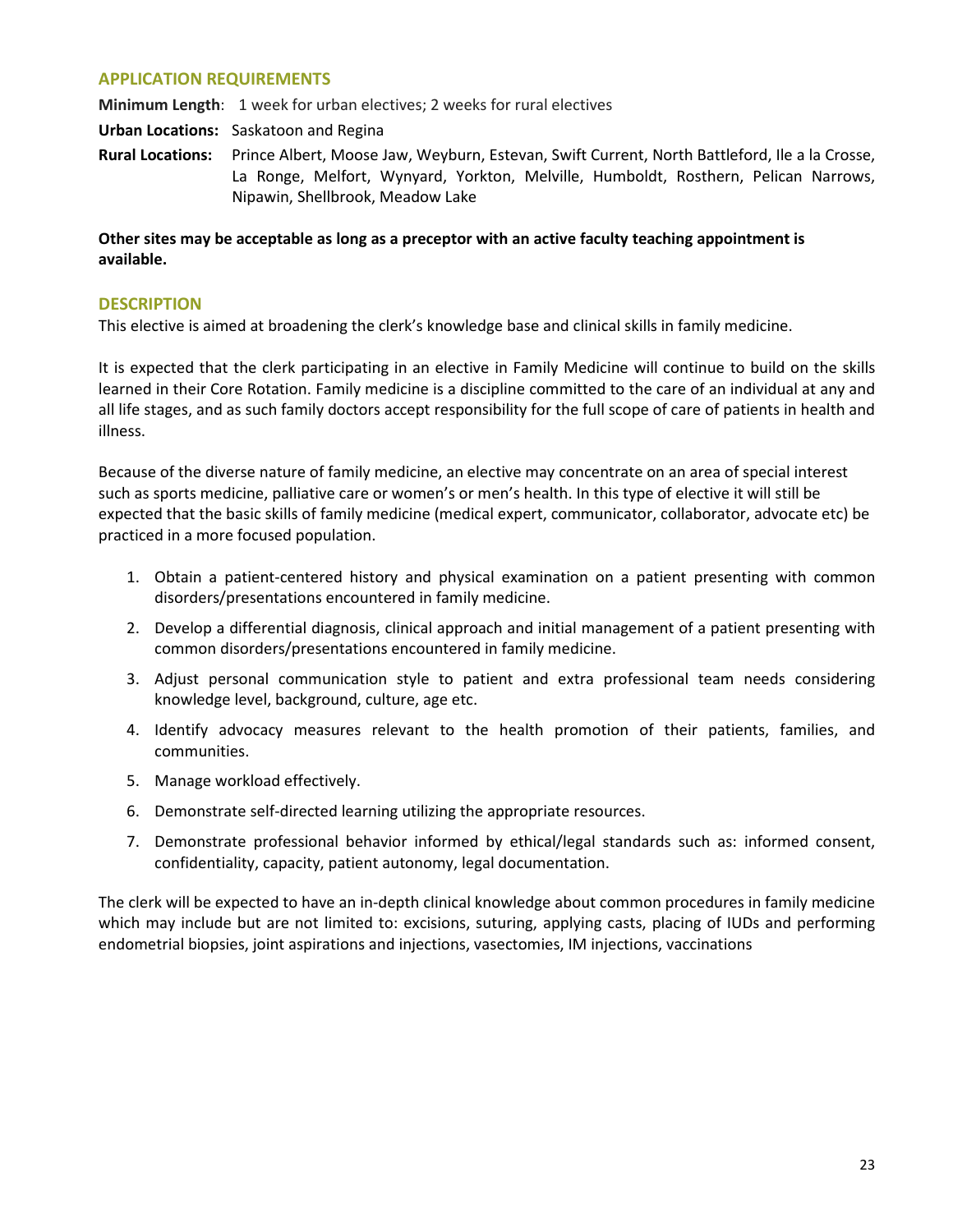# **Indigenous Health**

# **CONTACT**

Valerie Arnault-Pelletier, Indigenous Coordinator Phone: (306) 966-5901 Email: [valerie.arnault@usask.ca](mailto:valerie.arnault@usask.ca) 

# **APPLICATION TIMELINE**

2 months prior to start date

# **APPLICATION REQUIREMENTS**

Minimum Length: 1 to 2 weeks or longer depending on student and community capacity Vacation/Educational Leave: Permitted with consultation

# **DESCRIPTION**

These electives in Indigenous Health are offered, subject to availability, at:

- 1. All Nations Healing Hospital Fort Qu'Appelle;
- 2. First Nations and Metis Health- Saskatchewan Health Authority, Saskatoon site
- 3. Whitecap Health Center -Dakota Whitecap First Nation
- 4. MACSI Saskatoon
- 5. Pediatrics and Wellness Wheel (on reserve). First Nations and Metis Health Services and Four Directions Community Health Centre - Regina

The Clerk can choose to do his or her elective at any of these sites. Before an elective is approved, the clerk will be required to meet with Valerie Arnault-Pelletier, the Indigenous Coordinator, to discuss his or her goals for the elective. Clerks will be under the supervision of a preceptor at their chosen site who will determine the clerk's schedule. If the student is coming from another university, the orientation meeting can be set up via Web-Ex or Skype.

#### **Application and Debriefing Process**

- 1. Students who are interested in this elective are required to make an appointment with the Indigenous Health Coordinator.
	- a. Orientation information will be provided at this time depending on the site.
- 2. Students must fill out an elective application through the AFMC portal and submit it to the Indigenous Health Coordinator for approval.
- 3. After the completion of the elective, students are required to make an appointment with the Indigenous Health Coordinator to discuss their elective experience.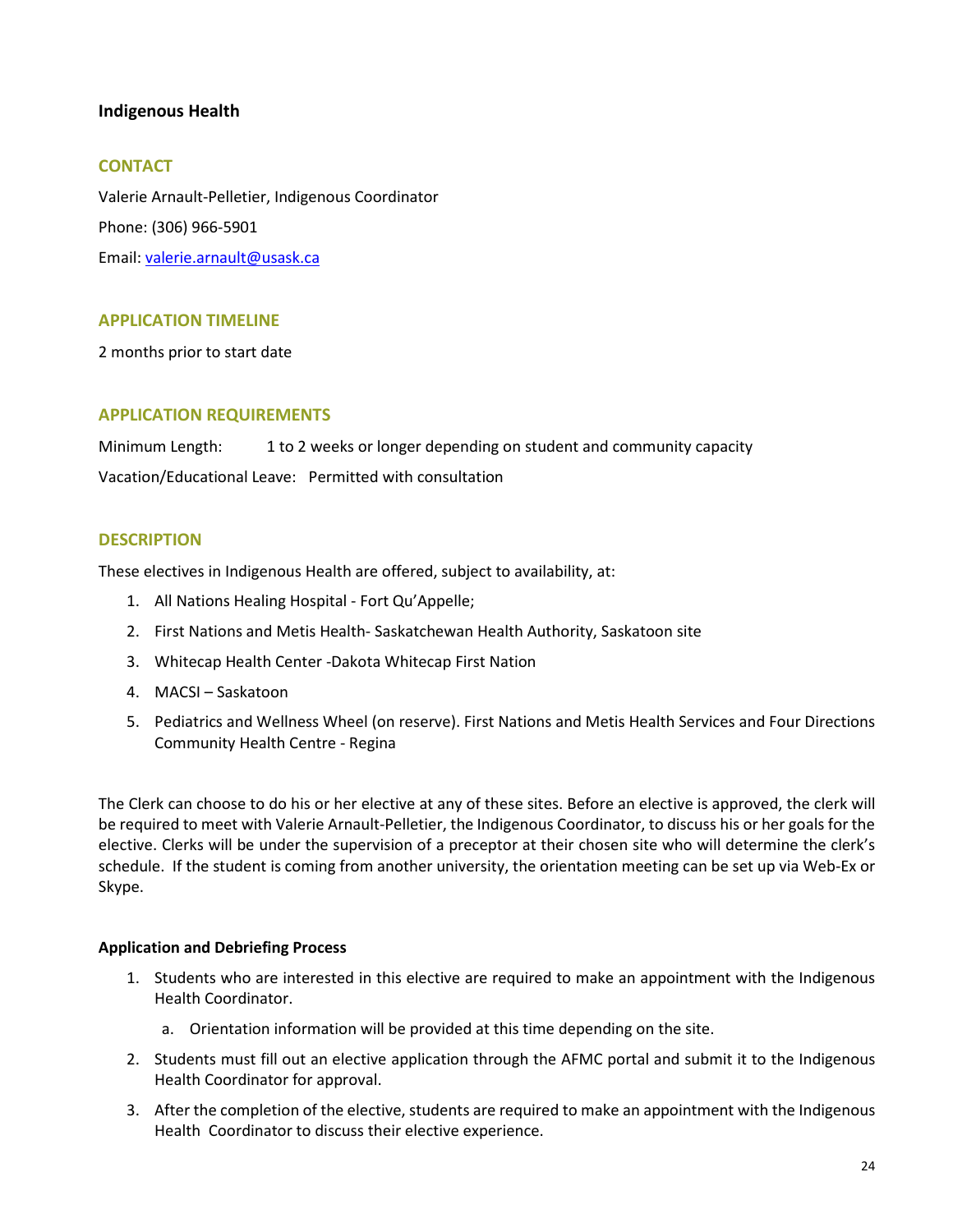A comprehensive approach will be assessed through these guiding objectives:

- 1. Describe the social aspects of Indigenous health issues.
- 2. Examine personal clinical practices pertaining to Indigenous populations.
- 3. Adjust personal communication style to patient and extra professional team needs considering knowledge level, background, culture, etc.
- 4. Identify advocacy measures relevant to the health promotion of their patients, families, and communities.
- 5. Manage workload effectively.
- 6. Demonstrate self-directed learning utilizing the appropriate resources.
- 7. Demonstrate professional behavior informed by ethical/legal standards such as: informed consent, confidentiality, capacity, patient autonomy.

A focus will be on providing a culturally safe and relationship-centered care model for First Nations and Metis patients, their families and communities. The elective work is done with Indigenous community health care professionals and traditional healers (depending on availability) in the provision of care. Depending on the site, additional clinical experiences may be available e.g. All Nations Healing Hospital involves site visits with the physician to Aboriginal communities.

# **Descriptions of Indigenous Health Elective Sites:**

# MACSI Saskatoon

In this Elective students are introduced to holistic programming, therapeutic group workshops, one to one counselling, educational. Sessions, self-help meetings, cultural teachings, recreational programming and more. In this environment of inpatient treatment, individuals can return to a healthier life.

# First Nations and Metis Health Saskatoon

# -*Sites are St Pauls Hospital and Royal University Hospital*

In this elective students are exposed to an integrated and culturally respectful approach to care for First Nations and Métis people coming into Saskatoon Health Region for treatment and other services

# All Nations Healing Hospital –Fort Qu'Appelle

This unique elective places you in an interdisciplinary team of health care providers and engages you in patientcentered care in a rural community. All Nations Healing Hospital also has a holistic healing center dedicated to residential school outcomes, addictions, abuse, family counseling, and crisis interventions.

# Whitecap Health Center – Whitecap First Nation

In this elective students exposed to various health programs such as community health nursing, child immunization, maternal health, community health, dental services, home and community care, medical transportation, community health representative, counseling services, nutrition, diabetes, mental health, addictions, and justice.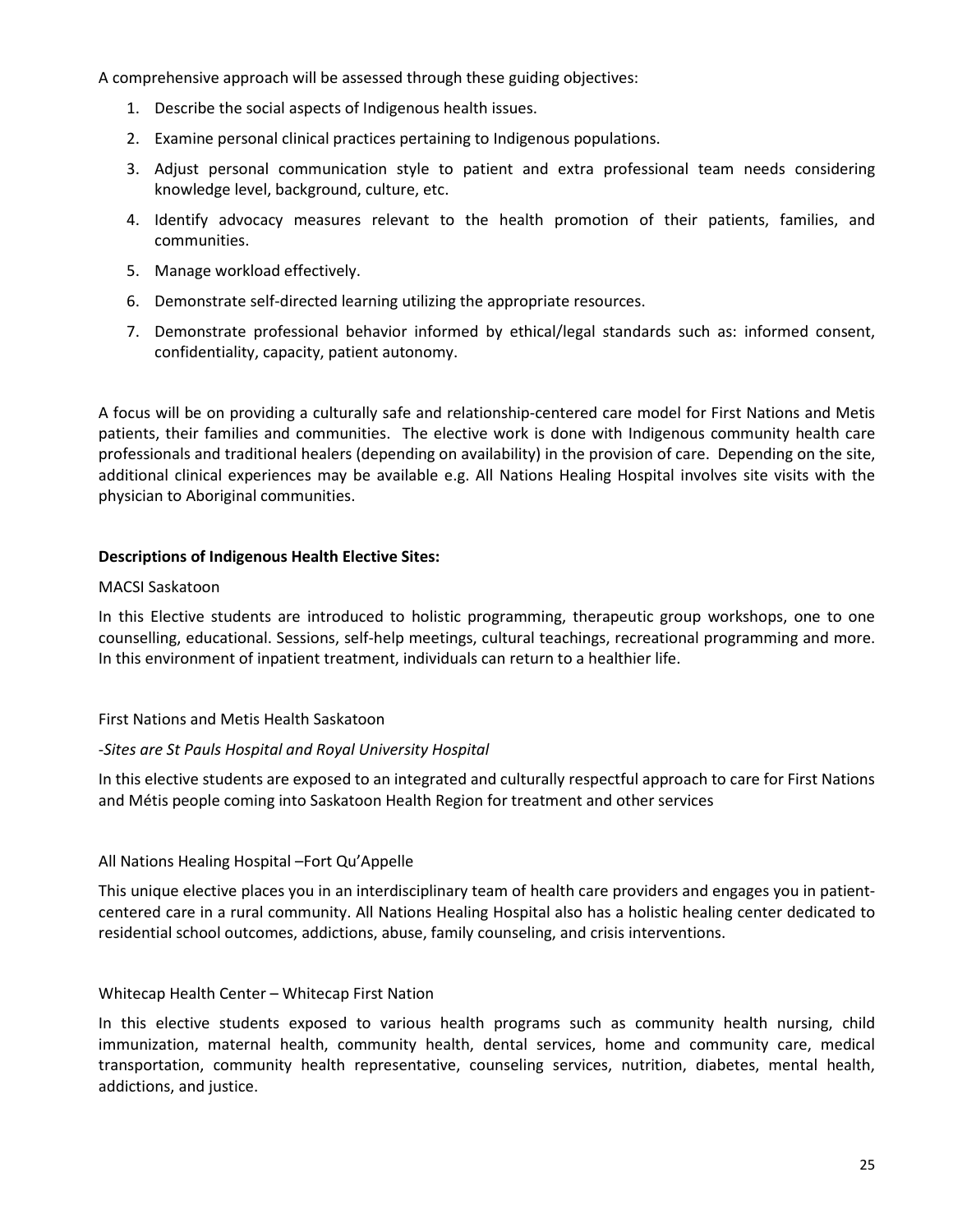(Regina - Pediatrics and Wellness Wheel (on reserve). First Nations and Metis Health Services and Four Directions Community Health Centre (in Regina):

This unique opportunity will place you amongst an interdisciplinary team of health care providers and engages you in patient, family and community centered care in both urban and rural settings. The providers hosting you are committed to community driven models of care, incorporating both the western model of health care and Indigenous ways of knowing. Included will be mobile outreach pediatrics in First Nations communities, primary and chronic diseases mobile outreach in First Nations with the Wellness Wheel team of providers, acute condition and chronic disease care in Regina's inner city, as well as dedicated time with the acute care-based team of Health Educators via First Nations and Metis Health Services at the Regina General Hospital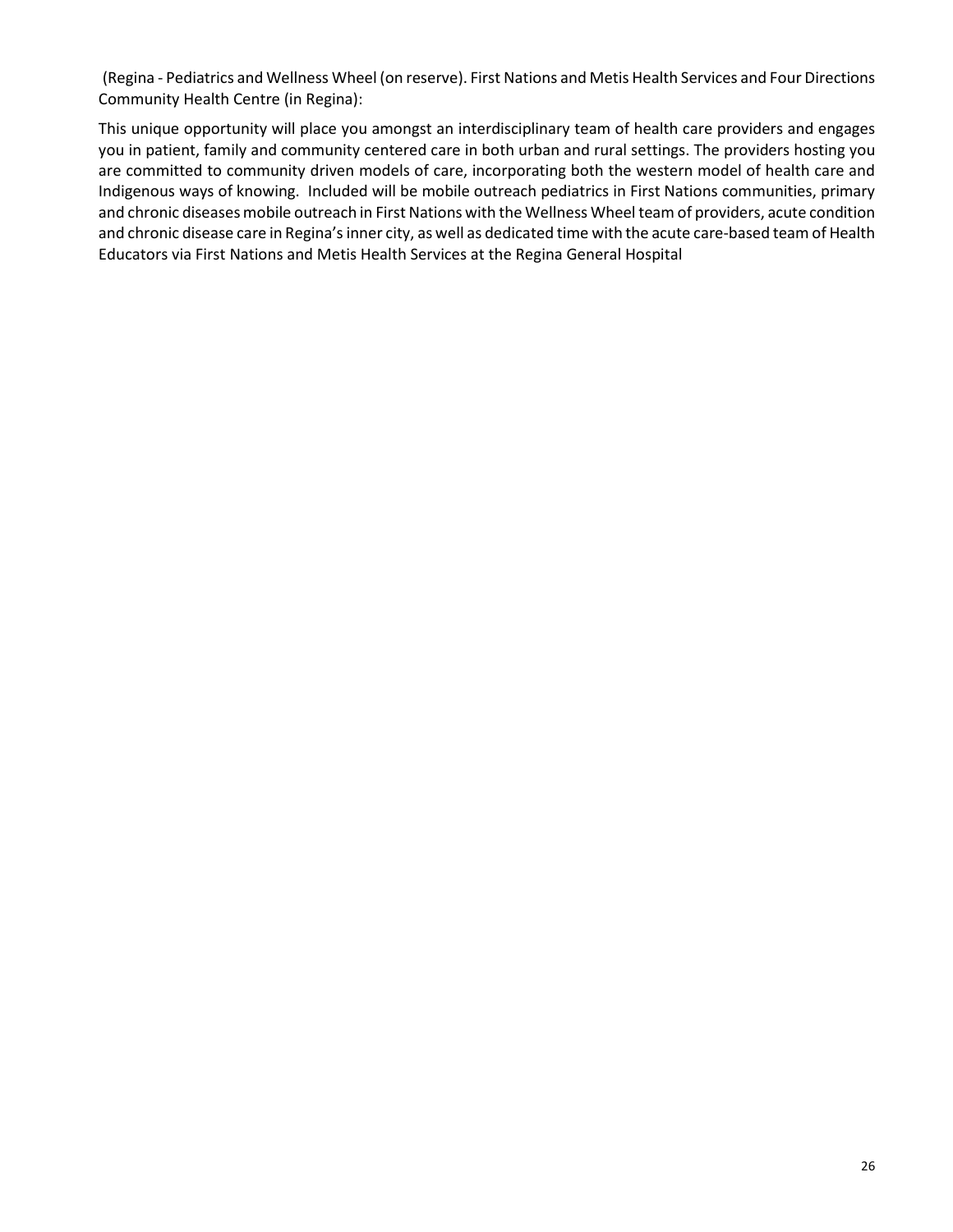# **Integrative Medicine**

## **CONTACTS**

**SASKATOON SITE** 

Dr. Joseph Schnurr Email: [schnurr.ja@gmail.com](mailto:schnurr.ja@gmail.com) 

## **APPLICATION TIMELINE**

4 months prior to start date

# **APPLICATION REQUIREMENTS**

**Minimum Length**: 2 weeks (available once in the spring and once in the fall beginning in 2020)

Vacation/Educational Leave: Not permitted during this elective.

NOTE: In the event of there being more than one applicant for the elective, priority will be given to a student who demonstrates some prior knowledge of or exposure to integrative medicine.

## **DESCRIPTION**

This elective will allow the student to work closely with physicians who have advanced training in integrative and functional medicine. Working closely with the clinician, the student will actively participate in all aspects of the clinical encounter. A variety of instructional methods will be used and will include time allotted for self-directed learning. Students will complete the CME online course "Environmental Health: An Integrative Approach" available through the University of Arizona Center for Integrative Medicine and achieve a minimum score of 70% on the final assessment.

(This course is available at no cost.[\) https://integrativemedicine.arizona.edu/education/online\\_courses.html](https://integrativemedicine.arizona.edu/education/online_courses.html)

Students will be assessed on the following guiding objectives:

- 1. Obtain a patient-centered history and physical examination on a patient presenting with common disorders/presentations encountered during an integrative medicine consultation.
- 2. Obtain an expanded patient centered history to identify potentially modifiable lifestyle, dietary and environmental risk factors.
- 3. Develop a differential diagnosis, clinical approach and initial individualized management plan of a patient presenting with common disorders/presentations encountered during an integrative medicine consultation.
- 4. Adjust personal communication style to patient and extra professional team needs considering knowledge level, background, culture, etc.
- 5. Identify advocacy measures relevant to the health promotion of their patients, families and communities.
- 6. Manage workload effectively.
- 7. Demonstrate self-directed learning utilizing the appropriate resources.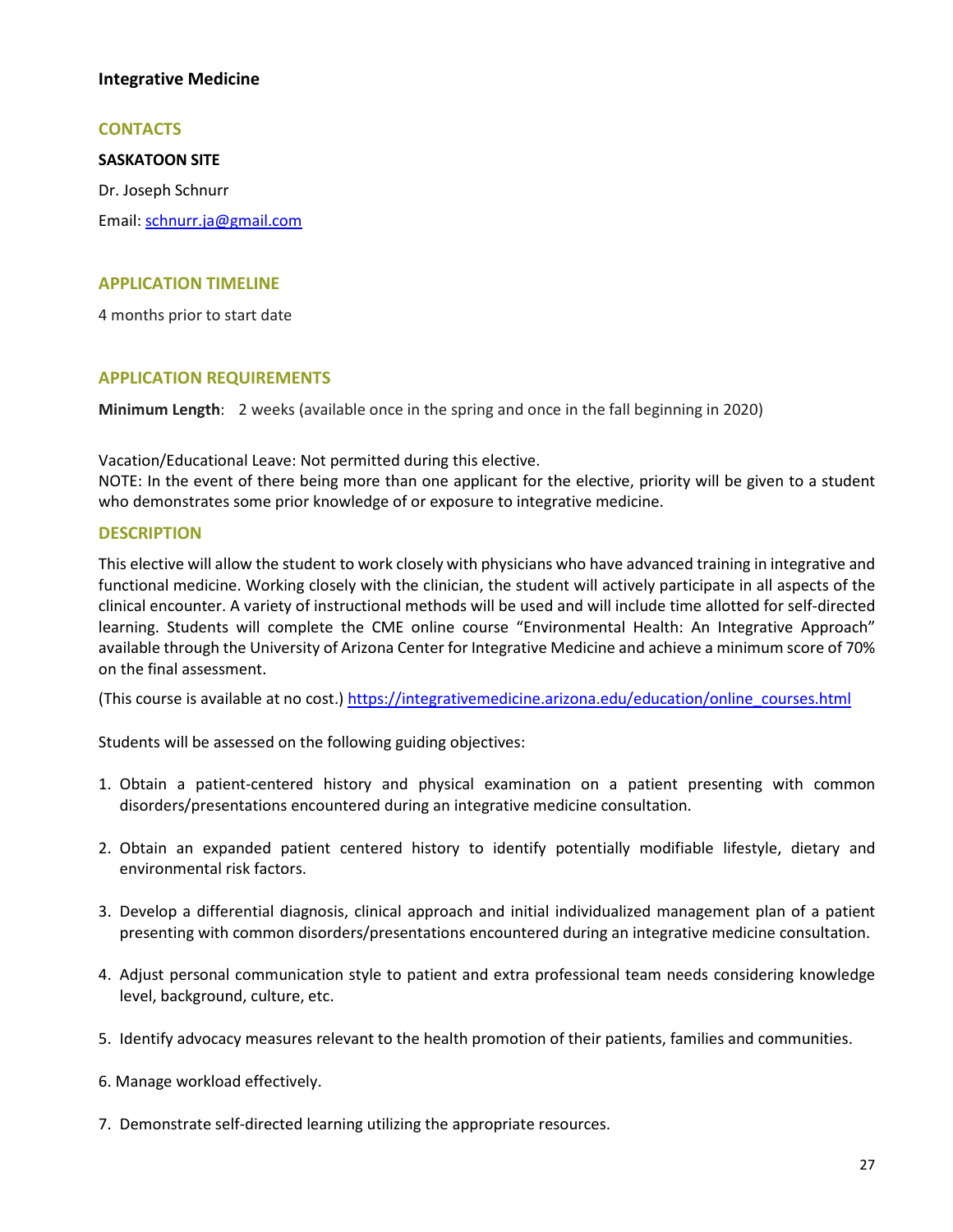- 8. Demonstrate professional behavior informed by ethical/legal standards such as: informed consent, confidentiality, capacity, and patient autonomy.
- 9. Demonstrate use of assessment and educational tools to enhance the quality of the patient physician clinical encounter.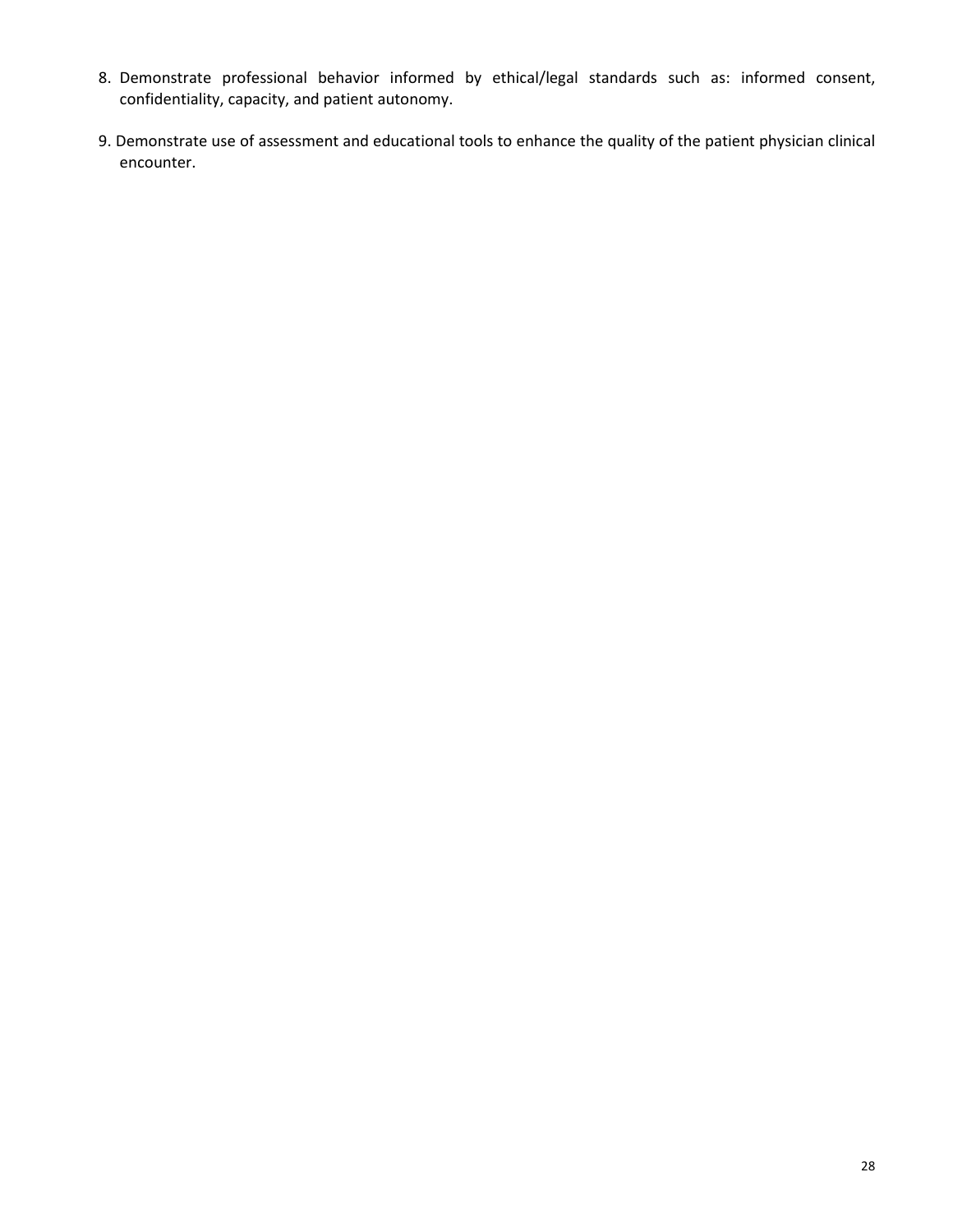# **Internal Medicine**

# **CONTACTS**

**SASKATOON SITE**  Angela Kuffner (Electives Coordinator) Email: angela.kuffner@usask.ca (306) 844-1476

## **REGINA SITE**

Karen Phillips (Electives Coordinator) Email: karen.phillips@saskhealthauthority.ca Phone: (306) 766-3447

# **PRINCE ALBERT SITE**

Nicole Toutant (Electives Coordinator) Email: [nicole.toutant@usask.ca](mailto:nicole.toutant@usask.ca)  Phone: (306) 765-6787

# **APPLICATION TIMELINE**

26 weeks to two months prior to elective start date

## **APPLICATION REQUIREMENTS**

**Minimum Length**: 2 weeks (Saskatoon); 1 week (Regina)

#### **DESCRIPTION**

|                                         | Saskatoon | Regina |                                  | Saskatoon | Regina |
|-----------------------------------------|-----------|--------|----------------------------------|-----------|--------|
| <b>Addictions Medicine</b>              |           | ٠      | <b>Infectious Diseases</b>       |           |        |
| <b>Cardiology</b>                       |           |        | <b>Intensive Care Unit (ICU)</b> |           |        |
| <b>Clinical Teaching Unit (CTU)</b>     |           |        | <b>Nephrology</b>                |           |        |
| Dermatology                             |           |        | <b>Neurology</b>                 |           |        |
| <b>Endocrinology</b>                    |           | ٠      | <b>Occupational Health</b>       | $\bullet$ |        |
| Gastroenterology                        |           |        | <b>Oncology</b>                  |           |        |
| <b>General Internal Medicine (GIM)*</b> |           |        | <b>Respirology</b>               |           |        |
| Geriatrics                              |           |        | Rheumatology                     |           |        |
| <b>Hematology</b>                       |           |        | <b>Solid Organ Transplant</b>    | ٠         |        |

|                                  | Saskatoon | <b>Regina</b> |
|----------------------------------|-----------|---------------|
| <b>Infectious Diseases</b>       |           |               |
| <b>Intensive Care Unit (ICU)</b> |           |               |
| <b>Nephrology</b>                |           |               |
| <b>Neurology</b>                 |           |               |
| <b>Occupational Health</b>       |           |               |
| <b>Oncology</b>                  |           |               |
| <b>Respirology</b>               |           |               |
| Rheumatology                     |           |               |
| <b>Solid Organ Transplant</b>    |           |               |

*\*Prince Albert, Moose Jaw, and North Battleford offers a general internal medicine elective.*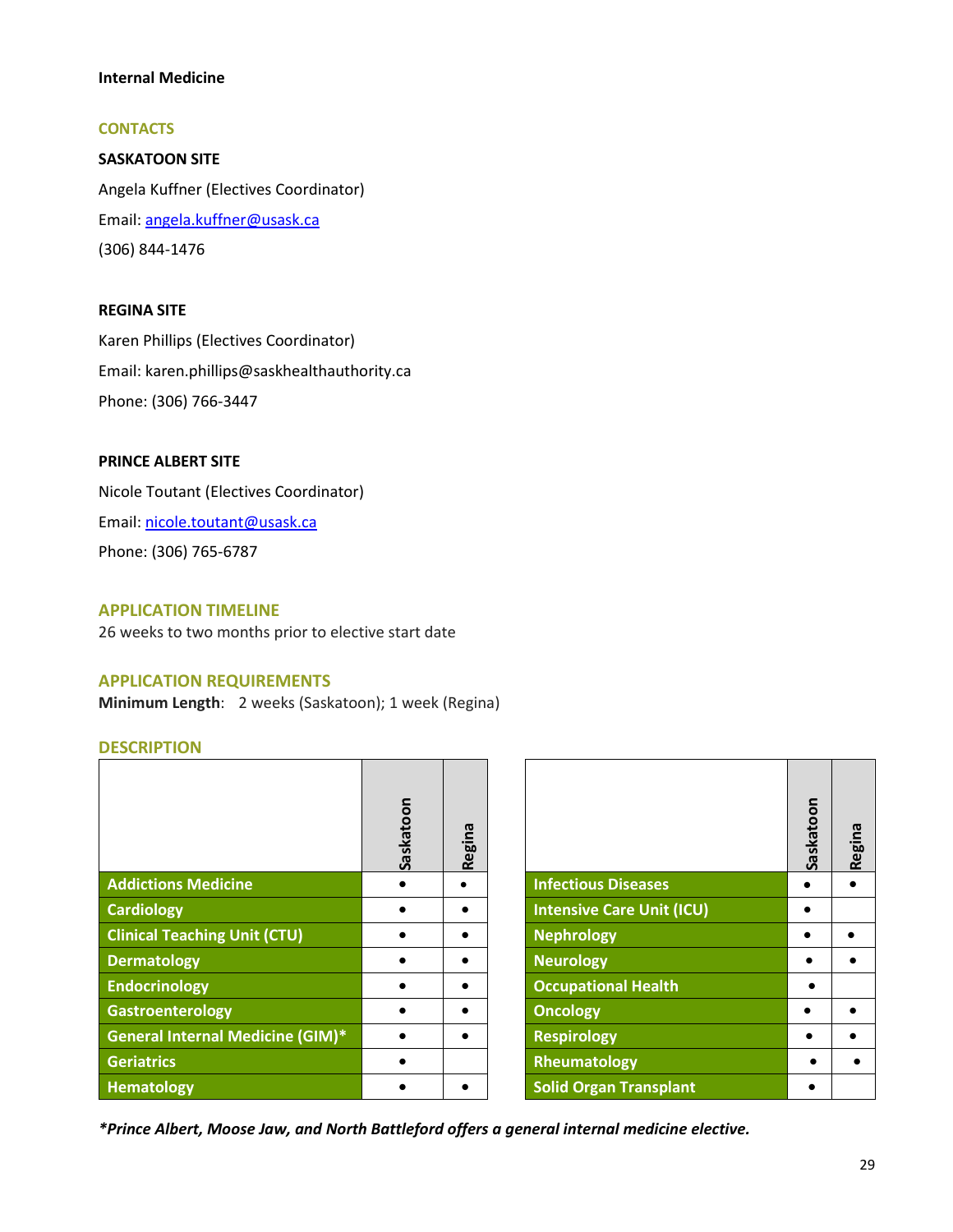# **Addictions Medicine**

This elective is aimed at broadening the clerk's knowledge base and clinical skills in addiction medicine. This may be done through a variety of instructional methods and require the clerk to be self-directed in regards to learning opportunities. A comprehensive approach will be assessed through these guiding objectives:

- 1. Demonstrate competency using a patient-centred approach.
- 2. Maintain clear, accurate, and appropriate records of clinical encounters.
- 3. Communicate in a language easily understood by patients.
- 4. Describe the intricate relationship between the social determinants of health and addictions, and how these dynamics may influence intervention and treatment.
- 5. Describe generally the DSM 5 psychiatric diagnosis of Substance Use Disorders and the treatment continuum.
- 6. Describe generally the physiology of opiate addiction and opioid agonist therapy treatment, and be able to explain these at a level appropriate for patient education.
- 7. Describe and participate in the multidisciplinary approach to addictions.
- 8. Demonstrate an awareness of the common psychiatric concurrent disorders and medical comorbidities, as well as the ability to screen for these conditions.
- 9. Practice the art of comforting patients and alleviating suffering.
- 10. Demonstrate appropriate professionalism skills including respect for patients and health team personnel, honesty, integrity, altruism, appropriate boundaries, responsibility, timeliness, and striving for personal balance.
- 11. Identify and appropriately use resources.
- 12. Demonstrate an understanding of and practice evidence-based medicine within the continuum of addiction treatment.
- 13. Demonstrate a basic understanding of 'Transtheoretical Model of Change' and 'Motivational Interviewing'.

# **Cardiology**

This elective is aimed at broadening the clerk's knowledge base and clinical skills in cardiology. This may be done through a variety of instructional methods and require the clerk to be self-directed in regards to learning opportunities. A comprehensive approach will be assessed through these guiding objectives:

- 1. Obtain a patient-centered history and physical exam on a patient presenting with a core cardiology presentation such as: chest pain.
- 2. Develop a differential diagnosis, clinical approach and initial management of a patient presenting with a core cardiology disorder/presentation such as: chest pain.
- 3. Interpret an ECG.
- 4. Adjust personal communication style to patient and extra professional team needs considering knowledge level, background, culture etc.
- 5. Identify advocacy measures relevant to the health promotion of their patients, families, and communities.
- 6. Manage workload effectively*.*
- 7. Demonstrate self-directed learning utilizing the appropriate resources.
- 8. Demonstrate professional behavior informed by ethical/legal standards such as: informed consent, confidentiality, capacity, patient autonomy.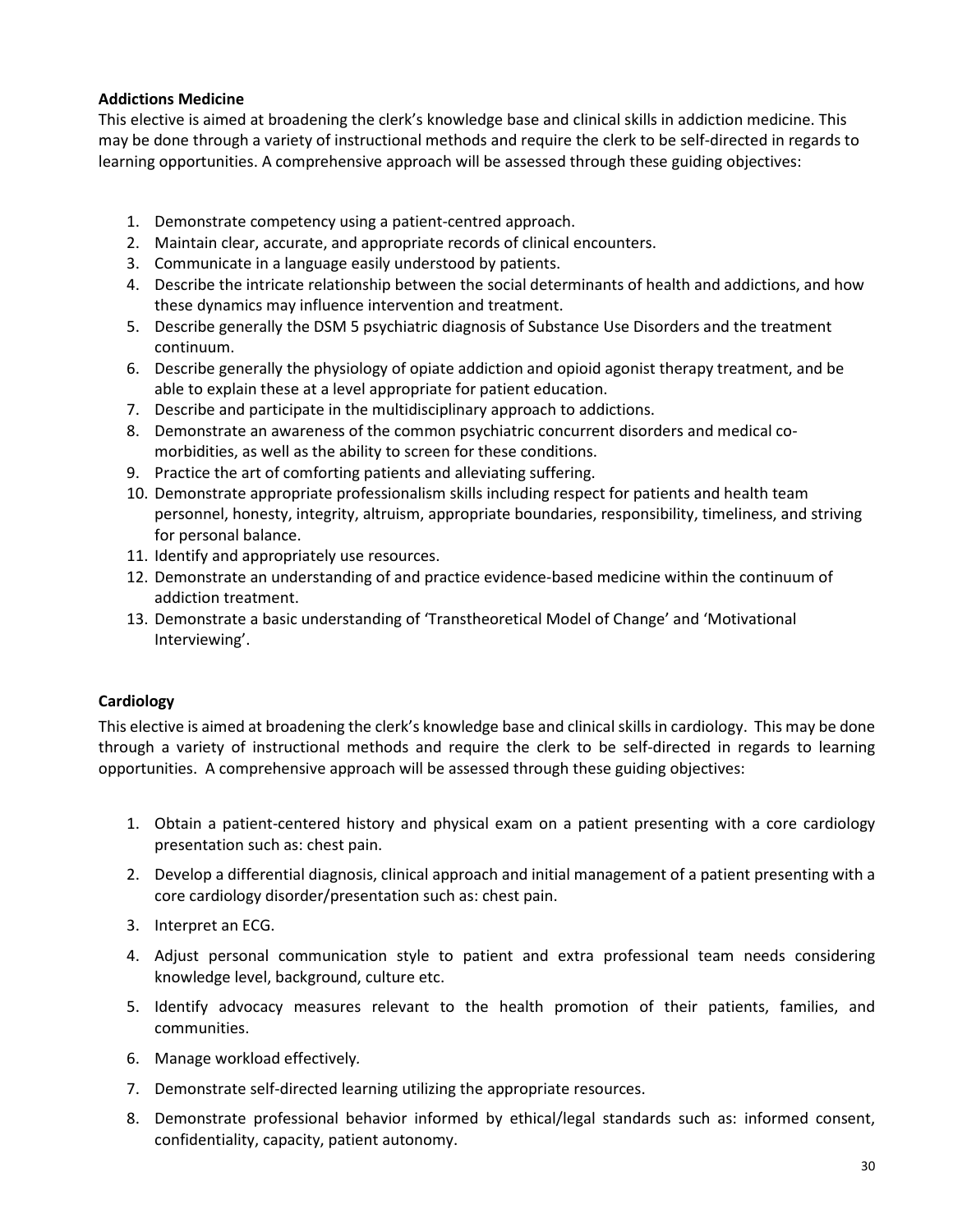# **Clinical Teaching Unit (CTU)**

The clerk will be expected to have an in-depth clinical knowledge about commonly encountered internal medicine situations. The clerk will work in a team-based environment and be expected to contribute to the overall management of patients. The CTU consists of year 3 clerks, junior and senior residents and an attending clinician. The year 4 clerk will be expected to be more independent then a year 3 clerk assuming a greater responsibility in the patient-care environment.

- 1. Obtain a patient-centered history and physical examination on a patient presenting with common undifferentiated internal medicine disorders/presentations
- 2. Develop a differential diagnosis, clinical approach and initial management of a patient presenting with common undifferentiated presentations
- 3. Adjust personal communication style to patient and extra professional team needs considering knowledge level, background, culture etc.
- 4. Identify advocacy measures relevant to the health promotion of their patients, families, and communities
- 5. Manage workload effectively
- 6. Demonstrate self-directed learning utilizing the appropriate resources.
- 7. Demonstrate professional behavior informed by ethical/legal standards such as: informed consent, confidentiality, capacity, patient autonomy

# **Dermatology**

This elective is aimed at broadening the clerk's knowledge base and clinical skills in dermatology. This may be done through a variety of instructional methods and require the clerk to be self-directed in regards to learning opportunities. A comprehensive approach will be assessed through these guiding objectives:

- 1. Obtain a patient-centered history and physical examination on a patient presenting with a core dermatologic presentation.
- 2. Develop a differential diagnosis, clinical approach and initial management of a patient presenting with common dermatologic disorders/presentations encountered in dermatology.
- 3. Discuss epidemiology, risk factors and management of common squamous cell carcinoma, basal cell carcinoma and malignant melanoma.
- 4. Adjust personal communication style to patient and extra professional team needs considering knowledge level, background, culture etc.
- 5. Identify advocacy measures relevant to the health promotion of their patients, families, and communities.
- 6. Manage workload effectively.
- 7. Demonstrate self-directed learning utilizing the appropriate resources.
- 8. Demonstrate professional behavior informed by ethical/legal standards such as: informed consent, confidentiality, capacity, patient autonomy.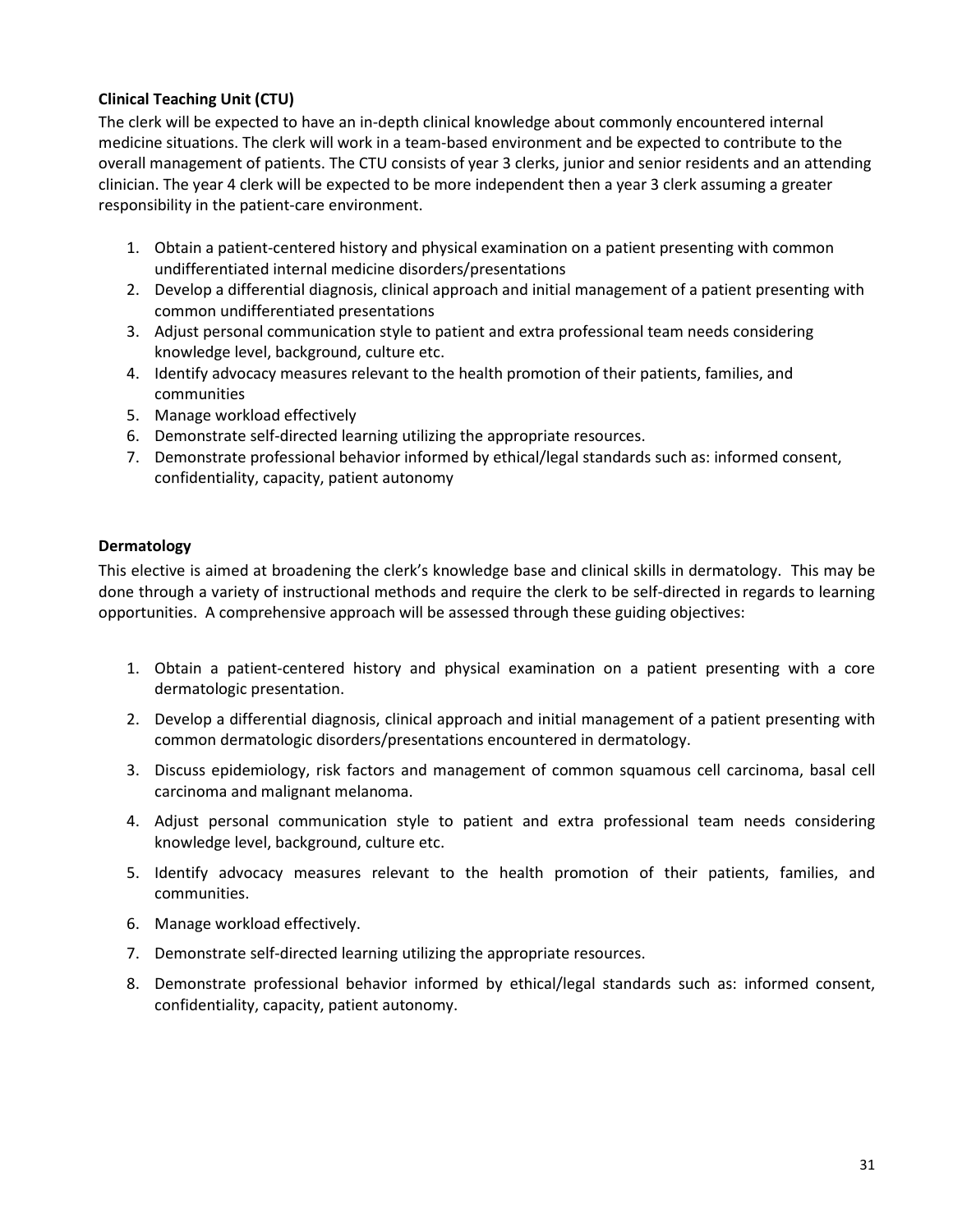# **Endocrinology**

This elective is aimed at broadening the clerk's knowledge base and clinical skills in endocrinology. This may be done through a variety of instructional methods and require the clerk to be self-directed in regards to learning opportunities. A comprehensive approach will be assessed through these guiding objectives:

- 1. Obtain a patient-centered history and physical examination on a patient presenting with a core endocrinology presentation.
- 2. Develop a differential diagnosis, clinical approach and initial management of a patient presenting with common disorders/presentations encountered in endocrinology.
- 3. Adjust personal communication style to patient and extra professional team needs considering knowledge level, background, culture etc.
- 4. Identify advocacy measures relevant to the health promotion of their patients, families, and communities.
- 5. Manage workload effectively.
- 6. Demonstrate self-directed learning utilizing the appropriate resources.
- 7. Demonstrate professional behavior informed by ethical/legal standards such as: informed consent, confidentiality, capacity, patient autonomy.

The clerk will be expected to have an in-depth clinical knowledge about commonly encountered Endocrine disorders/presentation which may include but are not limited to: diabetes mellitus, adrenal insufficiency, secondary hypertension, thyroid disorders/presentation, calcium and phosphate abnormalities.

# **Gastroenterology**

This elective is aimed at broadening the clerk's knowledge base and clinical skills in gastroenterology. This may be done through a variety of instructional methods and require the clerk to be self-directed in regards to learning opportunities. A comprehensive approach will be assessed through these guiding objectives:

- 1. Obtain a patient-centered history and physical examination on a patient presenting with a patient with a core gastroenterology presentation.
- 2. Develop a differential diagnosis, clinical approach and initial management of a patient presenting with a core gastroenterology presentation.
- 3. Adjust personal communication style to patient and extra professional team needs considering knowledge level, background, culture etc.
- 4. Identify advocacy measures relevant to the health promotion of their patients, families, and communities.
- 5. Manage workload effectively.
- 6. Demonstrate self-directed learning utilizing the appropriate resources.
- 7. Demonstrate professional behavior informed by ethical/legal standards such as: informed consent, confidentiality, capacity, patient autonomy.

The clerk will be expected to have an in-depth clinical knowledge about commonly encountered Gastroenterology disorders/presentation which may include but are not limited to: liver abnormalities including ascites, abnormal liver enzymes/function, jaundice, bowel disorders/presentation including irritable bowel syndrome, inflammatory bowel disease, constipation, diarrhea, hematemesis and melena, nausea, vomiting, weight gain and loss.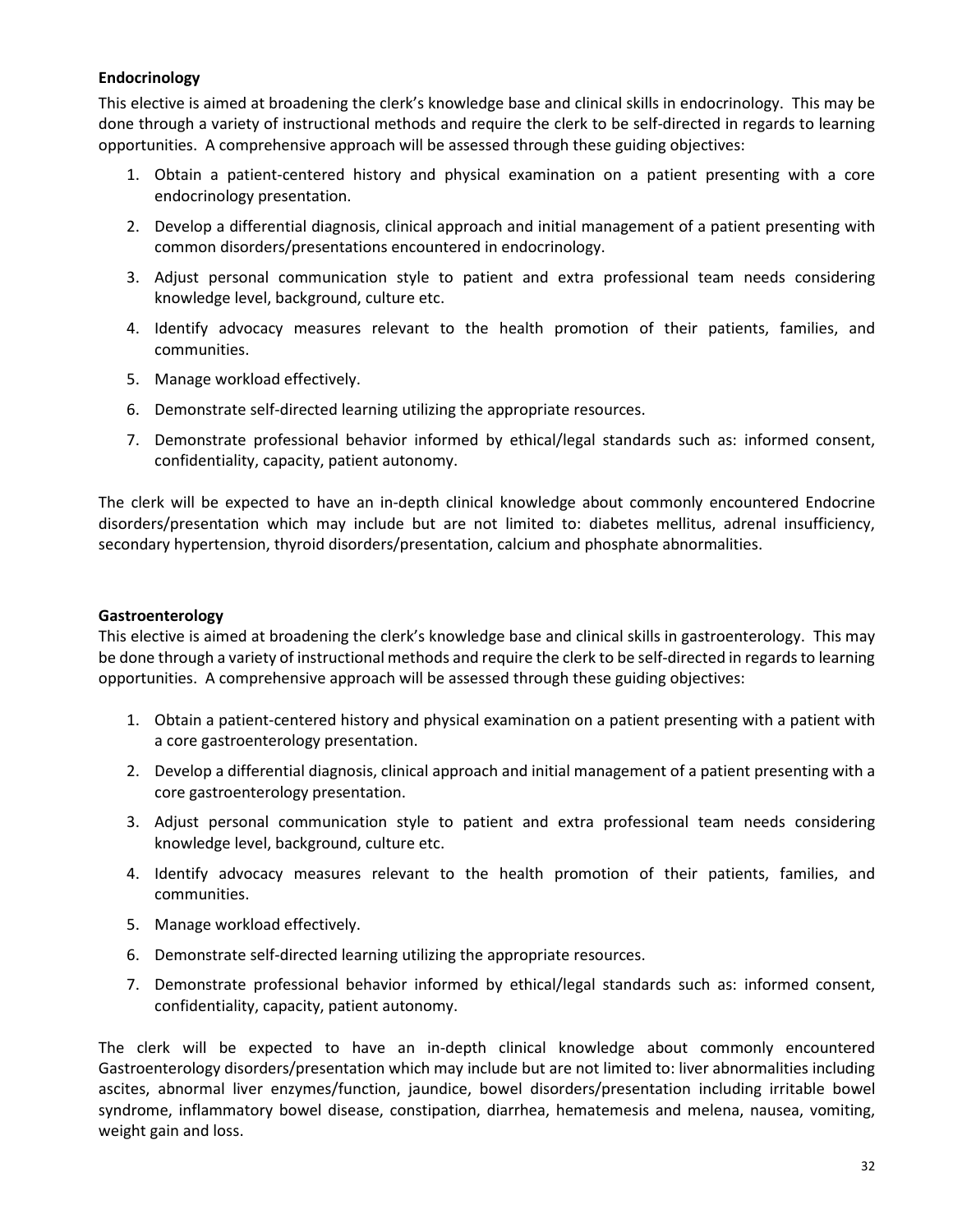# **General Internal Medicine (GIM) /Perioperative Medicine**

The clerk will be expected to have an in-depth clinical knowledge about commonly encountered general internal medicine situations and perioperative management of common medical problems which may include but are not limited to: arterial and venous thromboembolism, diabetes mellitus, cardiac risk reduction, congestive heart failure, COPD, pre-operative evaluation and optimization, perioperative management of common medical problems ie. atrial fibrillation, hypotension, respiratory distress, ACS; medical problems associated with pregnancy ie. gestational hypertension and diabetes, pre-eclampsia/eclampsia

- 1. Obtain a patient-centered history and physical examination on a patient presenting with common undifferentiated internal medicine disorders/presentations
- 2. Develop a differential diagnosis, clinical approach and initial management of a patient presenting with common undifferentiated presentations
- 3. Adjust personal communication style to patient and extra professional team needs considering knowledge level, background, culture etc.
- 4. Identify advocacy measures relevant to the health promotion of their patients, families, and communities
- 5. Manage workload effectively
- 6. Demonstrate self-directed learning utilizing the appropriate resources.
- 7. Demonstrate professional behavior informed by ethical/legal standards such as: informed consent, confidentiality, capacity, patient autonomy

The clerk will be expected to specify in their application whether they are applying to GIM (office based), CTU, or Perioperative GIM, along with their own Personal Learning Objectives.

# **Geriatrics**

This elective is aimed at broadening the clerk's knowledge base and clinical skills in geriatrics. This may be done through a variety of instructional methods and require the clerk to be self-directed in regards to learning opportunities. A comprehensive approach will be assessed through these guiding objectives:

- 1. Obtain a patient-centered history and physical examination on a patient presenting with a patient with a core geriatric presentation.
- 2. Develop a differential diagnosis, clinical approach and initial management of a patient presenting with a core geriatric presentation.
- 3. Adjust personal communication style to patient and extra professional team needs considering knowledge level, background, culture etc.
- 4. Identify advocacy measures relevant to the health promotion of their patients, families, and communities.
- 5. Manage workload effectively.
- 6. Demonstrate self-directed learning utilizing the appropriate resources.
- 7. Demonstrate professional behavior informed by ethical/legal standards such as: informed consent, confidentiality, capacity, patient autonomy.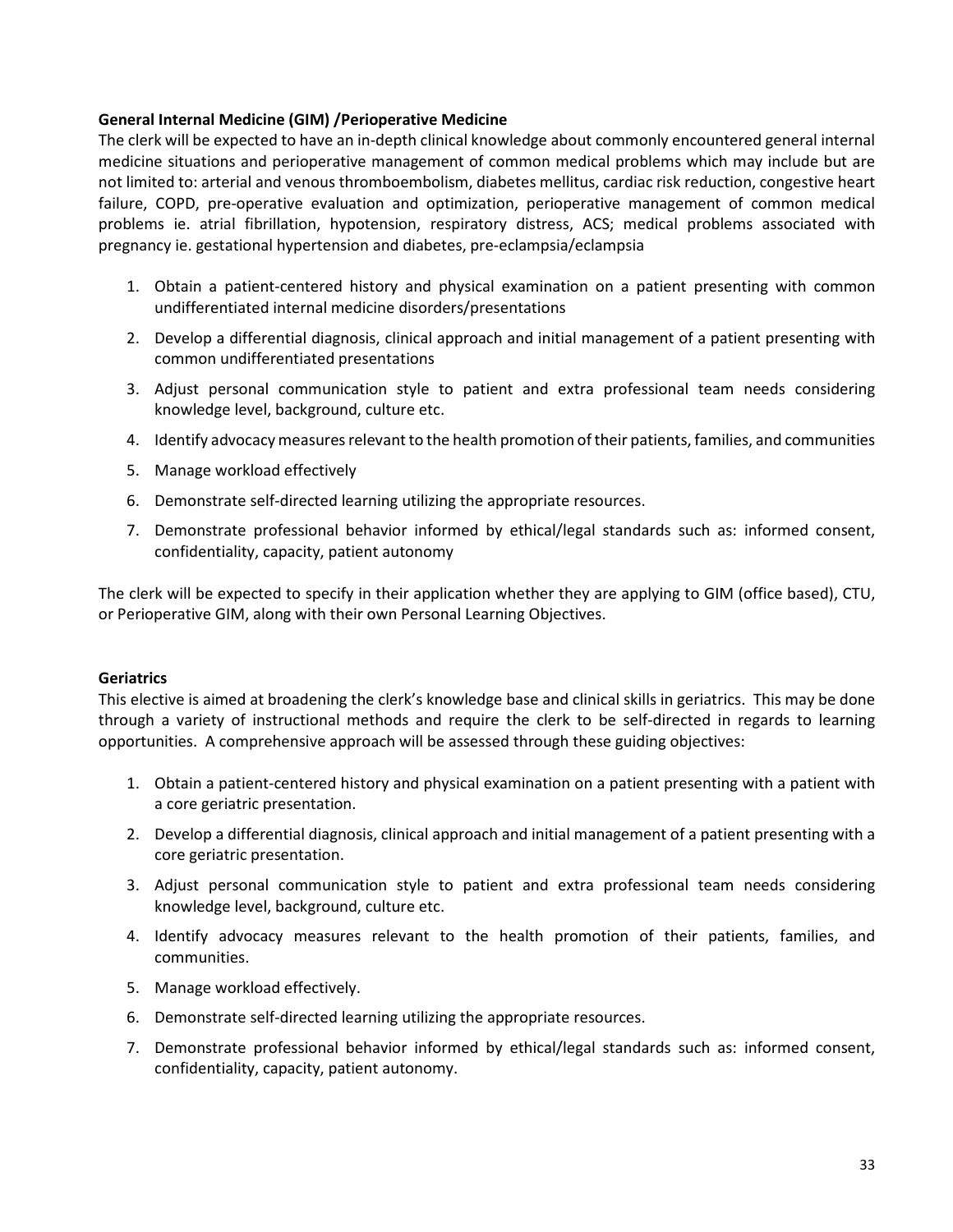# **Hematology**

This elective is aimed at broadening the clerk's knowledge base and clinical skills in hematology. This may be done through a variety of instructional methods and require the clerk to be self-directed in regards to learning opportunities. A comprehensive approach will be assessed through these guiding objectives:

- 1. Obtain a patient-centered history and physical examination on a patient presenting with a patient with a core hematologic presentation.
- 2. Develop a differential diagnosis, clinical approach and initial management of a patient presenting with a core hematologic presentation.
- 3. Adjust personal communication style to patient and extra professional team needs considering knowledge level, background, culture etc.
- 4. Identify advocacy measures relevant to the health promotion of their patients, families, and communities.
- 5. Manage workload effectively.
- 6. Demonstrate self-directed learning utilizing the appropriate resources.
- 7. Demonstrate professional behavior informed by ethical/legal standards such as: informed consent, confidentiality, capacity, patient autonomy.

# **Intensive Care Unit (ICU)**

This elective is aimed at broadening the clerk's knowledge base and clinical skills in intensive care unit. This may be done through a variety of instructional methods and require the clerk to be self-directed in regards to learning opportunities. A comprehensive approach will be assessed through these guiding objectives:

- 1. Obtain a patient-centered history and physical examination on a patient presenting with a patient with a core presentation encountered in the ICU.
- 2. Develop a differential diagnosis, clinical approach and initial management of a patient presenting with a core presentation encountered in the ICU.
- 3. Adjust personal communication style to patient and extra professional team needs considering knowledge level, background, culture etc.
- 4. Identify advocacy measures relevant to the health promotion of their patients, families, and communities.
- 5. Manage workload effectively.
- 6. Demonstrate self-directed learning utilizing the appropriate resources.
- 7. Demonstrate professional behavior informed by ethical/legal standards such as: informed consent, confidentiality, capacity, patient autonomy.

# **Infectious Diseases**

This elective is aimed at broadening the clerk's knowledge base and clinical skills in infectious disease. This may be done through a variety of instructional methods and require the clerk to be self-directed in regards to learning opportunities. A comprehensive approach will be assessed through these guiding objectives:

- 1. Obtain a patient-centered history and physical examination on a patient presenting with a core Infectious Disease presentation.
- 2. Develop a differential diagnosis, clinical approach and initial management of a patient presenting with a core Infectious Disease presentation.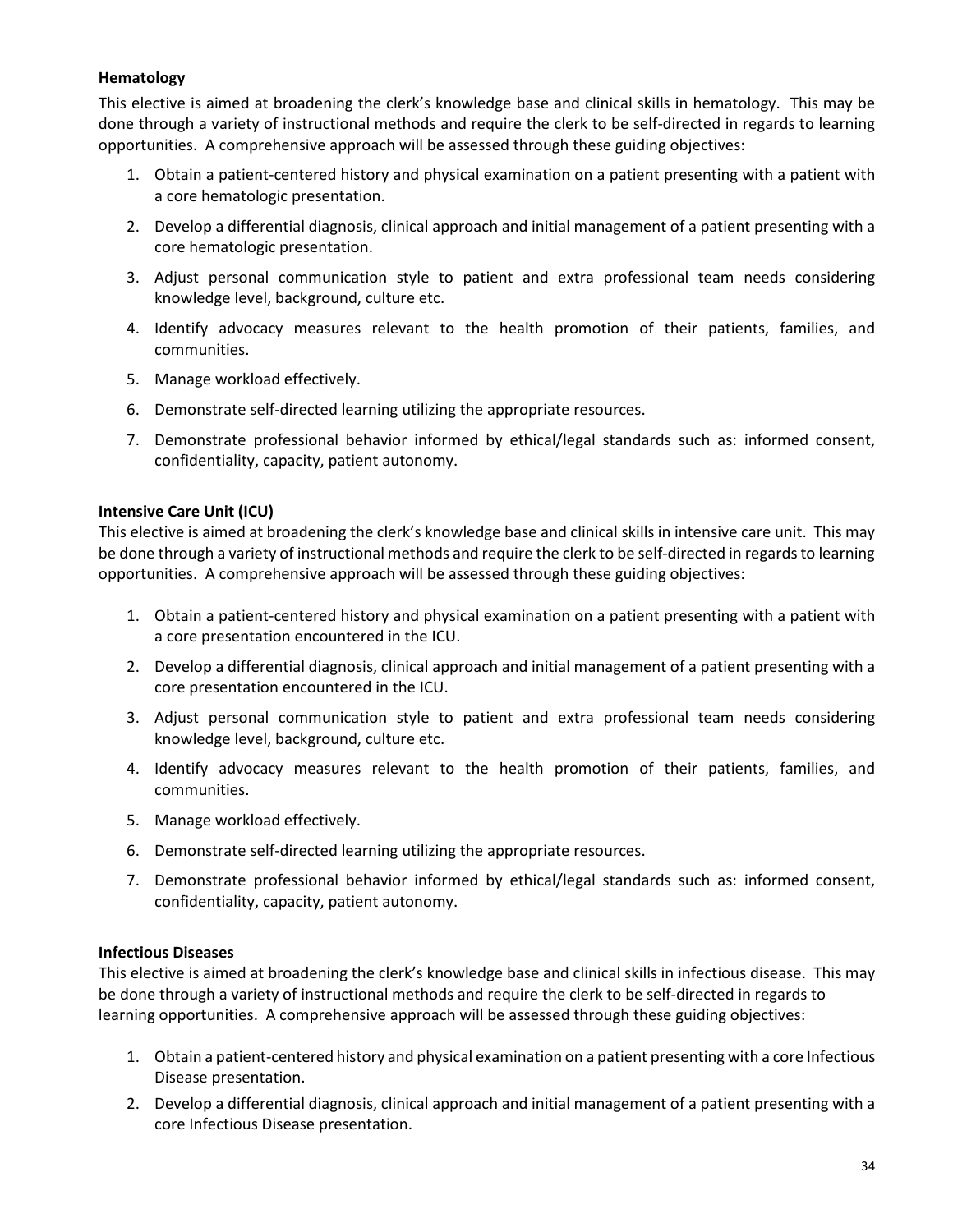- 3. Discuss the epidemiology and risk factors of patients with HIV and Hepatitis B and C.
- 4. Adjust personal communication style to patient and extra professional team needs considering knowledge level, background, culture etc.
- 5. Identify advocacy measures relevant to the health promotion of their patients, families, and communities.
- 6. Manage workload effectively.
- 7. Demonstrate self-directed learning utilizing the appropriate resources.
- 8. Demonstrate professional behavior informed by ethical/legal standards such as: informed consent, confidentiality, capacity, patient autonomy.

The clerk will be expected to have an in-depth clinical knowledge about commonly encountered infectious disease disorders/presentation which may include but are not limited to: fever, infections of bodily systems, HIV, hepatitis B and C, and Covid-19.

# **Nephrology**

This elective is aimed at broadening the clerk's knowledge base and clinical skills in nephrology. This may be done through a variety of instructional methods and require the clerk to be self-directed in regards to learning opportunities. A comprehensive approach will be assessed through these guiding objectives:

- 1. Obtain a patient-centered history and physical examination in a patient who presents with a core nephrology presentation such as: acute kidney injury.
- 2. Develop a differential diagnosis, clinical approach and initial management of a patient presenting with a core Nephrology presentation such as: acute kidney injury, chronic kidney injury and electrolyte abnormalities.
- 3. Discuss the complications of patients with a reduced GFR.
- 4. Discuss the indications and potential complications for acute dialysis.
- 5. Interpret an arterial blood gas.
- 6. Adjust personal communication style to patient and extra professional team needs considering knowledge level, background, culture etc.
- 7. Identify advocacy measures relevant to the health promotion of their patients, families, and communities.
- 8. Manage workload effectively.
- 9. Demonstrate self-directed learning utilizing the appropriate resources.
- 10. Demonstrate professional behavior informed by ethical/legal standards such as: informed consent, confidentiality, capacity, patient autonomy.

The clerk will be expected to have an in-depth clinical knowledge about commonly encountered nephrology disorders/presentations which may include but are not limited to: acute kidney injury, chronic kidney injury, electrolyte abnormalities, need for acute dialysis.

# **Neurology**

This elective is aimed at broadening the clerk's knowledge base and clinical skills in neurology. This may be done through a variety of instructional methods and require the clerk to be self-directed in regards to learning opportunities. A comprehensive approach will be assessed through these guiding objectives:

*1.* Determine the neuroanatomical location of the patient's symptoms/finding*.*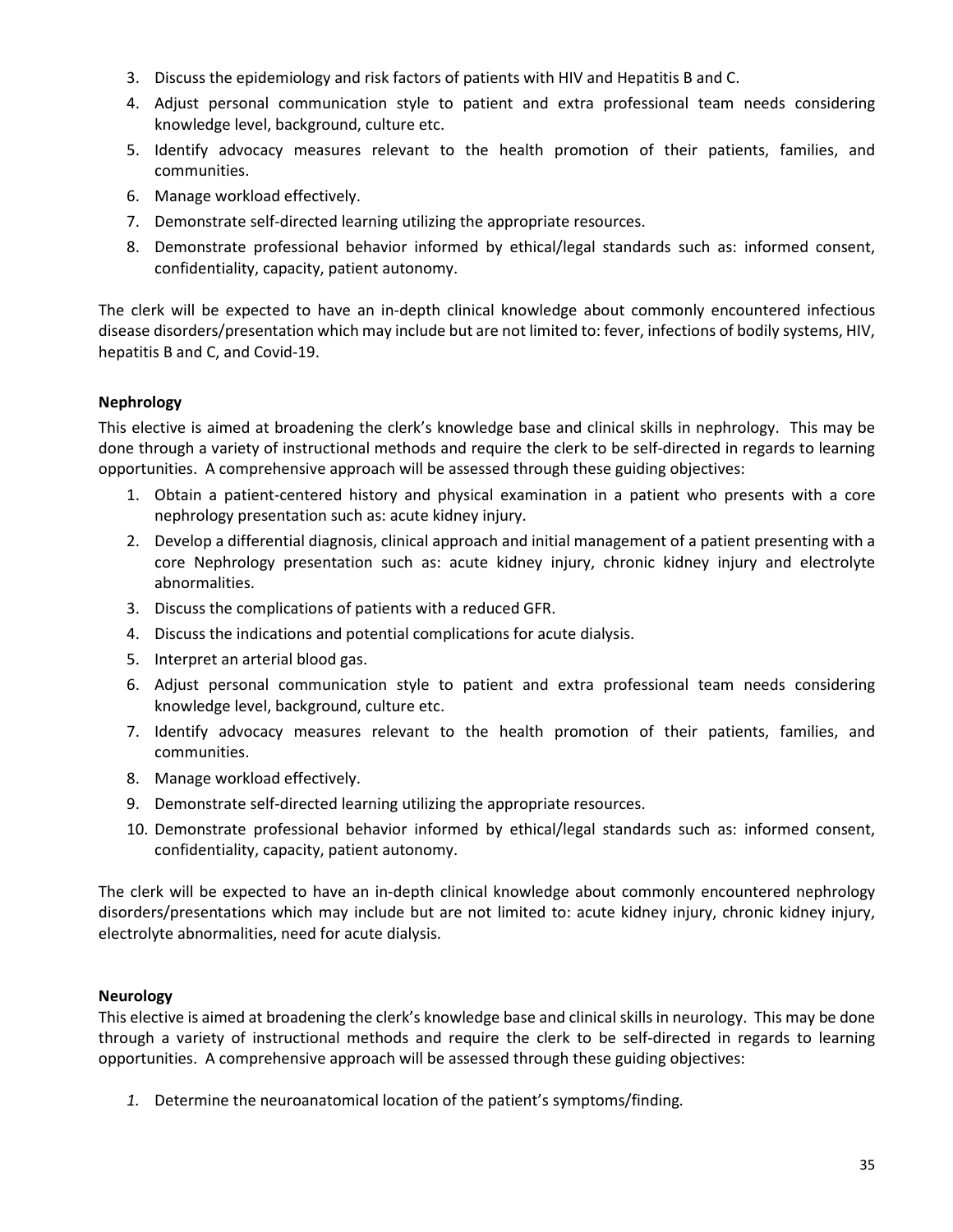- 2. Obtain a patient-centered history and physical examination on a patient presenting with common neurology disorders/presentations.
- 3. Develop a differential diagnosis, clinical approach and initial management of a patient presenting with a common neurology disorders/presentations.
- 4. Adjust personal communication style to patient and extra professional team needs considering knowledge level, background, culture etc.
- 5. Identify advocacy measures relevant to the health promotion of their patients, families, and communities.
- 6. Manage workload effectively.
- 7. Demonstrate self-directed learning utilizing the appropriate resources.
- 8. Demonstrate professional behavior informed by ethical/legal standards such as: informed consent, confidentiality, capacity, patient autonomy.

The clerk will be expected to have an in-depth clinical knowledge about commonly encountered neurological disorders/presentation which may include but are not limited to: diplopia/visual abnormalities, dizziness/vertigo, ataxia, headache, weakness/paralysis, sensory abnormalities (numbness/tingling), aphasia and speech disorders/presentation, altered mental state/coma, seizure, delirium/dementia.

# **Occupational Health**

This elective is aimed at broadening the clerk's knowledge base and clinical skills in occupational and agricultural medicine. This may be done through a variety of instructional methods and require the clerk to be self-directed in regards to learning opportunities. Development of articles or a small resource for rural workers on an occupational health topic, seminar presentation, and/or participation in occupational site visits and may be required. Students will gain experience and exposure to occupational medicine issues from a clinical, administrative, regulatory, and consulting perspective as opportunities present. A comprehensive approach will be assessed through these guiding objectives:

- 1. Obtain a patient-centered history and physical examination on a patient presenting with common disorders/presentations encountered in occupational medicine.
- 2. Develop a differential diagnosis, clinical approach and initial management plan of a patient presenting with common disorders/presentations encountered in occupational medicine.
- 3. Adjust personal communication style to patient and interprofessional team needs considering knowledge level, background, culture etc.
- 4. Identify advocacy measures relevant to the health promotion of their patients, families, and communities.
- 5. Manage workload effectively.
- 6. Demonstrate self-directed learning utilizing the appropriate resources.
- 7. Demonstrate professional behavior informed by ethical/legal standards such as: informed consent, confidentiality, capacity, patient autonomy.

Please be advised that there is possible travel to rural site locations for site visits with the preceptor.

# **Oncology**

This elective is aimed at broadening the clerk's knowledge base and clinical skills in oncology. This may be done through a variety of instructional methods and require the clerk to be self-directed in regards to learning opportunities. A comprehensive approach will be assessed through these guiding objectives: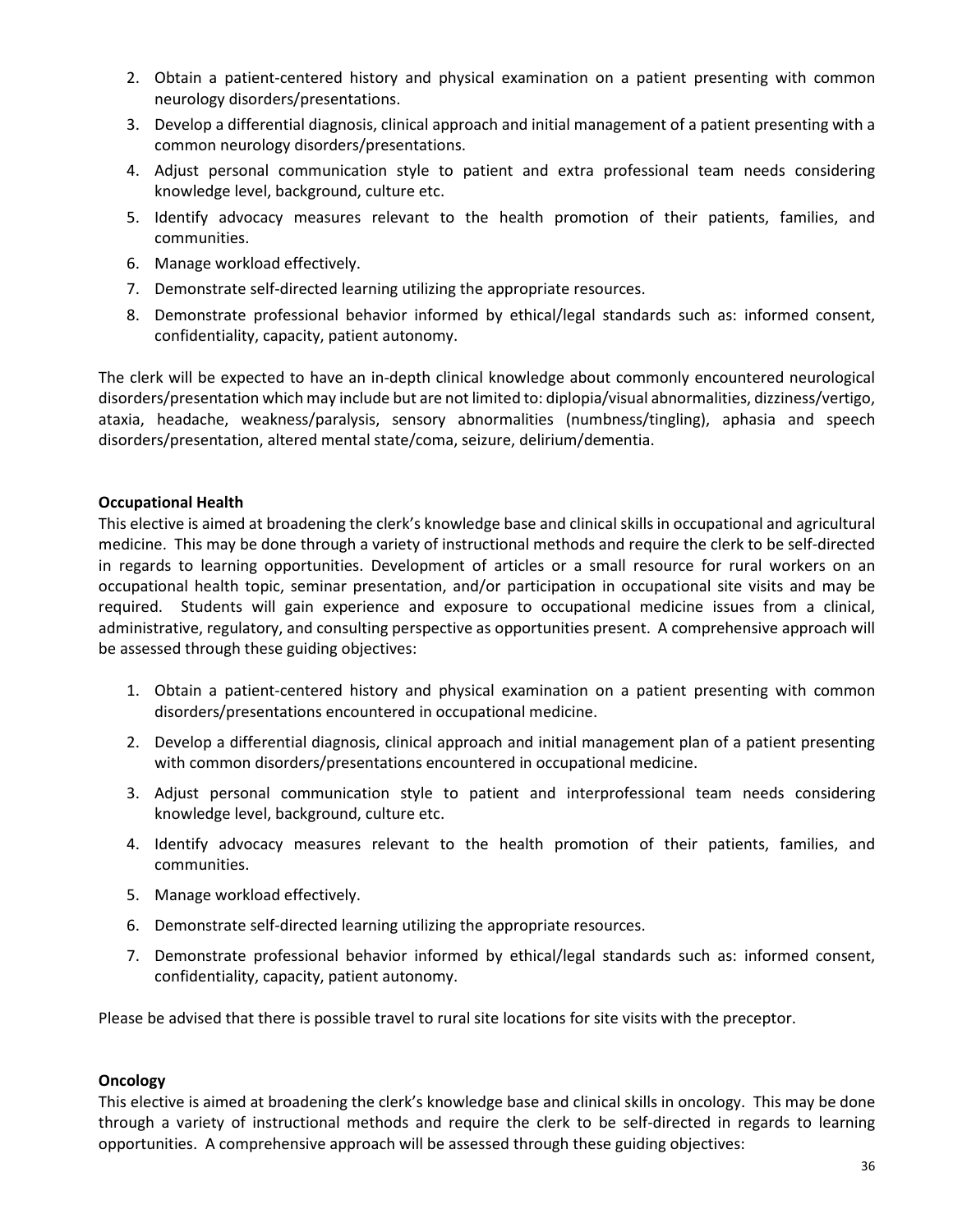- 1. Obtain a patient-centered history and physical examination on a patient presenting with common oncologic disorders/presentations.
- 2. Develop a differential diagnosis, clinical approach and initial management of a patient presenting with a common oncologic disorders/presentations.
- 3. Adjust personal communication style to patient and extra professional team needs considering knowledge level, background, culture etc.
- 4. Identify advocacy measures relevant to the health promotion of their patients, families, and communities.
- 5. Manage workload effectively.
- 6. Demonstrate self-directed learning utilizing the appropriate resources.
- 7. Demonstrate professional behavior informed by ethical/legal standards such as: informed consent, confidentiality, capacity, patient autonomy.

### **Respirology**

This elective is aimed at broadening the clerk's knowledge base and clinical skills in respirology. This may be done through a variety of instructional methods and require the clerk to be self-directed in regards to learning opportunities. A comprehensive approach will be assessed through these guiding objectives:

- 1. Obtain a patient-centered history and physical examination on a patient presenting with a core respirology presentation.
- 2. Develop a differential diagnosis, clinical approach and initial management of a patient presenting with a core respirology presentation.
- 3. Adjust personal communication style to patient and extra professional team needs considering knowledge level, background, culture etc.
- 4. Identify advocacy measures relevant to the health promotion of their patients, families, and communities
- 5. Manage workload effectively.
- 6. Demonstrate self-directed learning utilizing the appropriate resources.
- 7. Demonstrate professional behavior informed by ethical/legal standards such as: informed consent, confidentiality, capacity, patient autonomy.

The clerk will be expected to have an in-depth clinical knowledge about commonly encountered neurological disorders/presentation which may include but are not limited to: cough/hemoptysis, dysnea/wheezing, hypoxia/hypercapnia, pneumonia, thromboembolic disease, pleural effusion, asthma/COPD.

### **Rheumatology**

This elective is aimed at broadening the clerk's knowledge base and clinical skills in rheumatology. This may be done through a variety of instructional methods and require the clerk to be self-directed in regards to learning opportunities. A comprehensive approach will be assessed through these guiding objectives:

- 1. Obtain a patient-centered history and physical examination on a patient presenting with a core rheumatologic presentation.
- 2. Develop a differential diagnosis, clinical approach and initial management of a patient presenting with a core rheumatologic presentation.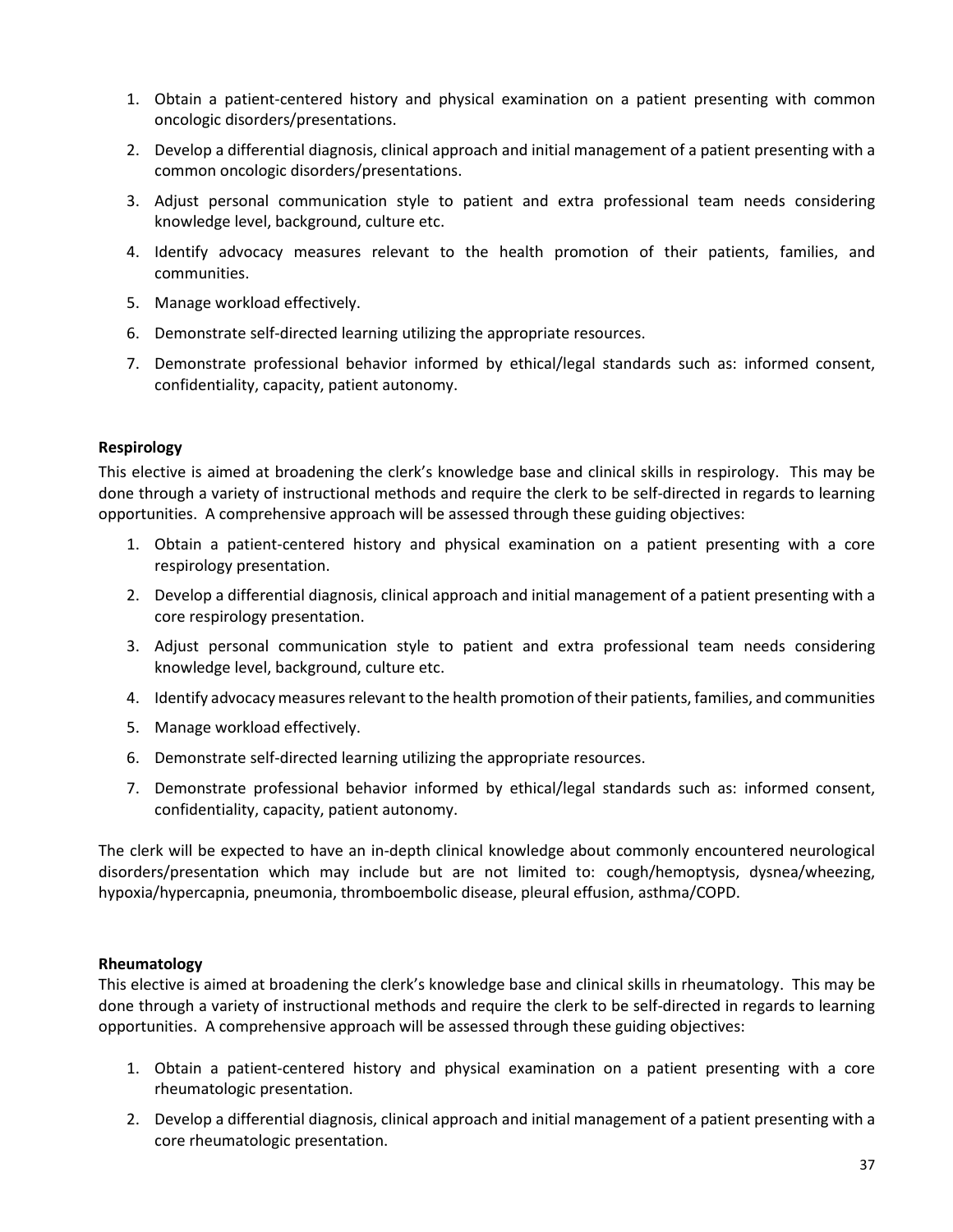- 3. Discuss the indications and complications of joint aspiration
- 4. Adjust personal communication style to patient and extra professional team needs considering knowledge level, background, culture etc.
- 5. Identify advocacy measures relevant to the health promotion of their patients, families, and communities.
- 6. Manage workload effectively.
- 7. Demonstrate self-directed learning utilizing the appropriate resources.
- 8. Demonstrate professional behavior informed by ethical/legal standards such as: informed consent, confidentiality, capacity, patient autonomy.

The clerk will be expected to have an in-depth clinical knowledge about commonly encountered rheumatological disorders/presentation which may include but are not limited to: joint pain (oligo, polyarthralgia), musculoskeletal pain, arthritis (crystal induced, osteoarthritis, inflammatory), connective tissue disorders/presentation.

## **Solid Organ Transplant BLACKOUT DATES:**

# Last Friday prior to Christmas until Last Friday following New Year

Solid organ transplantation is an exciting interdisciplinary field of medicine, surgery and lab medicine. Saskatchewan performs approximately 25-35 kidney transplants per year and physicians within the province follow recipients of kidney, pancreas, lung, liver and heart transplants. This elective will provide the student exposure to multiple types (kidney, lung, liver, heart, pancreas) of solid organ transplants and the management of these patients. Given the multidisciplinary nature of this specialty, this elective is well suited for students interested in any of the following fields:

- 1. Internal medicine and its subspecialties (nephrology, respirology, cardiology, gastroenterology/hepatology, endocrinology)
- 2. Surgery
- 3. Lab medicine/immunology

During this elective the student may have opportunities to be involved in the following clinical duties:

- 1. Outpatient assessment of recipients of kidney, pancreas, lung, liver and heart transplants
- 2. Outpatient assessment of transplant suitability for patients with:
	- a. End stage renal disease
	- b. Liver cirrhosis
	- c. Lung disease
	- d. Heart failure
	- e. Type 1 diabetes
- 3. Outpatient assessment of potential live kidney donors
- 4. Outpatient surgical assessment of kidney transplant recipients and/or potential live kidney donors
- 5. Inpatient assessment of the following:
	- a. New (de novo) kidney transplant recipients
	- b. Prior kidney transplant recipients admitted with medical/surgical complications
- 6. Observation in theatre of kidney transplant surgery
- 7. Determination of solid organ transplant recipient HLA typing and antibody determination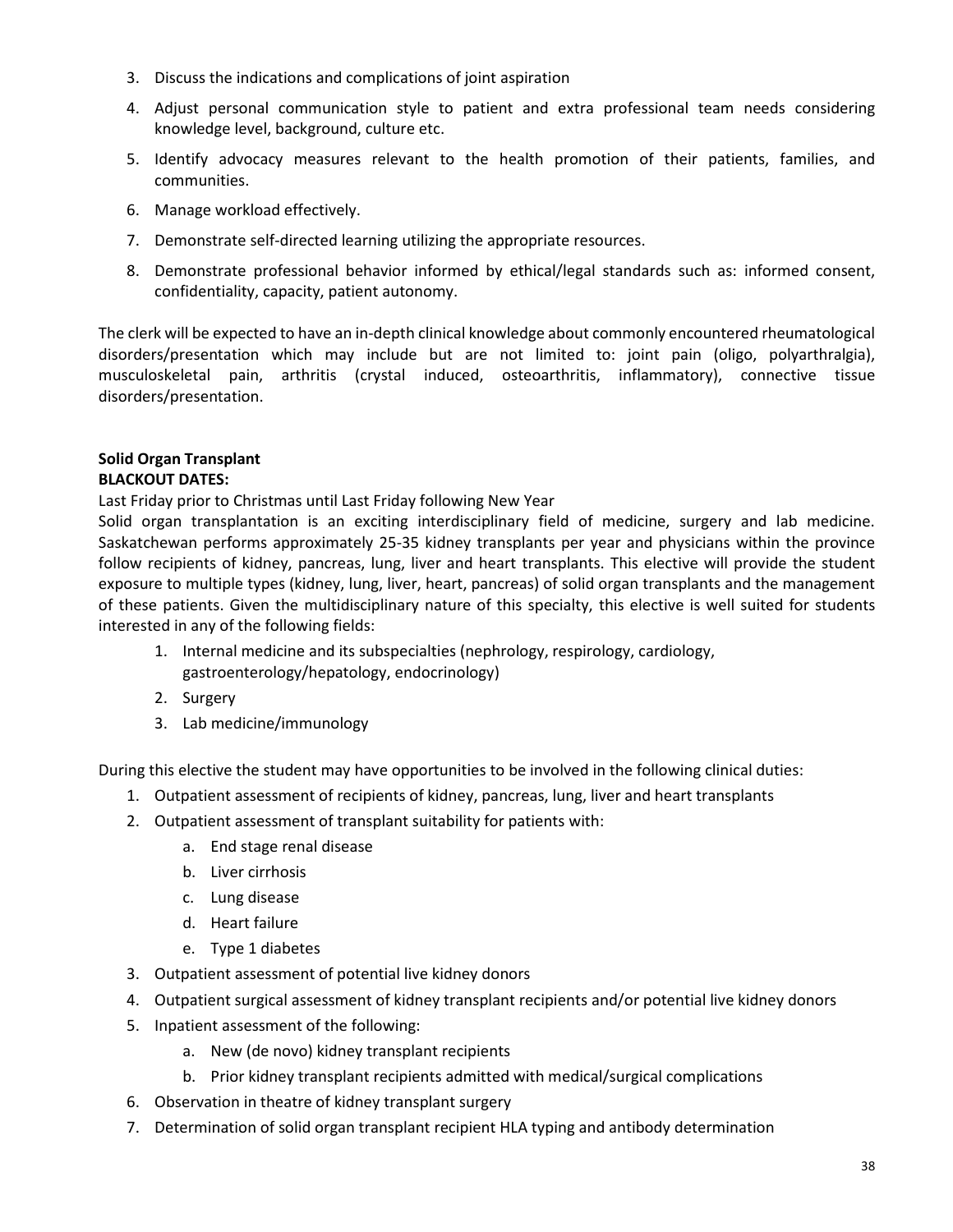A comprehensive approach will be assessed through these guiding objectives:

- 1. Obtain a patient-centered history and physical examination on a patient presenting with common disorders/presentations encountered in solid organ transplantation.
- 2. Develop a differential diagnosis, clinical approach and initial management of a patient presenting with common disorders/presentations encountered in solid organ transplantation.
- 3. Communicate in a patient-centered manner.
- 4. Communicate effectively with team members.
- 5. Identify advocacy measures relevant to the health promotion of their patients, families, and communities.
- 6. Manage workload effectively.
- 7. Demonstrate self-directed learning utilizing the appropriate resources.
- 8. Demonstrate professional behavior informed by ethical/legal standards such as: informed consent, confidentiality, capacity, patient autonomy, legal documentation.

The clerk will be expected to have an in-depth clinical knowledge about commonly encountered situations within solid organ transplantation which may include but are not limited to: contraindications to organ transplantation, differential diagnosis of acute and chronic transplant dysfunction, surgical considerations of organ transplantation, contraindications to organ donation, importance of HLA typing and antibody determination.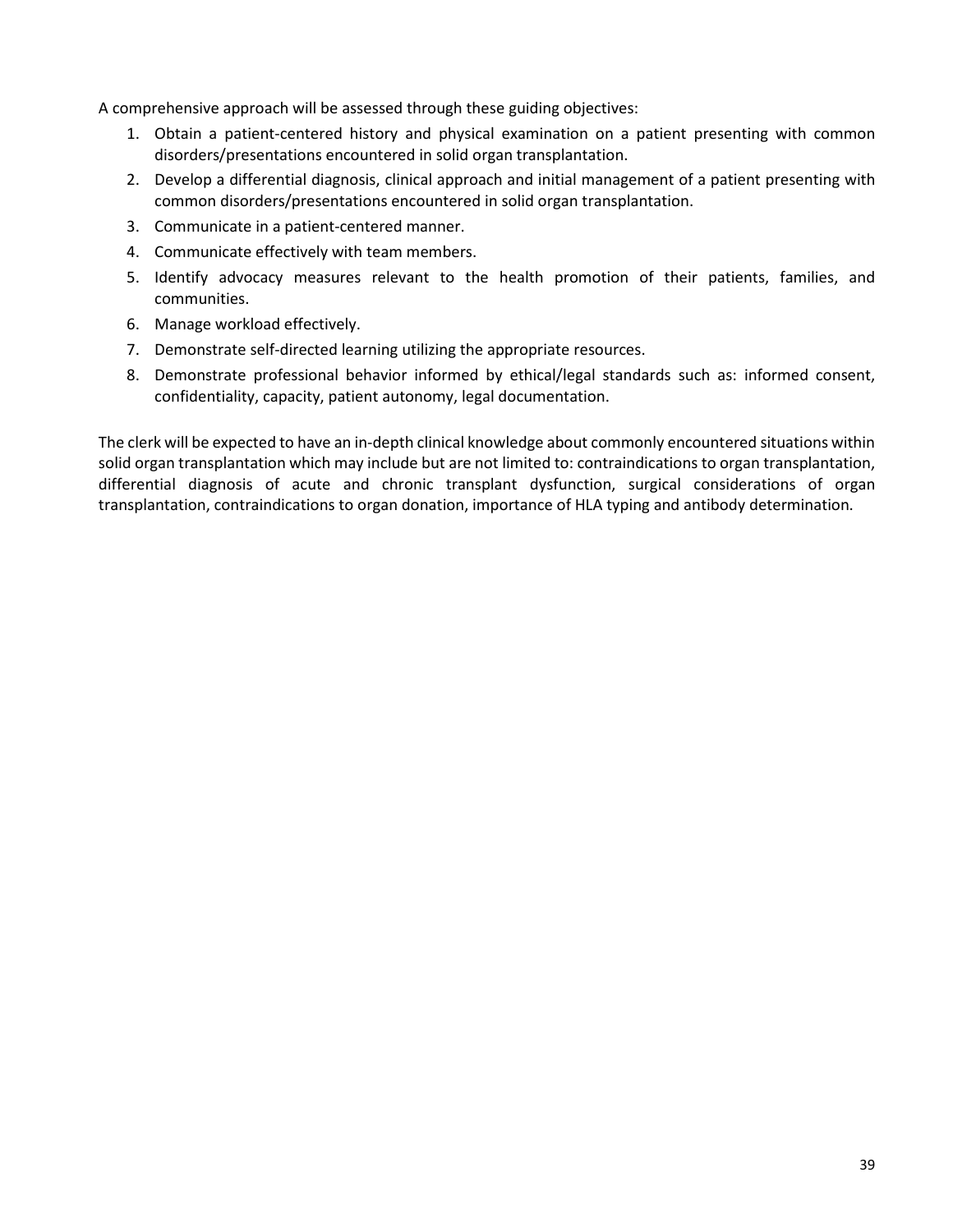# **Leadership**

**CONTACTS SASKATOON SITE**  Dr. John Gjevre Email: [j.gjevre@usask.ca](mailto:j.gjevre@usask.ca) 

**REGINA SITE**  Dr. Jackie Kraushaar Email: [jacqueline.kraushaar@usask.ca](mailto:jacqueline.kraushaar@usask.ca) 

## **APPLICATION TIMELINE**

26 weeks prior to elective start date

### **APPLICATION REQUIREMENTS**

Minimum length: 1 week Recommended length: 2 weeks

#### **DESCRIPTION**

This elective is aimed at providing an opportunity for clerk's to enhance their knowledge about leadership opportunities within medicine directly from faculty leaders while further developing their leadership skills. This elective may be done through a variety of instructional methods, including online modules through CMA Joule online courses and experiential learning, and requires the clerk to be self-directed in regards to different learning opportunities. A comprehensive approach will be assessed through these guiding objectives:

- 1. Identify different types of opportunities for physician leadership and advocacy including but not limited to:
	- a. Clinical care including healthcare teams and department leads.
	- b. Medical education.
	- c. Physician organizations (RMA, SMA, etc).
	- d. Health authorities.
	- e. Politics (ie Ministry of Health).
- 2. Establish strategies for ongoing professional development including leadership skills.
- 3. Communicate effectively with members of the healthcare team and leadership teams, including in situations of change and conflict.
- 4. Advocate for the needs of patients, communities and populations in all areas that affect health and wellbeing.
- 5. Describe the roles of the physician in the context of the healthcare system.
- 6. Describe ways in which physician can build and engage teams to improve patient care and outcomes.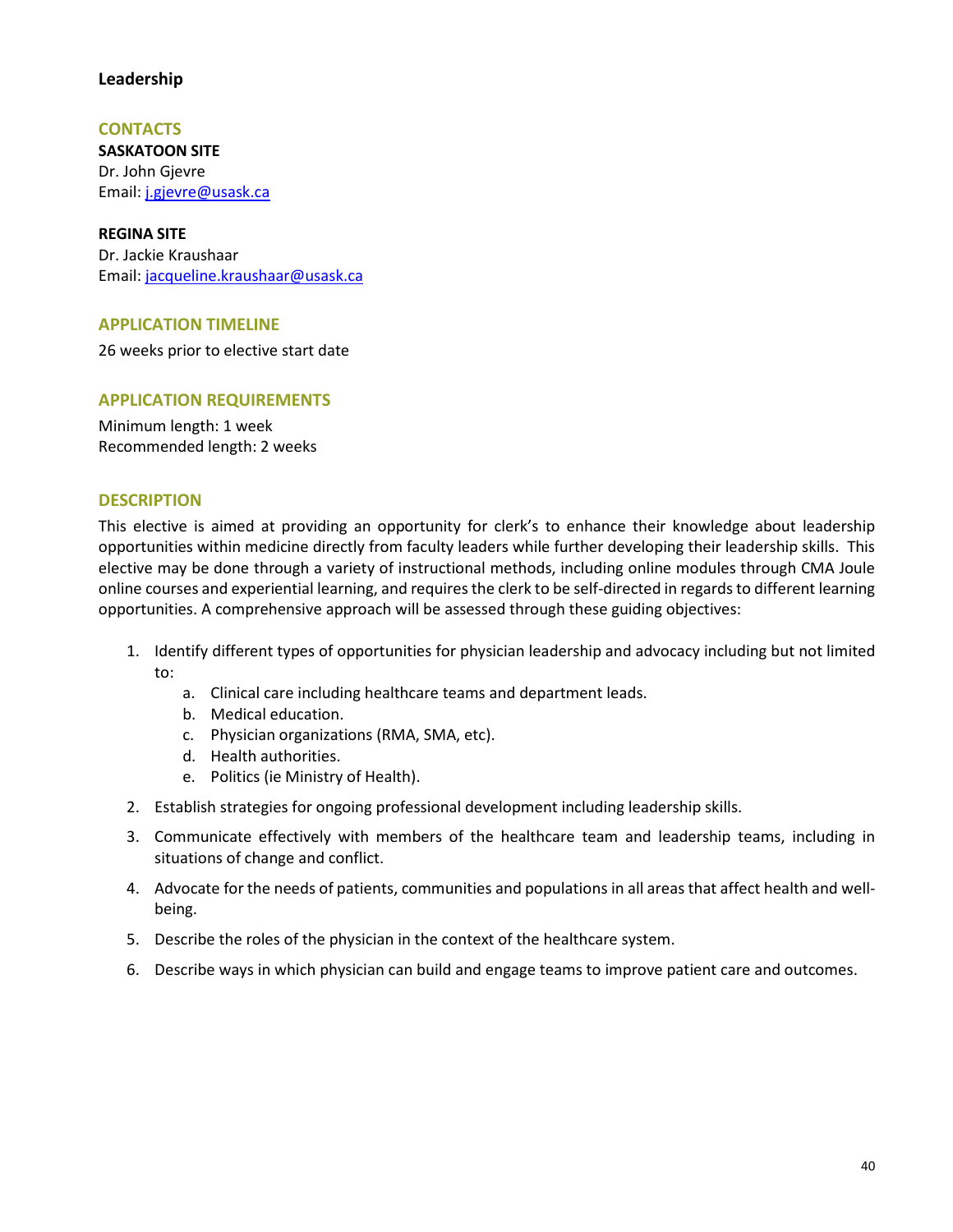# **Diagnostic Radiology (Medical Imaging)**

# **CONTACTS**

**SASKATOON SITE**  TBD (Electives Coordinator) Email: TBD Phone: (306) 655-2410

### **REGINA SITE**

Francine Kurk (Electives Coordinator) Email: [Francine.Kurk@saskhealthauthority.ca](mailto:Francine.Kurk@saskhealthauthority.ca)  Phone: (306) 766-3708

### **APPLICATION TIMELINE**

26 weeks prior to elective start date

### **APPLICATION REQUIREMENTS**

Minimum Length: 2 weeks

#### **DESCRIPTION**

This elective is aimed at broadening the clerk's knowledge base and clinical skills in Diagnostic Radiology. This will be achieved through a variety of instructional methods. The goal of this elective is to develop a better understanding of Diagnostic Radiology (Medical Imaging) as a medical specialty through exposure to the major modalities in the department, by observing the imaging workflow, attending rounds, and through self-learning materials.

By familiarizing oneself with guidelines developed to facilitate the appropriate use of Medical Imaging, the student will enhance their knowledge of how clinicians can be involved in ordering the most appropriate imaging examinations and facilitating patient care through improved communication with the Diagnostic Radiology department when ordering patient examinations. A comprehensive approach will be assessed through these guiding objectives:

Correlate knowledge of anatomy with the images viewed.

- 1. Correlate knowledge of anatomy with the images viewed.
- 2. Describe how medical x-rays are generated and what imaging modalities use x-rays to create images.
- 3. Describe some of the potential hazards of exposure to radiation, especially for children.
- 4. Describe and diagnose common diseases using imaging technologies
- 5. View and interpret imaging examinations.
- 6. Apply a methodology for viewing and interpreting plain x-ray examinations of the abdomen, chest, and skeletal system.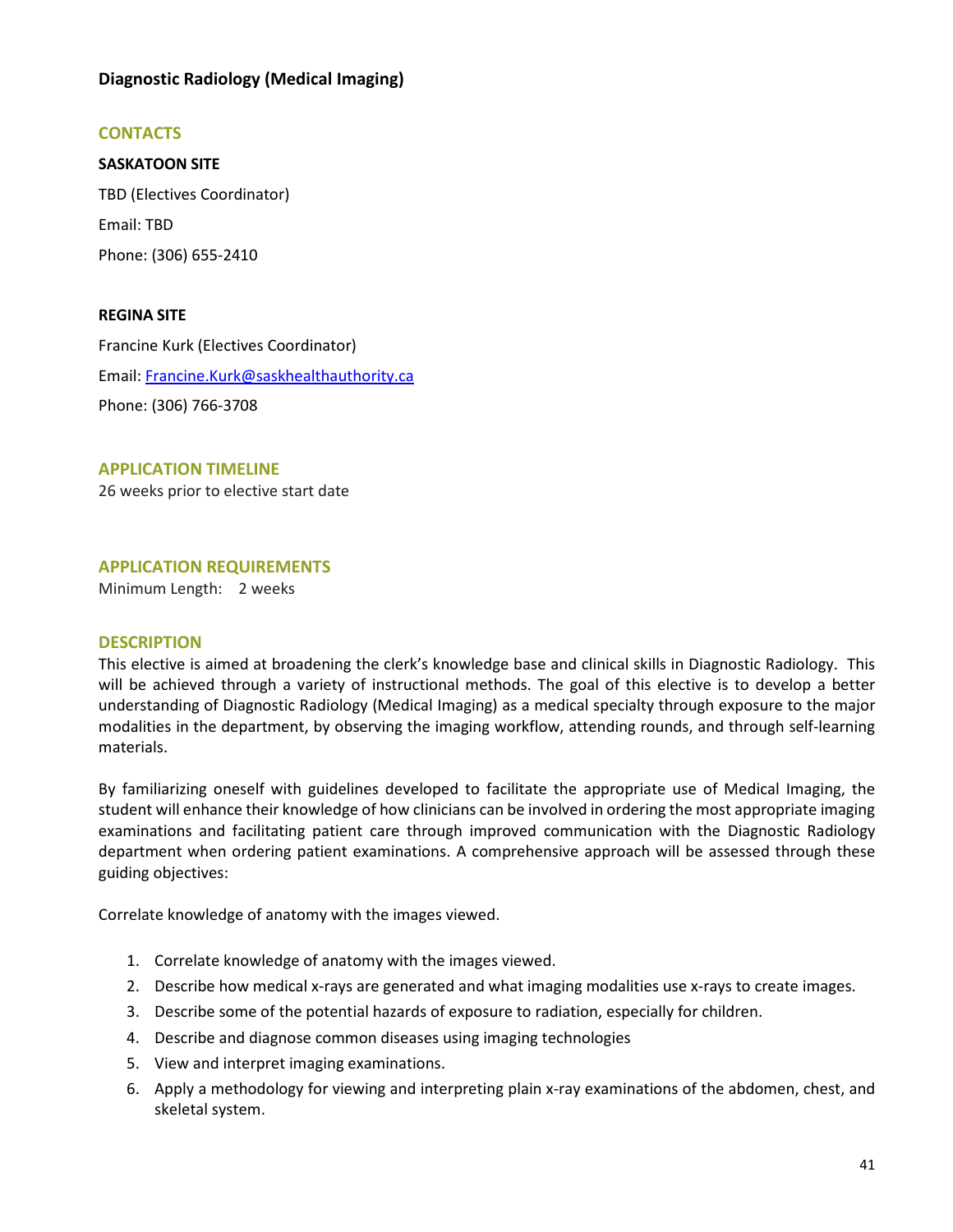# **Obstetrics & Gynecology**

## **CONTACTS**

**SASKATOON SITE**  Chelsea Malkowich (Electives Coordinator) Email: [obgyn.ugme@usask.ca](mailto:obgyn.ugme@usask.ca)  Phone: (306) 844-1023

### **REGINA SITE**

Edwina Faris (Electives Coordinator) Email: [Edwina.faris@saskhealthauthority.ca](mailto:Edwina.faris@saskhealthauthority.ca) Phone: (306) 766-3704

### **PRINCE ALBERT SITE**

Nicole Toutant (Electives Coordinator) Email: [nicole.toutant@usask.ca](mailto:nicole.toutant@usask.ca)  Phone: (306) 765-6787

#### **APPLICATION TIMELINE**

26 weeks to two months prior to elective start date

### **APPLICATION REQUIREMENTS**

Minimum 2 weeks

#### **DESCRIPTION**

This elective is aimed at broadening the clerk's knowledge base and clinical skills in obstetrics and gynecology. This may be done through a variety of instructional methods and require the clerk to be self-directed in regards to learning opportunities. A comprehensive approach will be assessed through these guiding objectives:

- 1. Obtain a patient-centered history and physical examination on a patient presenting with common obstetrical and gynecological disorders/presentations.
- 2. Develop a differential diagnosis, clinical approach and initial management plan of a patient presenting with common obstetrical and gynecological disorders/presentations.
- 3. Adjust personal communication style to patient and extra professional team needs considering knowledge level, background, culture etc.
- 4. Identify advocacy measures relevant to the health promotion of their patients, families, and communities.
- 5. Manage workload effectively.
- 6. Demonstrate self-directed learning utilizing the appropriate resources.
- 7. Demonstrate professional behavior informed by ethical/legal standards such as: informed consent, confidentiality, capacity, patient autonomy.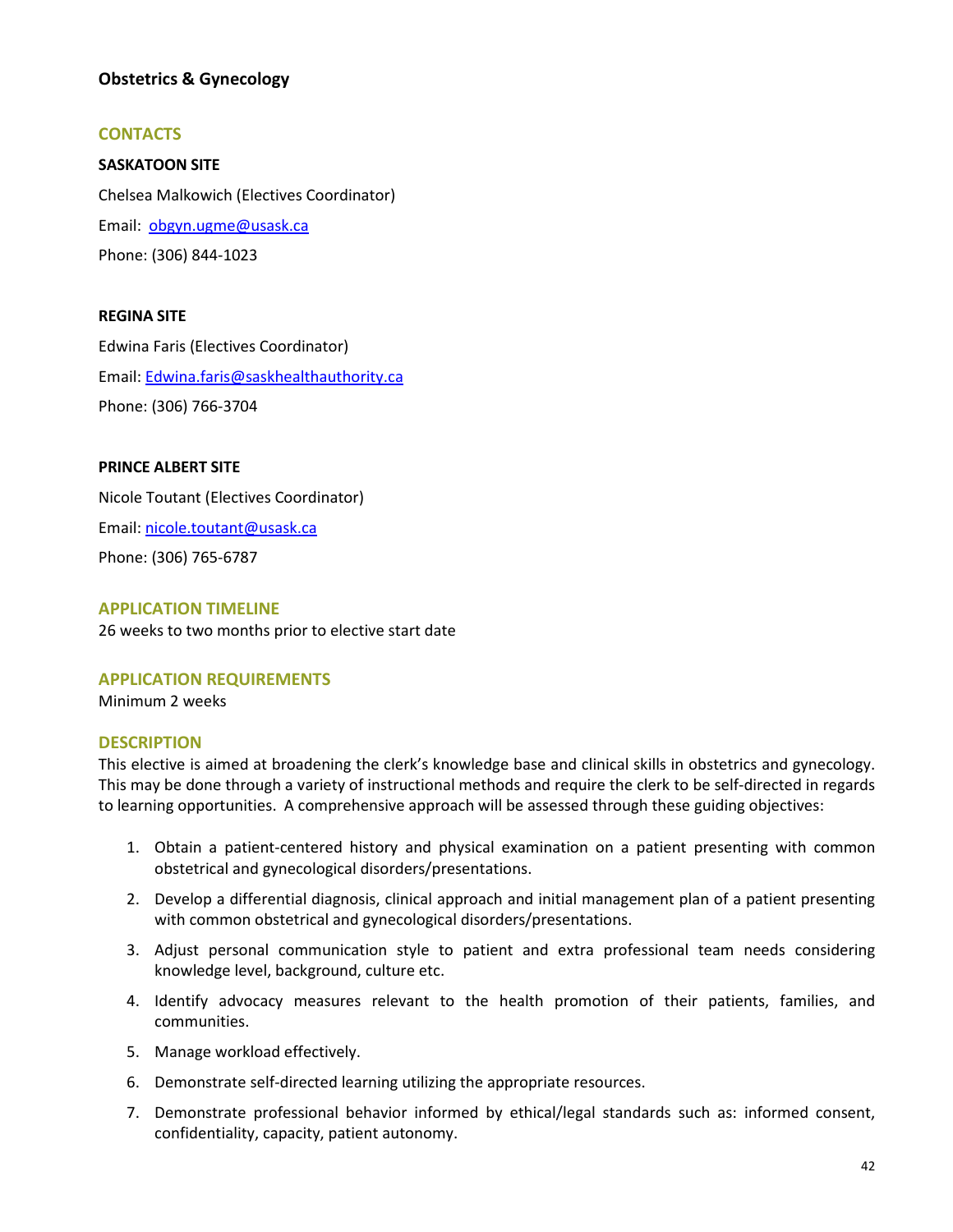The clerk will be expected to have an in-depth clinical knowledge about commonly encountered obstetrical and gynecological disorders/presentation which may include but are not limited to:

Obstetrical Issues - uncomplicated pregnancy including prenatal screening, medical diseases complicating pregnancy – hypertension, diabetes, heart disease, renal disease, multiple gestation, ectopic pregnancy, spontaneous abortion, ante-partum hemorrhage, isoimmunization including Rh disease, pre- term/post-term labour, pre-labour rupture of membranes, chorioamnionitis, polyhydrmnios/oligohydramnios, intrauterine growth restriction, intrauterine fetal death, uncomplicated delivery, complicated delivery – prolonged labour, breech, malpresentation, forceps and/or vacuum assisted, caesarian, non-reassuring fetal heart rate, uncomplicated post-partum care

Gynecological Issues - abdominal pain, hirsutism and virilization, endometriosis, abnormal bleeding – amenorrhea, dysmenorrhea, dysfunctional uterine bleeding, urinary incontinence, vaginal discharge, fertility issues, delayed menarche, premenstrual syndrome, menopause, contraception, ovarian tumors – benign and malignant, uterine cancer, cervical cancer, vulvar conditions – benign, pre-malignant, malign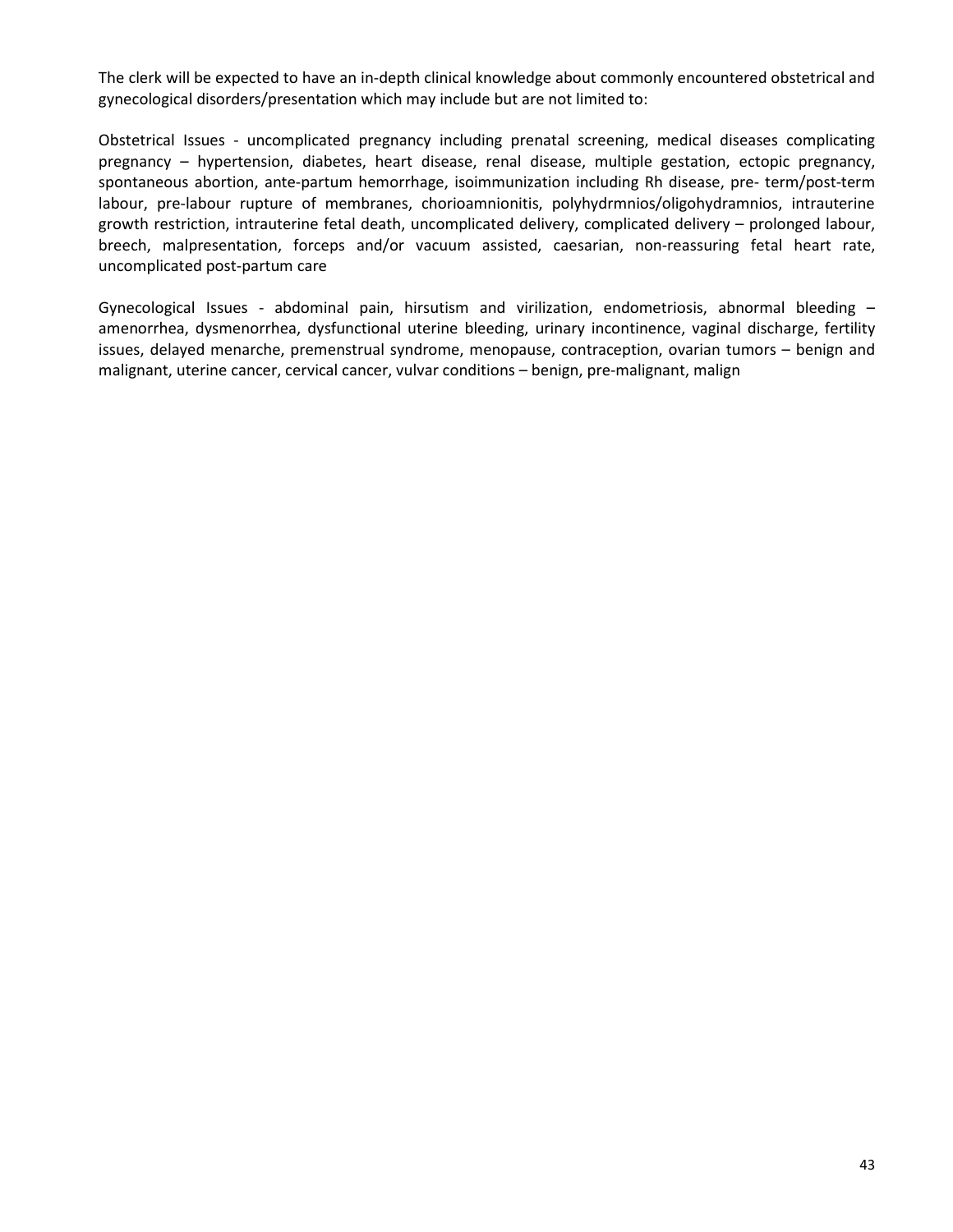## **Palliative Care**

### **CONTACTS**

## **SASKATOON SITE**

Tracy Lewis Email: [Dafm.ugme@saskatoon.usask.ca](mailto:Dafm.ugme@saskatoon.usask.ca) Phone: (306) 655-4211

### **REGINA SITE**

Maria Liamzon Email: [maria.liamzon@saskhealthauthority.ca](mailto:%20maria.liamzon@saskhealthauthority.ca) Phone : (306) 766-3447

### **APPLICATION TIMELINE**

26 to six weeks prior to elective start date

### **MINIMUM LENGTH**

1 week

### **DESCRIPTION**

This elective is aimed at broadening the clerk's knowledge base and clinical skills in palliative care. This may be done through a variety of instructional methods and require the clerk to be self-directed in regards to learning opportunities. A comprehensive approach will be assessed through these guiding objectives:

- 1. Obtain a patient-centered history and physical examination on a patient presenting with symptom management at the end of life.
- 2. Develop a differential diagnosis, clinical approach and initial management plan of a patient presenting with symptom management at the end of life.
- 3. Adjust personal communication style to patient and extra professional team needs considering knowledge level, background, culture etc.
- 4. Identify advocacy measures relevant to the health promotion of their patients, families, and communities.
- 5. Manage workload effectively.
- 6. Demonstrate self-directed learning utilizing the appropriate resources.
- 7. Demonstrate professional behavior informed by ethical/legal standards such as: informed consent, confidentiality, capacity, patient autonomy.

The clerk will be expected to have an in-depth clinical knowledge about commonly encountered palliative care issues which may include but are not limited to: pain management, nausea/vomiting/bowel obstruction, dyspnea, delirium in a terminally ill patient.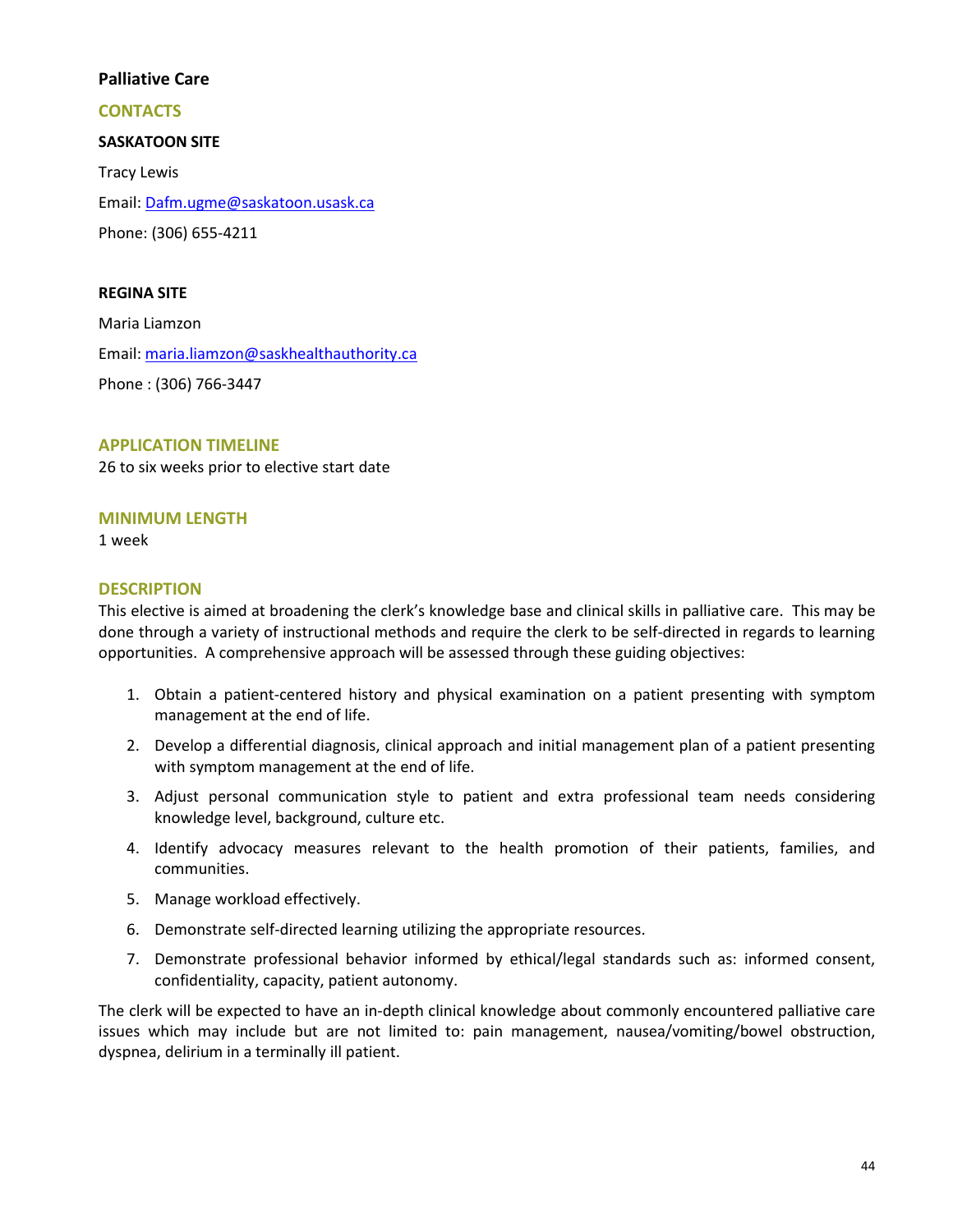# **Pathology/Laboratory Medicine**

**Pathology** 

**CONTACTS SASKATOON SITE**  Deb Quirion (Electives Coordinator)

Email: [deb.chamberlain@usask.ca](mailto:deb.chamberlain@usask.ca)

Phone: (306) 655-8050

### **REGINA SITE**

Francine Kurk (Electives Coordinator) Email: [Francine.Kurk@saskhealthauthority.ca](mailto:Francine.Kurk@saskhealthauthority.ca)

Phone: (306) 766-3708

### **PRINCE ALBERT SITE**

Nicole Toutant (Electives Coordinator)

Email: [nicole.toutant@usask.ca](mailto:nicole.toutant@usask.ca) 

Phone: (306) 765-6787

### **APPLICATION TIMELINE**

Saskatoon: 6 weeks prior to elective start date. Blackout dates: January – June, Year 4 – 5. Accepts one rotator at a time.

Regina: Submit requests as soon as possible. Accepts one rotator at a time.

### **MINIMUM LENGTH**

Saskatoon: 1 week (maximum 6 weeks)

Regina: 4 weeks

### **DESCRIPTION**

General Pathology is a dynamic, multi-faceted diagnostic specialty that encompasses a wide range of disciplines to choose from for electives. Prospective elective students may choose to spend time in one or more of the following areas, all of which make up what is known as general pathology: hematopathology, transfusion medicine, medical microbiology, clinical chemistry, molecular genetics, and surgical (anatomical) pathology. Within surgical (anatomical) pathology, opportunities are present to focus on specific areas of interest including gynecological pathology, dermatopathology, urological pathology, gastrointestinal pathology, cytology, breast pathology, and forensic pathology.

This elective is aimed at broadening the clerk's knowledge base and clinical skills in pathology. Students are expected to have a prior knowledge of histology before applying for this elective in surgical (anatomical) pathology. There will be expectations that the student(s) will join the pathologists at the multihead microscope, participate in rounds and academic half day. They may be asked to present a case to the pathologists.

A comprehensive approach will be assessed through these guiding objectives: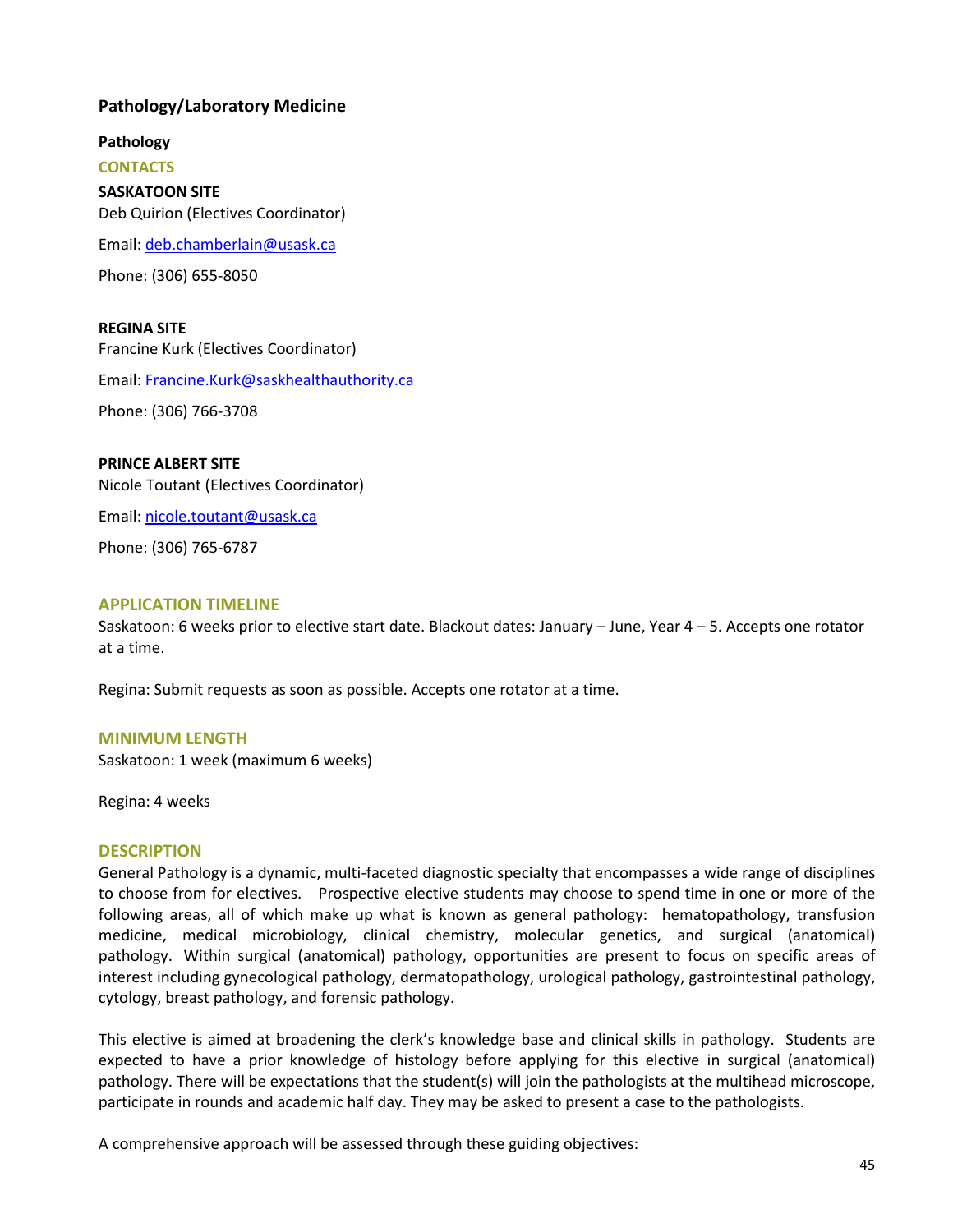- 1. Develop a differential diagnosis, clinical approach and initial management plan of a patient presenting with common disorders/presentations encountered in pathology.
- 2. Adjust personal communication style to patient and extra professional team needs considering knowledge level, background, culture etc.
- 3. Identify advocacy measures relevant to the health promotion of their patients, families, and communities.
- *4.* Manage workload effectively.
- 5. Demonstrate self-directed learning utilizing the appropriate resources.
- 6. Demonstrate professional behavior informed by ethical/legal standards such as: informed consent, confidentiality, capacity, patient autonomy.

## **Laboratory Medicine**

General Pathology is a broad-based specialty that bridges clinical and laboratory medicine. The Department of Pathology and Laboratory Medicine is one of the clinical departments within the USask College of Medicine providing laboratory medicine services throughout the province. Laboratory Medicine is an integrated provincial department, operating from various sites throughout the province that provides diagnostic services for all patients served by Saskatchewan Health Authority. Clinical divisions include Anatomical Pathology, Biochemistry, Hematology, Microbiology, Transfusion Medicine, Immunodiagnostics, Molecular Diagnostics, HLA, and Cytogenetics.

Treatment of a patient diagnosed with cancer, sepsis, coagulation abnormalities, and genetic or metabolic disease is determined by laboratory investigation. 'Customized' elective time in laboratory medicine affords the student the opportunity to spend focused time on a particular subspecialty. This not only enhances patient care, but also provides students with a deeper understanding of the specialty that, ultimately they wish to pursue (oncology, surgery, medical genetics, infectious disease, dermatology etc.). The elective can be customized to meet the career goals of the individual student. Areas available within the department include gyne-oncology, breast pathology, genito-urinary pathology, renal pathology, dermatopathology, neuropathology, pediatric pathology, transfusion medicine, tissue transplantation, genomics, microbiology, chemistry and hematopathology.

Work is supervised on an individual basis by faculty. Students have an opportunity to attend departmental conferences, lectures, and tumor boards, and will be expected to deliver a 10-minute presentation at the end of the rotation.

- 1. Identify appropriate laboratory diagnostic algorithms for different clinical situations.
- 2. Describe resource stewardship through the lens of appropriate laboratory diagnostic lens.
- 3. Identify laboratory diagnostic tests relevant to health promotion.
- 4. Describe how the laboratory team plays a key role in patient health both at the individual and population health levels.
- 5. Demonstrate self-directed learning using the appropriate resources.
- **6.** Demonstrate professional behavior informed by ethical/legal standards such as informed consent, confidentiality, capacity, and patient autonomy.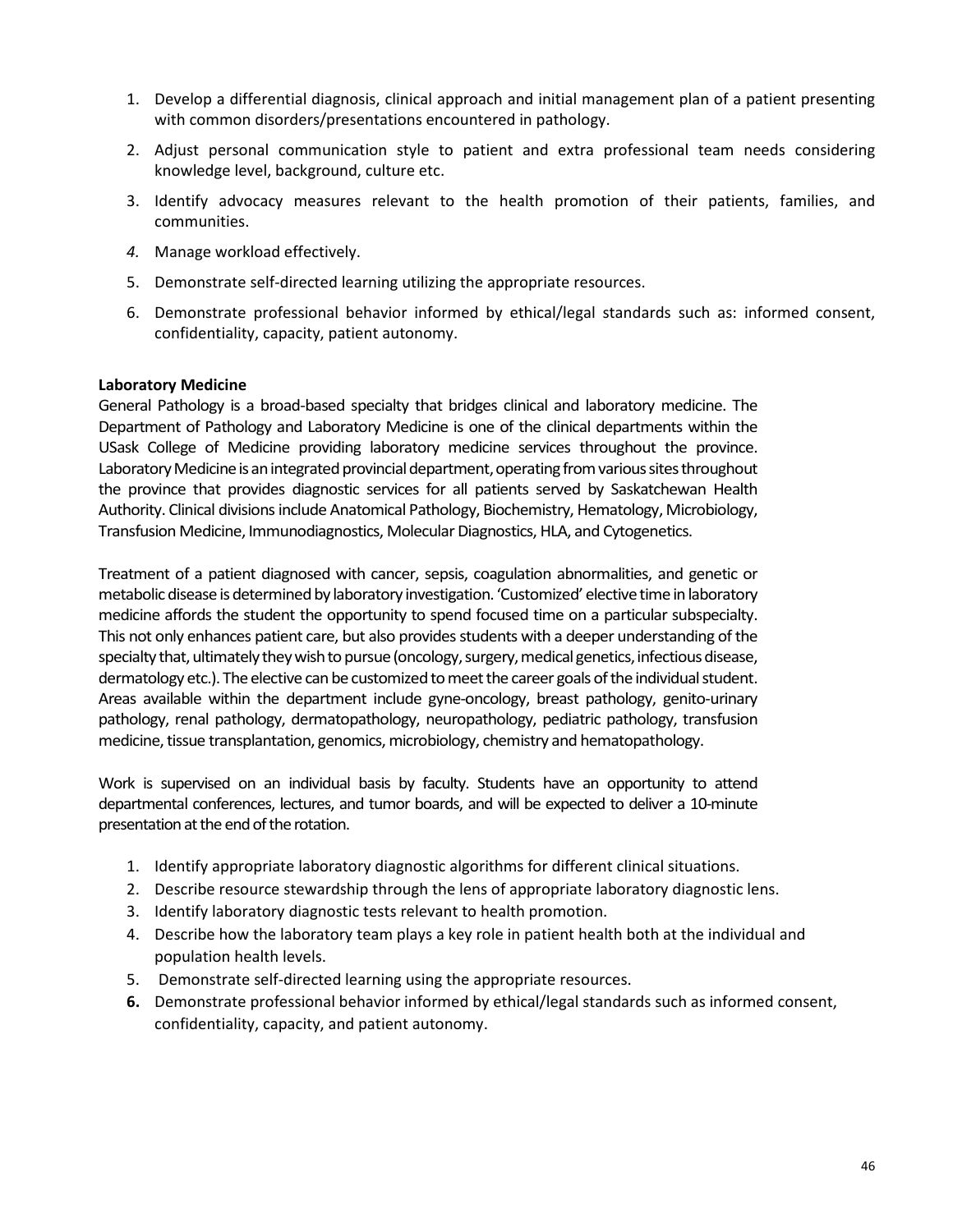# **Pediatrics Elective Rotation**

## **CONTACTS**

### **SASKATOON SITE**

Dr. Sarah Tehseen (Pediatric Rotation Coordinator) Email: [sarah.tehseen@saskhealthauthority.ca](mailto:sarah.tehseen@saskhealthauthority.ca) Nancy Groeneveld (Electives Coordinator) Email: [nancy.groeneveld@usask.ca](mailto:nancy.groeneveld@usask.ca)  Phone: (306) 844-1271

### **REGINA SITE**

Tracey Murray (Electives Coordinator) Email: [Tracey.Murray@saskhealthauthority.ca](mailto:Tracey.Murray@saskhealthauthority.ca)  Phone: (306) 766-3707

#### **PRINCE ALBERT SITE**

Nicole Toutant (Electives Coordinator) Email: [nicole.toutant@usask.ca](mailto:nicole.toutant@usask.ca)  Phone: (306) 765-6787

### **SWIFT CURRENT**

Dr. Krittika Bhende Email: [krittika.bhende2@saskhealthauthority.ca](mailto:krittika.bhende2@saskhealthauthority.ca)  Office phone: (306) 773-7711

# **APPLICATION TIMELINE**

26 to six weeks prior to elective start date

**MINIMUM LENGTH**  1 week

### **DESCRIPTION**

This elective is aimed at broadening the clerk's knowledge base and clinical skills in pediatric and adolescent medicine. This may be done through a variety of instructional methods and require the clerk to be self-directed in regard to learning opportunities. If on the wards, clerks are expected to take responsibility, under supervision, of the day-to-day care of their assigned patients. The clerk's approach to pediatric patient health care management will be assessed through these guiding objectives:

1. Obtain a patient-centered pediatric history and physical examination on a patient presenting with common pediatric and adolescent disorders/presentations.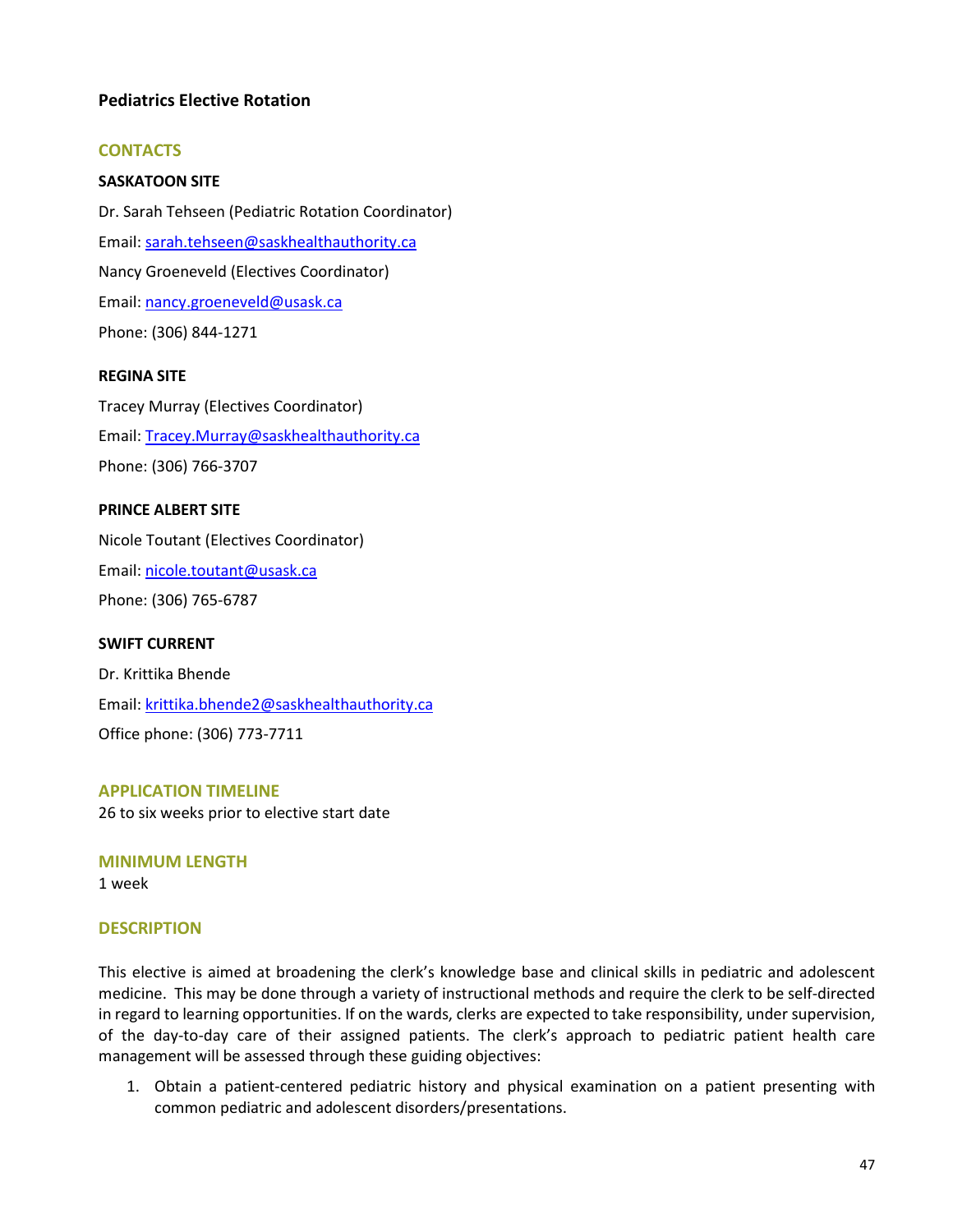- 2. Develop a differential diagnosis, clinical approach and initial management plan of a patient presenting with common pediatric and adolescent disorders/presentations.
- 3. Adjust personal communication style to patient and family, as well as extra professional team needs considering knowledge level, background, culture etc.
- 4. Identify advocacy measures relevant to the health promotion of their patients, families, and communities.
- 5. Manage workload effectively.
- 6. Demonstrate self-directed learning utilizing the appropriate resources.
- 7. Demonstrate professional behavior informed by ethical/legal standards such as: informed consent, confidentiality, capacity, patient autonomy.

The clerk should have an in-depth clinical knowledge about common pediatric and adolescent disorders and their clinical presentations. These include: Hematologic [e.g. pallor (anemia), bruising and bleeding, limb swelling (thrombosis) and lymphadenopathy], Respiratory (e.g. cough, wheezing, stridor and acute respiratory distress), Cardiac (e.g. cyanosis, heart murmur, respiratory distress, hypoxia, tachycardia, bradycardia and arrhythmias), ENT (e.g. otalgia, ear discharge, tinnitus, vertigo, sore throat and laryngitis), Gastrointestinal (e.g. vomiting, abdominal pain, diarrhea, constipation, hematochezia and failure to thrive), Neurologic (headaches, altered level of consciousness, seizures, meningitis, visual, sensory, motor or other neuromuscular deficits), Infectious (sepsis, osteomyelitis, septic arthritis, viral encephalitis, fever of unknown origin and prolonged fever), Musculoskeletal (limp, abnormal gait, and limb pain), Genitourinary (polyuria, nocturia, dysuria, hematuria, urinary urgency, urinary frequency, nocturnal enuresis, encopresis, urinary tract infection and renal insufficiency), Neurodevelopmental, psychiatric (e.g. school difficulty, attention deficits, temper tantrums, sensory processing issues, abnormal mood, affect and behavior) and Social clinical presentations (e.g. Inadequately explained pediatric injuries, malnutrition). The clerk should be able to recognize, assess and develop a management plan for common concerns in pediatric patients of different age categories (e.g. neonates, infants, toddlers, school age children and adolescents), children with a complex medical illness, acute illness and with a genetic or metabolic disorder.

# **Assessment**

All medical students will receive a verbal and written feedback at the end of elective rotation with additional situation specific and mid rotation feedback if applicable. Each clerk should complete one EPA for each week of pediatric elective rotation (from EPA 1-6). It is up to the student to determine which EPA is most achievable or applicable in each week.

### **Elective Specific Descriptions**

Pediatric electives are offered at all four provincial sites in Saskatchewan (Saskatoon, Regina, PA and Swift Current). However, the availability of electives in pediatric subspecialties varies based on location. The table provided below outlines the elective opportunities at each site in Saskatchewan.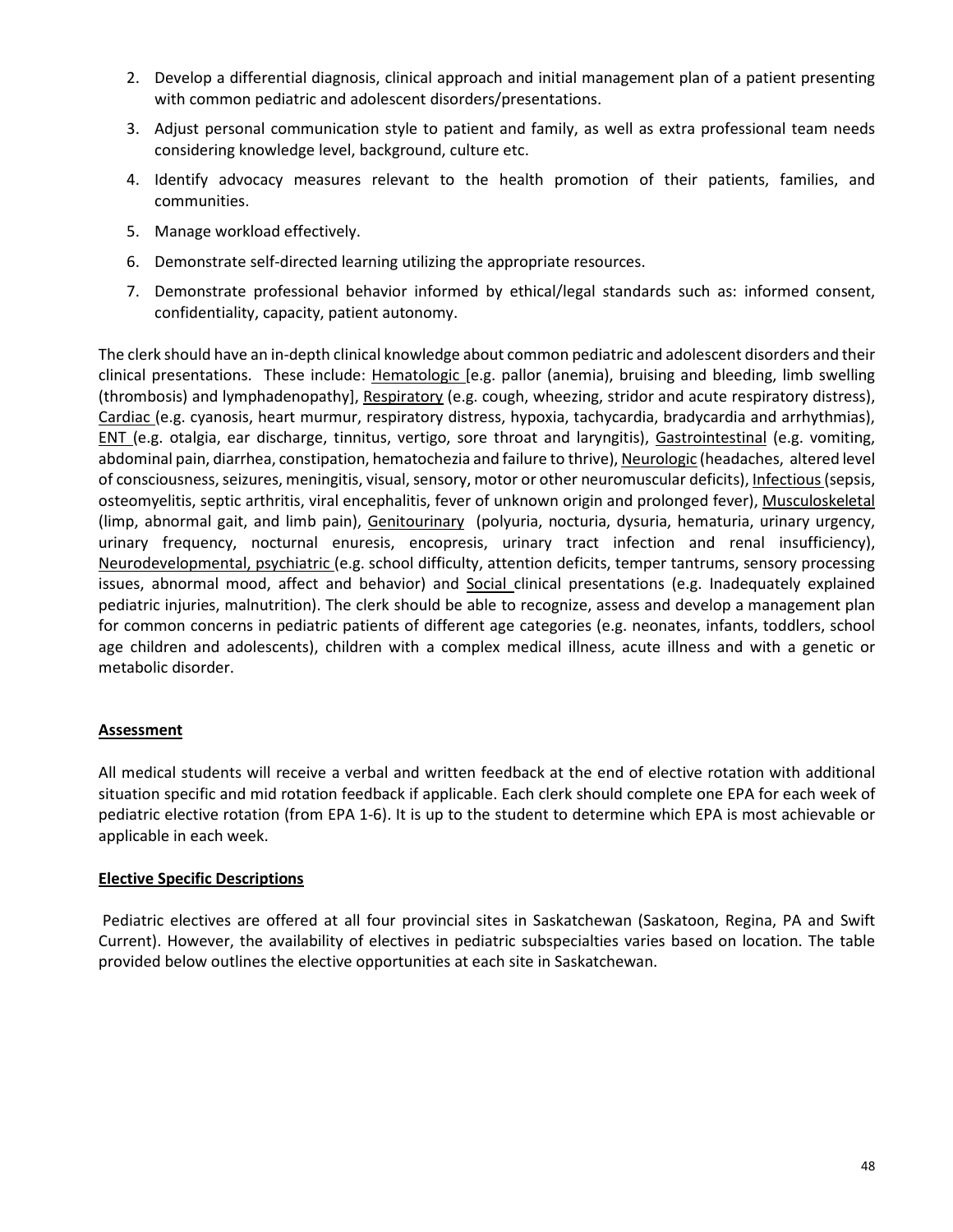|                                 | Saskatoon | Regina | Albert<br>Prince | Swift Current |                                        | Saskatoon | Regina |
|---------------------------------|-----------|--------|------------------|---------------|----------------------------------------|-----------|--------|
| Allergy                         |           |        |                  |               | <b>Hematology/Oncology</b>             |           |        |
| <b>Infectious Diseases</b>      |           |        |                  |               | <b>Medical Genetics</b>                |           |        |
| <b>Developmental Pediatrics</b> |           |        |                  |               | <b>Nephrology</b>                      |           |        |
| <b>Inpatient Pediatrics</b>     | $\bullet$ |        |                  |               | <b>Neurology</b>                       |           |        |
| <b>Outpatient Pediatrics</b>    |           |        |                  |               | <b>Palliative Care</b>                 |           |        |
| Neonatology                     |           |        |                  |               | <b>Respirology</b>                     |           |        |
| <b>Cardiology</b>               |           |        |                  |               | Rheumatology                           |           |        |
| <b>Emergency Medicine</b>       |           |        |                  |               | <b>Social and Community Pediatrics</b> |           |        |
| <b>Endocrinology</b>            | $\bullet$ |        |                  |               |                                        |           |        |
| Gastroenterology                |           |        |                  |               |                                        |           |        |

|                                        | Saskatoon | Regina | Prince Albert | Swift Current |
|----------------------------------------|-----------|--------|---------------|---------------|
| <b>Hematology/Oncology</b>             |           |        |               |               |
| <b>Medical Genetics</b>                |           |        |               |               |
| <b>Nephrology</b>                      |           |        |               |               |
| <b>Neurology</b>                       |           |        |               |               |
| <b>Palliative Care</b>                 |           |        |               |               |
| <b>Respirology</b>                     |           |        |               |               |
| Rheumatology                           |           |        |               |               |
| <b>Social and Community Pediatrics</b> |           |        |               |               |

### **Elective rotations offered at all 4 sites**

### **Outpatient Pediatrics:**

This is an outpatient rotation where the clerk will be exposed to common outpatient pediatric complaints. These are referral based clinics. The clerk will gain experience working with General Pediatricians either in a community or hospital based outpatient practice. These practices see patients who are referred for a wide variety of pediatric concerns, so this is an opportunity to help develop skills in managing children with medical, behavioral and mental health issues. The clerk is expected to acquire knowledge about presentation, assessment and management of common pediatric issues, present information and document histories and physicals. The objectives of presentation are as follows:

- 1. Obtain a patient-centered pediatric history and physical examination in a pediatric patient in the outpatient setting.
- 2. Develop a differential diagnosis, clinical approach and initial management of a pediatric patient with common outpatient pediatric problems
- 3. Learn to coordinate and provide multidisciplinary care to a child with a complex illness
- 4. Develop an understanding about the presentation of commonly encountered neurodevelopmental disorders in pediatric patients such as Autism, ADHD, learning disabilities.
- 5. Learn the management of common pediatric psychiatric/behavior disorders as well as indications for referral
- 6. Adjust personal communication style to patient, family, and extra professional team needs considering knowledge level, background, culture etc.
- 7. Identify advocacy measures relevant to the health promotion of their patients, families, and communities.
- 8. Manage workload effectively.
- 9. Demonstrate self-directed learning utilizing the appropriate resources.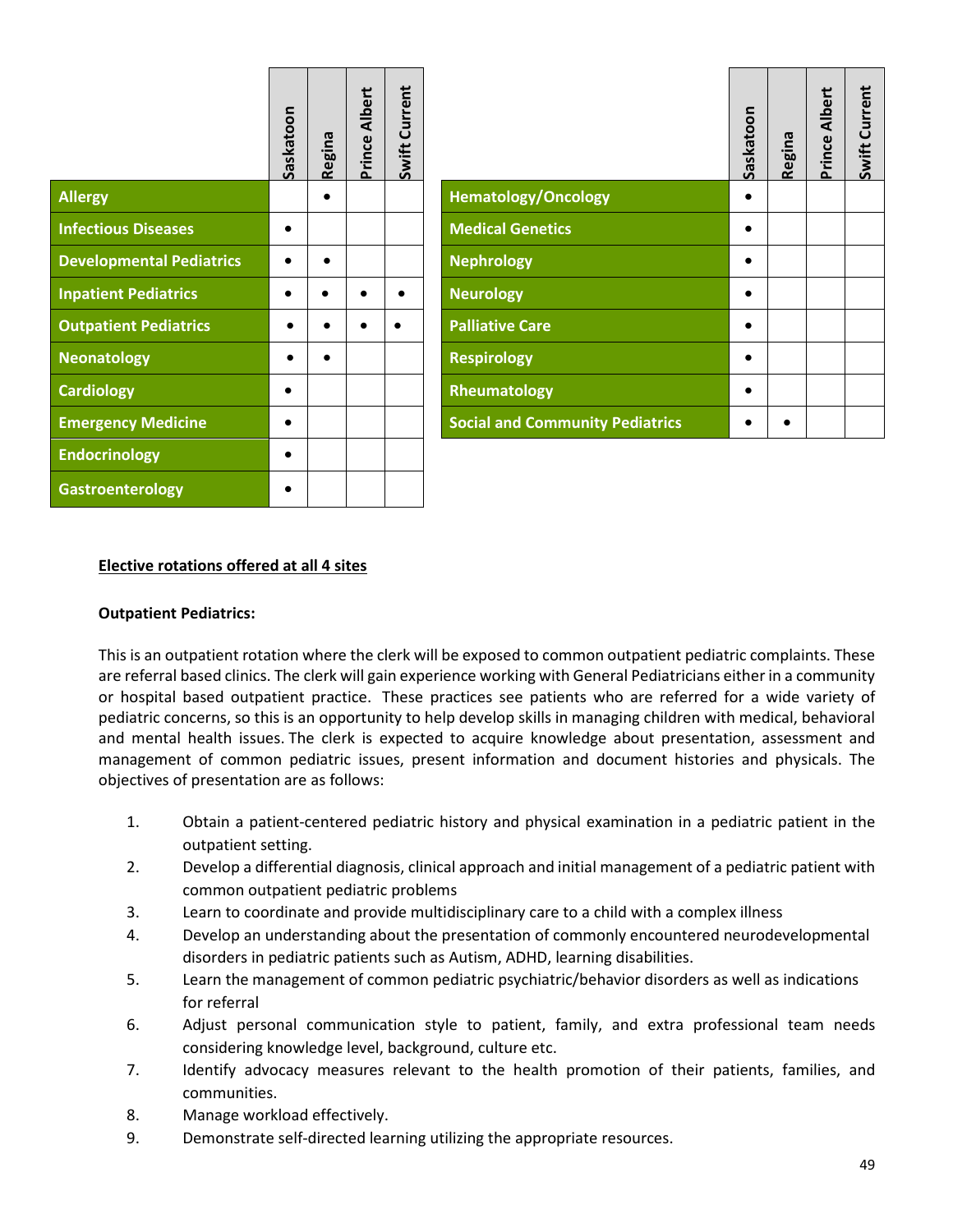10. Demonstrate professional behavior informed by ethical/legal standards such as: informed consent, confidentiality, capacity, patient autonomy.

# **Inpatient Pediatrics:**

This elective is an opportunity to be part of the Clinical Teaching Unit (CTU) teams, helping manage patients who are admitted to hospital for acute illness. The CTU admits patients with general Pediatric concerns, and also serves as the admission service for some of the pediatric subspecialties, resulting in a variety of patient presentations to care for. Rotating clerk will be expected to be present for hand-over at 7:30 AM. They will be expected to present patients in the rounds and to write initial histories, discharge summaries and progress notes. The clerk will be expected to have in-depth knowledge of common pediatric presentations described above. Other objectives of the rotation are as follows:

- 1. Obtain a patient-centered pediatric history and physical examination in a pediatric patient in the inpatient setting.
- 2. Develop a differential diagnosis, clinical approach and initial management of a pediatric patient
- 3. Learn to recognize the "toxic" versus "non-toxic" looking child and triage accordingly
- 4. Identify situations associated with child abuse and its assessment
- 5. Learn the inpatient management of a child with complex medical condition
- 6. Adjust personal communication style to patient, family, and extra professional team needs considering knowledge level, background, culture etc.
- 7. Identify advocacy measures relevant to the health promotion of their patients, families, and communities.
- 8. Manage workload effectively.
- 9. Demonstrate self-directed learning utilizing the appropriate resources.
- 10. Demonstrate professional behavior informed by ethical/legal standards such as: informed consent, confidentiality, capacity, patient autonomy.

### **Elective rotations offered in Saskatoon and Regina**

### **Neonatal Intensive Care Unit:**

This elective is an opportunity to be part of the NICU clinical team and learn management of premature and full term neonates with a wide range of complications. The clerk will be expected to attend ward rounds, present patients, attend deliveries and observe procedures. The clerk will also observe premature infants who follow up in NICU developmental clinics. The objectives of this rotation are as follows

- 1. Obtain a patient-centered pediatric history in a neonatal patient. It will be preferred as a new consult
- 2. Develop understanding of the complications associated with prematurity and their management.
- 3. Develop basic understanding of neonatal nutrition and fluid management
- 4. Learn to perform cardiorespiratory resuscitation on neonates
- 5. Develop a differential diagnosis, assessment and plan about common neonatal conditions eg. Sepsis, jaundice, respiratory issues, cardiac issues and CNS complications
- 6. Learn to formulate a follow up plan for premature infant upon discharge from NICU
- 7. Adjust personal communication style to patient, family, and extra professional team needs considering knowledge level, background, culture etc.
- 8. Identify advocacy measures relevant to the health promotion of their patients, families, and communities.
- 9. Manage workload effectively.
- 10. Demonstrate self-directed learning utilizing the appropriate resources.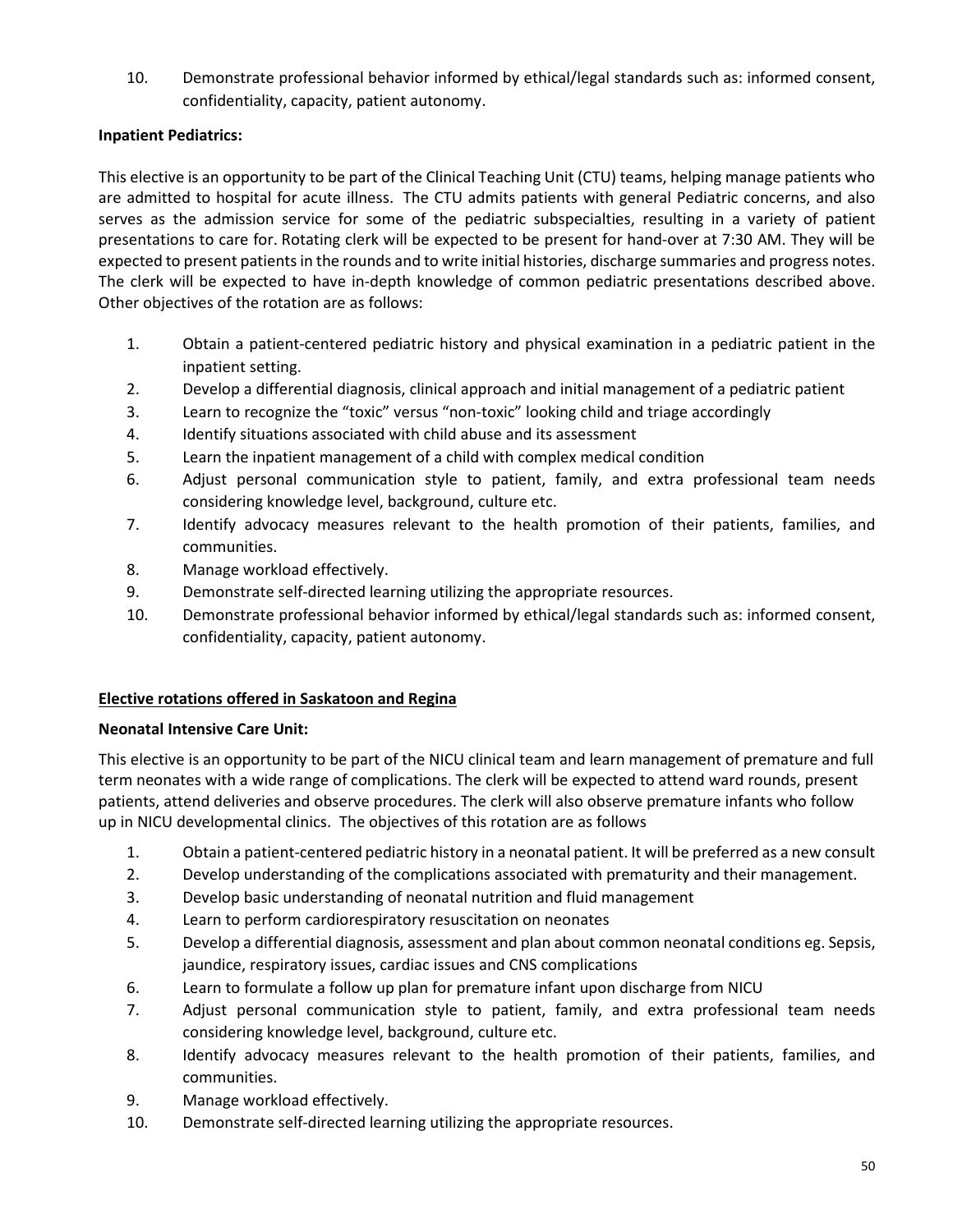11. Demonstrate professional behavior informed by ethical/legal standards such as: informed consent, confidentiality, capacity, patient autonomy.

# **Developmental Pediatrics**

This is an outpatient rotation. The clerk is expected to have in-depth knowledge about pediatric developmental milestones and common neurodevelopmental as well as behavioral disorders. The objectives of this rotation are as follows:

- 1. Obtain a patient-centered pediatric history and physical examination in a pediatric patient.
- 2. Develop a differential diagnosis, clinical approach and initial management of a pediatric patient with common developmental issues including speech delay, global developmental delay and isolated motor delay etc.
- 3. Identify common genetic syndromes associated with developmental abnormalities
- 4. Identify the range of normal versus abnormal behavior in each age group
- 5. Adjust personal communication style to patient, family, and extra professional team needs considering knowledge level, background, culture etc.
- 6. Identify advocacy measures relevant to the health promotion of their patients, families, and communities.
- 7. Manage workload effectively.
- 8. Demonstrate self-directed learning utilizing the appropriate resources.
- 9. Demonstrate professional behavior informed by ethical/legal standards such as: informed consent, confidentiality, capacity, patient autonomy.

### **Social and Community Pediatrics**

This is an outpatient rotation with school based pediatric clinics. In Saskatoon, it is held at St. Mary with associated pediatric psychiatrist and therapist services. In Regina, the school- based health care services are provided via public health nurses. The clerks will be expected to assess outpatient pediatric students and write consult notes. The objectives of this rotation are as follows:

- 1. Obtain a patient-centered pediatric history and physical examination in a pediatric patient with a focus on social, academic and mental health
- 2. Learn to address aspects specific to adolescent mental and physical health including screening for mood disorders, social concerns i.e. bullying, reproductive health and substance abuse
- 3. Understand the social determinants of health and how it pertains to a developing brain
- 4. Learn to identify pediatric populations at risk of health disparity due to social dynamics
- 5. Adjust personal communication style to patient, family, and extra professional team needs considering knowledge level, background, culture etc.
- 6. Identify advocacy measures relevant to the health promotion of their patients, families, and communities.
- 7. Manage workload effectively.
- 8. Demonstrate self-directed learning utilizing the appropriate resources.
- 9. Demonstrate professional behavior informed by ethical/legal standards such as: informed consent, confidentiality, capacity, patient autonomy.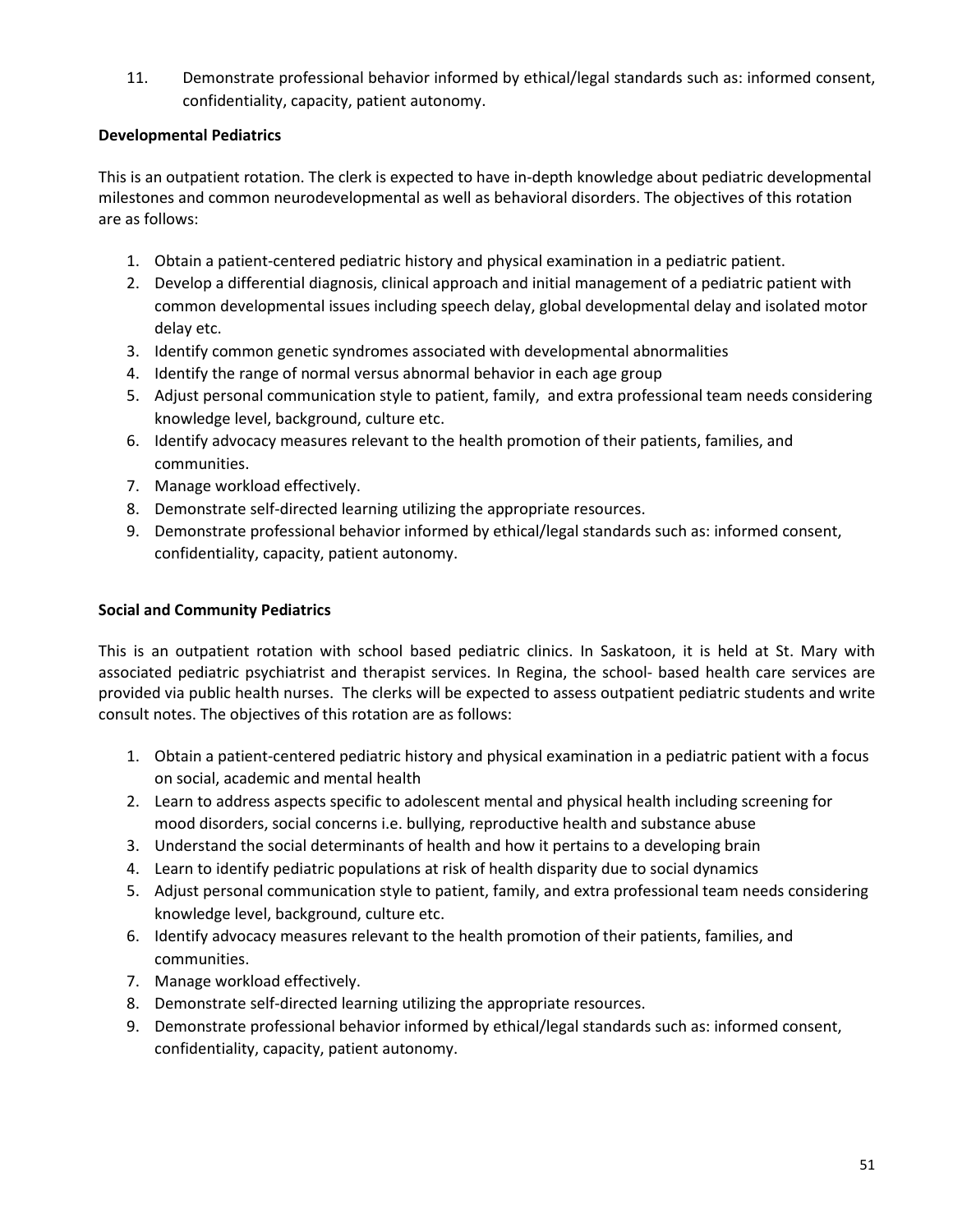## **Elective Rotations offered in Regina only**

## **Pediatric Allergy**

This elective will provide exposure to common medical conditions seen in the field of allergy including but not limited to: food allergies, environmental allergies, drug allergies, pediatric asthma, and atopic dermatitis.

- 1. Obtain a patient-centered pediatric history and physical examination in a patient suspected of an allergic disorder
- 2. Diagnose common allergies and associated symptoms in pediatric patients
- 3. Develop a differential diagnosis and management plan for a pediatric patient with suspected food allergy
- 4. Recognize common allergic triggers associated with asthma in pediatric patients
- 5. Identify skin manifestation of allergic conditions in pediatric patients
- 6. Recognize anaphylaxis versus minor allergic reactions and their management
- 7. Adjust personal communication style to patient, family, and extra professional team needs considering knowledge level, background, culture etc.
- 8. Identify advocacy measures relevant to the health promotion of their patients, families, and communities.
- 9. Manage workload effectively.
- 10. Demonstrate self-directed learning utilizing the appropriate resources.

### **Elective rotations offered in Saskatoon only**

### **Pediatric Emergency Medicine**

The clerk will be assigned a Pediatric Emergency Physician to work one-on-one with for (typically) an 8 hour shift in the busy Pediatric Emergency Department within the new Jim Pattison's Children's Hospital. The department sees a large variety of cases from minor to level one traumas and resuscitations. The dedicated one learner to one staff allows for a robust educational experience. The length of this rotation is typically 2 or 4 weeks in duration; typically 7 shifts for 2 week duration, or 13-14 shifts in 4 weeks plus rotation. There is associated Case Based Teaching (CBT) or SIM teachings, and Adult/Pediatric Emergency Medicine Academic Half-Day. The clerk is expected to acquire in-depth knowledge about common presenting illnesses in the pediatric emergency. The objectives of this rotation are as follows:

- 1. Obtain a patient-centered pediatric history and physical examination in a pediatric patient who presents in the ER.
- 2. Develop a differential diagnosis, clinical approach and initial management of a pediatric patient in ER
- 3. Learn to recognize the "toxic" versus "non-toxic" looking child and triage accordingly
- 4. Learn pediatric specific resuscitation techniques
- 5. Learn the management of pediatric trauma
- 6. Identify situations associated with child abuse and its assessment
- 7. Adjust personal communication style to patient and family as well as extra professional team needs considering knowledge level, background, culture etc.
- 8. Identify advocacy measures relevant to the health promotion of their patients, families, and communities.
- 9. Manage workload effectively.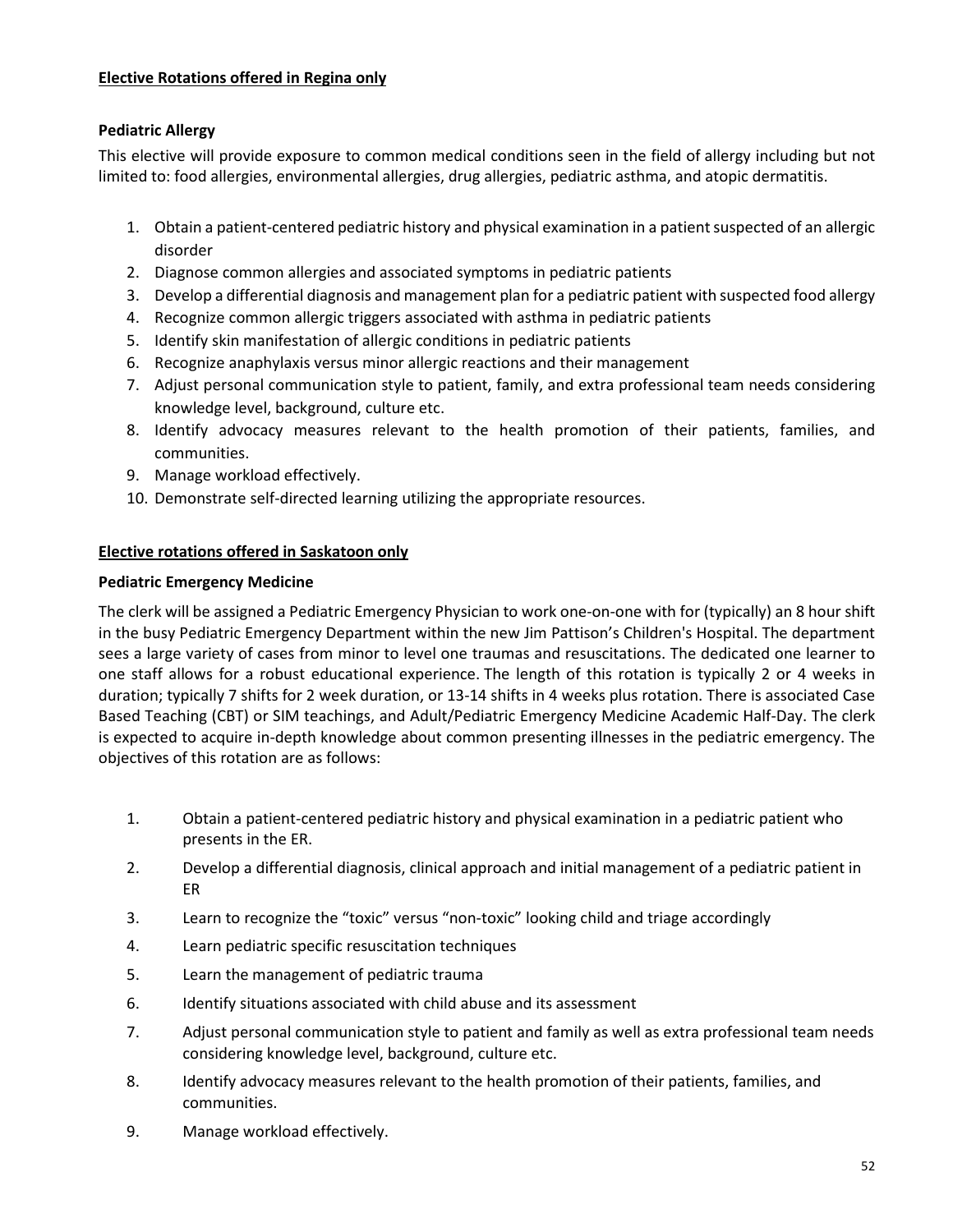- 10. Demonstrate self-directed learning utilizing the appropriate resources.
- 11. Demonstrate professional behavior informed by ethical/legal standards such as: informed consent, confidentiality, capacity, patient autonomy.

# **Infectious Disease**

This elective is a mix of inpatient and outpatient experiences. The clerk will be a part of Pediatric ID medical team and round on inpatient consults. Hence the clerk will be expected to present patients and write consult or progress notes. Clerk will have an opportunity to shadow in the outpatient ID clinic as well. The objectives of this rotation are as follows.

- 1. Obtain a patient-centered pediatric history and physical examination in a patient with a pediatric infectious disease in the inpatient/outpatient setting
- 2. Develop evidence based differential diagnosis, clinical approach and initial management of a pediatric ID patient
- 3. Review the recommended immunization schedules for pediatric patients in specific situations (e.g. immunodeficiency/asplenic/sickle cell)
- 4. Learn the management of infectious complications in a child with known or suspected immunodeficiency
- 5. Learn the evidence based use of common antibiotics and their side effects in pediatric patients
- 6. Learn the principles of antibiotics stewardship
- 7. Learn the aspects of infection control in pediatric inpatient setting
- 8. Adjust personal communication style to patient, family, and extra professional team needs considering knowledge level, background, culture etc.
- 9. Identify advocacy measures relevant to the health promotion of their patients, families, and communities.
- 10. Manage workload effectively.
- 11. Demonstrate self-directed learning utilizing the appropriate resources.
- 12. Demonstrate professional behavior informed by ethical/legal standards such as: informed consent, confidentiality, capacity, patient autonomy.

# **Cardiology**

This elective is a mix of inpatient and outpatient experiences. The clerk will be a part of cardiology medical team and round on inpatient consults. Hence the clerk will be expected to present patients and write consult or progress notes. Clerk will have an opportunity to shadow in the outpatient cardiology clinic as well. The objectives of this rotation are as follows.

- 1. Obtain a patient-centered pediatric history and physical examination in a pediatric patient with heart disease in the inpatient/outpatient setting
- 2. Develop evidence based differential diagnosis, clinical approach and initial management of a pediatric cardiac patient
- 3. Identify the different types of cardiac murmurs in children and differentiate the pathologic versus non pathologic murmurs
- 4. Understand the cardiac physiology and its changes in the pre and post-natal period
- 5. Learn the common presenting symptoms of pediatric cardiac disorders in neonates, infants and children
- 6. Develop an understanding of common congenital cardiac defects and their management
- 7. Learn to develop an assessment and management plan for pediatric patient with cardiac issues
- 8. Adjust personal communication style to patient, family, and extra professional team needs considering knowledge level, background, culture etc.
- 9. Identify advocacy measures relevant to the health promotion of their patients, families, and communities.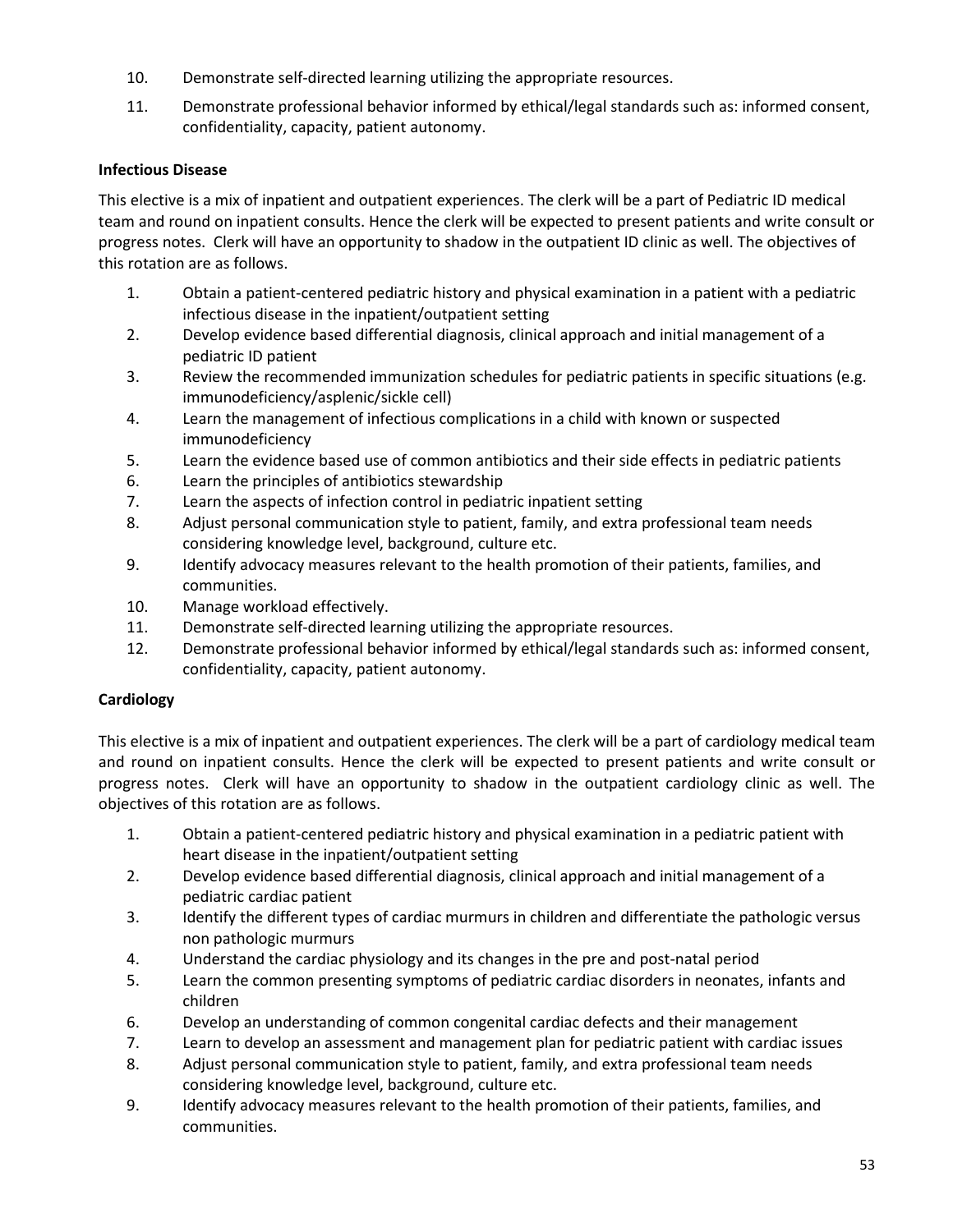- 10. Manage workload effectively.
- 11. Demonstrate self-directed learning utilizing the appropriate resources.
- 12. Demonstrate professional behavior informed by ethical/legal standards such as: informed consent, confidentiality, capacity, patient autonomy.

# **Respirology:**

This elective is a mix of inpatient and outpatient experiences. The clerk will be a part of Respirology medical team and round on inpatient consults. Hence the clerk will be expected to present patients and write consult or progress notes. Clerk will also have an opportunity to shadow in the outpatient clinic. There will be options for the clerk to observe pulmonary function tests, bronchoscopy and shadow in the sleep lab. The objectives of this rotation are as follows.

- 1. Obtain a patient-centered pediatric history and physical examination in a patient with a pediatric respiratory disease in the inpatient/outpatient setting
- 2. Develop evidence based differential diagnosis, clinical approach and initial management of a pediatric patient with respiratory symptoms
- 3. Identify the causes of obstructive versus restrictive pulmonary diseases in children
- 4. Understand the respiratory physiology and its age related changes.
- 5. Interpret PFTS.
- 6. Learn the outpatient and inpatient assessment and management of common pediatric respiratory issues e.g. Asthma and obstructive sleep apnea in pediatric patients
- 7. Learn to identify pulmonary complications associated with CF
- 8. Adjust personal communication style to patient, family, and extra professional team needs considering knowledge level, background, culture etc.
- 9. Identify advocacy measures relevant to the health promotion of their patients, families, and communities.
- 10. Manage workload effectively.
- 11. Demonstrate self-directed learning utilizing the appropriate resources.
- 12. Demonstrate professional behavior informed by ethical/legal standards such as: informed consent, confidentiality, capacity, patient autonomy.

# **Nephrology:**

This elective is a mix of inpatient and outpatient experiences. The clerk will be a part of nephrology medical team and round on inpatient consults. Hence the clerk will be expected to present patients and write consult or progress notes. Clerk will have an opportunity to shadow in the outpatient nephrology clinic as well. The objectives of this rotation are as follows.

- 1. Obtain a patient-centered pediatric history and physical examination in a patient who presents with a core pediatric nephrology presentation such as: hypertension, nephrotic/nephritic syndrome, acute or chronic kidney disease and genitourinary disorders etc.
- 2. Develop a differential diagnosis, clinical approach and initial management of a patient presenting with a core Nephrology presentation such as: hypertension, nephrotic/nephritic syndromes, acute/chronic kidney disease, genitourinary syndromes and UTI
- 3. Understand the complications of patients with chronic kidney disease
- 4. Understand the indications and potential complications for acute dialysis.
- 5. Understand the principles of acid base balance and its alterations in different renal disorders
- 6. Interpret an arterial blood gas
- 7. Adjust personal communication style to patient, family, and extra professional team needs considering knowledge level, background, culture etc.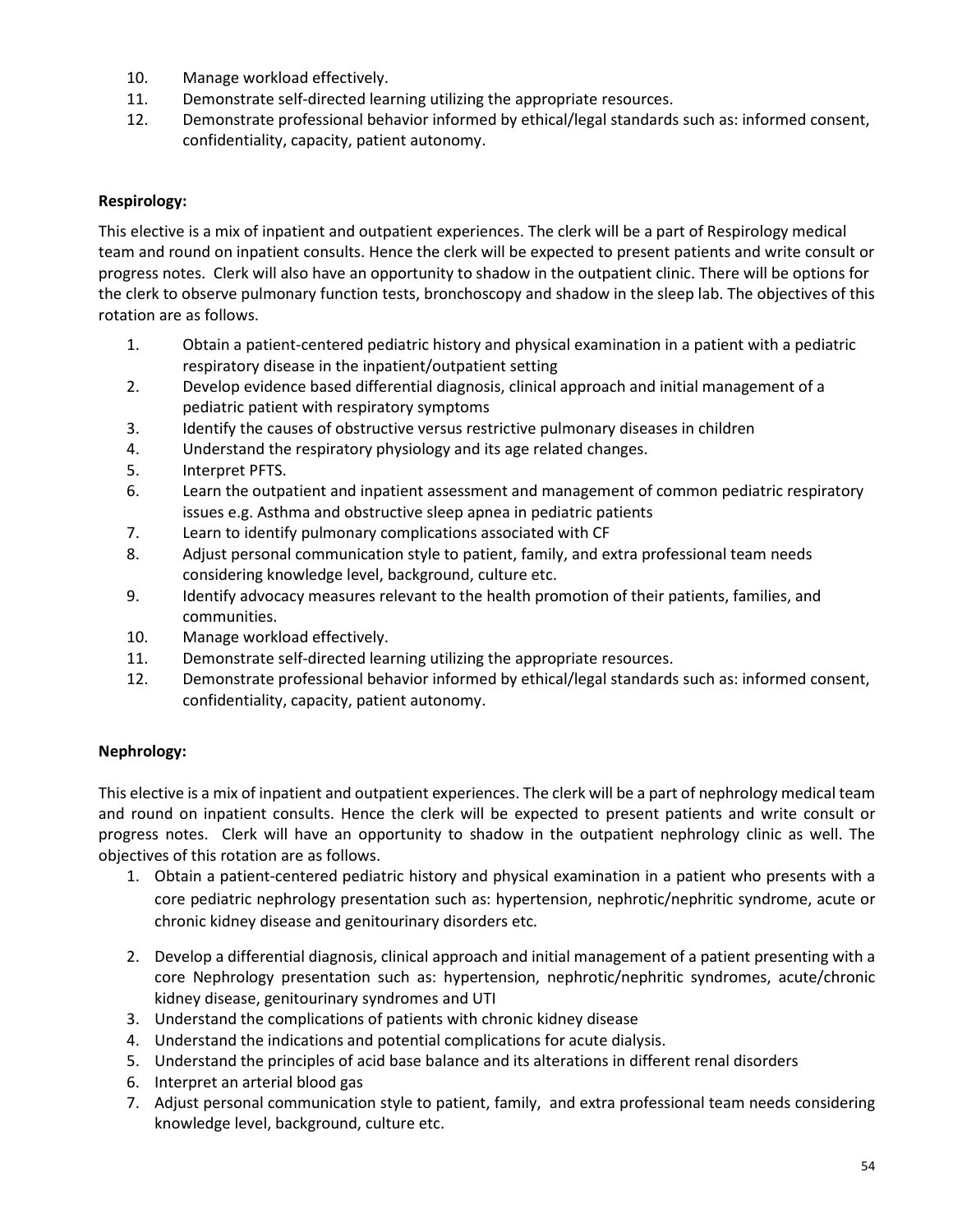- 8. Identify advocacy measures relevant to the health promotion of their patients, families, and communities.
- 9. Manage workload effectively.
- 10. Demonstrate self-directed learning utilizing the appropriate resources.
- 11. Demonstrate professional behavior informed by ethical/legal standards such as: informed consent, confidentiality, capacity, patient autonomy.

# **Neurology:**

This elective is a mix of inpatient and outpatient experiences. The clerk will be a part of pediatric neurology medical team and round on inpatient consults. Hence the clerk will be expected to present patients and write consult or progress notes. Clerk will have an opportunity to shadow in the outpatient neurology clinic as well. The objectives of this rotation are as follows.

- 1. Obtain a patient-centered pediatric history and physical examination in a pediatric patient with a neurological condition
- 2. Develop the ability to recognize symptoms that may signify pediatric neurologic disease in the context of developmental stage (including disturbances of consciousness, developmental delay and regression, language delay, vision, hearing, equilibrium, motor function, somatic sensation, and autonomic function)
- 3. Develop the skills to distinguish normal from abnormal findings on a neurologic examination in pediatric patients
- 4. Learn to recognize developmental milestones and its importance for differentiation of developmental delay from regression
- 5. Develop a differential diagnosis, clinical approach and initial management of a pediatric patient with common neurological presentation such as headaches, seizures, developmental delay , focal neurologic deficits and sensory/motor symptoms
- 6. Differentiate between different types of headaches and formulate assessment/management plan
- 7. Adjust personal communication style to patient, family, and extra professional team needs considering knowledge level, background, culture etc.
- 8. Identify advocacy measures relevant to the health promotion of their patients, families, and communities.
- 9. Manage workload effectively.
- 10. Demonstrate self-directed learning utilizing the appropriate resources.
- 11. Demonstrate professional behavior informed by ethical/legal standards such as: informed consent, confidentiality, capacity, patient autonomy.

# **Gastroenterology:**

This elective is a mix of inpatient and outpatient experiences. The clerk will be a part of pediatric GI medical team and round on inpatient consults. Hence the clerk will be expected to present patients and write consult or progress notes. Clerk will have an opportunity to shadow in the outpatient GI clinic as well. Clerk will be able to shadow common GI procedures like endoscopy. The objectives of this rotation are as follows.

- 1. Obtain a patient-centered pediatric history and physical examination in a pediatric patient with a GI complaint
- 2. Develop a differential diagnosis, clinical approach and initial management of a pediatric patient with common GI complaints including constipation, abdominal pain, nausea, vomiting, weight loss, diarrhea etc.
- 3. Recognize common hepatic disorders in pediatric patients and formulate a DD and management plan. Understand the presentation of liver disease in pediatric patients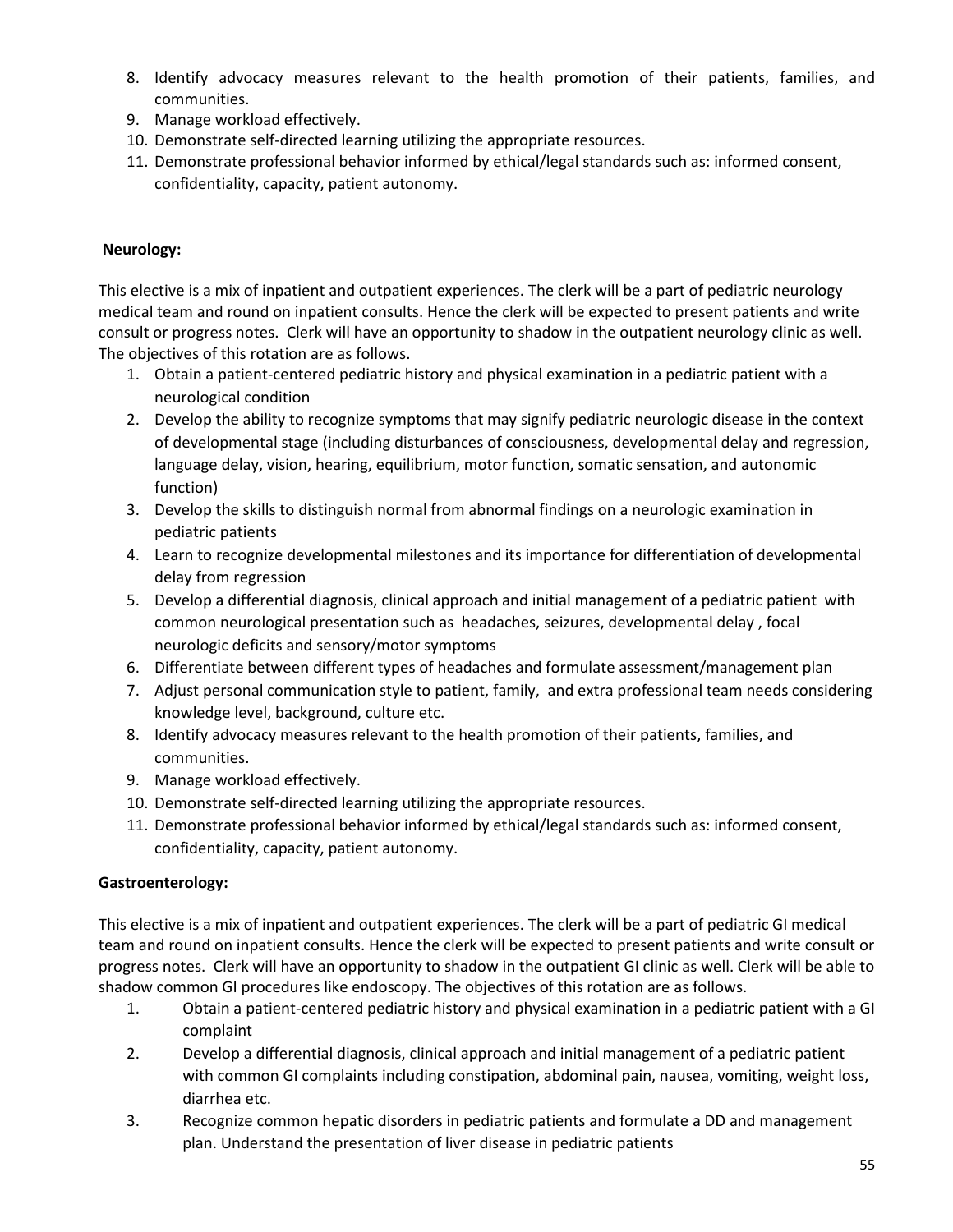- 4. Develop a GI specific differential for pediatric patient with FTT
- 5. Adjust personal communication style to patient, family, and extra professional team needs considering knowledge level, background, culture etc.
- 6. Identify advocacy measures relevant to the health promotion of their patients, families, and communities.
- 7. Manage workload effectively.
- 8. Demonstrate self-directed learning utilizing the appropriate resources.
- 9. Demonstrate professional behavior informed by ethical/legal standards such as: informed consent, confidentiality, capacity, patient autonomy.

## **Rheumatology:**

This elective is a mix of inpatient and outpatient experiences. The clerk will be a part of pediatric rheumatology medical team and round on inpatient consults. Hence the clerk will be expected to present patients and write consult or progress notes. Clerk will have an opportunity to shadow in the outpatient rheumatology clinic as well. The objectives of this rotation are as follows.

- 1. Obtain a patient-centered pediatric history and physical examination in a patient with a pediatric rheumatology complaint with a focus on MSK and joint examination as well as other subtle features of pediatric rheumatologic disorders
- 2. Learn about musculoskeletal diseases in children and differentiate between rheumatological versus non-rheumatological causes
- 3. Learn the approach to common pediatric rheumatological issues such as pediatric rheumatic disease, Juvenile Idiopathic Arthritis, Lupus, Dermatomyositis, Kawasaki's disease and more.
- 4. Identify the indications for ordering rheumatological tests and their interpretation
- 5. Adjust personal communication style to patient, family, and extra professional team needs considering knowledge level, background, culture etc.
- 6. Identify advocacy measures relevant to the health promotion of their patients, families, and communities.
- 7. Manage workload effectively.
- 8. Demonstrate self-directed learning utilizing the appropriate resources.
- 9. Demonstrate professional behavior informed by ethical/legal standards such as: informed consent, confidentiality, capacity, patient autonomy.

# **Endocrinology:**

This elective is a mix of inpatient and outpatient experiences. The clerk will be a part of pediatric endocrinology medical team and round on inpatient consults. Hence the clerk will be expected to present patients and write consult or progress notes. Clerk will have an opportunity to shadow in the outpatient endocrinology clinic as well. The objectives of this rotation are as follows.

- 1. Obtain a patient-centered pediatric history and physical examination in a pediatric patient with an endocrinology complaint
- 2. Learn the approach to common pediatric endocrine complaints such as short stature, hypoglycemia, hyperglycemia, disorders of calcium metabolism, polyuria, polydipsia, ambiguous genitalia, precocious puberty, weight gain and goiter etc.
- 3. Understand the management of acute and chronic complications of diabetes
- 4. Adjust personal communication style to patient, family, and extra professional team needs considering knowledge level, background, culture etc.
- 5. Identify advocacy measures relevant to the health promotion of their patients, families, and communities.
- 6. Manage workload effectively.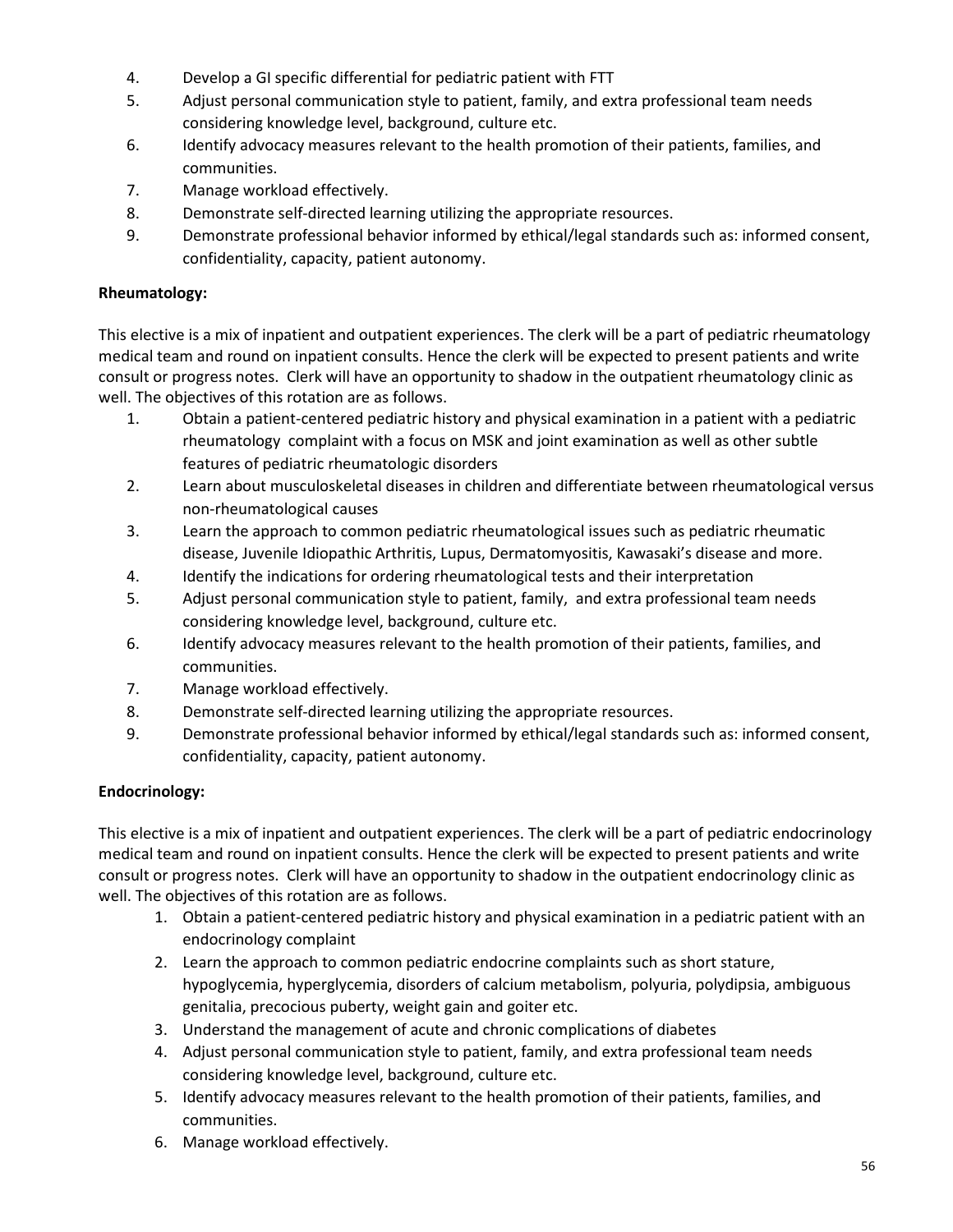- 7. Demonstrate self-directed learning utilizing the appropriate resources.
- 8. Demonstrate professional behavior informed by ethical/legal standards such as: informed consent, confidentiality, capacity, patient autonomy.

# **Hematology/Oncology:**

The rotation is a mix of inpatient and outpatient experiences. The clerk participates as a supervised member of the hematology and oncology team. The clerk helps provide and deliver care for inpatient consults as well as patients admitted directly under the service. Therefore the clerk may be responsible for writing consulting and progress notes as well as coordinating admissions and discharges. Outpatient care consists of referral visits and follows up for pediatric hematology and oncology patients. The clerk would also actively present patients and participate in multidisciplinary conferences such as tumor boards. The objectives of this rotation are as follows

- 1. Obtain a patient-centered pediatric history and physical examination in a patient with a hematological or oncological disease.
- 2. Develop a differential diagnosis, clinical approach and initial management of a pediatric patient with common hematology /oncology issues including anemia, thrombocytopenia, leukopenia, bleeding, bruising and lymphadenopathy
- 3. Learn to identify common oncologic disorders in pediatric patients and formulate assessment plan
- 4. Observe and perform lumbar puncture and BM biopsies as situation arise
- 5. Recognize oncologic emergencies and their initial assessment/management
- 6. Identify and manage the clinical and laboratory picture of nutritional anemias
- 7. Identify causes of abnormal coagulation tests and correlate with clinical picture in a patient
- 8. Adjust personal communication style to patient, family, and extra professional team needs considering knowledge level, background, culture etc.
- 9. Identify advocacy measures relevant to the health promotion of their patients, families, and communities.
- 10. Manage workload effectively.
- 11. Demonstrate self-directed learning utilizing the appropriate resources.
- 12. Demonstrate professional behavior informed by ethical/legal standards such as: informed consent, confidentiality, capacity, patient autonomy.

# **Palliative Care:**

This rotation is a mix of inpatient and outpatient experiences. The clerk will be expected to have a level of clinical knowledge appropriate to a generalist about commonly encountered pediatric palliative care issues. The clerk will be expected to present patients and write consults as well as progress notes in the inpatient setting. The objectives for this rotation as are follows:

- 1. Obtain a patient-centered pediatric history and physical examination on a pediatric patient presenting with a life threatening/life limiting illness.
- 2. Develop a differential diagnosis, clinical approach and initial management plan of a pediatric patient presenting with a life threatening/life limiting illness.
- 3. Understands the basic principles around management of pediatric patients with complex/palliative conditions
- 4. Learn the skills to appropriately discuss bad news, unexpected outcomes and complex social/clinical situations while maintaining empathy and professionalism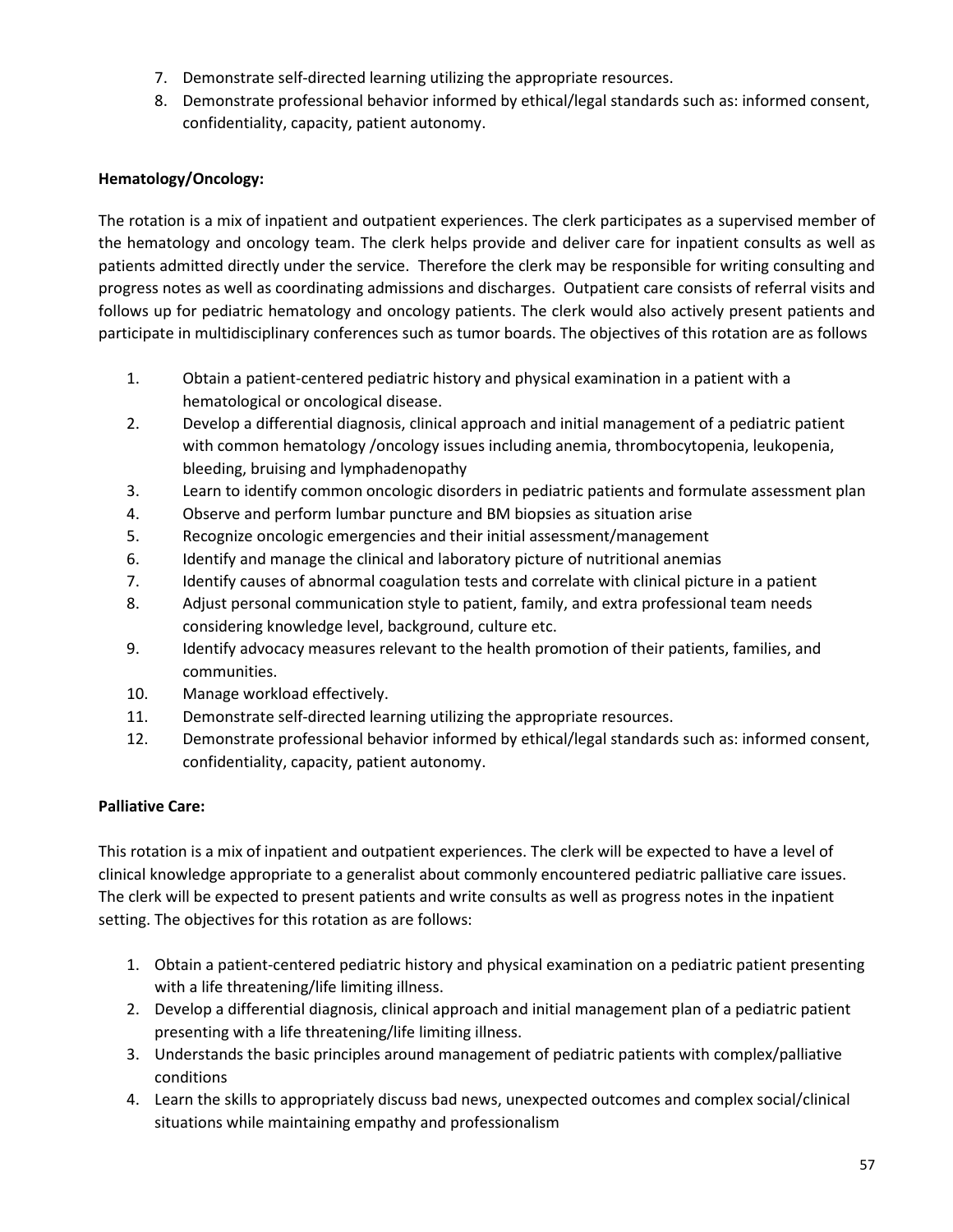- 5. Learn to optimize patient's quality of life by managing pain, GI complaints and mental health appropriately
- 6. Adjust personal communication style to patient, family, and extra professional team needs considering knowledge level, background, culture etc.
- 7. Identify advocacy measures relevant to the health promotion of their patients, families, and communities.

# **Medical Genetics:**

This rotation is a mix of inpatient and outpatient experiences. The clerk will see pediatric and adult patients from multiple medical sub-specialties. They will participate in outpatient and inpatient genetic consults. They will receive dedicated teaching on types of inheritance patterns, types of genetic testing and interpretation of genetic test reports including karyotypes, arrays and molecular testing. If interested, there may be the opportunity to spend some time in the genomics lab observing DNA extraction and chromosome analysis (time and availability permitting). The objectives of this rotation are as follows

- 1. Obtain a patient-centered pediatric history and physical examination in a pediatric patient suspected of a genetic syndrome
- 2. Develop a differential diagnosis, clinical approach and initial management of a pediatric patient with genetic or metabolic diseases
- 3. Learn a genetic framework for family history taking and pedigree drawing
- 4. Learn to conduct a dysmorphology examination
- 5. Identify the indications for a genetic referral in pediatric patients
- 6. Adjust personal communication style to patient, family, and extra professional team needs considering knowledge level, background, culture etc.
- 7. Identify advocacy measures relevant to the health promotion of their patients, families, and communities.
- 8. Manage workload effectively.
- 9. Demonstrate self-directed learning utilizing the appropriate resources.
- 10. Demonstrate professional behavior informed by ethical/legal standards such as: informed consent, confidentiality, capacity, patient autonomy.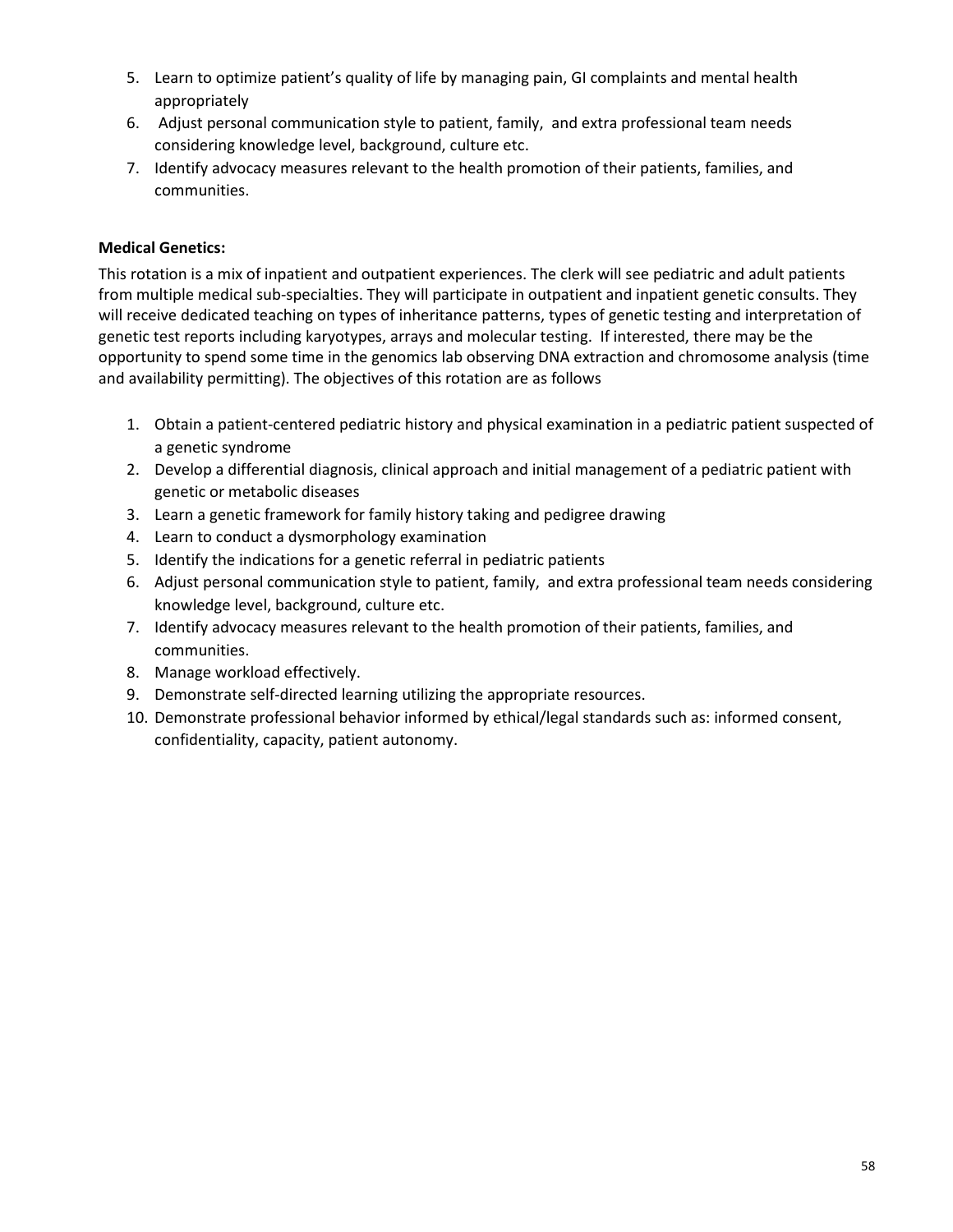# **Physical Medicine & Rehabilitation (PM&R)**

**CONTACTS** 

# **SASKATOON SITE**

Julie Gillis (Electives Coordinator) Email: [julie.gillis@saskhealthauthority.ca](mailto:julie.gillis@saskhealthauthority.ca) Phone: (306) 655-8669

Dr. Kiersten Stuart (Departmental Clerkship Director Saskatoon) Email: [Kiersten.stuartkobitz@saskhealthauthority.ca](mailto:Kiersten.stuartkobitz@saskhealthauthority.ca) 

## **REGINA SITE**

Kim Gilbert (Electives Coordinator) Email: [KimDawn.Gilbert@saskhealthauthority.ca](mailto:KimDawn.Gilbert@saskhealthauthority.ca)  Phone: 306-766-3710

Dr. Amanda Kleisinger (Departmental Clerkship Director Regina)

Email: [Amanda.kleisinger@usask.ca](mailto:Amanda.kleisinger@usask.ca)

## **APPLICATION TIMELINE**

26 - 4 weeks prior to elective start date. Applications received later will be considered on an individual basis.

### **MINIMUM LENGTH**

1 week (maximum of 4 weeks)

### **DESCRIPTION**

Physical Medicine and Rehabilitation focuses on restoring physical function and improving physical independence. Physiatrists (specialists in PM&R) treat conditions of the bones, muscles, joints, brain, nerves and spinal cord, which can affect other systems of the body and limit a person's ability to function.

As our specialty involves multiple systems, all clerks may consider an elective in PM&R. In particular, clerks who are interested in a career in PM&R or a complimentary specialty such as Neurology, Orthopedics, Rheumatology, Neurosurgery or Family Medicine are encouraged to apply. Students will have the opportunity to further develop their skills of history taking, functional history and assessment, and physical examination in core PM&R domains such as musculoskeletal, neurological, acquired brain injury, stroke rehabilitation, spinal cord injury, multiple sclerosis, prosthetics and orthotics, pain medicine and pediatric rehabilitation (Regina site).

An elective in Psychiatry can involve a variety of clinical experiences including acute care consults, inpatient rehabilitation ward exposure, and outpatient clinics. Neuromuscular assessment and diagnosis is also provided by some faculty members, allowing the student exposure to nerve conduction studies (NCS) and needle electromyography (EMG).

The Department of Physical Medicine and Rehabilitation is a fully distributed program between Regina and Saskatoon with faculty and residents based out of both cities. The Residency Program Director is based in Regina. A comprehensive approach will be assessed through these guiding objectives: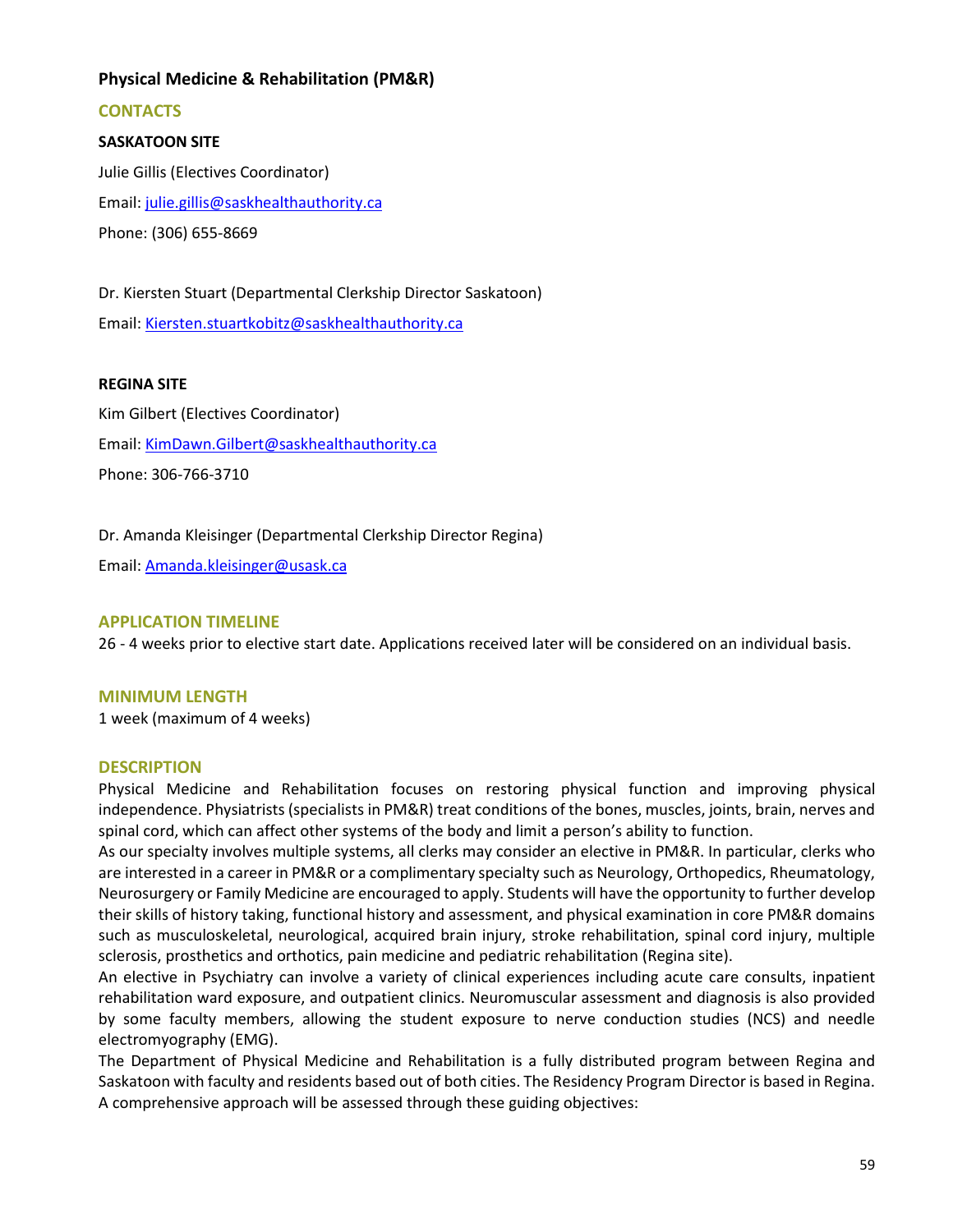- 1. Obtain a patient-centered and functional history and physical examination for a patient presenting with common PM&R disorders/presentations.
- 2. Develop a differential diagnosis, clinical approach and initial management plan for a patient presenting with common PM&R disorders/presentations
- 3. Demonstrate the ability to communicate effectively with patients and all member of the interdisciplinary team.
- 4. Identify advocacy measures relevant to the health promotion of patients, families, and communities.
- 5. Demonstrate self-directed learning utilizing the appropriate resources.
- 6. Demonstrate professional behavior informed by ethical/legal standards such as: informed consent, confidentiality, capacity, patient autonomy and others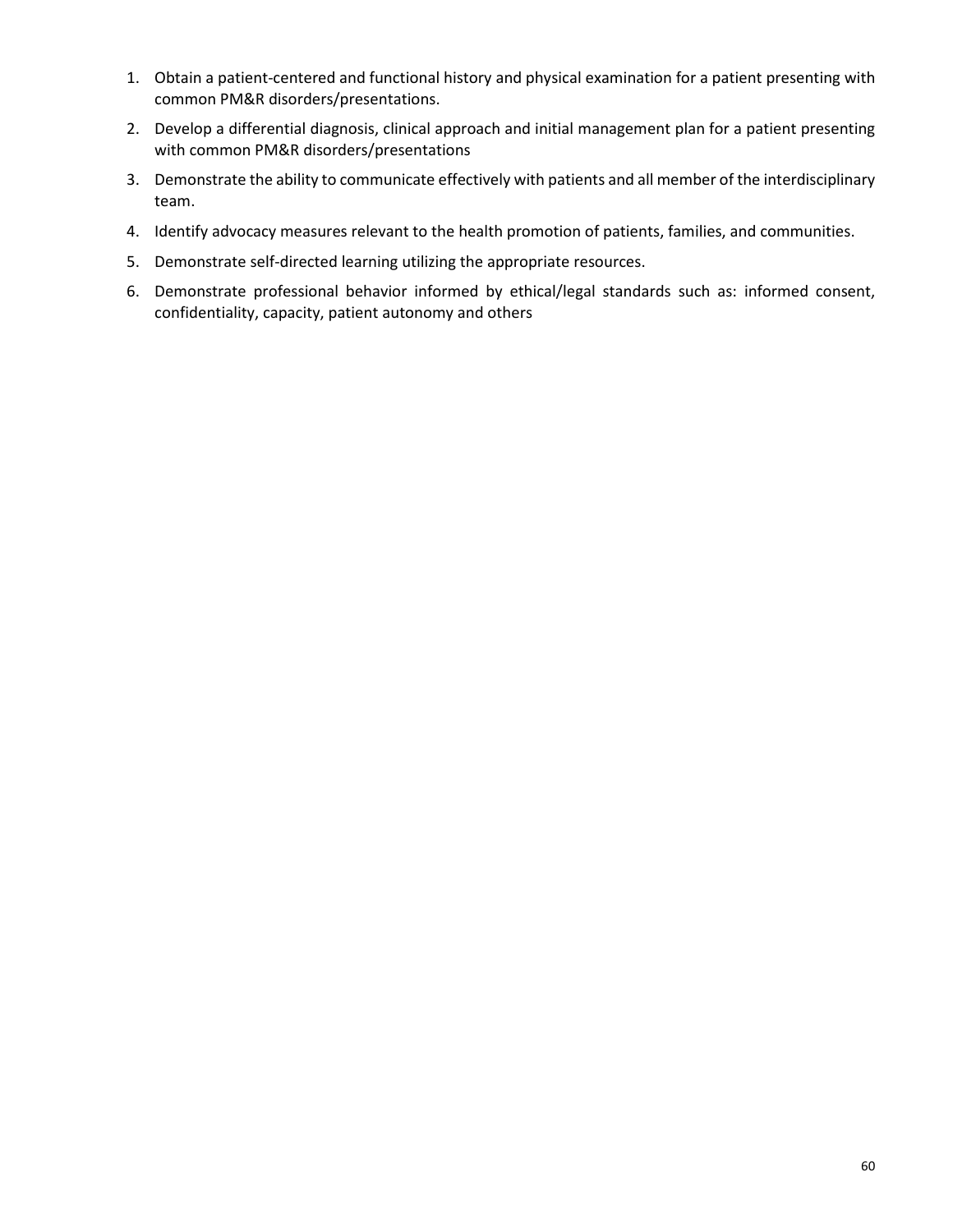# **Psychiatry**

|                         | Saskatoon | <b>Regina</b> | <b>Prince Albert</b> | Moose Jaw |
|-------------------------|-----------|---------------|----------------------|-----------|
| <b>Child Psychiatry</b> |           |               |                      |           |
| <b>Forensic</b>         |           |               |                      |           |
| <b>Geriatric</b>        |           |               |                      |           |
| <b>General Adult</b>    |           |               |                      |           |

## **CONTACTS**

# **SASKATOON SITE**

Laura White (Electives Coordinator) Email: [laura.j.white@usask.ca](mailto:laura.j.white@usask.ca)  Phone: (306) 844-1312

### **REGINA SITE**

Carlotta Stephenson (Electives Coordinator) Email: [carlotta.stephenson@saskhealthauthority.ca](mailto:carlotta.stephenson@saskhealthauthority.ca) Phone: (306) 766-3791

### **PRINCE ALBERT SITE**

Nicole Toutant (Electives Coordinator) Email: [nicole.toutant@usask.ca](mailto:nicole.toutant@usask.ca)  Phone: (306) 765-6787

# **APPLICATION TIMELINE**

26 weeks to 3 months prior to elective start date

# **MINIMUM LENGTH**

2 weeks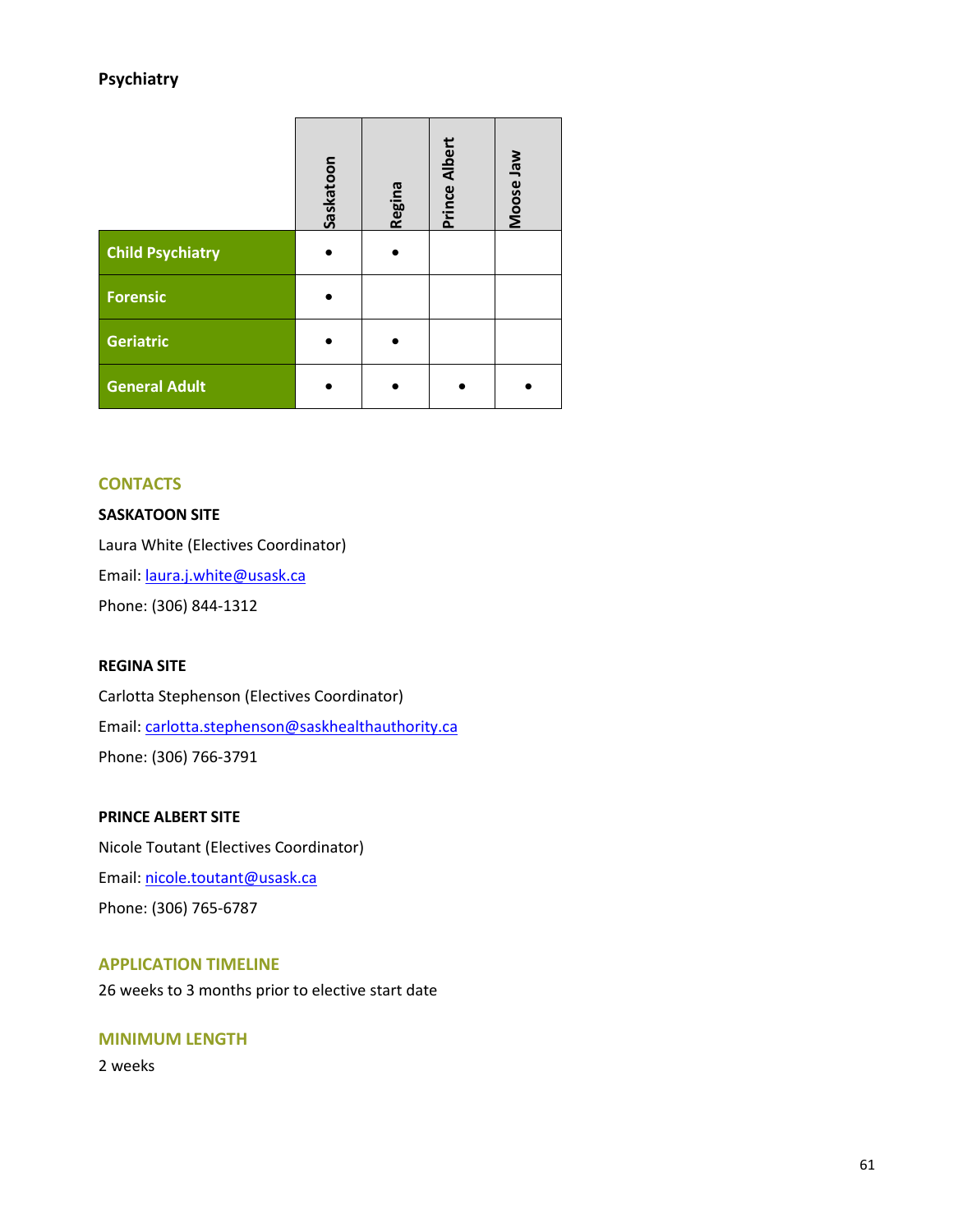### **DESCRIPTION**

### **General Adult Psychiatry**

This elective is aimed at broadening the clerk's knowledge base and clinical skills in psychiatry. This may be done through a variety of instructional methods and require the clerk to be self-directed in regards to learning opportunities. A comprehensive approach will be assessed through these guiding objectives:

- 1. Obtain a patient-centered history and mental status examination on a patient presenting with common psychiatric disorders/presentations.
- 2. Develop a differential diagnosis, clinical approach and initial management plan of a patient presenting with common psychiatric disorders/presentations.
- 3. Adjust personal communication style to patient and interdisciplinary team needs considering knowledge level, background, culture etc.
- 4. Identify advocacy measures relevant to the health promotion of their patients, families, and communities.
- 5. Manage workload effectively.
- 6. Demonstrate self-directed learning utilizing the appropriate resources.
- 7. Demonstrate professional behavior informed by ethical/legal standards such as: informed consent, confidentiality, capacity, patient autonomy.

The clerk will be expected to have an in-depth clinical knowledge about commonly encountered psychiatric disorders/presentation which may include but are not limited to: alcohol/substance use disorders/presentation, anxiety disorders/presentation, bipolar disorders/presentation, schizophrenia and/or other psychotic disorders/presentation, depressive disorders/presentation, disorders/presentation usually diagnosed in childhood/adolescence, personality disorders/presentation.

### **Child and Adolescent Psychiatry**

This elective is aimed at further developing the clerk's knowledge base and clinical skills in child and adolescent psychiatry. This may be done through a variety of instructional methods and require the clerk to be self-directed in regard to learning opportunities. The clerk will be expected to have skills in taking a psychiatric history and performing the MSE, developing a differential diagnosis, and basic management plan for common psychiatric disorders. The elective may take place in an inpatient setting, outpatient setting, community/outreach setting, or a combination. A comprehensive approach will be assessed through these guiding objectives:

- 1. Obtain a patient/family-centered history and mental status examination on a child or adolescent patient presenting with common psychiatric disorders/presentations.
- 2. Develop a differential diagnosis, clinical approach and initial management plan of a child or adolescent patient presenting with common psychiatric disorders/presentations.
- 3. Adjust personal communication style to the child/adolescent patient and interdisciplinary team needs considering knowledge level, background, culture etc.
- 4. Identify advocacy measures relevant to the health promotion of their patients, families, and communities.
- 5. Manage workload effectively.
- 6. Demonstrate self-directed learning utilizing the appropriate resources for children and adolescents with mental health disorders.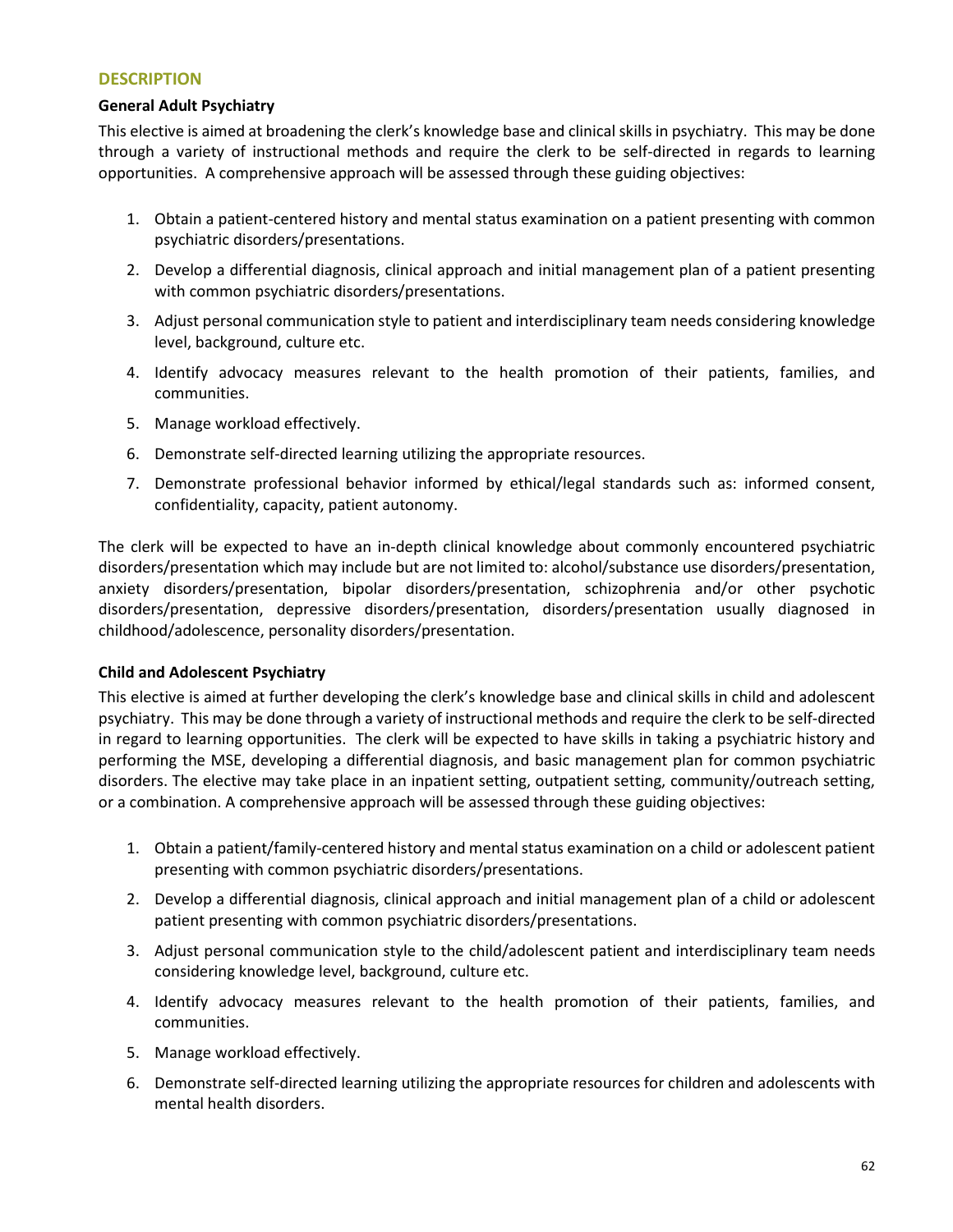7. Demonstrate professional behavior informed by ethical/legal standards such as: informed consent, confidentiality, capacity, patient autonomy.

# **Forensic Psychiatry**

This elective is aimed at further developing the clerk's knowledge base and clinical skills in forensic psychiatry. This may be done through a variety of instructional methods and require the clerk to be self-directed in regard to learning opportunities. The clerk will be expected to have skills in taking a psychiatric history and performing a mental status exam, developing a differential diagnosis, and basic management plan for common psychiatric disorders. The elective may take place in an inpatient setting (Regional Psychiatric Centre – Saskatoon), outpatient setting, or a combination. A comprehensive approach will be assessed through these guiding objectives:

- 1. Develop skills in conducting a forensic psychiatry assessment, including taking a patient-centered history and mental status examination on a patient presenting with common psychiatric disorders/presentations.
- 2. Develop a differential diagnosis, clinical approach and initial management plan of a forensic psychiatry patient presenting with common psychiatric disorders/presentations.
- 3. Adjust personal communication style to the forensic psychiatry patient and interdisciplinary team needs considering knowledge level, background, culture, and setting (eg. correctional institution).
- 4. Identify advocacy measures relevant to the health promotion of their patients, families, and communities.
- 5. Identify risk factors for criminal behaviour, violence, and recidivism.
- 6. Manage workload effectively.
- 7. Demonstrate self-directed learning utilizing the appropriate resources for patients with a forensic history who are presenting with mental health disorders.
- 8. Demonstrate professional behavior informed by ethical/legal standards such as: informed consent, confidentiality, capacity, patient autonomy.

# **Geriatric Psychiatry**

This elective is aimed at broadening the clerk's knowledge base and clinical skills in geriatric psychiatry. This may be done through a variety of instructional methods and require the clerk to be self-directed in regards to learning opportunities. The clerk will be expected to demonstrate skills in taking a psychiatric history and performing a mental status exam, developing a differential diagnosis, and basic management plan for common psychiatric disorders in the geriatric population. The elective may take place in an inpatient setting, outpatient setting, community/outreach setting, or a combination. A comprehensive approach will be assessed through these guiding objectives:

- 1. Obtain a patient-centered history and perform a mental status examination on a patient presenting with a core geriatric mental health concern
- 2. Develop a differential diagnosis, clinical approach and initial management of a patient presenting with a core geriatric mental health concern.
- 3. Adjust personal communication style to a geriatric patient and extra professional team needs considering knowledge level/cognition (e.g. Dementia), background, culture and setting (e.g. Nursing home).
- 4. Identify advocacy measures relevant to the health promotion of their patients, families, and communities.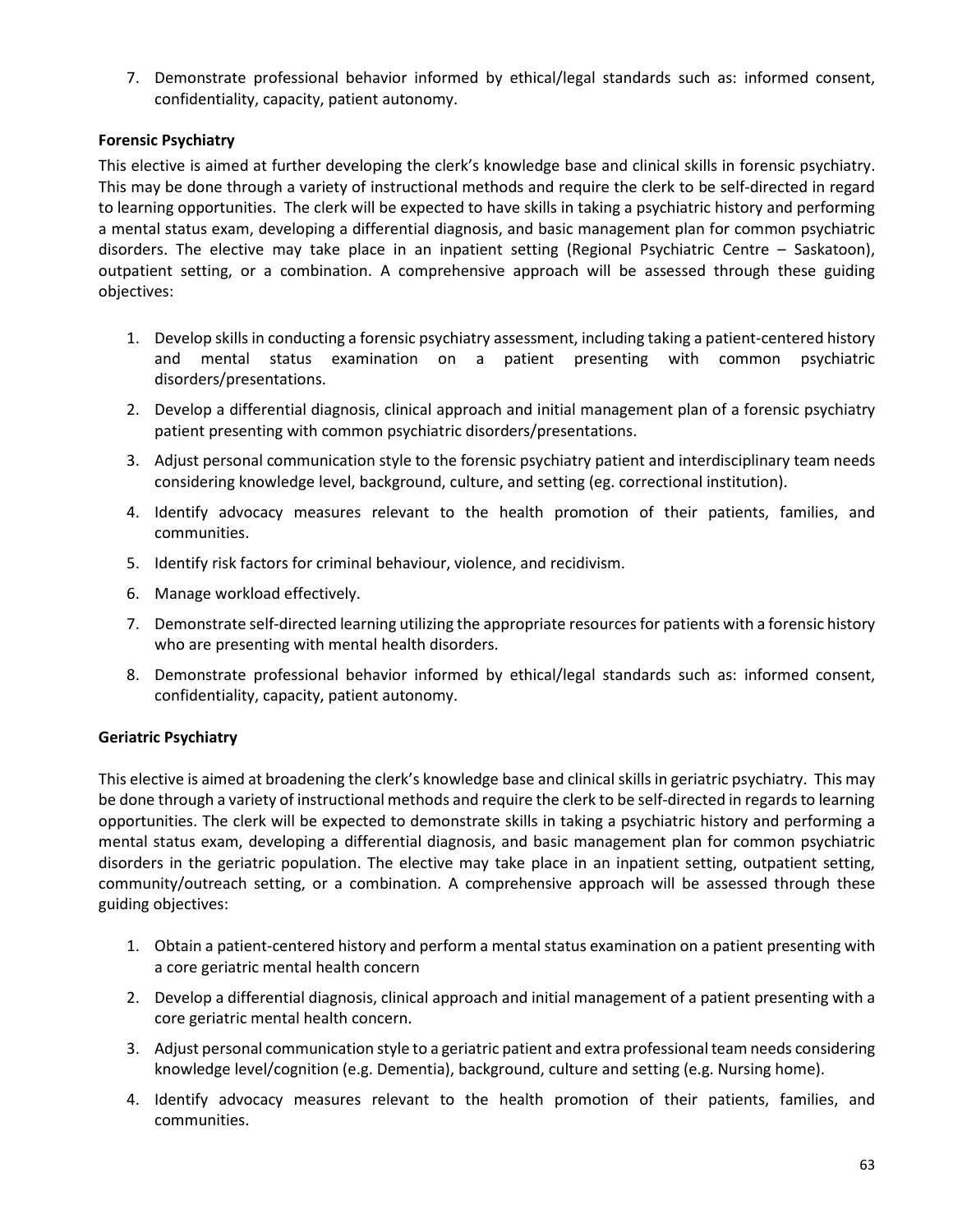- 5. Identify risk factors for Elder abuse/neglect and Caregiver burnout.
- 6. Manage workload effectively.
- 7. Demonstrate self-directed learning utilizing the appropriate resources for geriatric patients presenting with/or have a history of mental health issues.
- 8. Demonstrate professional behavior informed by ethical/legal standards such as: informed consent, confidentiality, capacity, patient autonomy.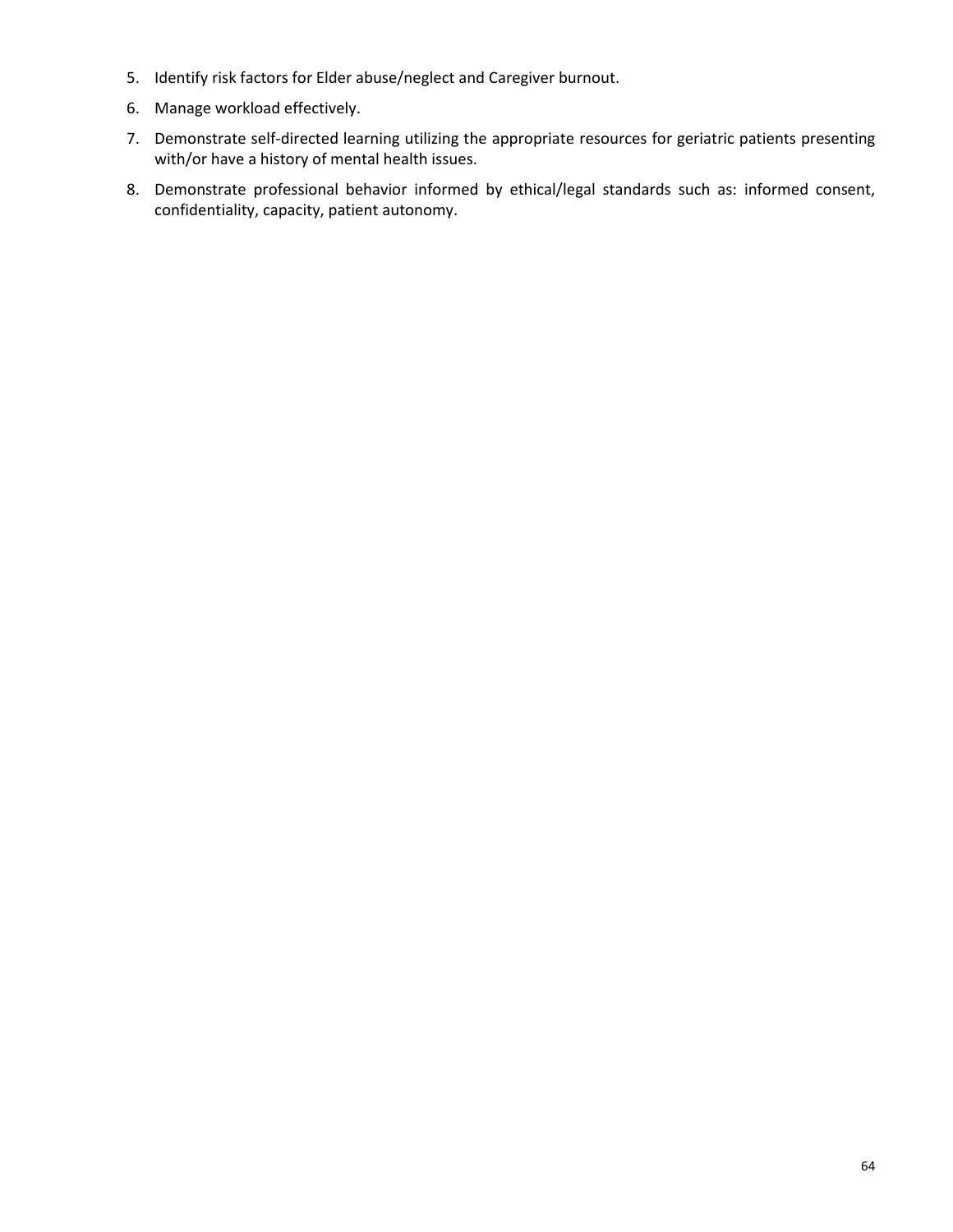# **Public Health**

### **CONTACT**

Dr. Anne Leis (Rotation Coordinator) Email: [anne.leis@usask.ca](mailto:anne.leis@usask.ca)  Phone: (306) 966-7878

### **APPLICATION TIMELINE**

26 weeks to one month prior to elective start date

### **APPLICATION REQUIREMENTS**

**Minimum Length**: 2 weeks

### **DESCRIPTION**

This is an elective rotation for final year medical students with the objective that graduating students understand the core functions of public health in Canada. Rotations include education in health protection, health promotion, disease prevention, surveillance, health status assessment, and health emergency management. Rotation sites may include clinical experiences at Child Health Clinics (immunizations), Oral Health program (dental care), Sexual Health & Street Health program (STI testing and harm reduction services), Safe Communities program (inspections), Positive Living Program (HIV and hepatitis C), TB Prevention and Control, and the International Travel Centre.

- 1. Participate effectively as part of the interprofessional and interdisciplinary team, integrating all of the CanMEDS Roles to provide optimal, ethical care at the individual, family, group, organization, community and population levels. (ME#14, P#1; CLO#9)
- 2. Recognize the importance of developing rapport, trust, and ethical relationships with individuals, families, groups, organizations, communities, and populations. (CB#2; CLO#9)
- 3. Participate in the response to individual, family, community and population health needs and issues.
- 4. Identify the determinants of health for the populations that they serve.
- 5. Describe opportunities for promotion of the health of individuals, families, communities, and populations including opportunities to improve health equity.
- 6. Maintain and enhance professional activities through ongoing learning.
- 7. Demonstrate professional behaviour.
- 8. Manage workload effectively.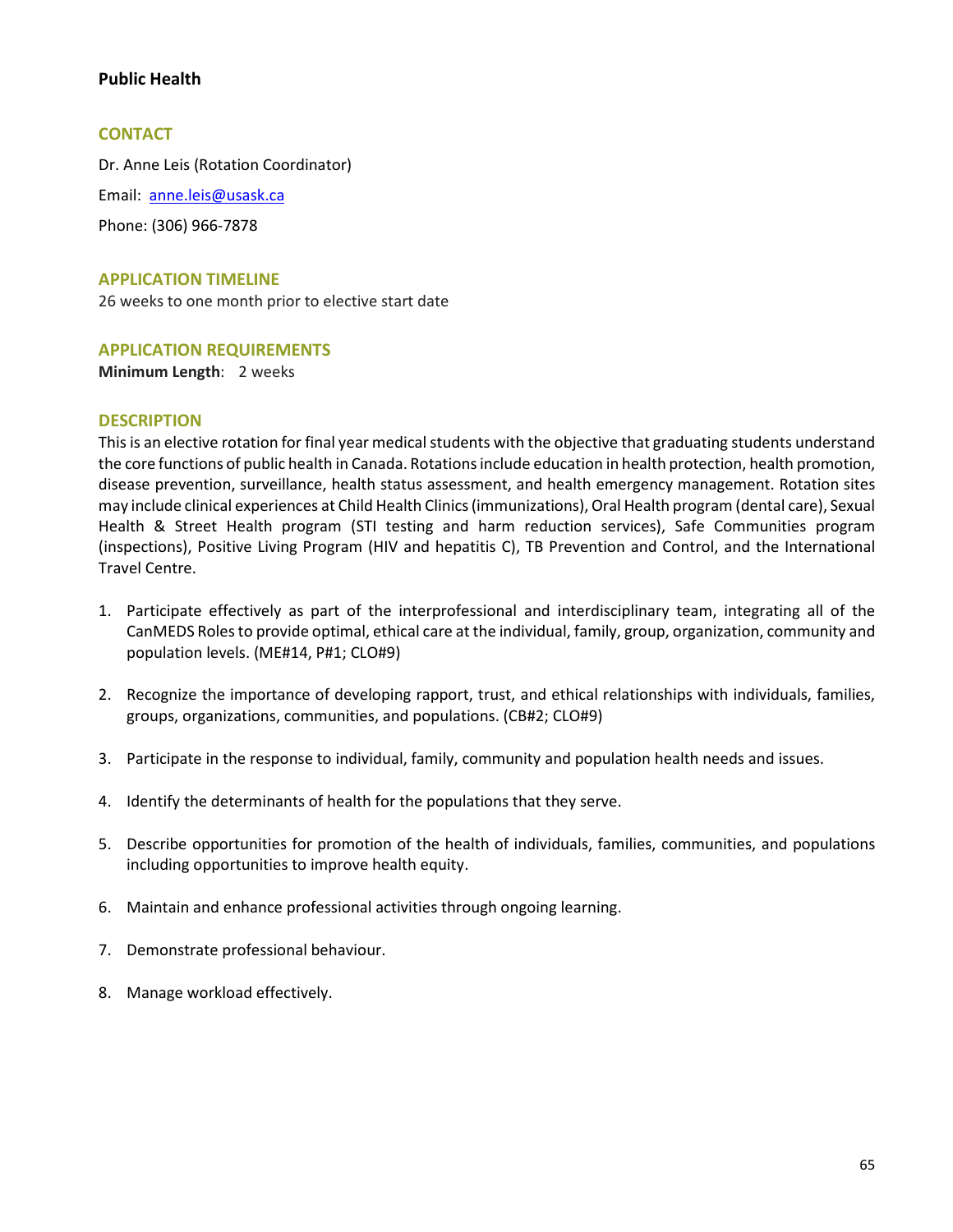## **Research**

## **CONTACTS**

## **SASKATOON SITE**

Dr. Josh Lawson Email: [josh.lawson@usask.ca](mailto:josh.lawson@usask.ca)  Phone: (306) 966-2978

### **REGINA SITE**

Dr. Joelle McBain Email: mcbainjoe@me.com

## **APPLICATION TIMELINE**

26 weeks to 1 month prior to elective start date

## **MINIMUM LENGTH**

2 weeks

# **DESCRIPTION**

Is an opportunity for students to build a knowledge base in the scientific approach to research design and testing. The overarching aim is to provide the student the opportunity to see whether they would like to pursue a career in academic medicine. This is also an opportunity for the student to enhance their portfolio.

Project objectives and deliverables must be submitted as part of the elective application to the UGME office. Elective supervisors must sign off on the elective application confirming the project's intent and timeline. The supervisor will be responsible for ensuring appropriate attendance of the student during the elective itself. It is also expected there will be regular meetings between the student and supervisor.

A comprehensive approach will be assessed through these guiding objectives:

- 1. Adjust personal communication style to the situation.
- 2. Manage workload effectively
- 3. Demonstrate self-directed learning utilizing the appropriate resources.
- 4. Demonstrate professional behavior informed by ethical/legal standards such as: informed consent, confidentiality, capacity, patient autonomy.
- 5. Describe the scientific process within medicine and where research fits within evidence based practice.
- 6. Develop an answerable research question.
- 7. Describe and discuss the methods to answer a scientific research question.
- 8. Describe the rationale for conducting a specific project and, where appropriate, describe the impact of the project on future research or practice.
- 9. Critique the proposed project.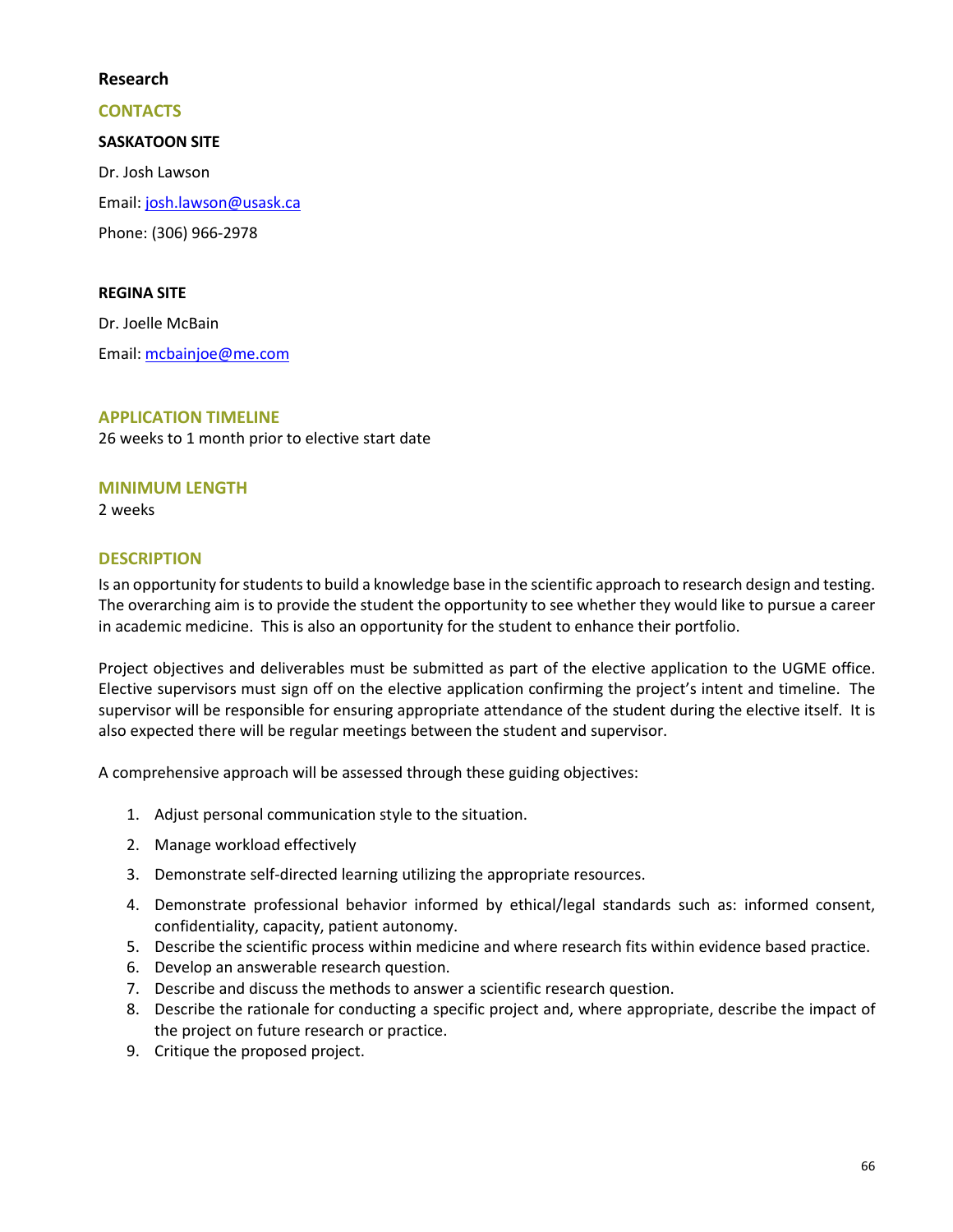### **Surgery**

|                                  | Saskatoon | Regina | Albert<br>Prince | Rural<br>∗ |                           | Saskatoon | Regina    | <br>م |
|----------------------------------|-----------|--------|------------------|------------|---------------------------|-----------|-----------|-------|
| Cardiothoracic<br><b>Surgery</b> |           | ٠      |                  |            | <b>Orthopedic Surgery</b> |           |           |       |
| <b>Thoracic Surgery</b>          | $\bullet$ |        |                  |            | <b>Pediatric Surgery</b>  |           | $\bullet$ |       |
| <b>Cardiac Surgery</b>           | $\bullet$ |        |                  |            | <b>Plastic Surgery</b>    |           |           |       |
| <b>ENT</b><br>(Otolaryngology)   | $\bullet$ |        |                  |            | <b>Urology</b>            |           |           |       |
| <b>General Surgery</b>           | $\bullet$ |        | $\bullet$        |            | <b>Vascular Surgery</b>   | ٠         | ٠         |       |
| <b>Neurosurgery</b>              | $\bullet$ |        |                  |            |                           |           |           |       |
| Ophthalmology                    | $\bullet$ |        |                  |            |                           |           |           |       |

|                           | Saskatoon | <b>Regina</b> | <b>Prince Albert</b> | <b>kanu</b> * |
|---------------------------|-----------|---------------|----------------------|---------------|
| <b>Orthopedic Surgery</b> |           |               |                      |               |
| <b>Pediatric Surgery</b>  |           |               |                      |               |
| <b>Plastic Surgery</b>    |           |               |                      |               |
| <b>Urology</b>            |           |               |                      |               |
| <b>Vascular Surgery</b>   |           |               |                      |               |

**\*General Surgery also offered in Moose Jaw** 

**\*Ophthalmology also offered in Moose Jaw and North Battleford** 

**\*Urology also offered in Swift Current** 

### **CONTACTS**

### **SASKATOON SITE**

Larissa Wudrick (Electives Coordinator) Email: [surgery.education@usask.ca](mailto:surgery.education@usask.ca)  Phone: (306) 966-5678

### **REGINA SITE**

Maria Liamzon (Electives Coordinator) Email: [maria.liamzon@saskhealthauthority.ca](mailto:Francine.Kurk@saskhealthauthority.ca)  Phone: (306) 766-3708

#### **PRINCE ALBERT SITE**

Nicole Toutant (Electives Coordinator) Email: [nicole.toutant@usask.ca](mailto:nicole.toutant@usask.ca)  Phone: (306) 765-6787

# **APPLICATION TIMELINE**

26 weeks to one month prior to elective start date

#### **MINIMUM LENGTH**

1 week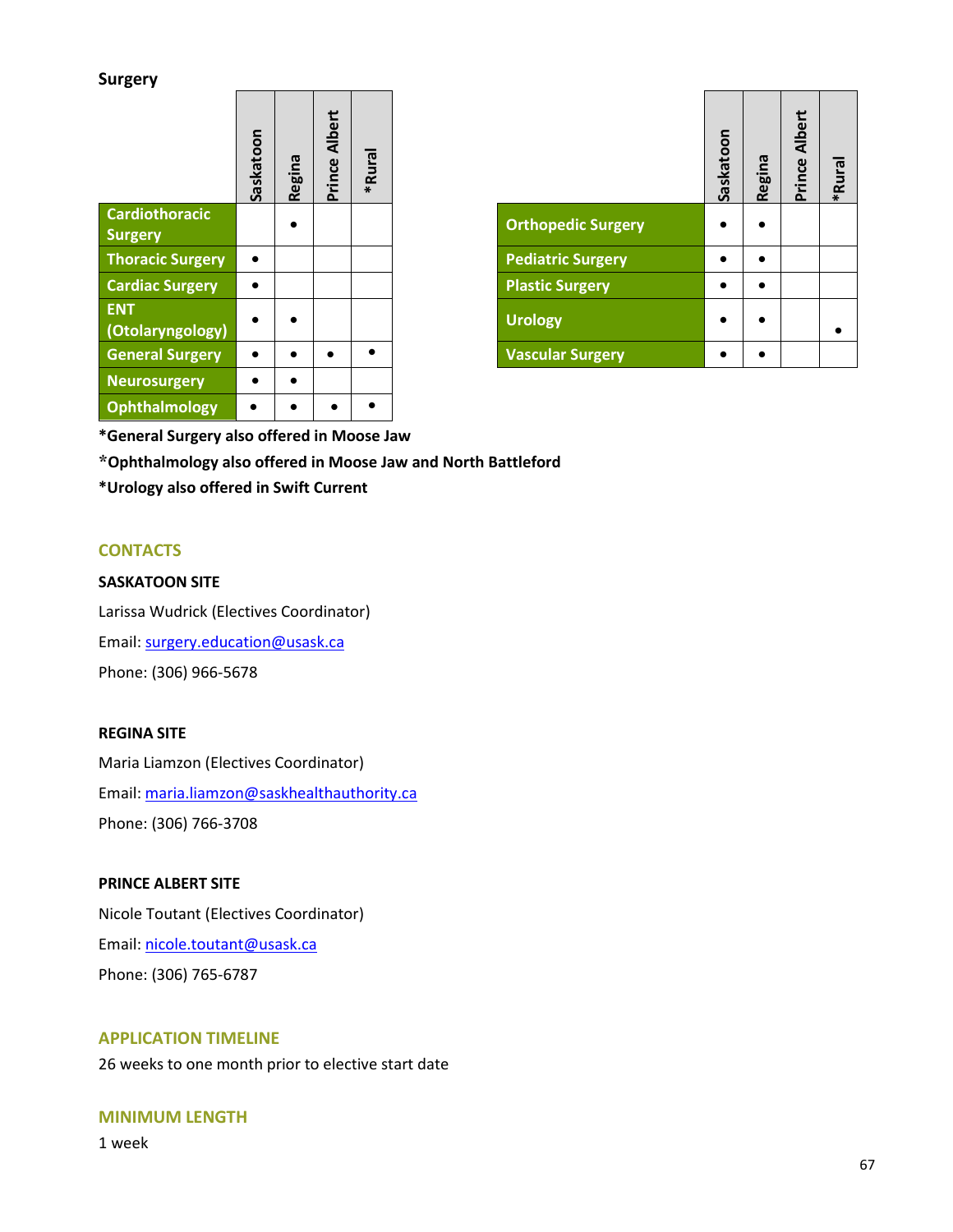#### **DESCRIPTION**

### *Cardio Thoracic*

### **Cardiovascular Surgery**

This elective is aimed at broadening the clerk's knowledge base and clinical skills in cardiovascular surgery. This may be done through a variety of instructional methods and require the clerk to be self-directed in regards to learning opportunities. A comprehensive approach will be assessed through these guiding objectives:

- 1. Obtain a focused patient-centered history and physical examination in a patient with cardiovascular disease.
- 2. Develop a differential diagnosis, clinical approach and initial management plan of a patient presenting with common disorders/presentations encountered in cardiovascular surgery.
- 3. Identify the physical, physiologic, and coagulation related considerations of cardiopulmonary bypass.
- *4.* Discuss the benefits and limitations of cardiovascular surgical procedures.
- 5. Adjust personal communication style to patient and extra professional team needs considering knowledge level, background, culture etc.
- 6. Identify advocacy measures relevant to the health promotion of their patients, families, and communities.
- 7. Manage workload effectively.
- 8. Demonstrate self-directed learning utilizing the appropriate resources.
- 9. Demonstrate professional behavior informed by ethical/legal standards such as: informed consent, confidentiality, capacity, patient autonomy.

### **Thoracic Surgery**

This elective is aimed at broadening the clerk's knowledge base and clinical skills in thoracic surgery. This may be done through a variety of instructional methods and require the clerk to be self-directed in regards to learning opportunities. A comprehensive approach will be assessed through these guiding objectives:

- 1. Obtain a patient-centered history and physical examination on a patient presenting with common disorders/presentations encountered in thoracic surgery.
- 2. Develop a differential diagnosis, clinical approach and initial management plan of a patient presenting with common disorders/presentations encountered in thoracic surgery.
- *3.* List the stages of lung cancer.
- *4.* Discuss the difference between an exudative and transudative effusion, list examples.
- 5. Observe proper technique for chest tube insertion.
- *6.* Interpret a CXR and CT chest image.
- 7. Adjust personal communication style to patient and extra professional team needs considering knowledge level, background, culture etc.
- 8. Identify advocacy measures relevant to the health promotion of their patients, families, and communities.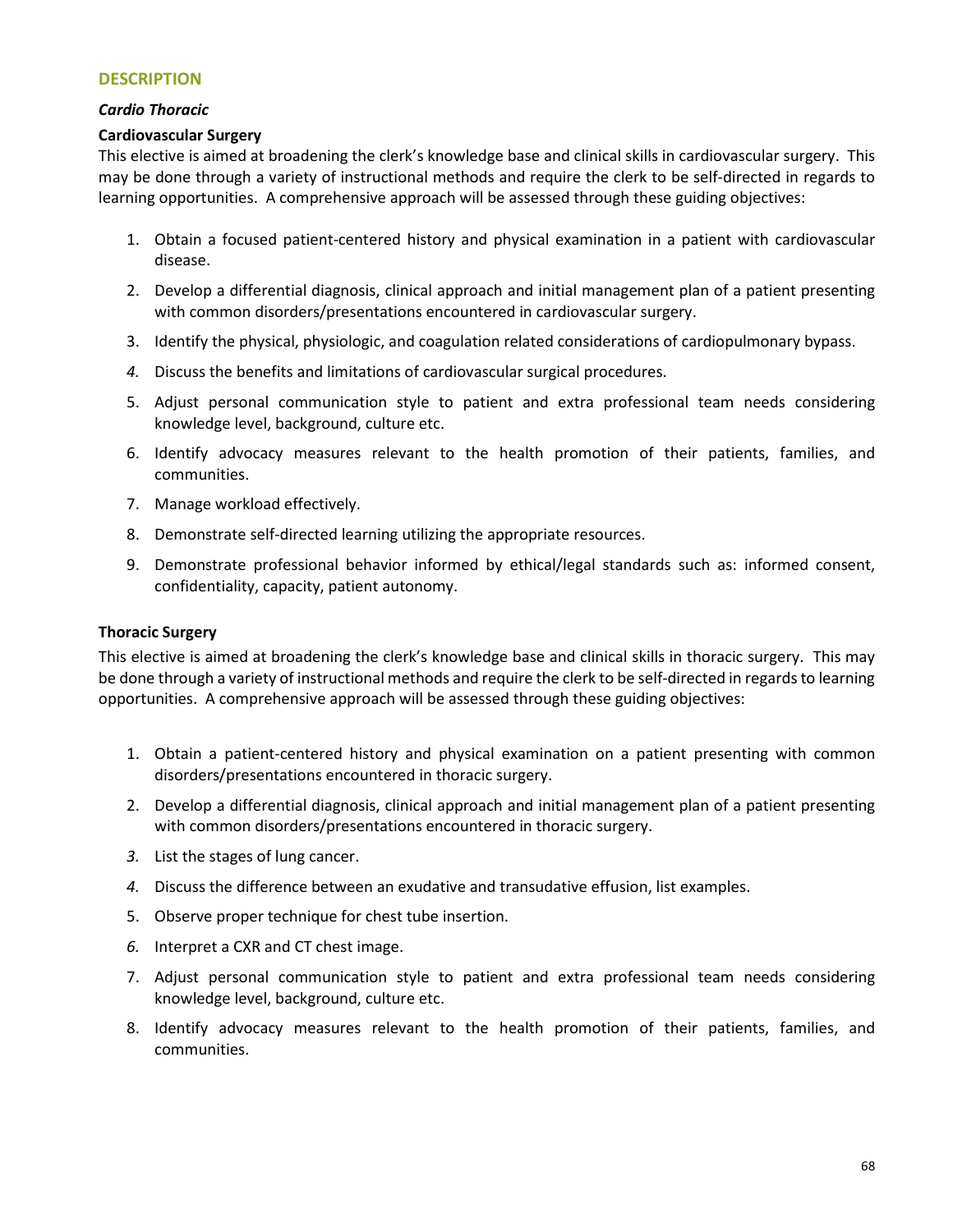- 9. Manage workload effectively.
- 10. Demonstrate self-directed learning utilizing the appropriate resources.
- 11. Demonstrate professional behavior informed by ethical/legal standards such as: informed consent, confidentiality, capacity, patient autonomy.

The clerk will be expected to have an in-depth clinical knowledge about commonly encountered thoracic surgery disorders/presentations which may include but are not limited to: solitary pulmonary nodule, unilateral pleural effusion, dysphagia, gastroesophageal reflux disease, Barrett's esophagus, hiatus hernia

# **Ear, Nose and Throat (Otolaryngology)**

This elective is aimed at broadening the clerk's knowledge base and clinical skills in ENT. This may be done through a variety of instructional methods and require the clerk to be self-directed in regards to learning opportunities. A comprehensive approach will be assessed through these guiding objectives:

- 1. Obtain a patient-centered history and physical examination on a patient presenting with common disorders/presentations encountered in ENT.
- 2. Develop a differential diagnosis, clinical approach and initial management plan of a patient presenting with common disorders/presentations encountered in ENT.
- 3. Adjust personal communication style to patient and extra professional team needs considering knowledge level, background, culture etc.
- 4. Identify advocacy measures relevant to the health promotion of their patients, families, and communities.
- 5. Manage workload effectively.
- 6. Demonstrate self-directed learning utilizing the appropriate resources.
- 7. Demonstrate professional behavior informed by ethical/legal standards such as: informed consent, confidentiality, capacity, patient autonomy.

### **General Surgery**

This elective is aimed at broadening the clerk's knowledge base and clinical skills in general surgery. This may be done through a variety of instructional methods and require the clerk to be self-directed in regards to learning opportunities. A comprehensive approach will be assessed through these guiding objectives:

- 1. Obtain a patient-centered history and physical examination on a patient presenting with common disorders/presentations encountered in general surgery.
- 2. Develop a differential diagnosis, clinical approach and initial management plan of a patient presenting with common disorders/presentations encountered in general surgery.
- 3. Adjust personal communication style to patient and extra professional team needs considering knowledge level, background, culture etc
- 4. Identify advocacy measures relevant to the health promotion of their patients, families, and communities.
- 5. Manage workload effectively.
- 6. Demonstrate self-directed learning utilizing the appropriate resources.
- 7. Demonstrate professional behavior informed by ethical/legal standards such as: informed consent, confidentiality, capacity, patient autonomy.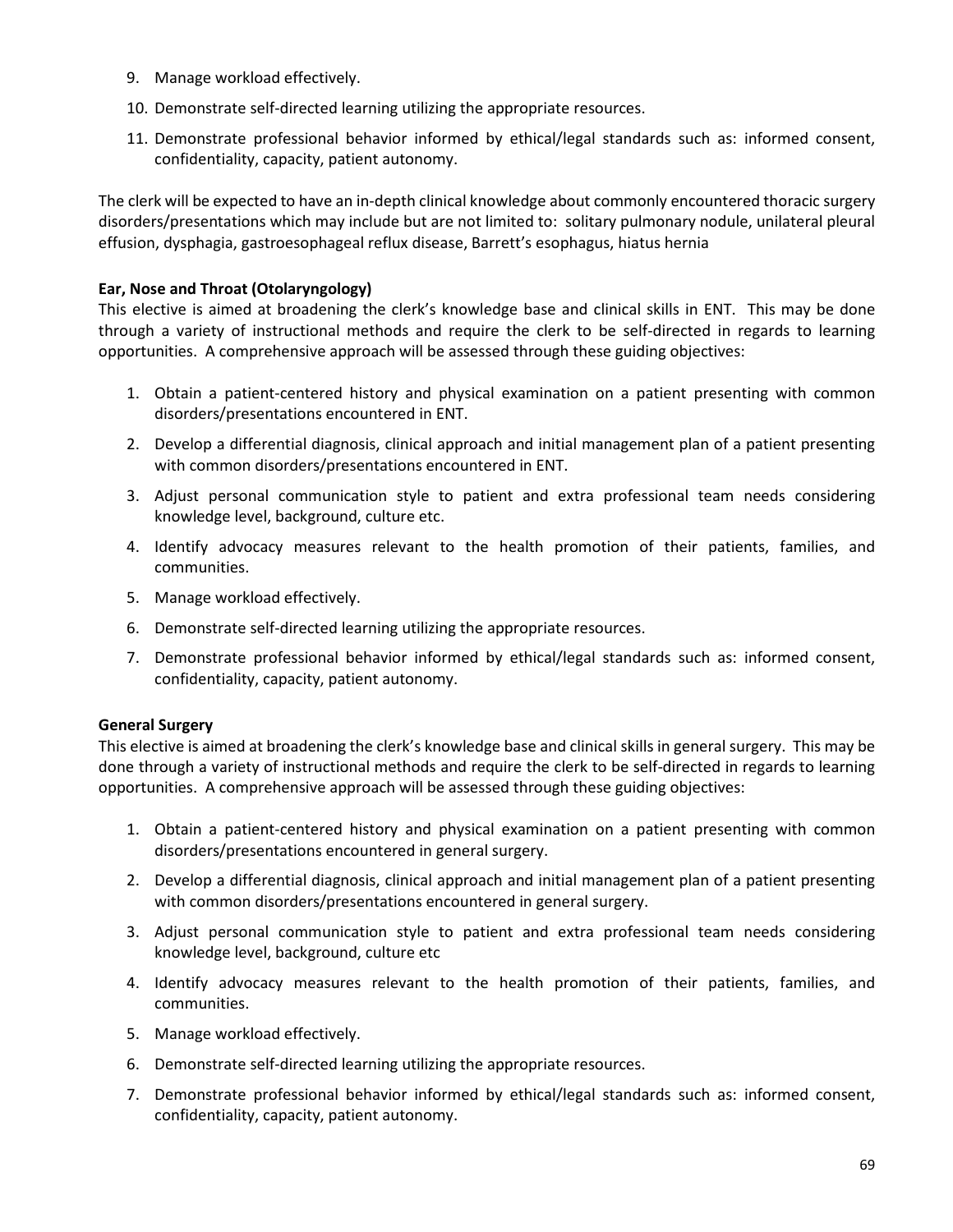The clerk will be expected to have an in-depth clinical knowledge about commonly encountered general surgery disorders/presentations which may include but are not limited to:

- Mass: neck/ thyroid mass, breast lump (including nipple discharge), abdominal mass (intraabdominal and abdominal wall, including groin), scrotal mass, rectal/prostatic mass, lymphadenopathy
- Pain: (acute and chronic) abdominal pain and/or distension, scrotal pain, joint pain, upper and lower limb pain
- Blood: epistaxis, hemoptysis, upper and/or lower gastrointestinal bleed, hematuria
- Trauma: head, chest, abdominal, pelvic, and limb injury, burns
- Other: dysphagia/odynophagia, jaundice, urinary obstruction, shock
- ENT: foreign body of nose or ear, tonsillitis, epistaxis, serous otitis, thyroid cancer/mass
- Breast: benign masses (fibroadenoma, fibrocystic changes, abscess), malignant masses
- Respiratory: solitary pulmonary nodule, pleural effusion (malignant and empyema), pneumothorax (spontaneous, traumatic, iatrogenic)
- Vascular: aortic dissection, aortic aneurysm, varicose veins, occlusive peripheral vascular disease
- Gastrointestinal: acute abdomen (including appendicitis/diverticulitis/GI tract perforation), bowel obstruction, esophageal obstruction, GERD/gastritis/peptic ulcer disease, duodenal ulcer, mesenteric ischemia, biliary colic/cholelithiasis/cholecystitis/cholangitis, liver masses (benign vs. malignant), pancreatitis, colorectal carcinoma, colitis (including toxic megacolon), inflammatory bowel disease, anorectal diseases (anal fissure, anorectal abscess/fistula, hemorrhoids), pilonidal disease, hernias (inguinal, femoral, umbilical, incisional)
- Skin/Soft Tissue: necrotizing soft tissue infections, skin cancer, benign skin lesions (nevus, verrucae, epidermal inclusion cysts, lipoma)
- Genitourinary: hematuria (benign and malignant causes), BPH, renal colic, prostate cancer, UTI, scrotal masses (hydrocele, spermatocele, varicocele), scrotal pain (torsion, epididymitis/orchitis)
- Musculoskeletal: fractures (open and closed), dislocations, subluxations, compartment syndrome, septic joint, osteoarthritis
- Neurological: cerebral neoplasms, CNS infections (meningitis and abscess), primary impact injury (concussion to profound coma), epidural hematoma, subdural hematoma, subarachnoid hemorrhage, spinal cord injury, peripheral nerve injury/entrapment (carpal tunnel syndrome)

#### **Neurosurgery**

This elective is aimed at broadening the clerk's knowledge base and clinical skills in neurosurgery. This may be done through a variety of instructional methods and require the clerk to be self-directed in regards to learning opportunities. A comprehensive approach will be assessed through these guiding objectives:

- 1. Obtain a patient-centered history and physical examination on a patient presenting with common disorders/presentations encountered in neurosurgery.
- 2. Develop a differential diagnosis, clinical approach and initial management plan of a patient presenting with common disorders/presentations encountered in neurosurgery.
- 3. Describe the pharmacology of drugs commonly used in neurosurgery, such as Mannitol, Dilantin, Decadron.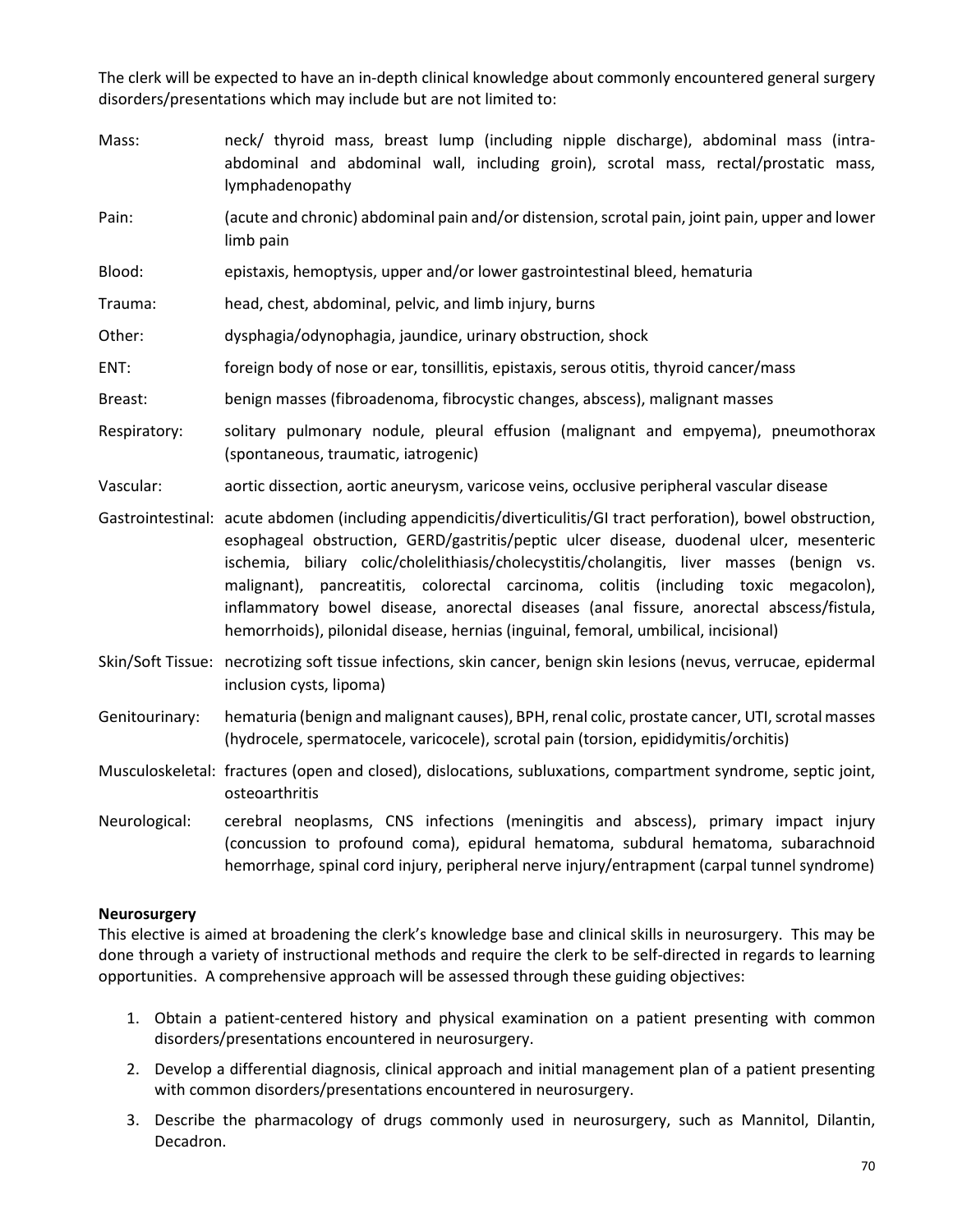- 4. Adjust personal communication style to patient and extra professional team needs considering knowledge level, background, culture etc.
- 5. Identify advocacy measures relevant to the health promotion of their patients, families, and communities.
- 6. Manage workload effectively.
- 7. Demonstrate self-directed learning utilizing the appropriate resources.
- 8. Demonstrate professional behavior informed by ethical/legal standards such as: informed consent, confidentiality, capacity, patient autonomy.

The clerk will be expected to have an in-depth clinical knowledge about commonly encountered neurosurgery disorders/presentations which may include but are not limited to: altered level of consciousness, low back pain, traumatic brain injury (subdural hematoma, epidural hematoma, subarachnoid hemorrhage, diffuse axonal injury), cauda equine syndrome, cerebral aneurysm, astrocytoma, brain metastasis, meningioma, hydrocephalus.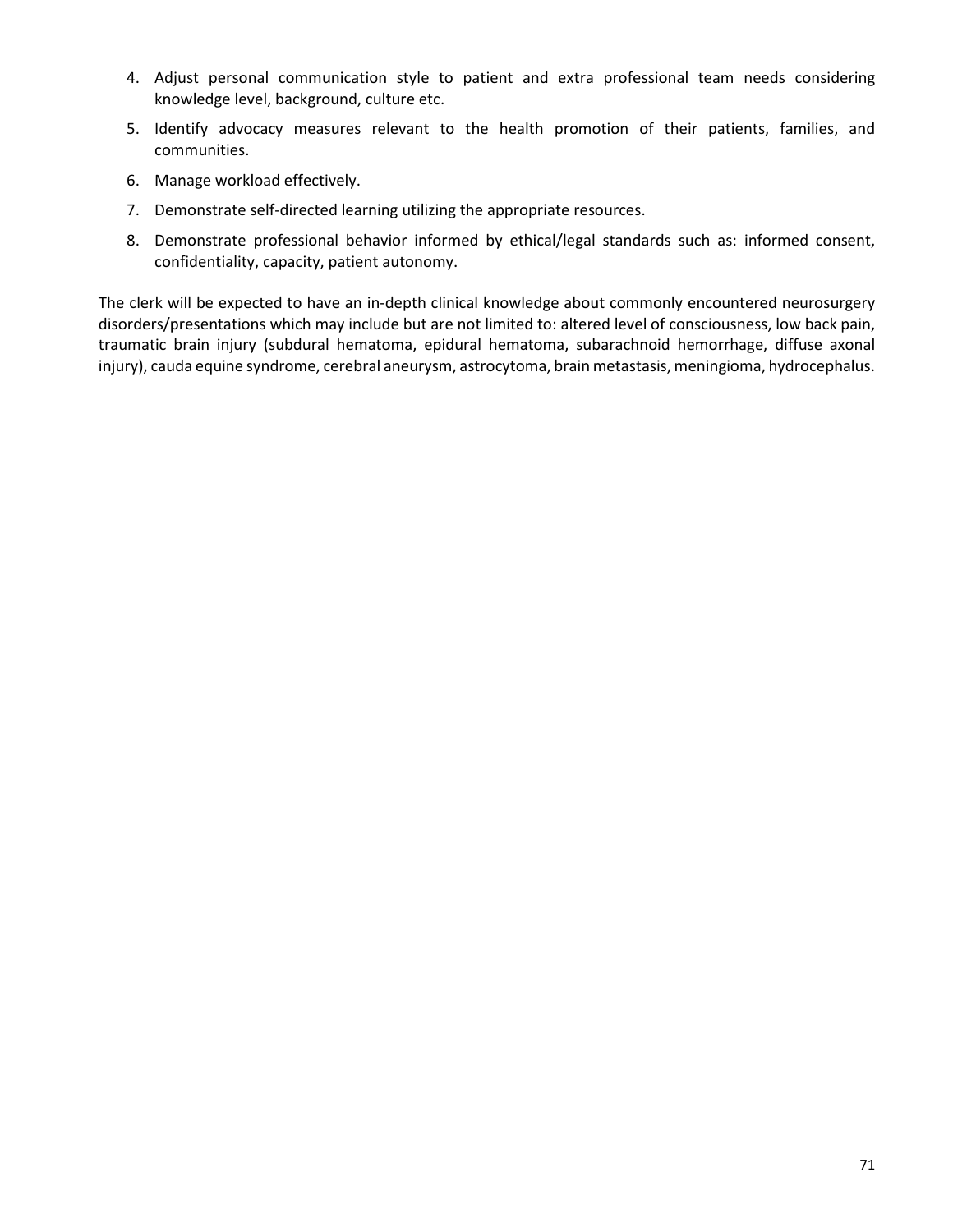# **Ophthalmology**

# **CONTACTS**

# **SASKATOON SITE**

Lorrisa Budz (Electives Coordinator) Email: [lorrisa.budz@usask.ca](mailto:lorrisa.budz@usask.ca)  Phone: (306) 655-8050

## **REGINA SITE**

Francine Kurk (Electives Coordinator) Email: [Francine.Kurk@saskhealthauthority.ca](mailto:Francine.Kurk@saskhealthauthority.ca)  Phone: (306) 766-3708

## **PRINCE ALBERT SITE**

Nicole Toutant (Electives Coordinator) Email: [nicole.toutant@usask.ca](mailto:nicole.toutant@usask.ca)  Phone: (306) 765-6787

### **APPLICATION TIMELINE**

26 weeks before elective start date

### **ELECTIVE TIME**

Minimum Length – 1 week Maximum Length – 2 weeks

### **DESCRIPTION**

This elective is aimed at broadening the clerk's knowledge base and clinical skills in ophthalmology. This may be done through a variety of instructional methods and require the clerk to be self-directed in regards to learning opportunities. A comprehensive approach will be assessed through these guiding objectives:

- 1. Obtain a patient-centered history and physical examination on a patient presenting with common ophthalmologic disorders/presentations.
- 2. Develop a differential diagnosis, clinical approach and initial management plan of a patient presenting with common ophthalmologic disorders/presentations.
- 3. Adjust personal communication style to patient and extra professional team needs considering knowledge level, background, culture etc.
- 4. Identify advocacy measures relevant to the health promotion of their patients, families, and communities.
- 5. Manage workload effectively.
- 6. Demonstrate self-directed learning utilizing the appropriate resources.

Demonstrate professional behavior informed by ethical/legal standards such as: informed consent, confidentiality, capacity, patient autonomy.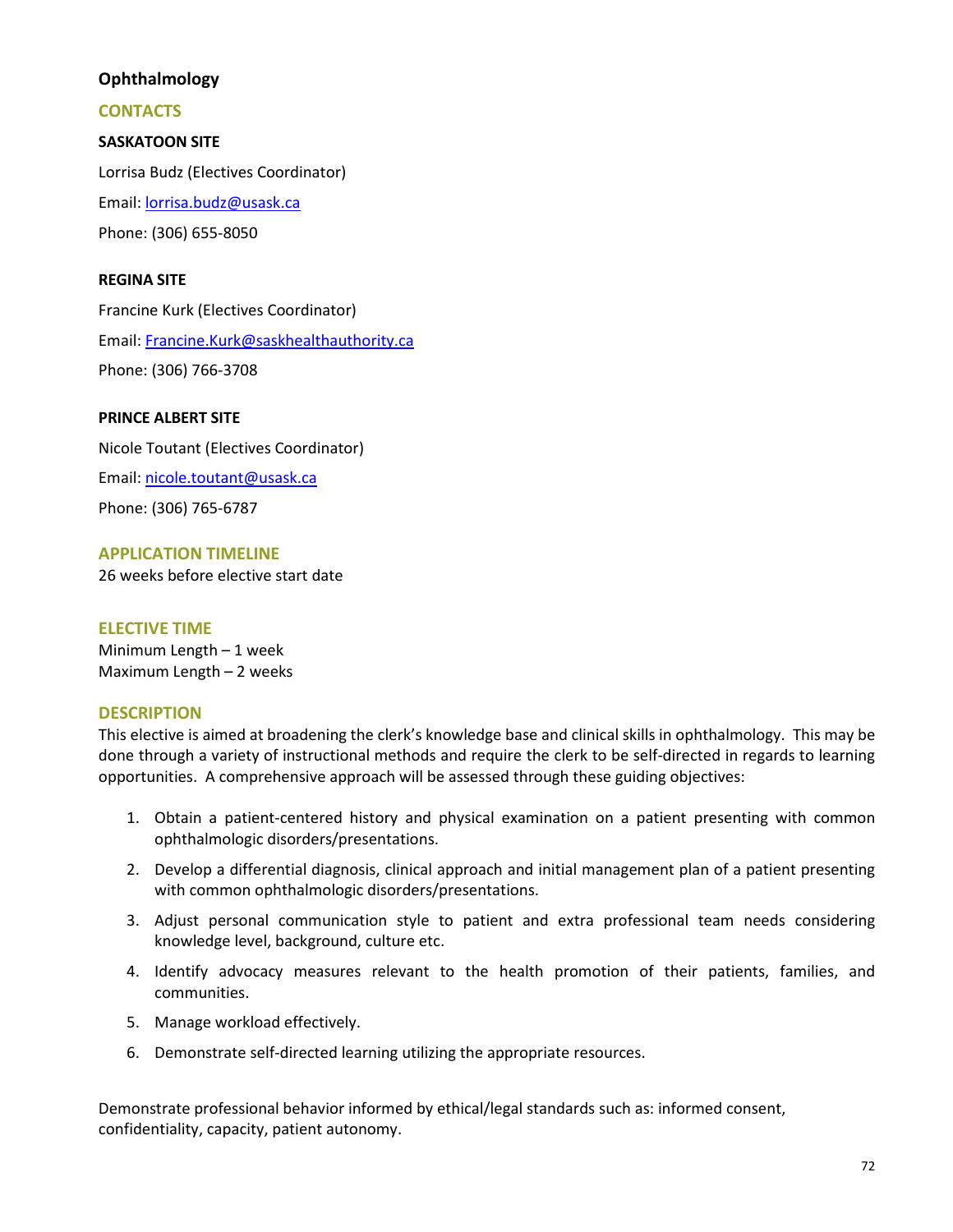### **Orthopedic Surgery**

This elective is aimed at broadening the clerk's knowledge base and clinical skills in orthopedic surgery. This may be done through a variety of instructional methods and require the clerk to be self-directed in regards to learning opportunities. A comprehensive approach will be assessed through these guiding objectives:

- 1. Obtain a patient-centered history and physical examination on a patient presenting with common disorders/presentations encountered in orthopedic surgery.
- 2. Develop a differential diagnosis, clinical approach and initial management plan of a patient presenting with common disorders/presentations encountered in orthopedic surgery.
- 3. Adjust personal communication style to patient and extra professional team needs considering knowledge level, background, culture etc.
- 4. Identify advocacy measures relevant to the health promotion of their patients, families, and communities.
- 5. Manage workload effectively.
- 6. Demonstrate self-directed learning utilizing the appropriate resources.
- 7. Demonstrate professional behavior informed by ethical/legal standards such as: informed consent, confidentiality, capacity, patient autonomy.

### **Pediatric Surgery**

This elective is aimed at broadening the clerk's knowledge base and clinical skills in pediatric surgery. This may be done through a variety of instructional methods and require the clerk to be self-directed in regards to learning opportunities. A comprehensive approach will be assessed through these guiding objectives:

- 1. Obtain a patient-centered history and physical examination on a patient presenting with common disorders/presentations encountered in pediatric surgery.
- 2. Develop a differential diagnosis, clinical approach and initial management plan of a patient presenting with common disorders/presentations encountered in pediatric surgery.
- 3. Review human anatomy, embryology, and normal physiology involving the head & neck, chest, abdomen, and inguinal region.
- 4. Discuss infant heat regulation and its relation to environmental controls.
- 5. Demonstrate the calculation of individualized drug dosages, and fluid and electrolyte requirements using standard formulas.
- 6. Identify common post-operative complications in children.
- 7. Adjust personal communication style to patient and extra professional team needs considering knowledge level, background, culture etc
- 8. Identify advocacy measures relevant to the health promotion of their patients, families, and communities.
- 9. Manage workload effectively.
- 10. Demonstrate self-directed learning utilizing the appropriate resources.
- 11. Demonstrate professional behavior informed by ethical/legal standards such as: informed consent, confidentiality, capacity, patient autonomy.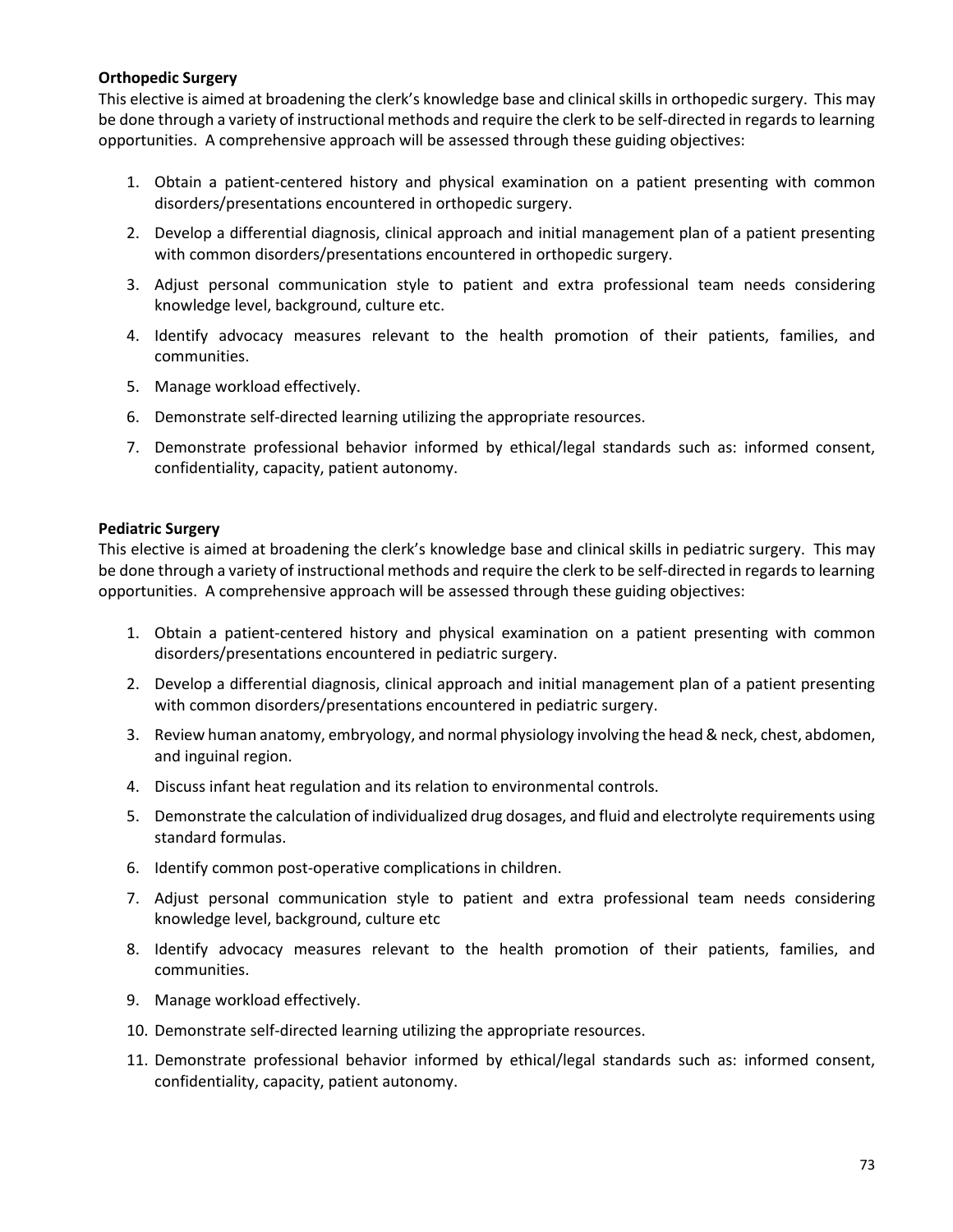The clerk will be expected to have an in-depth clinical knowledge about commonly encountered pediatric surgery disorders/presentations which may include but are not limited to: Incarcerated inguinal hernia in the neonate, aspirated and ingested foreign bodies, acute abdomen in the neonate or infant or older child, acute gastrointestinal bleeding, blunt abdominal and thoracic trauma, torsion of testis & appendix testis, epididymitis, bilious vomiting, non-bilious vomiting.

### **Plastic Surgery**

This elective is aimed at broadening the clerk's knowledge base and clinical skills in plastic surgery. This may be done through a variety of instructional methods and require the clerk to be self-directed in regards to learning opportunities. A comprehensive approach will be assessed through these guiding objectives:

- 1. Obtain a patient-centered history and physical examination on a patient presenting with common disorders/presentations encountered in plastic surgery ie. focused hand examination, facial exam in the setting of trauma.
- 2. Develop a differential diagnosis, clinical approach and initial management plan of a patient presenting with common disorders/presentations encountered in plastic surgery.
- 3. Discuss each specific phase of wound healing.
- 4. Describe the options for wound closure.
- 5. Perform the application of common splints of the hand.
- 6. Adjust personal communication style to patient and extra professional team needs considering knowledge level, background, culture etc.
- 7. Identify advocacy measures relevant to the health promotion of their patients, families, and communities.
- 8. Manage workload effectively.
- 9. Demonstrate self-directed learning utilizing the appropriate resources
- 10. Demonstrate professional behavior informed by ethical/legal standards such as: informed consent, confidentiality, capacity, patient autonomy.

The clerk will be expected to have an in-depth clinical knowledge about commonly encountered plastic surgery disorders/presentations which may include but are not limited to: hand disorders/presentation (including carpal tunnel syndrome, trigger finger), facial fractures, hand fractures, burns (thermal, electrical, chemical), soft tissue injuries of the hand (tendons, ligaments etc), hand infections, hand tumors, skin malignancies (basal cell carcinoma, squamous cell carcinoma, melanoma), premalignant skin lesions (actinic keratosis), breast reconstruction (post mastectomy).

### **Urology**

This elective is aimed at broadening the clerk's knowledge base and clinical skills in urology. This may be done through a variety of instructional methods and require the clerk to be self-directed in regards to learning opportunities. A comprehensive approach will be assessed through these guiding objectives:

- 1. Obtain a patient-centered history and physical examination on a patient presenting with common urologic disorders/presentations.
- 2. Develop a differential diagnosis, clinical approach and initial management plan of a patient presenting with common urologic disorders/presentations.
- 3. List the indications and complications of urethral catheterization.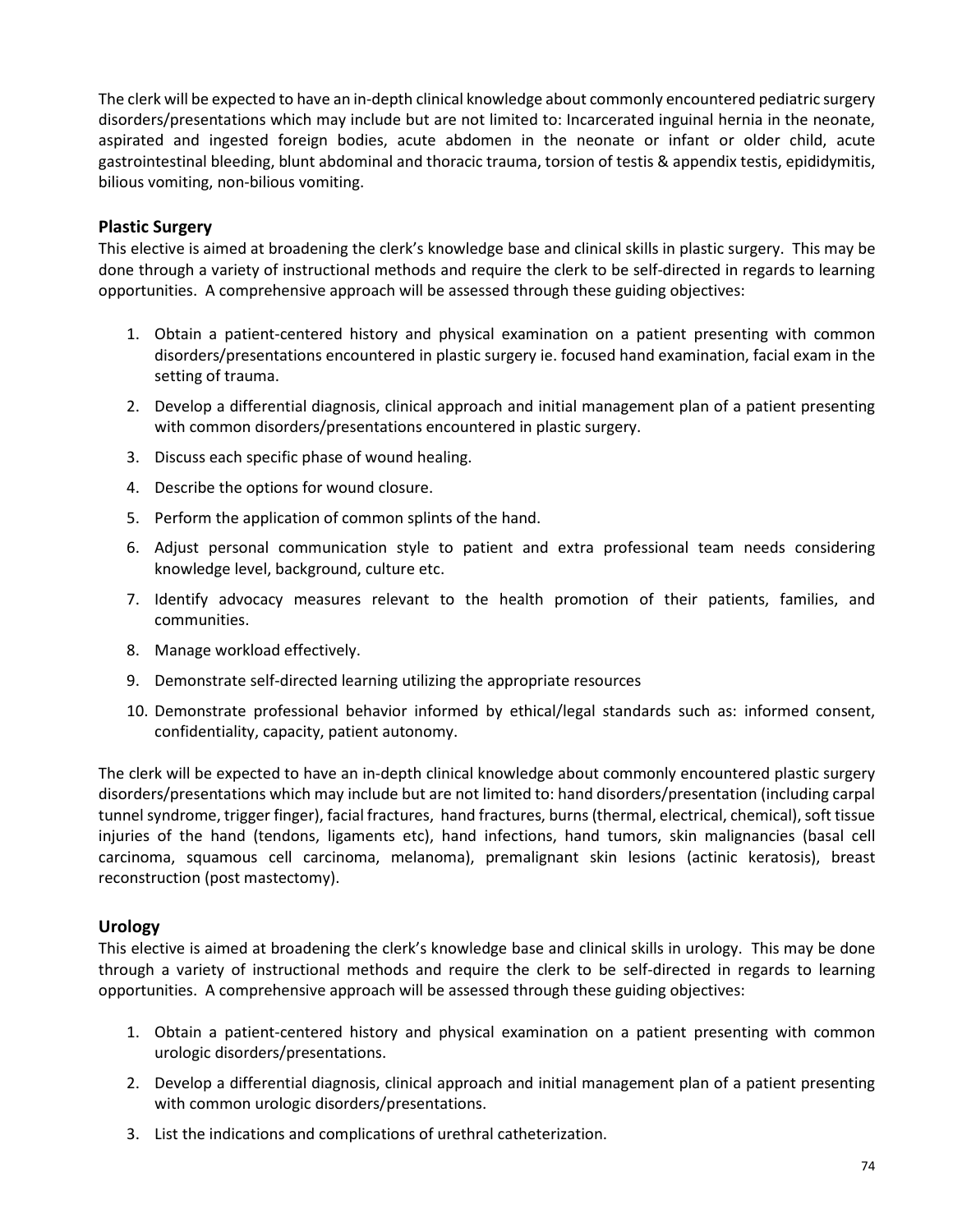- 4. Demonstrate a male and female urethral catheterization using proper technique.
- 5. Identify the important landmarks on a KUB (Kidney/Ureter/Bladder) X-ray, including recognizing the presence of calculi.
- 6. Adjust personal communication style to patient and extra professional team needs considering knowledge level, background, culture etc.
- 7. Identify advocacy measures relevant to the health promotion of their patients, families, and communities.
- 8. Manage workload effectively.
- 9. Demonstrate self-directed learning utilizing the appropriate resources.
- 10. Demonstrate professional behavior informed by ethical/legal standards such as: informed consent, confidentiality, capacity, patient autonomy.

The clerk will be expected to have an in-depth clinical knowledge about commonly encountered urologic disorders/presentations which may include but are not limited to: acute testicular pain (including testicular torsion), testicular mass and/or swelling (including testicular cancer), microscopic and gross hematuria, urinary retention, urinary incontinence, lower urinary tract symptoms (LUTS) (including benign prostatic hyperplasia), acute flank pain (including renal colic), male sexual dysfunction, cancer of the prostate/bladder/kidney.

# **Vascular Surgery**

This elective is aimed at broadening the clerk's knowledge base and clinical skills in vascular surgery. This may be done through a variety of instructional methods and require the clerk to be self-directed in regards to learning opportunities. A comprehensive approach will be assessed through these guiding objectives:

- 1. Obtain a patient-centered history and physical examination on a patient presenting with common disorders/presentations encountered in vascular surgery.
- 2. Develop a differential diagnosis, clinical approach and initial management plan of a patient presenting with common disorders/presentations encountered in vascular surgery.
- 3. Review the anatomy and physiology of the arterial and superficial/deep venous system of the lower extremity.
- 4. Adjust personal communication style to patient and extra professional team needs considering knowledge level, background, culture etc.
- 5. Identify advocacy measures relevant to the health promotion of their patients, families, and communities.
- 6. Manage workload effectively
- 7. Demonstrate self-directed learning utilizing the appropriate resources.
- 8. Demonstrate professional behavior informed by ethical/legal standards such as: informed consent, confidentiality, capacity, patient autonomy

The clerk will be expected to have an in-depth clinical knowledge about commonly encountered vascular surgery disorders/presentations which may include but are not limited to: diabetes including foot complications, aortic aneurysmal disease, peripheral vascular disease, varicose veins, acute ischemic limb.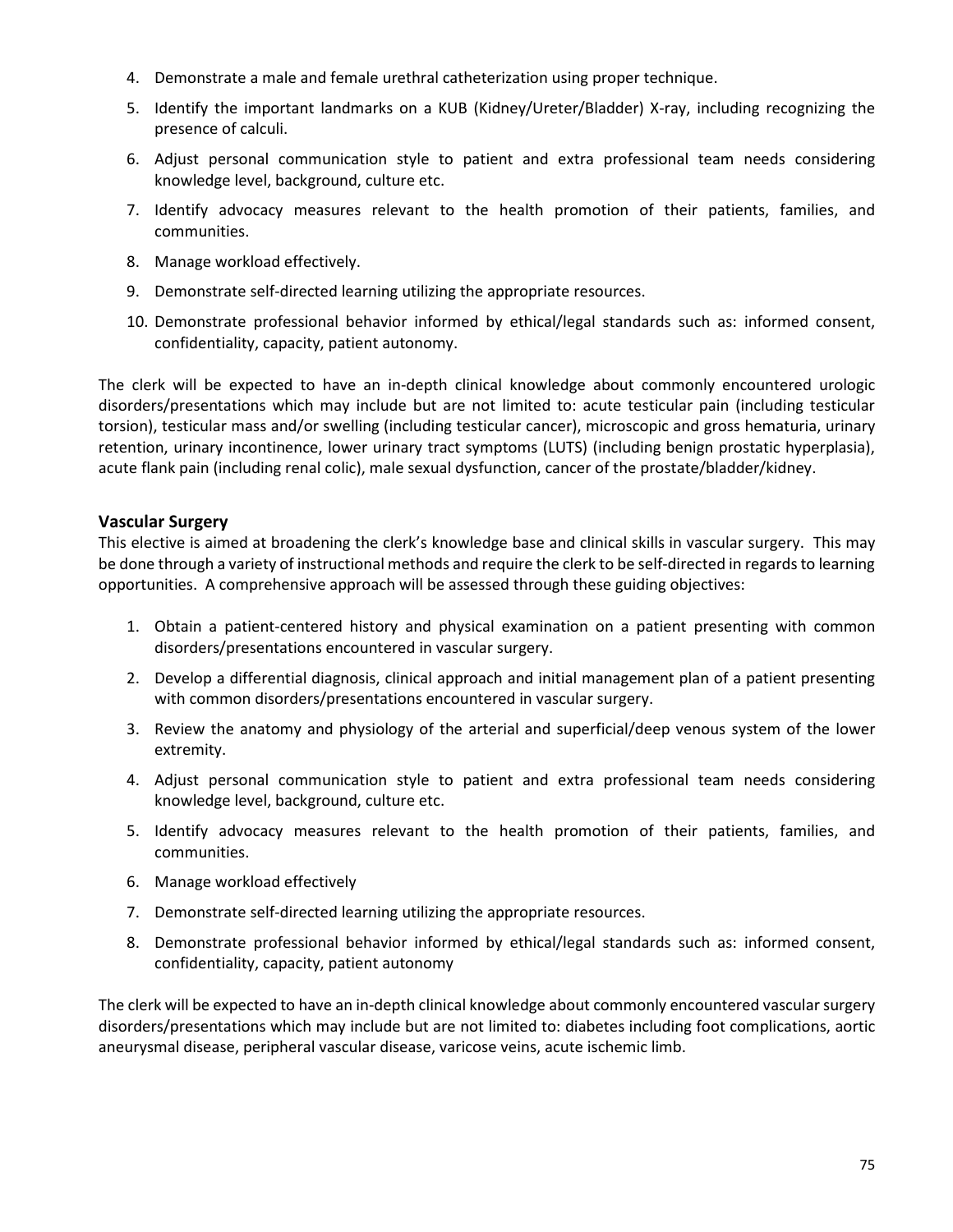### **IMPORTANT AND RELEVANT STUDENT INFORMATION**

**UGME CONTACT INFORMATION EMAIL COMMUNICATIONS ETHICS AND PROFESSIONALISM PROGRAM EVALUATION GUIDELINES FOR PROVIDING FEEDBACK\ EMERGENCY PROCEDURES MD PROGRAM ATTENDANCE POLICY ASSESSMENT POLICY PROMOTION STANDARDS CONFLICT OF INTEREST NON-INVOLVEMENT OF HEALTH CARE PROVIDERS IN STUDENT ASSESSMENT APPEALS PROCEDURES STUDENT DISCRIMINATION, HARRASSMENT, AND MISTREATMENT PROCEDURE ACCOMMODATION OF STUDENTS WITH DISABILITIES TECHNICAL STANDARDS – ESSENTIAL SKILLS AND ABILITIES REQUIRED FOR THE STUDY OF MEDICINE** <https://medicine.usask.ca/policies/com-technical-standards.php#relatedForms>

## **OFFICE OF STUDENT AFFAIRS**

Where a specific College of Medicine policy or procedure does not exist, the College refers to the U of S Academic Courses Policy at<http://policies.usask.ca/policies/academic-affairs/academic-courses.php>

### **UNDERGRADUATE MEDICAL EDUCATION ASSIGNMENT SUBMISSION POLICY**

Any assignment submitted after 23:59 SK time on the specified date is deemed late (unless otherwise specified).

All due dates or timelines for assignment submission are published in the student course syllabus<sup>1</sup>.

A late assignment may still be submitted up to three consecutive calendar days (72 hours) from the original deadline for that assessment. The assignment must be submitted to the appropriate year Administrative Coordinator in Saskatoon, or the Pre-Clerkship Coordinator in Regina for years 1-2. Years 3-4 must submit to the Rotation Coordinator. The student, if submitting a late assignment that is deemed to be at or above the pass mark for that assignment will receive the pass mark for the assignment. If it is assessed as below the pass mark, the student will receive the actual grade assigned for the assignment.

Any late assignments not submitted by 23:59 on the third day will receive a mark of 0%. After this period, all mandatory assignments must still be submitted, or the student will be deemed to be missing a course

 $1$  Canvas routinely updates their systems on certain Wednesday evenings. In the event that Canvas is down for scheduled maintenance or due to technical difficulties, assignments are to be submitted by 0900 the following morning.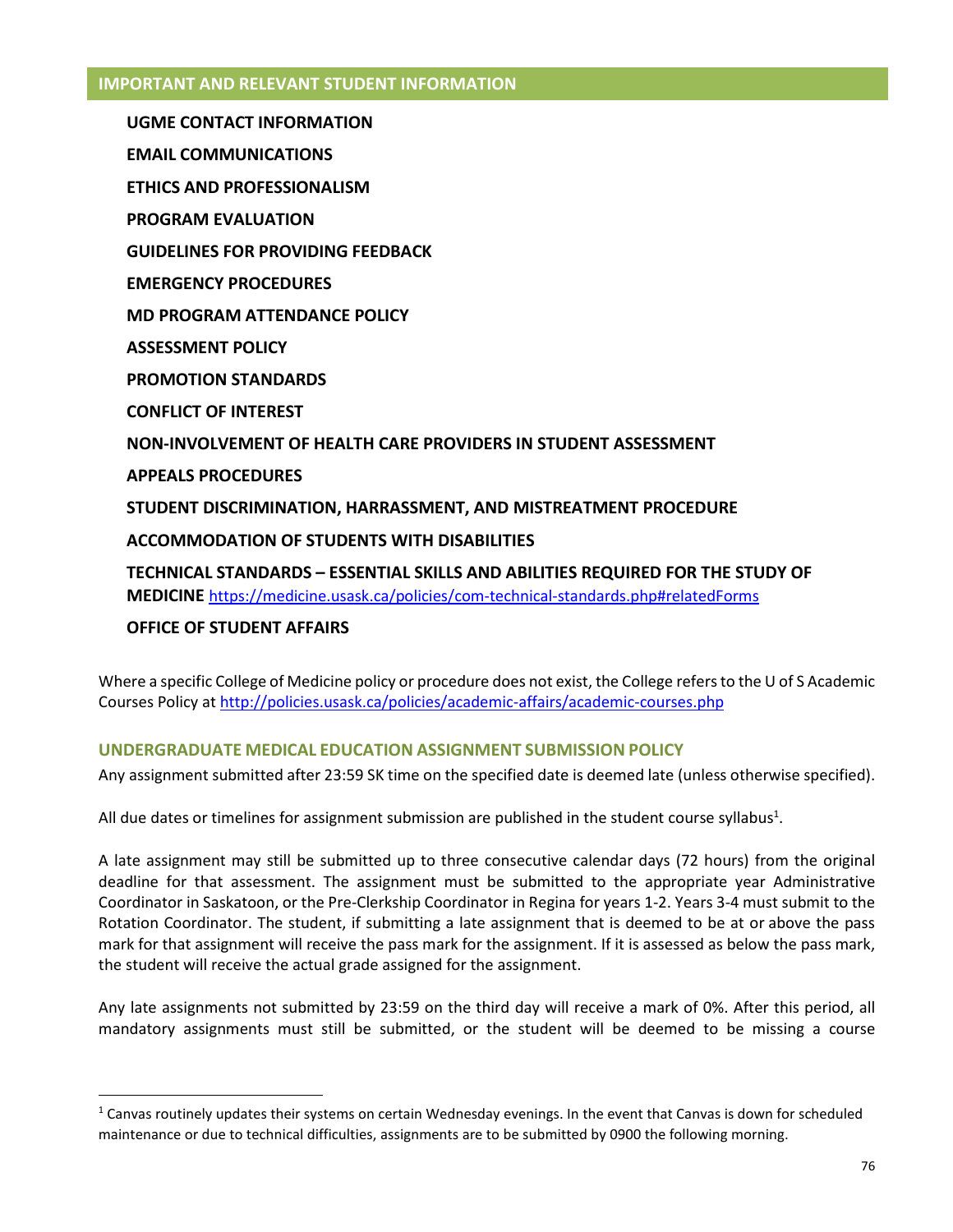component, which will result in an incomplete course. Subsequent academic consequences will be determined at the promotions committee meetings.

In addition to the consequences specified herein, students submitting mandatory assignments late should anticipate a meeting to discuss professionalism, which may result in associated documentation.

**All requests for a deferral of an assignment due date must be received a minimum of 72 hours prior to the deadline.** All such requests must be sent to the Course Director or Rotation Coordinator and copied to the relevant Administrative Coordinator. The course director, in consultation with the year chair and appropriate course/module/rotation director will make a final decision and notify the student of the outcome. Exceptional, unforeseen circumstances will be considered on an individual basis as above.

## **CITATION FORMAT**

Unless otherwise specified by the course or module director, the expected citation format is that of the International Committee of Medical Journal Editors (ICMJE). Examples of this citation format are available at [www.nlm.nih.gov/bsd/uniform\\_requirements.html](http://www.nlm.nih.gov/bsd/uniform_requirements.html)

### **ETHICS AND PROFESSIONALISM**

There are several documents that delineate the expectations of society, the profession and the college with respect to the ethics and professionalism of medical doctors. Three such documents are replicated below. Note that breaches of professionalism that are egregious and/or refractory to correction may, in themselves and at the discretion of the Undergraduate Medical Education Committee, constitute sufficient grounds for removal

from the program, regardless of performance in other aspects of the curriculum. "Not everything that can be measured is important, and not everything that is important can be measured."

(Albert Einstein)

For more detailed information, please refer to the following links:

[http://medicine.usask.ca/policies/ethics-](http://medicine.usask.ca/policies/ethics-professionalism.php#TheCollegeofMedicinestatementonprofessionalism2005)

[professionalism.php#TheCollegeofMedicinestatementonprofessionalism2005](http://medicine.usask.ca/policies/ethics-professionalism.php#TheCollegeofMedicinestatementonprofessionalism2005)  <https://medicine.usask.ca/policies/professionalism-standard-operating-procedure.php>

## **COPYRIGHT**

Course materials are provided to you based on your registration in a class, and anything created by your professors and instructors is their intellectual property and cannot be shared without written permission. If materials are designated as open education resources (with a creative commons license) you can share and/or use in alignment with th[e CC license.](https://openpress.usask.ca/authoring/chapter/creative-commons-licenses/) This includes exams, PowerPoint/PDF slides and other course notes. Additionally, other copyright-protected materials created by textbook publishers and authors may be provided to you based on license terms and educational exceptions in the Canadian Copyright Act (see [http://laws](http://laws-lois.justice.gc.ca/eng/acts/C-42/index.html)[lois.justice.gc.ca/eng/acts/C-42/index.html\).](http://laws-lois.justice.gc.ca/eng/acts/C-42/index.html)

**Before you copy or distribute others' copyright-protected materials, please ensure that your use of the materials is covered under the University's Fair Dealing Copyright Guidelines available a[t https://library.usask.ca/copyright/general-information/fair-dealing-guidelines.php](https://library.usask.ca/copyright/general-information/fair-dealing-guidelines.php)**. For example, posting others' copyright-protected materials on the open web is not covered under the University's Fair Dealing Copyright Guidelines, and doing so requires permission from the copyright holder. For more information about copyright, please visi[t https://library.usask.ca/copyright/index.phpw](https://library.usask.ca/copyright/index.php)here there is

information for students available at [https://library.usask.ca/copyright/students/rights.php,](https://library.usask.ca/copyright/students/rights.php) or contact the University's Copyright Coordinator at [mailto:copyright.coordinator@usask.ca o](mailto:copyright.coordinator@usask.ca)r 306-966-8817.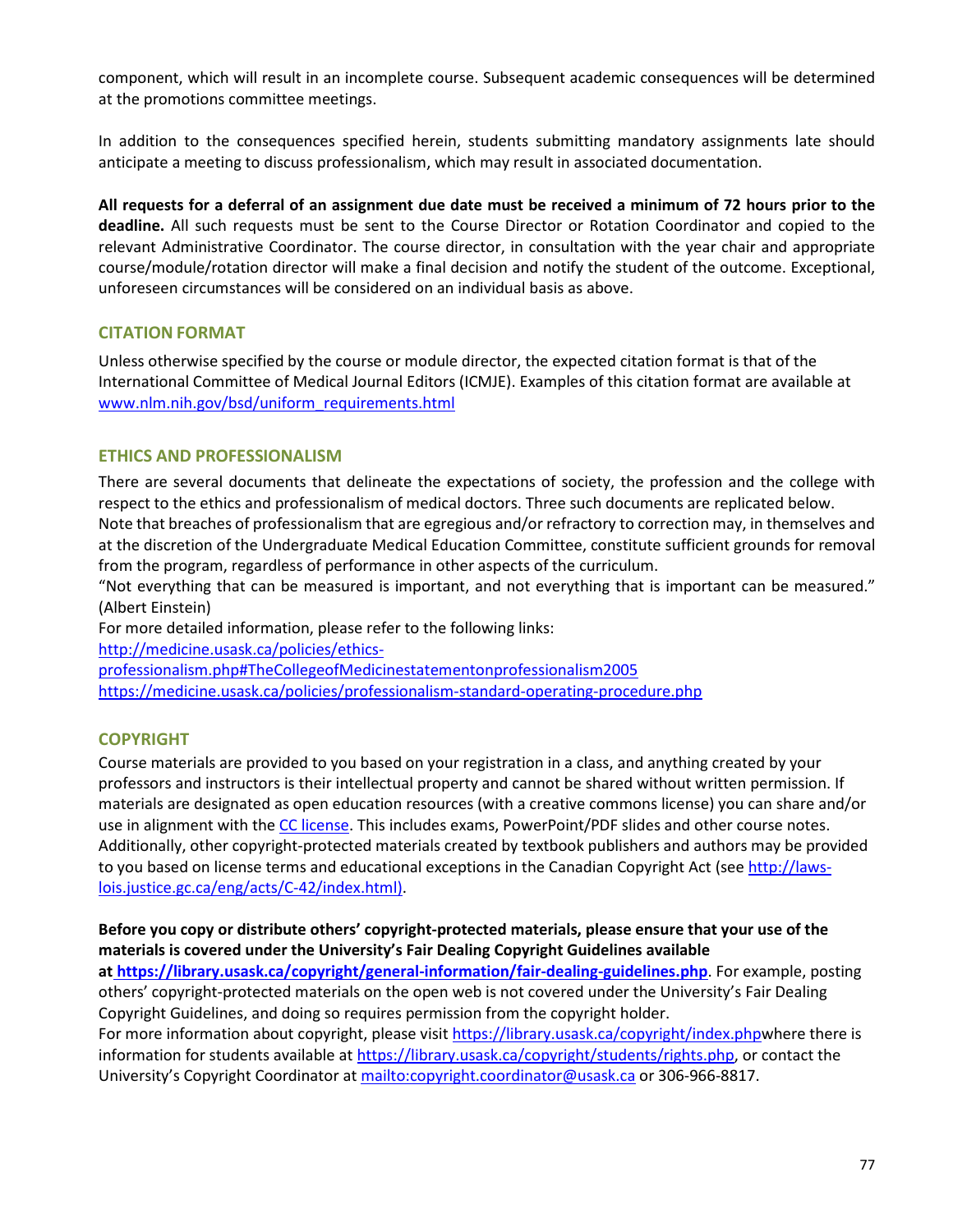## **INTEGRITY DEFINED (FROM THE OFFICE OF THE UNIVERSITY SECRETARY)**

Although learning in a remote context is different, the rules and principles governing academic integrity remain the same. If you ever have questions about what may or may not be permitted, ask your instructor. Students have found it especially important to clarify rules related to exams administered remotely and to follow these carefully and completely.

The University of Saskatchewan is committed to the highest standards of academic integrity [\(https://academic](https://academic-integrity.usask.ca/)[integrity.usask.ca/\)](https://academic-integrity.usask.ca/). Academic misconduct is a serious matter and can result in grade penalties, suspension, and expulsion.

## **Prepare for Integrity**

Students are expected to act with academic integrity.

- Students are encouraged to complete the Academic Integrity Tutorial to understand the fundamental values of academic integrity and how to be a responsible scholar and member of the USask community (tutorial link[: https://libguides.usask.ca/AcademicIntegrityTutorial\)](https://libguides.usask.ca/AcademicIntegrityTutorial) .
- Students can access campus resources that support development of study skills, time and stress management, and ethical writing practices important for maintaining academic integrity and avoiding academic misconduct.

### **Responses to Misconduct**

Students are expected to be familiar with the academic misconduct regulations [\(https://governance.usask.ca/student-conduct-appeals/academic-misconduct.php#About\)](https://governance.usask.ca/student-conduct-appeals/academic-misconduct.php#About).

- Definitions appear in Section II of the academic misconduct regulations.
- The academic misconduct regulations apply regardless of type of assessment or presence of supervision during assessment completion.
- Students are advised to ask for clarification as to the specific expectations and rules for assessments in all of their courses.
- Students are urged to avoid any behaviour that could result in suspicions of cheating, plagiarism, misrepresentation of facts. Students should note that posting copyrighted course materials (e.g., notes, questions, assignments or exams) to third party websites or services or other forum or media without permission is an academic or non-academic misconduct offense.

Non-academic offenses are dealt with under the [Standard of Student Conduct in NonAcademic Matters and](https://governance.usask.ca/student-conduct-appeals/non-academic-misconduct.php)  [Regulations and Procedures for Resolution of Complaints and Appeals.](https://governance.usask.ca/student-conduct-appeals/non-academic-misconduct.php)

## **EXAMINATIONS WITH ACCESS AND EQUITY SERVICES (AES)**

Students who have disabilities (learning, medical, physical, or mental health) are strongly encouraged to register with Access and Equity Services (AES) if they have not already done so. Students who suspect they may have disabilities should contact the Student Affairs Coordinator at the Office of Student Affairs (OSA) for advice and referrals. In order to access AES programs and supports, students must follow AES policy and procedures. For more information, check

### <https://students.usask.ca/health/centres/access-equity-services.php>or contact AES at (306) 966-7273 or aes@usask.ca.

Students registered with AES may request alternative arrangements for mid-term and final examinations.

Students must arrange such accommodations through the Office of Student Affairs (OSA) by the stated deadlines. Instructors shall provide the examinations for students who are being accommodated by the deadlines established by OSA.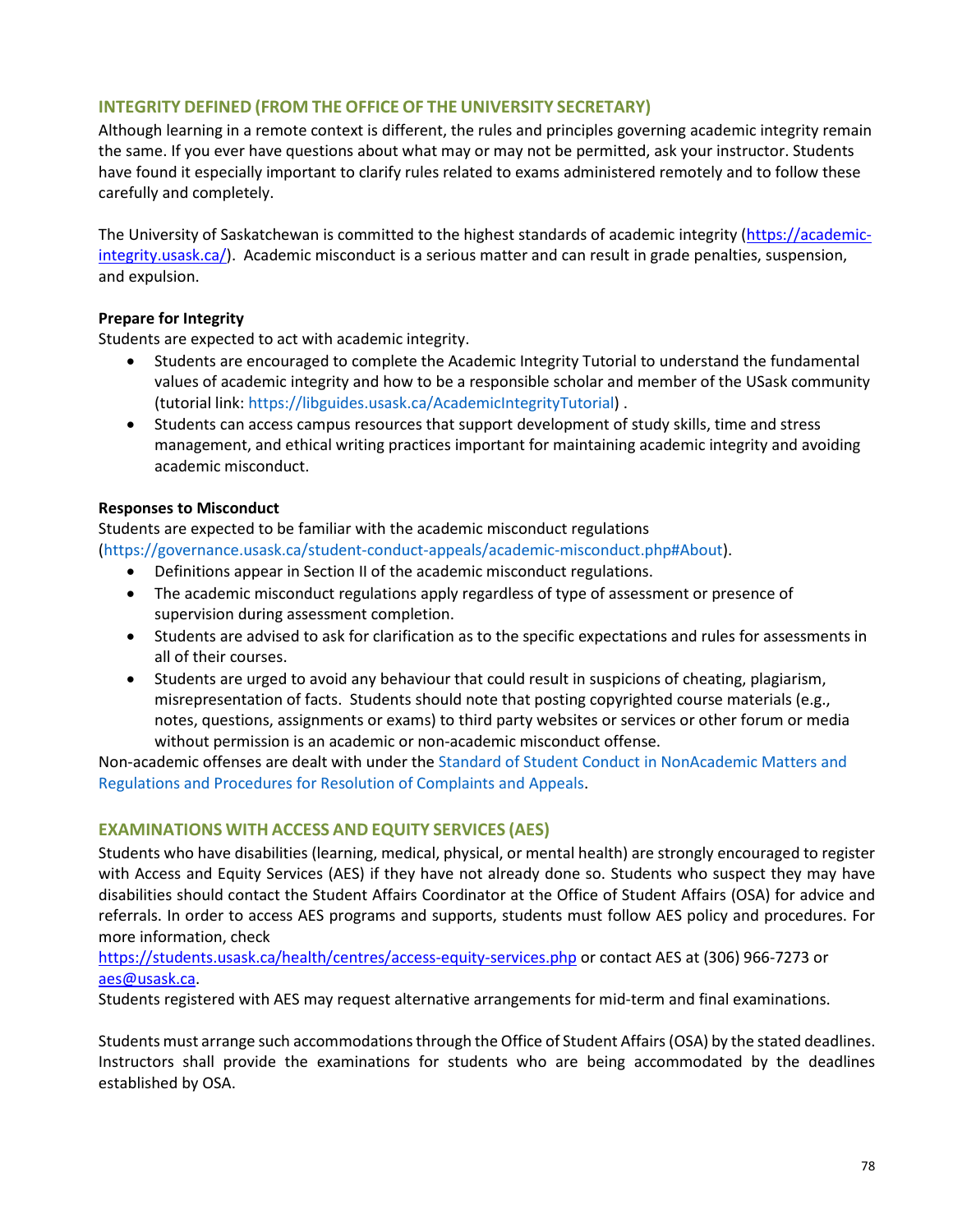#### **STUDENT SUPPORTS**

#### **COLLEGE OF MEDICINE, OFFICE OF STUDENT AFFAIRS**

Student Affairs offers confidential support and advocacy at arm's length from the academic offices. For more information please contact:

COM Student Affairs Coordinator (Saskatoon), Edith Conacher at [edith.conacher@usask.ca o](mailto:edith.conacher@usask.ca)r (306) 966-4751

COM and the School of Rehabilitation Science Coordinator (Saskatoon), Bev Digout at [bev.digout@usask.ca](mailto:bev.digout@usask.ca) or (306) 966-8224

Administrative Assistant, TBD (Saskatoon) Kacia Whilby a[t kacia.whilby@usask.ca](mailto:kacia.whilby@usask.ca) or (306) 966-7331

COM Student Affairs Coordinator (Regina), Lisa Persaud at [lisa.persaud@saskhealthauthority,ca o](mailto:lisa.persaud@saskhealthauthority,ca)r (306) 766- 0620

Student Affairs Director, Dr. Nicole Fahlman (Regina) a[t nicole.fahlman@usask.ca](mailto:nicole.fahlman@usask.ca) or (306) 209-0142

Student Affairs Director, Dr. Tiann O'Carroll (Regina) at [tiann.ocaroll@usask.ca](mailto:tiann.ocaroll@usask.ca) or (306) 529-0777

OSA Associate Michelle Grove [- michelle.grove@saskhealthauthority.ca](mailto:michelle.grove@saskhealthauthority.ca) or (306) 766-0553

COM Student Affairs Director (Prince Albert) Dr. Dale Ardell a[t drardellpc@sasktel.net o](mailto:drardellpc@sasktel.net)r (306) 763-8888

#### **ACADEMIC HELP FOR STUDENTS**

The University Library offers a range of learning and academic support to assist USask undergrad and graduate students. For information on specific services, please see the Learning page on the Library web site [https://library.usask.ca/support/learning.php.](https://library.usask.ca/support/learning.php)

Remote learning support information<https://students.usask.ca/remote-learning/index.php> Class and study tips<https://students.usask.ca/remote-learning/class-and-study-tips.php> Remote learning tutoria[l https://libguides.usask.ca/remote\\_learning](https://libguides.usask.ca/remote_learning) Study skills materials for online learning https://libguides.usask.ca/studyskills A guide on netiquette, principles to guide respectful online learning interactions <https://teaching.usask.ca/remote-teaching/netiquette.php>

#### **TEACHING, LEARNING AND STUDENT EXPERIENCE**

Teaching, Learning and Student Experience (TLSE) provides developmental and support services and programs to students and the university community. For more information, see the students' web site [http://students.usask.ca.](http://students.usask.ca/)

### **FINANCIAL SUPPORT**

Any student who faces challenges securing their food or housing and believes this may affect their performance in the course is urged to contact Student Central [\(https://students.usask.ca/student-central.php\)](https://students.usask.ca/student-central.php).

### **ABORIGINAL STUDENTS' CENTRE**

The Aboriginal Students' Centre (ASC) is dedicated to supporting Aboriginal student academic and personal success. The centre offers personal, social, cultural and some academic supports to Métis, First Nations, and Inuit students. The centre is also dedicated to intercultural education, brining Aboriginal and non-Aboriginal students together to learn from, with and about one another in a respectful, inclusive and safe environment.